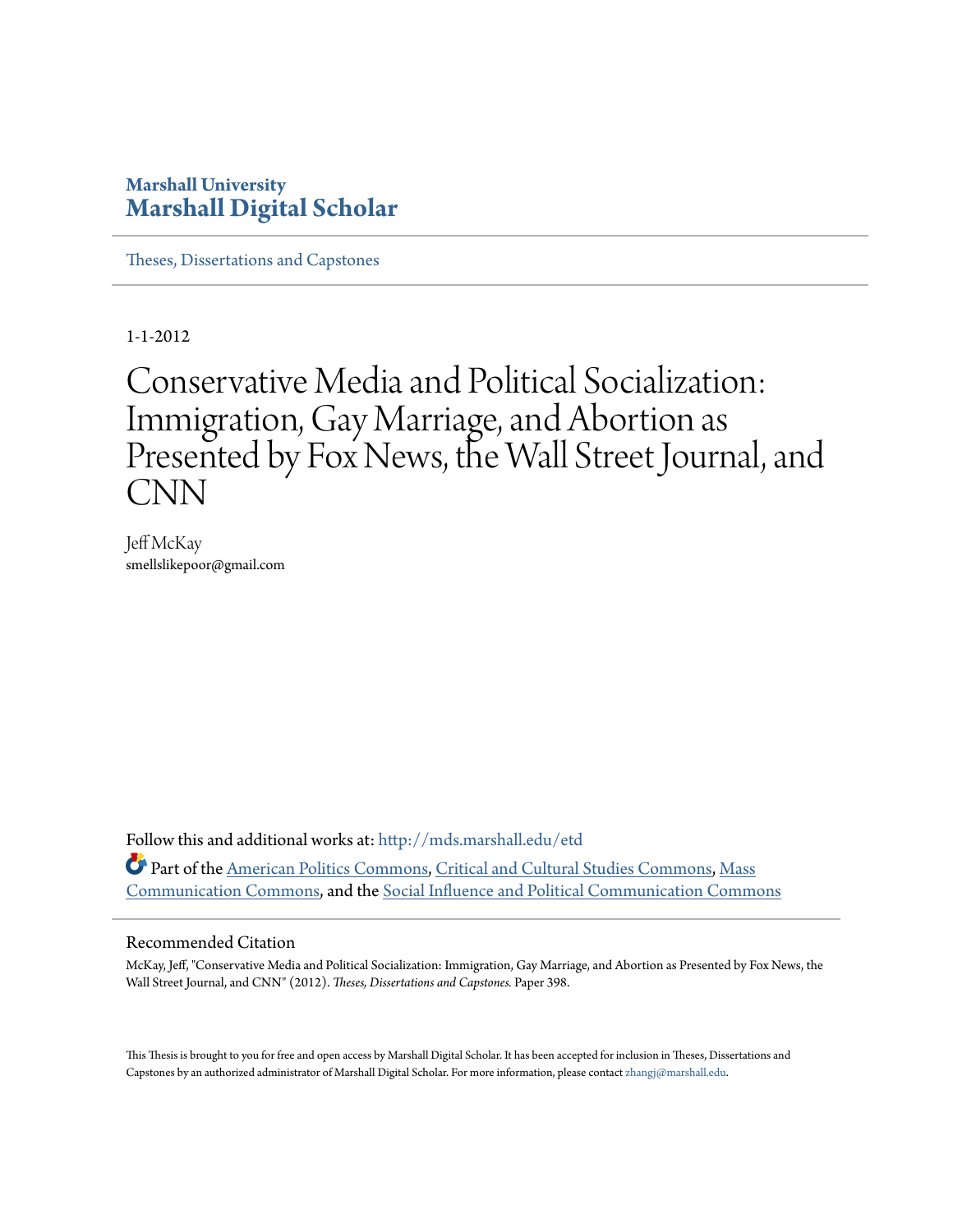# CONSERVATIVE MEDIA AND POLITICAL SOCIALIZATION:

# IMMIGRATION, GAY MARRIAGE, AND ABORTION AS PRESENTED BY FOX NEWS, *THE WALL STREET JOURNAL*, AND CNN

A thesis submitted to the Graduate College of Marshall University

In partial fulfillment of the requirements for the degree of Master of Arts

in

Sociology

by

Jeff McKay

Approved by

Dr. Richard Garnett, Committee Chairperson

Dr. Markus Hadler

Dr. Kristi Fondren

Marshall University

December 2012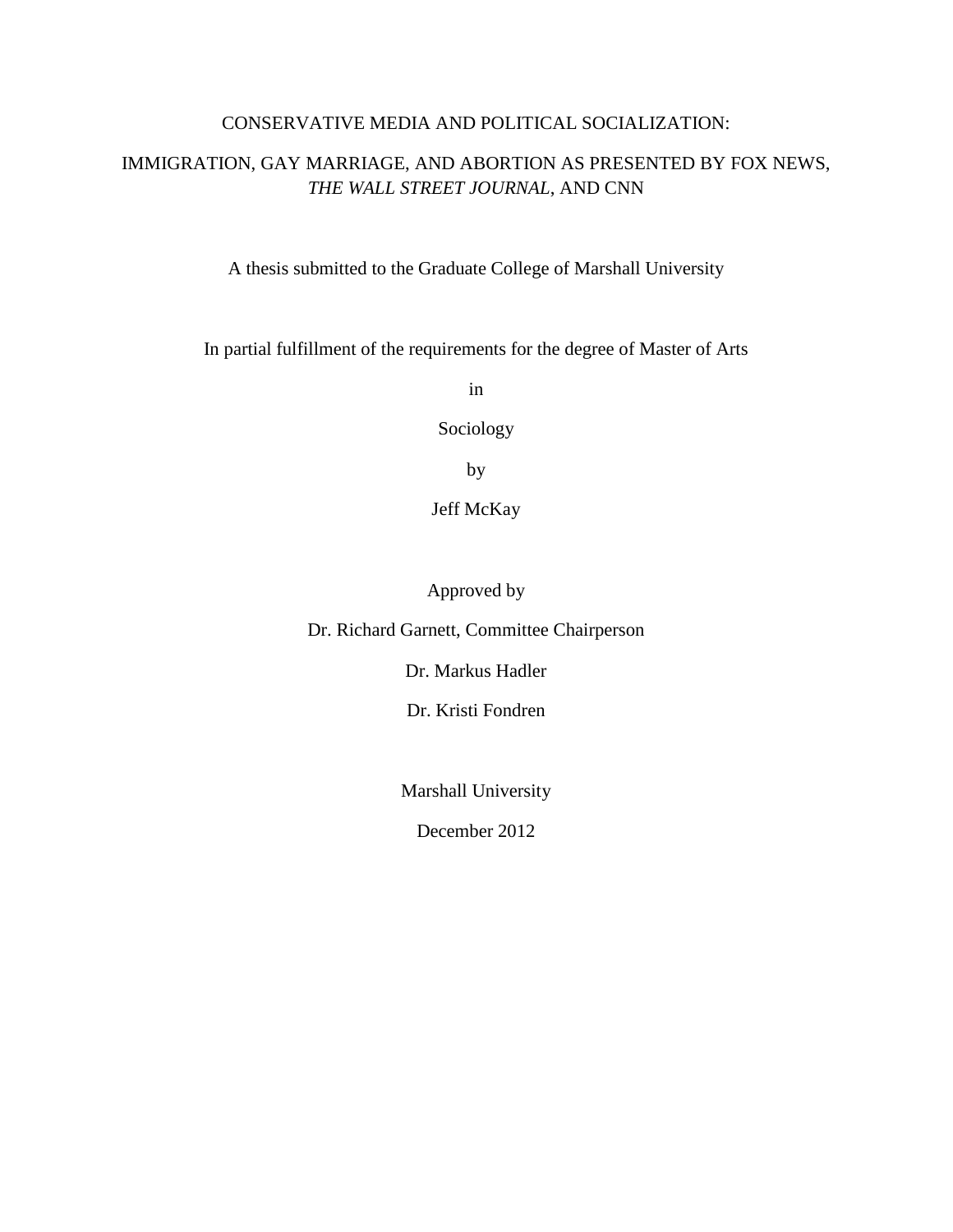| <b>Table of Contents</b>                                      | Page |
|---------------------------------------------------------------|------|
| Abstract                                                      | iv   |
| Introduction                                                  | 1    |
| <b>Literature Review</b>                                      | 6    |
| Ronald Reagan: The Great Communicator and Modern Conservatism | 7    |
| A Foundation of Inconsistent Ideology                         | 9    |
| Economic Freedom = Personal Freedom                           | 13   |
| Liberty, Freedom, and Consumer Power                          | 14   |
| "Haves and Soon to Have"                                      | 18   |
| Tradition                                                     | 20   |
| Political Framing and the Family                              | 23   |
| Fear, Fox News, and Political Socialization                   | 27   |
| <b>Theoretical Framework</b>                                  |      |
| Methodology and Data Collection                               |      |
| Data Analysis                                                 | 40   |
| Immigration                                                   | 42   |
| Fox News                                                      | 42   |
| Fox News: Arizona Fetish                                      | 43   |
| Fox News: Liberals and the Latino Population                  | 44   |
| Fox News: Paranoia and Xenophobia                             | 47   |
| Fox News: Monetary Issues                                     | 52   |
| Fox News: Global Issues and Human Interest                    | 53   |
| Fox News: Is the Federal Government Good For Anything?        | 54   |
| <b>CNN</b>                                                    | 58   |
| The Wall Street Journal                                       | 60   |
| Immigration-Anecdotes and Summary                             | 61   |
| Gay Marriage                                                  | 64   |
| Fox News                                                      | 65   |
| Fox News: Liberals and the Gay Population                     | 66   |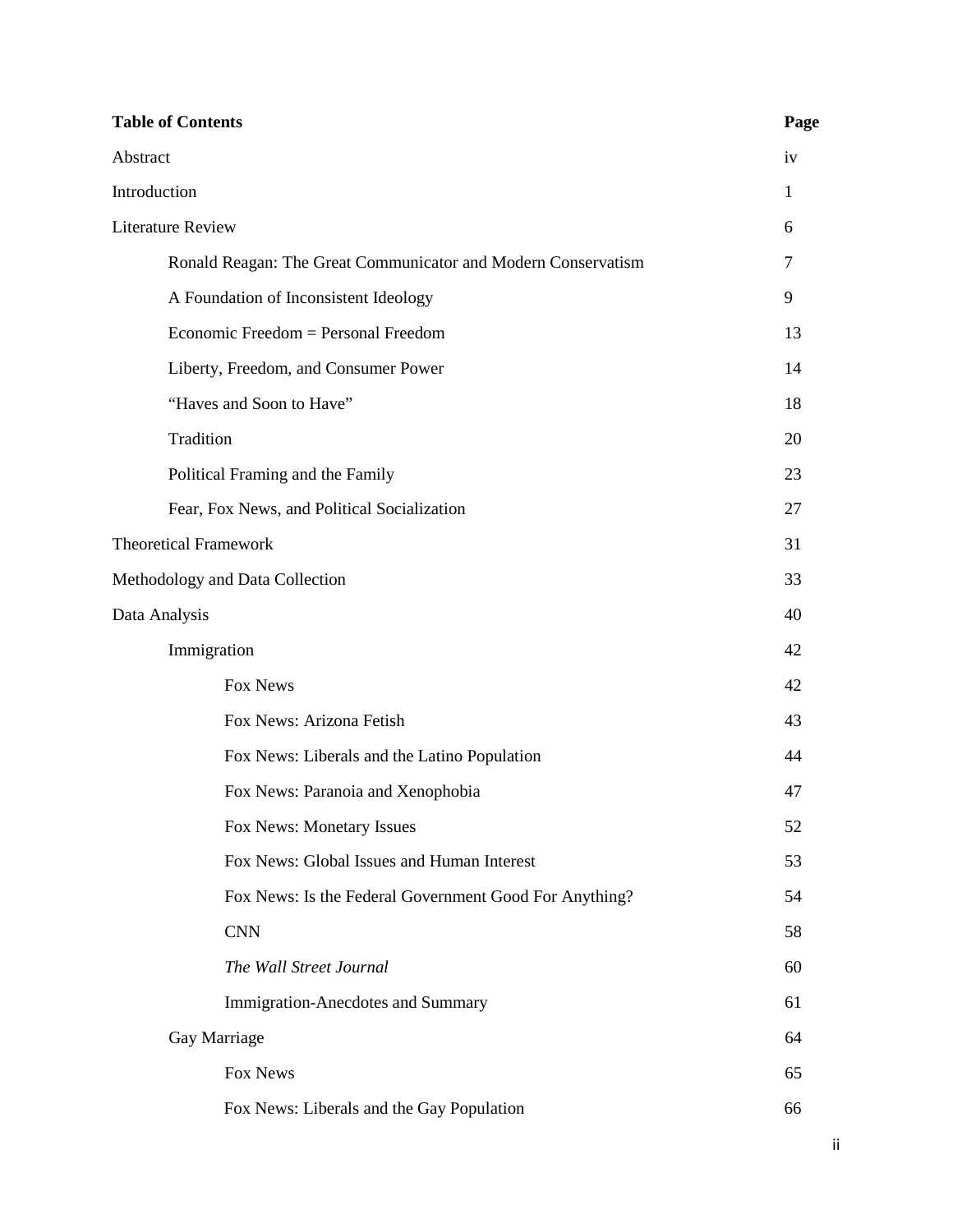|                                  | Fox News: "It's the economy, stupid."        | 68  |
|----------------------------------|----------------------------------------------|-----|
|                                  | Fox News: Fox News vs. The "Liberal Media"   | 69  |
|                                  | <b>CNN</b>                                   | 70  |
|                                  | The Wall Street Journal                      | 72  |
|                                  | Gay Marriage-Anecdotes and Summary           | 73  |
|                                  | Abortion                                     | 75  |
|                                  | Fox News                                     | 76  |
|                                  | Fox News: "We are now China."                | 79  |
|                                  | Fox News: Media Bias and the Left Wing Media | 80  |
|                                  | Fox News: Abortion and Taxes                 | 82  |
|                                  | <b>CNN</b>                                   | 86  |
|                                  | The Wall Street Journal                      | 88  |
|                                  | Abortion-Anecdotes and Summary               | 90  |
|                                  | <b>General Anecdotes</b>                     | 91  |
| <b>Conclusion and Discussion</b> |                                              | 93  |
|                                  | Immigration-Fox News                         | 94  |
|                                  | Immigration-CNN                              | 97  |
|                                  | Immigration-The Wall Street Journal          | 98  |
|                                  | Gay Marriage-Fox News                        | 99  |
|                                  | Gay Marriage-CNN                             | 100 |
|                                  | Gay Marriage The Wall Street Journal         | 101 |
|                                  | <b>Abortion-Fox News</b>                     | 101 |
|                                  | Abortion-CNN                                 | 103 |
|                                  | Abortion-The Wall Street Journal             | 103 |
|                                  | Similarities and Differences                 | 103 |
|                                  | Conclusion                                   | 105 |
| Limitations                      |                                              | 111 |
| Appendixes                       |                                              | 114 |
| References                       |                                              | 127 |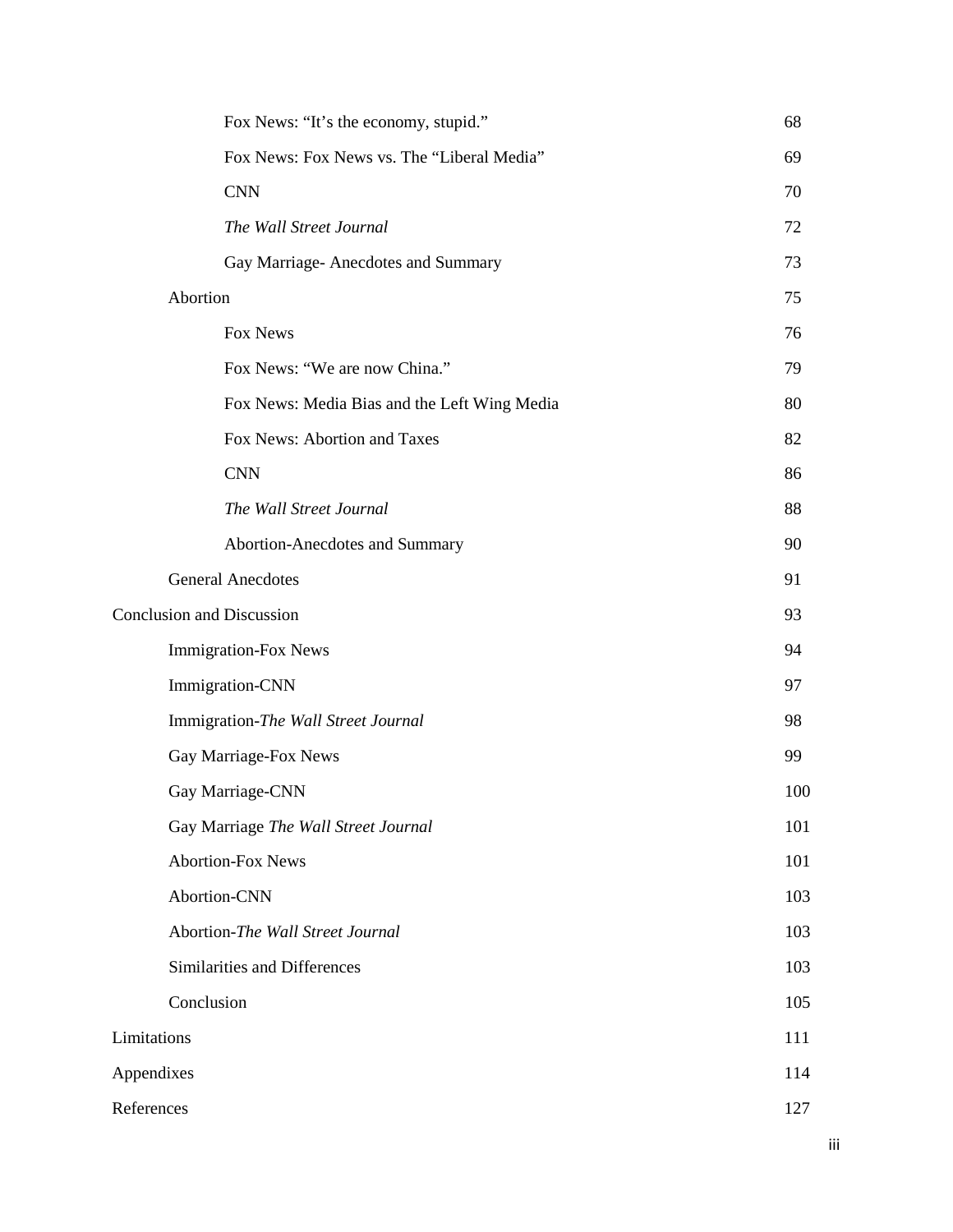# **Abstract**

This study addresses the political socialization of politically conservative individuals and how political ideologies seem to coalesce among individuals from various socioeconomic backgrounds. The main issue that this study aims to tackle is the impact of conservative media on the political socialization of conservative individuals and how media as an agent of socialization might influence them to support ideas that are not to their benefit economically. For instance, conservative individuals from various backgrounds wholeheartedly support the same free market principles. However, the negative effect that capitalism has had on the liberty of middle and lower class citizens of the United States and abroad is typically ignored by conservative media. The idea behind this is that most issues within conservative ideology have an economic component and are based on certain themes (xenophobia, paranoia, et cetera) that identify with certain types of conservatives. Most importantly, the economic component to social issues allows all types of conservatives from various socioeconomic backgrounds to agree on both economic and social issues. What influence might these themes have on political and economic beliefs? What particular themes are being presented? Are these messages contributing to a false consciousness among careless conservatives?

In order to answer these questions, this study will employ a content analysis approach by analyzing news from Fox News, *The Wall Street Journal*, and CNN. Only content covered from December 1, 2011 to May 31, 2012 will be used. The reason for this is that all issues that are important to conservatives are discussed in depth during this time because of primary elections and the focus on the Republican frontrunner for the presidential election. Each media outlet will be analyzed and coded according to their coverage of three social issues (immigration, gay marriage, and abortion). The analysis will focus on particular themes in regard to an emergent theme approach. This study will also apply a theoretical framework based on Georg Lukacs and Karl Marx's work on false consciousness.

This study is important because the regularity of these inconsistent beliefs is hindering real political process. For example, there are United States citizens labeling President Obama as a socialist and communist. Most politicians and U.S. citizens are so enamored with their ideology that they see very little room to compromise. Additionally, there are more inconsistencies within the political ideology of modern conservatives than what are addressed in this study, which is cause for additional research.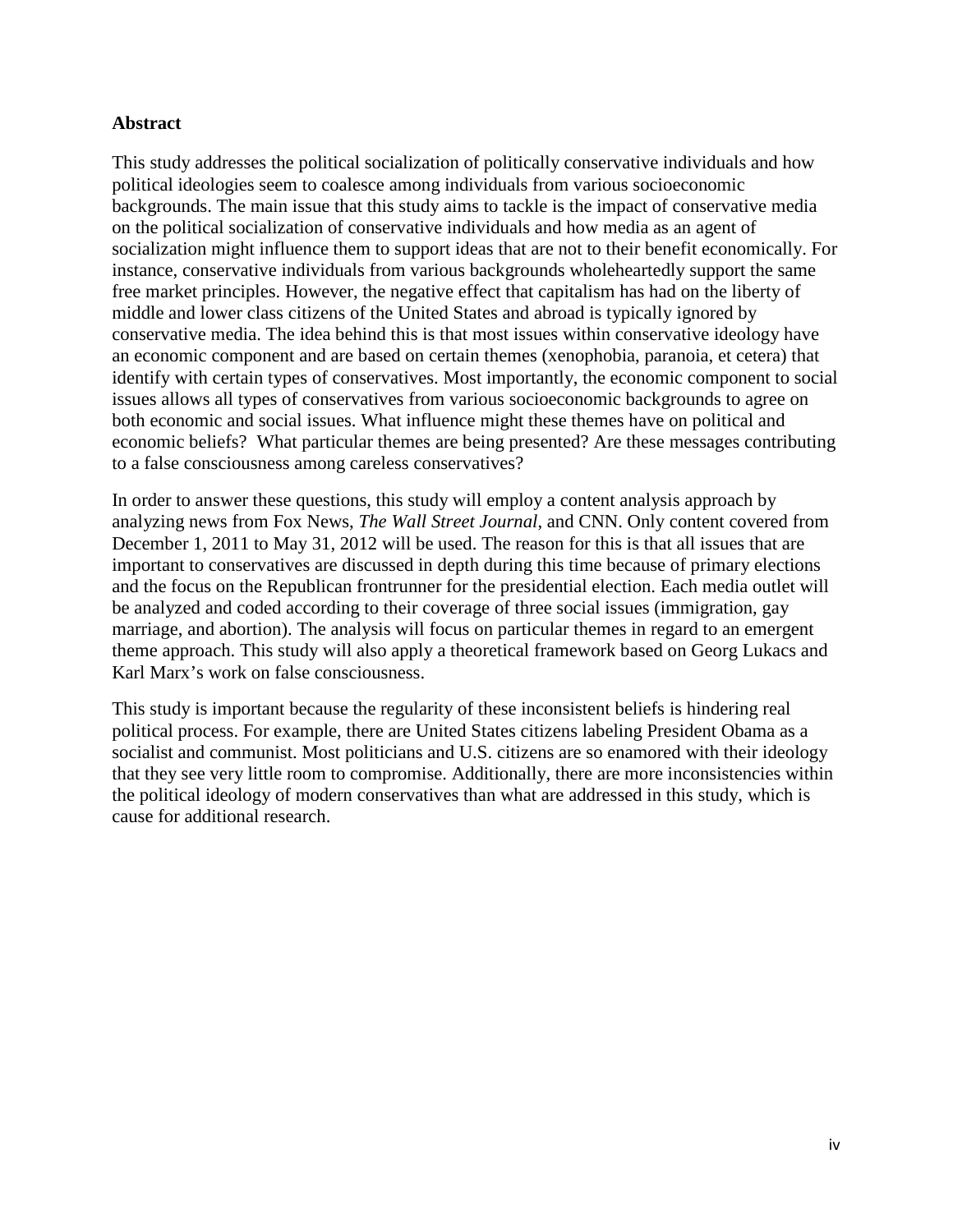# **Introduction**

With the condition that the United States economy is in one could argue that it is becoming increasingly important for individuals to become more aware of economic policies and ideologies. It should be fairly evident that the way capitalism is operating at the moment is not to the overall benefit of the United States' economy or middle and lower class citizens (Alperovitz 2005; Wright and Rogers 2011; Greider 2003; Giddens 1994; Hutton and Giddens 2000). However, it seems that it is becoming increasingly popular for people to simply align with the ideology of their chosen party and neglect pursuits of knowledge about why they believe what they do (Giddens 1994; Frank 2008). For example, this study aims to focus on current conservative ideology and how conservatives may by influenced to adopt an ideology that contributes to a false consciousness as evidenced by political messages in conservative media outlets. The main interest of this study lies in the issue that many conservatives are supporting politicians, ideas, and legislation that are seemingly against their own economic interest (Skocpol and Williamson 2012). In 2008, twenty-five percent of individuals making less than \$15,000 and thirty-seven percent of individuals making \$15,000-\$30,000 voted Republican in the Presidential election (CNN 2008). What role do conservative media have in this? Are media outlets presenting specific messages? If so, what messages are they presenting? Are these messages contributing to a false consciousness among viewers? Before going any further, it is important to note that there are many agents of political socialization, but this study is only focusing on media as an isolated agent of socialization.

This study is important because it pertains to economic beliefs that are affecting the condition of the United States economy. Good or bad, one could argue anything that directly or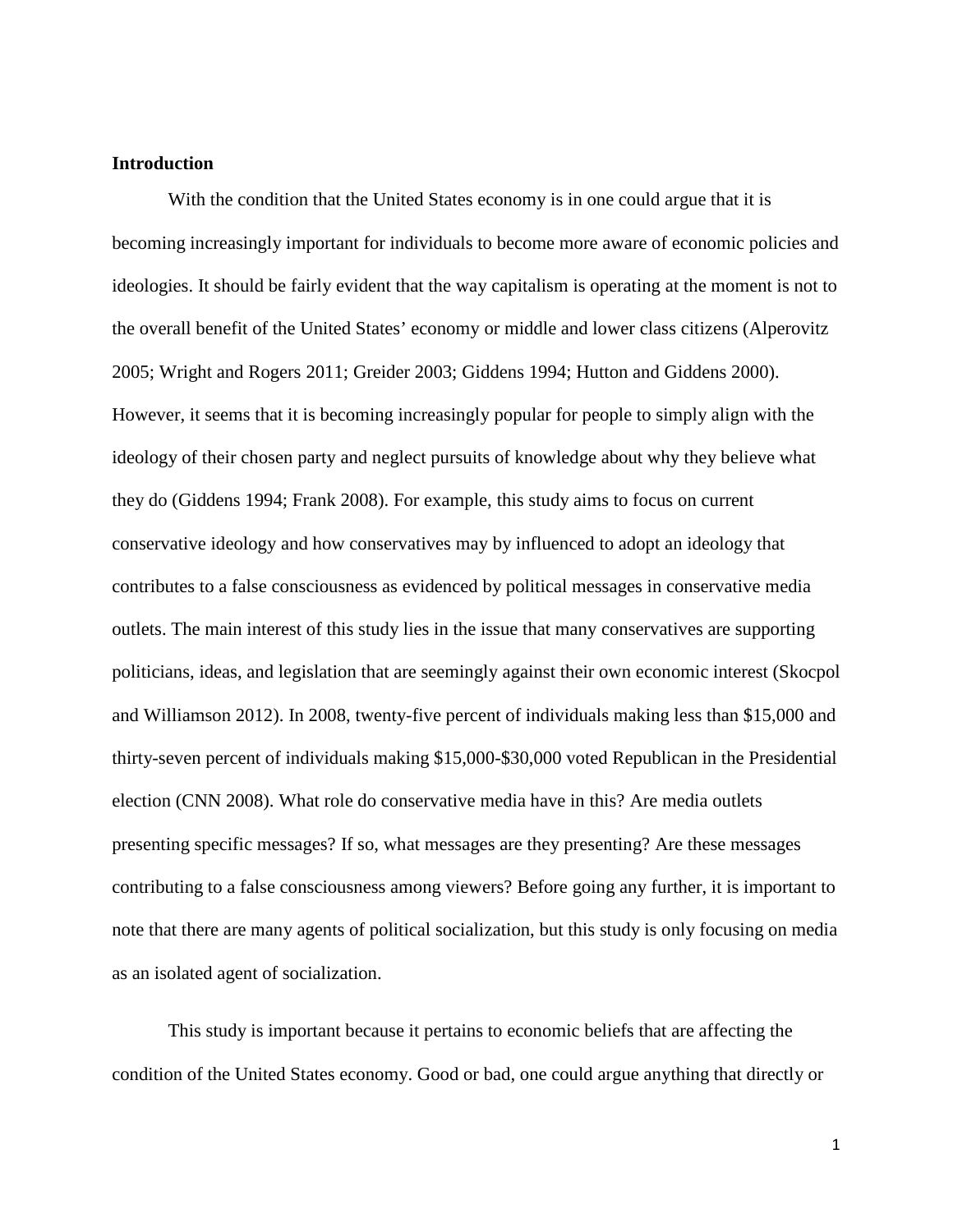indirectly influences the state of a country's economic system should definitely be studied. The people who are holding these inconsistent beliefs are voting for and electing politicians who are enacting policies that are against the best economic interests.

How is it that less privileged conservatives are in agreement with more privileged conservatives on economic issues? The Republican Party has a history of favoring the upper class in many regards. It has pushed everything from a flat tax under the idea of fairness to giving tax breaks to corporations. Would the average Republican benefit from a flat tax or a corporate tax break? The answer is probably no. So how is it that less privileged individuals are being convinced to support policies that either do not affect them at all or actually hurt them economically? The idea behind this study is that certain social issues are framed by conservative media outlets in ways that both privileged and non-privileged conservatives can agree with economically. What this means is that social issues within conservative ideology almost always have an economic component to them that support and perpetuate capitalist ideology.

In order to delve more into this issue, a content analysis will be used for this study. This research technique was inspired by past experience with relevant literature and familiarity with the media outlets. Fox News, CNN, and *The Wall Street Journal* will be analyzed according to how many times immigration, gay marriage, and abortion are mentioned and how each issue is framed within each media outlet. These three particular issues were utilized because it was believed that each of these issues would have an economic component within them and because Republicans have a history of focusing on social issues (Courtwright 2010; Grindstaff 2006). The reason that three different media outlets were used is to compare multiple articulations of issues and the economic components behind them. Fox News was used to analyze the political framing geared toward conservatives from modest socioeconomic backgrounds, whereas *The*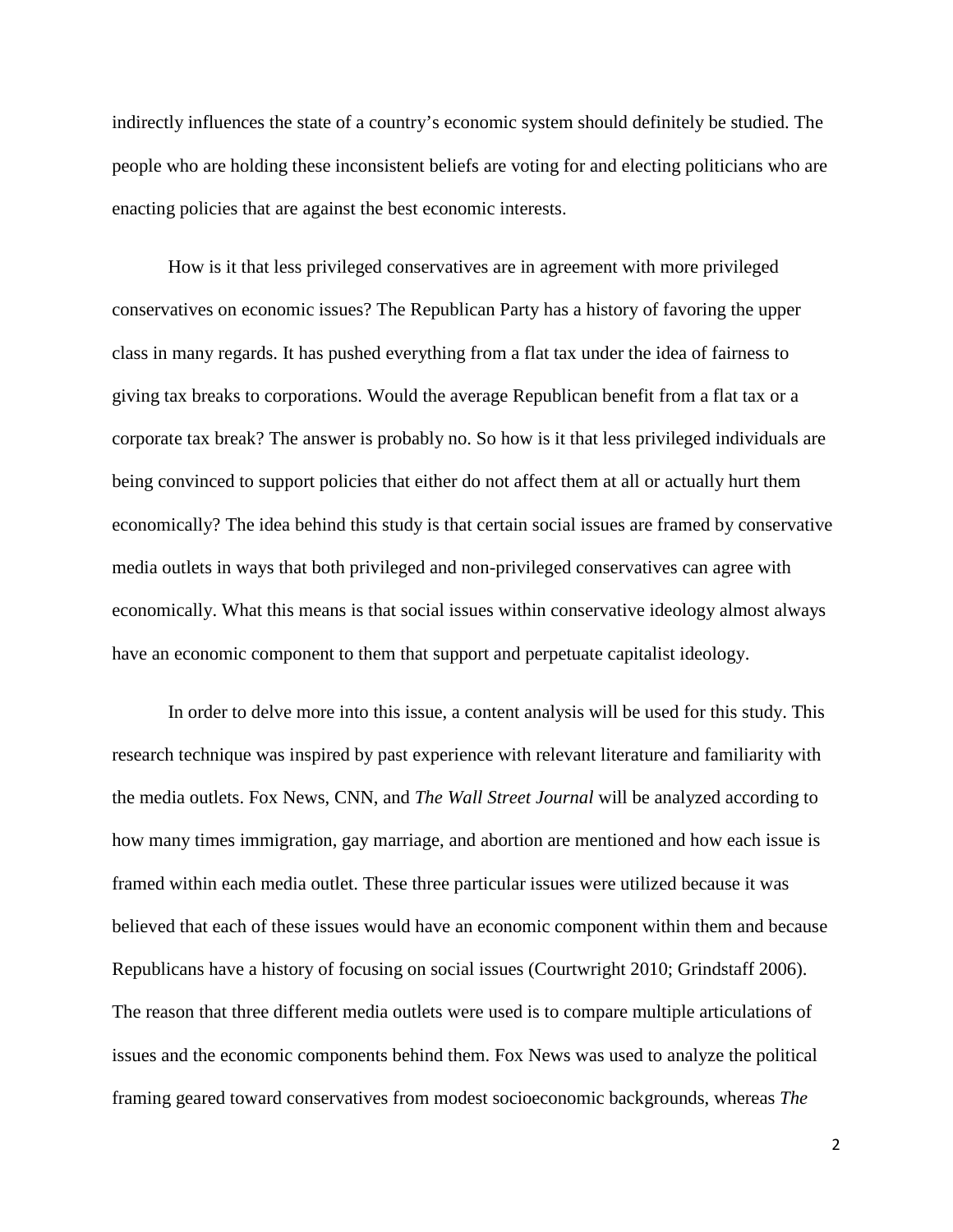*Wall Street Journal* was used to analyze the political framing for economically privileged conservatives. CNN was used because it is regarded as a centrist and non-partisan news source and has a wide reach. Additionally, demographic information will be utilized in order to demonstrate that both Fox News and *The Wall Street Journal* cater to particular segments of the conservative population according to their age and income.

In order to provide a more succinct way to describe Wall Street Journal readers and Fox News viewers, this study will utilize the terms conscious conservative and careless conservative. These two terms are an expansion of the idea of "philosophical conservatism" by Anthony Giddens (1994) and Thomas Frank (2008). They argued that philosophizing has become much more important than the current state of the economy for conservatives. "Philosophical conservatism" could be attributed to the fact that there is the mentality that the economy will prosper if given the proper time and conditions. The idea of "philosophical conservatism" is far too broad to describe the ideology of the conservative electorate. Due to this, this study will expand upon this concept into a two-part typology that consists of both careless and conscious conservatives.

As defined by this study, a conscious conservative is an individual who has a deep understanding of economic systems, but does not necessarily agree with how modern capitalism operates. Conscious conservatives will also typically be older white men. Their articulate understanding of capitalism leads them to believe that the modern conception is not what it should be. They would likely believe that, if capitalism was to work the way it should, all individuals would have liberty. Examples of these types of conservatives would include individuals like Ron Paul, Milton Friedman, or Philippe Van Parijs. These individuals believe in liberty, but do not ascribe to modern capitalism. It is anticipated that *The Wall Street Journal* will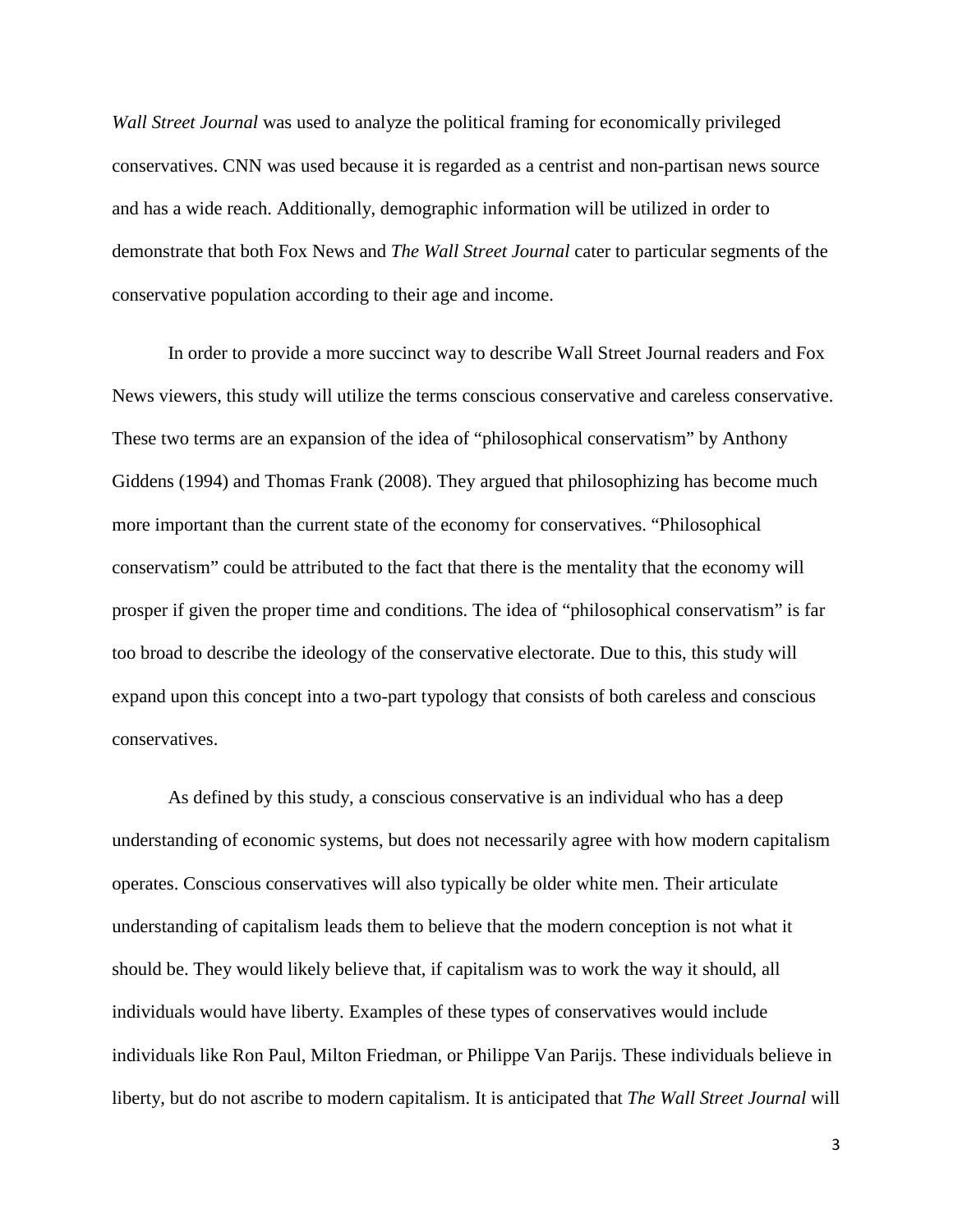appeal to these types of conservatives due to its history of being an economic newspaper that focuses on capitalist perspectives.

Careless conservatives are individuals who perpetuate a type of conservatism that is blind and uninformed in terms of political and economic issues. Fox News appeals to this type of conservative due to its history of presenting conservative viewpoints (Skocpol and Williamson 2012). A careless conservative is one who has very little understanding of economic systems but ascribes to modern capitalism anyway. This individual will likely be a large supporter of individual liberty and is unlikely or unwilling to understand the inconsistency of believing this and supporting capitalism at the same time. The inconsistency in their ideology leads them to support politicians, legislation, and ideologies that are to their economic detriment. A careless conservative will also likely have an intermediate or low economic status, and it is likely that he or she will have varying levels of education too. Like conscious conservatives, careless conservatives are also mostly older white males. It is this type of conservative that is the main focus of the study. How is it that both conscious and careless conservatives agree economically when it is apparent that conscious conservatives are reaping most of the benefits of conservative economic ideology?

According to the arguments of this study, one should anticipate varying levels of economic interest among these media outlets within the issues of immigration, gay marriage, and abortion. One should expect that *The Wall Street Journal*'s main focus for each issue will likely be economic, whereas CNN will probably have very little economic discussion within each of these issues and present a non-partisan perspective. However, based on past literature, it is anticipated that Fox News will present far more stories about these social issues than both CNN and *The Wall Street Journal*, but will find ways to interject economic ideology into each issue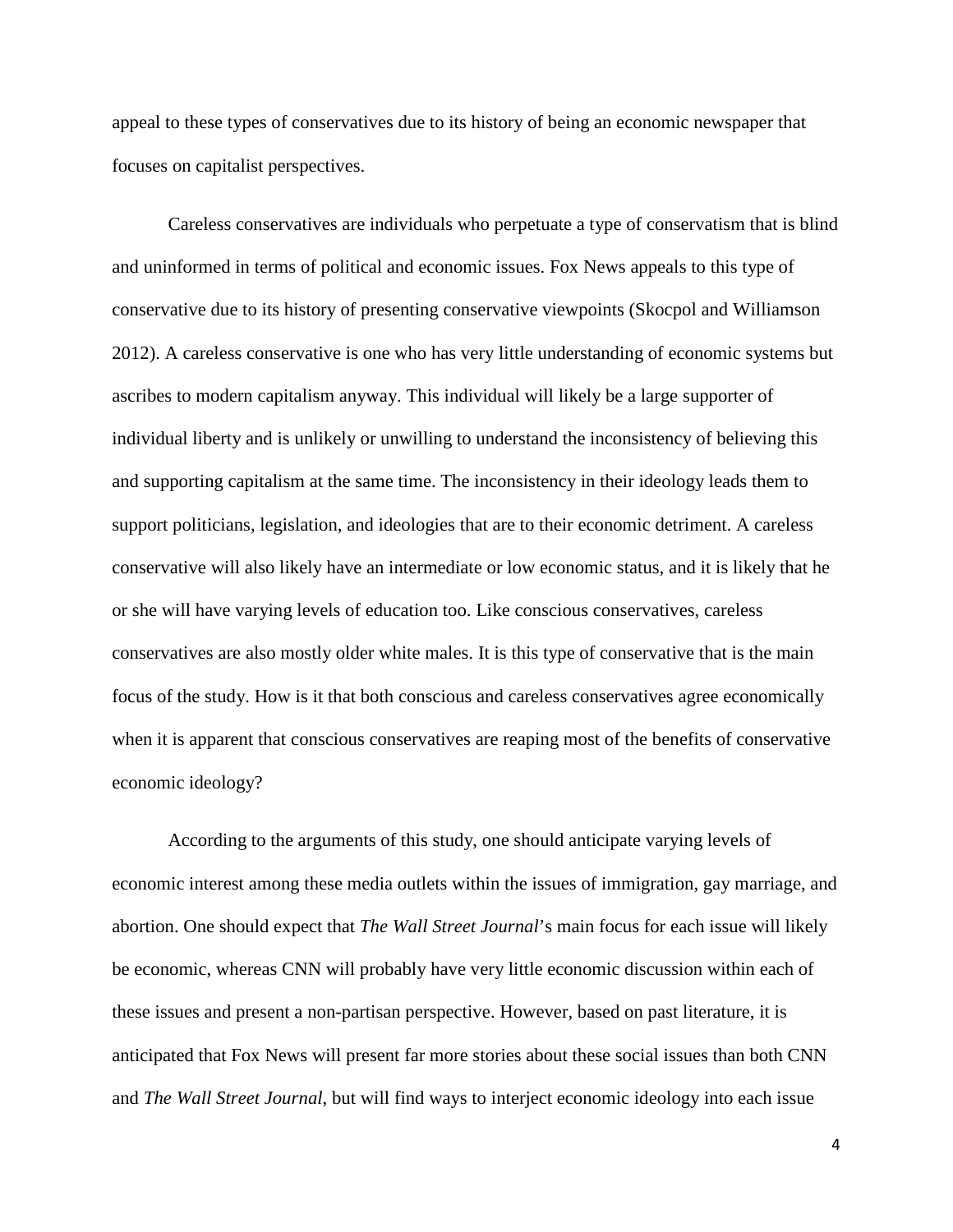that will coincide with the capitalist ideology that is presented in *The Wall Street Journal* (Courtwright 2010; Grindstaff 2006). However, the frequency at which these issues will have an economic discussion will be far lower than *The Wall Street Journal*, but will likely be much more frequent than what is presented on CNN. These economic components will be mentioned frequently in order to remind viewers that the economy is important for that particular social issue.

In reviewing archives from each news source, there will be several major themes within each social issue that will be of importance. Based on the idea that Fox News deliberately focuses on political and social fears (Skocpol and Williamson 2012; Zernike 2011; Diamond 1995), close attention will be paid to paranoia and xenophobia themes within immigration and their connection to economic issues. For instance, are viewers being presented messages about immigrants taking jobs away from Americans? Are they being presented stories about how much taxpayer money is used for healthcare, education, and other services for immigrants? It will also be important to look for themes regarding border security. Are viewers being presented with ideas about increasing spending for border security or the construction of additional border fencing? Concerning abortion and gay marriage, it was anticipated that there would be discussions about taxation and overbearing government (Alperovitz 2005; Frank 2008; Dunn and Woodard 1996). In regard to gay marriage, are Fox News viewers being presented with the idea that issues of gay marriage are a distraction from economic concerns? Last, abortion will likely be framed around the idea that tax payer money is being wasted on funding abortions. One can argue that there will be major discussions on Fox News about Planned Parenthood and its connection with taxpayer money. It is also anticipated that Fox News will criticize other media outlets (Skocpol and Williamson 2012).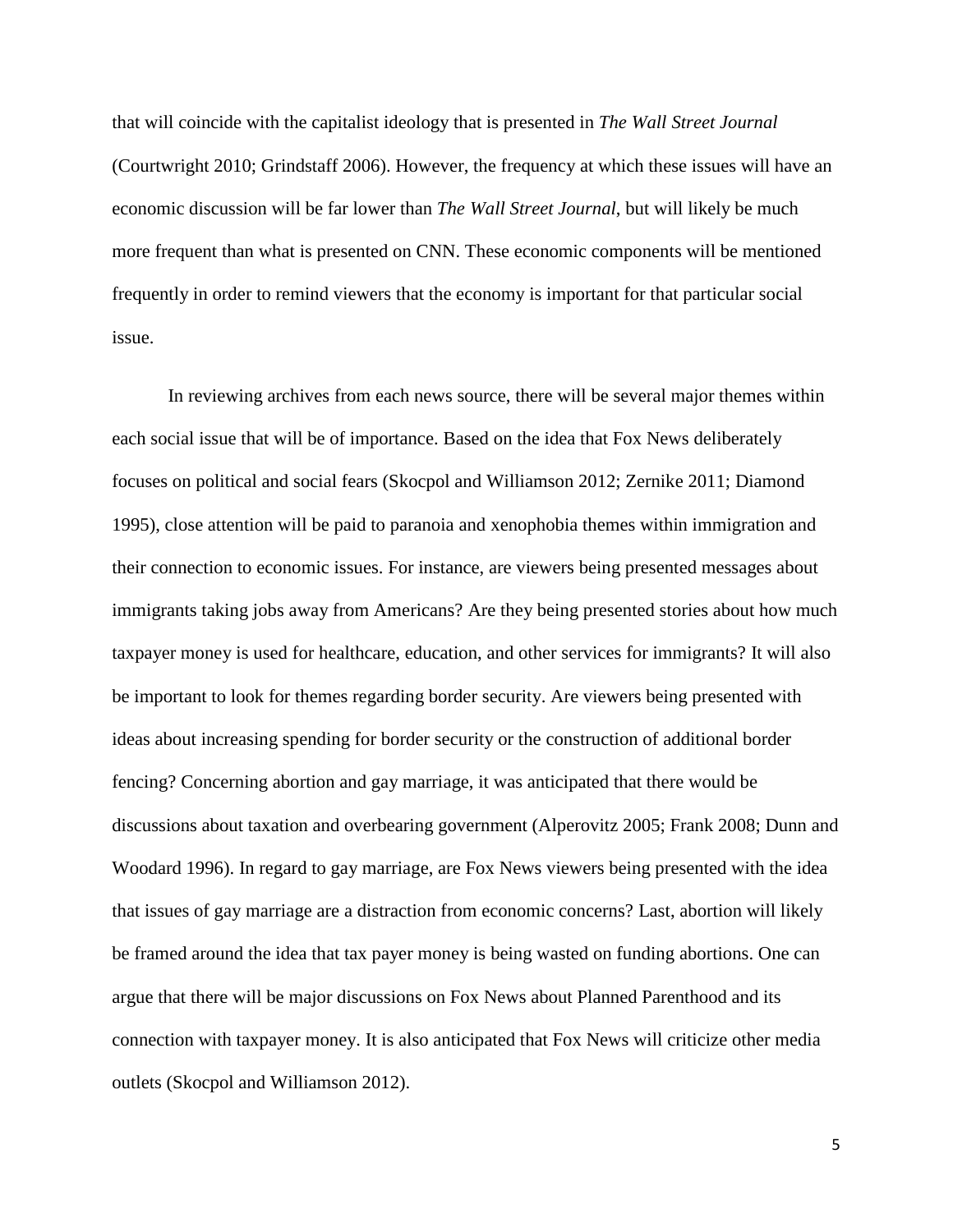If these themes are found in Fox News, they will likely mirror parts of stories published by *The Wall Street Journal*. It is expected that Fox News and *The Wall Street Journal* will see eye to eye on taxes with each social issue because of *The Wall Street Journal*'s focus on economic issues and the anticipated economic component to social issues on Fox News. However, CNN will likely have very little in common with both Fox News and *The Wall Street Journal* other than reporting on the same general stories because CNN presents news in a non-partisan fashion and are not known for focusing on economic issues.

Because the research question of this paper is so specific, there is very little in the way of research that directly relates to it. The theoretical framework of this study pertaining to class consciousness and the subsequent content analysis will adequately tackle the research questions. Additionally, the literature review will synthesize literature by point of interest in order to provide an excellent background to related literature. The first half of this literature review will cover previous research concerning how capitalism affects liberty. In particular, it will cover how modern capitalism is incompatible with individual liberty and freedom, which creates the groundwork for why there are inconsistencies within conservative ideologies. The second half will deal with the agents of political socialization and how it pertains to economic ideology. In essence, the second half of the literature review will cover the nuances (eg. innovation, labor, consumer power) of capitalism and how they are perceived by conservatives.

## **Literature Review**

There is a considerable amount of rich information concerning inconsistent political beliefs, but it does little in the way of addressing how conservatives are being socialized into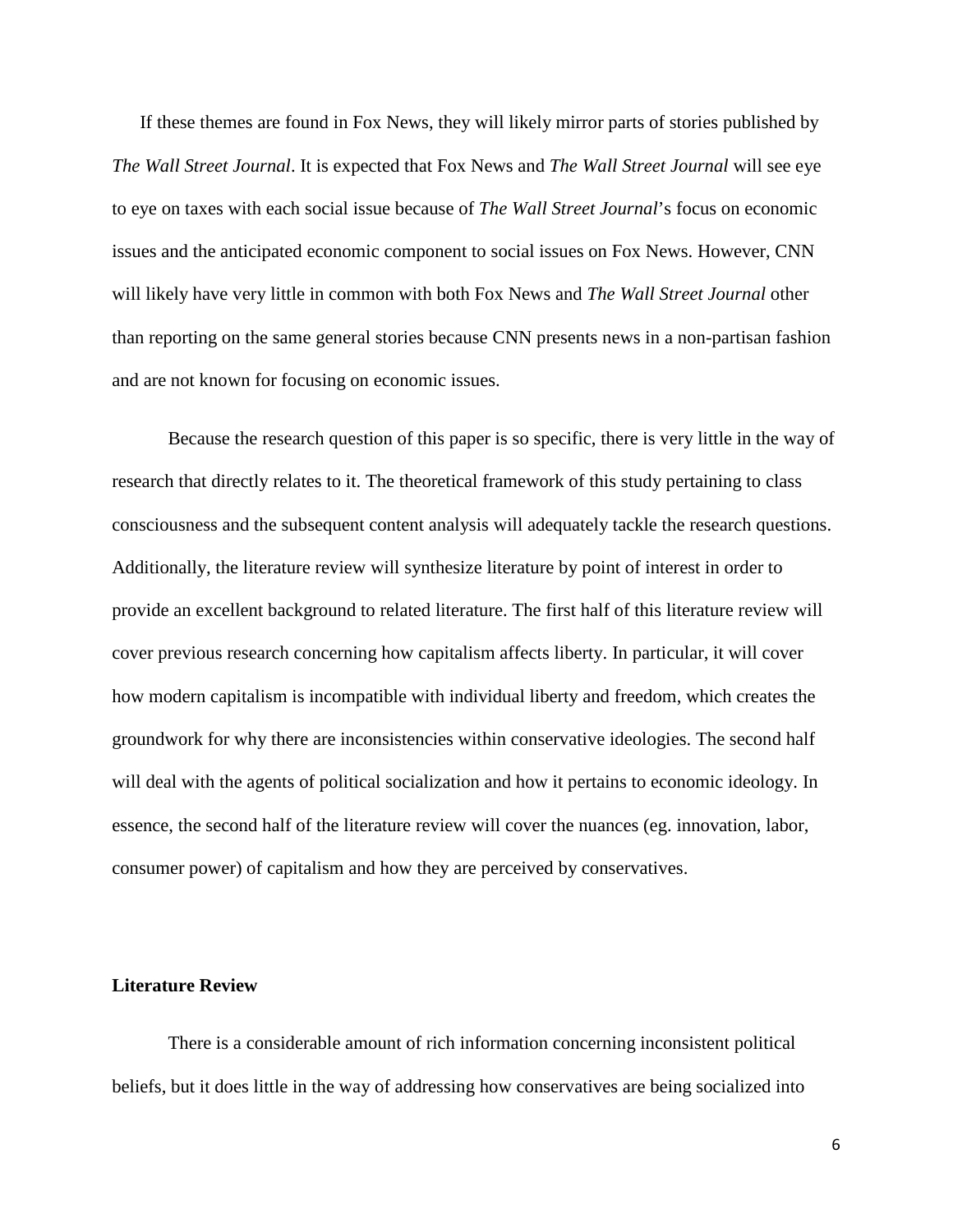supporting ideologies that are against their own economic interest (Alperovitz 2005; Wright and Rogers 2011; Greider 2003; Giddens 1994; Hutton and Giddens 2000). This study aims to fill that gap. However, in a more general sense, sociologists and social scientists have done extensive research on political socialization. Additionally, there has been specific research on media and political socialization. Some of this research has even focused on Fox News as an important agent of socialization for conservatives (Zernike 2011; Skocpol and Williamson 2012).

Among sociologists and social scientists there is a general consensus that capitalism has increased the personal and economic freedom of affluent members of society, yet restricted personal and economic freedom of middle and lower classes citizens (Alperovitz 2005; Rogers and Wright 2011; Greider 2003; Giddens 1994; Hutton and Giddens 2000). Conversely, there has been a rich history of proponents for capitalism as a source of freedom for everybody. Economic and political freedoms are seen as facilitators of personal freedom (Friedman 1962; Dunn and Woodard 1996; Giddens 1994).

The following sub-chapters will detail the relevant literature point by point. The first half of the sub-chapters will deal with the inconsistencies between supporting conservatism and modern capitalism, while the second half of the sub-chapters will describe the different agents of political socialization for conservatives.

### **Ronald Reagan: The Great Communicator and Modern Conservatism**

Whether capitalism is the most appropriate or effective economic system is not a concern for this research. What is at issue is the positive philosophizing about the potential of capitalism while ignoring the current apparent pitfalls (Giddens 1994; Frank 2008). Additionally, it appears that philosophizing has become much more important than the current state of the economy.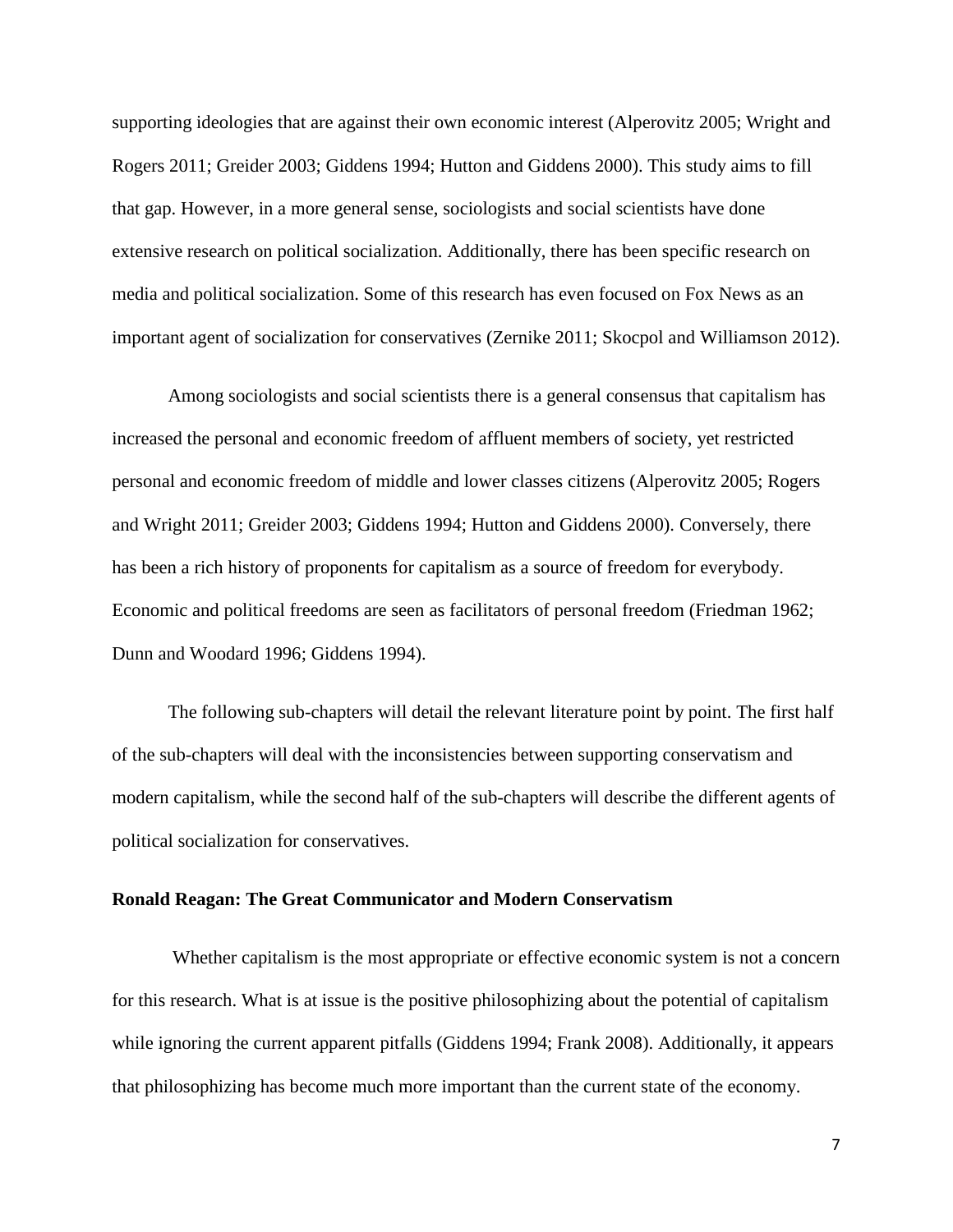Positive philosophizing could be attributed to the fact that there is the mentality that the economy will prosper if given the proper time and conditions. Both Anthony Giddens and Thomas Frank have actually renamed this brand of conservatism as "philosophical conservatism."

Consider Ronald Reagan and his economic policies. The United States' economy was already suffering when Reagan took office. The country was experiencing a recession, unemployment was at all-time highs, and inflation was out of control (Krugman 1991; Cowan 1981). In order to combat this Congress enacted several pieces of legislation that deregulated markets and cut taxes (i.e. Economy Recovery Tax Act of 1981 and Tax Reform Act of 1986), thus giving corporations and businesses more freedom to operate how they see fit. However, the economic freedom of businesses and business owners did not translate and the "rising tide that lifts all boats" passed up the working and lower classes. It turned out that the markets only greatly benefited those who were already affluent (Giddens 1994). The economic climate of the United States changed completely. Since the 1950s the United States had utilized highly developed manufacturing plants and high income tax rates on the wealthy to support a prospering economy. The focus on domestic manufacturing and high incomes tax rates on the rich changed with Reagan's fiscal and economic policies. Businesses laid off domestic workers while they offshored and outsourced their jobs. Income tax rates for the rich eventually fell to 35 percent (Reich 2007).

According to Will Hutton in *Global Capitalism* (2000), Reagan's economic policies came about due to a kneejerk reaction to the Soviet Union. The collapse of the former Soviet Union provided a reason to foster extreme neo-liberal thinking. Hutton cites Edward Luttwak's idea of "turbo-capitalism" to explain the almost instantaneous transformation of corporations due to deregulation. According to this idea, corporations became more powerful, the standard of living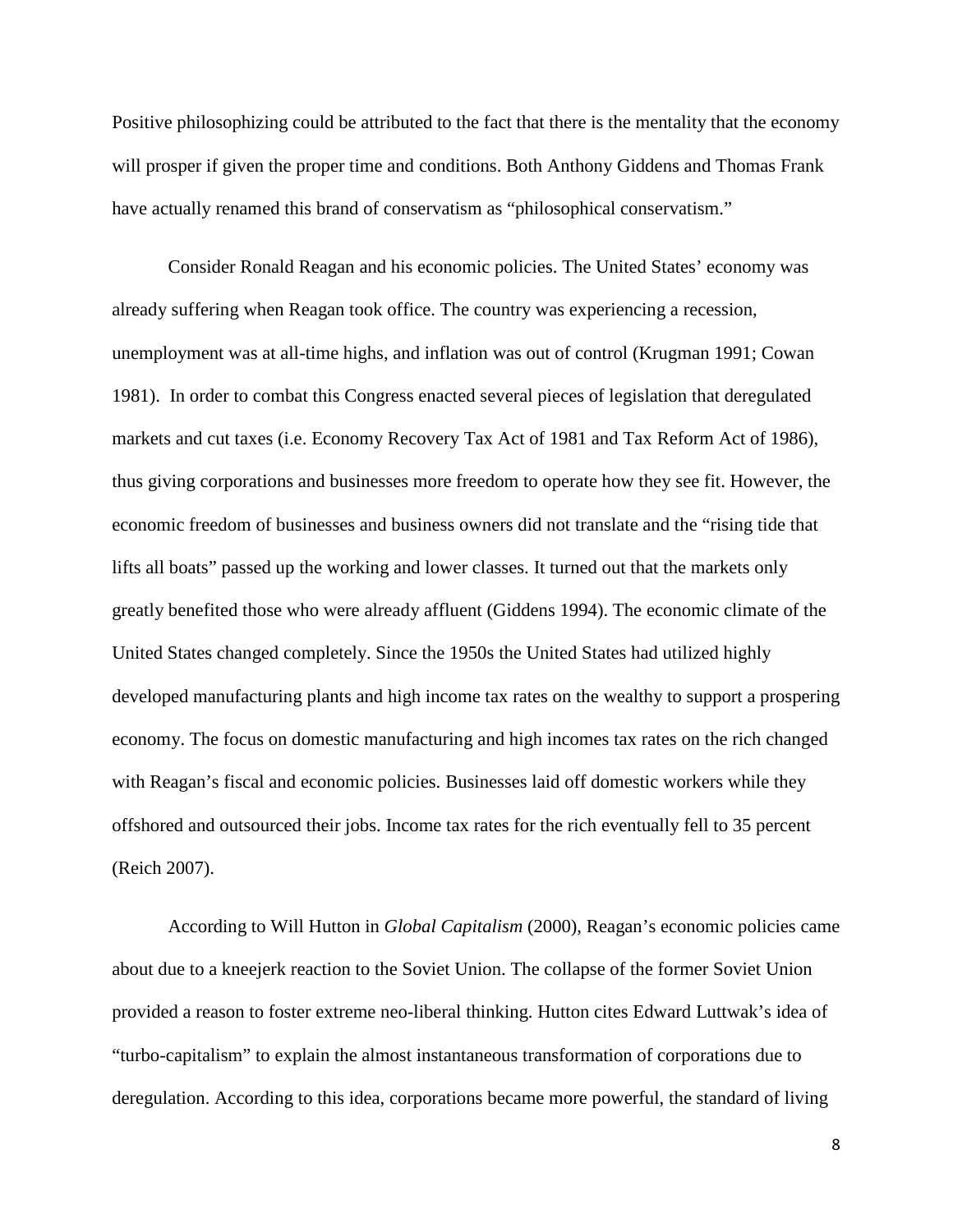increased, yet inequality widened among Americans. Deregulation during the Reagan era set a precedent for how corporations could now behave. The deregulation of everything from worker safety standards to checks on proper business behavior allowed companies to act as they saw fit, which allowed corporate executives to hire and fire workers when they pleased, shell out bonuses when convenient, and outsource labor. Individual freedom was transformed into economic freedom (Gray 1998).

Fast forward to the present day and Reagan is now one of the most liked presidents and has now become a veritable deity within the Republican Party and among conservatives (Courtwright 2010). Many have virtually forgotten about how his economic policies affected the liberty and freedom of the middle and lower classes because his social policy was seen as a success to most people. The increased economic freedom of businesses and the wealthy has helped to shadow everything because the average person was distracted by real and perceived concerns over social issues (homosexuality, abortion, immigration). They were convinced that these social concerns were more important (Courtwright 2010). The precedence that social issues took over economic issues is not all that surprising due to the fact that the average citizen of the United States can more easily understand or debate social concerns than economic issues because economic knowledge require much more education. In order to take advantage of this, Reagan's economic and social policy was perpetuated under the idea of "saving society" (Courtwright 2010).

# **A Foundation of Inconsistent Ideology**

One can start by looking at how the average person views politicians and government in order to arrive at a better understanding of inconsistent political ideology. Resoundingly, most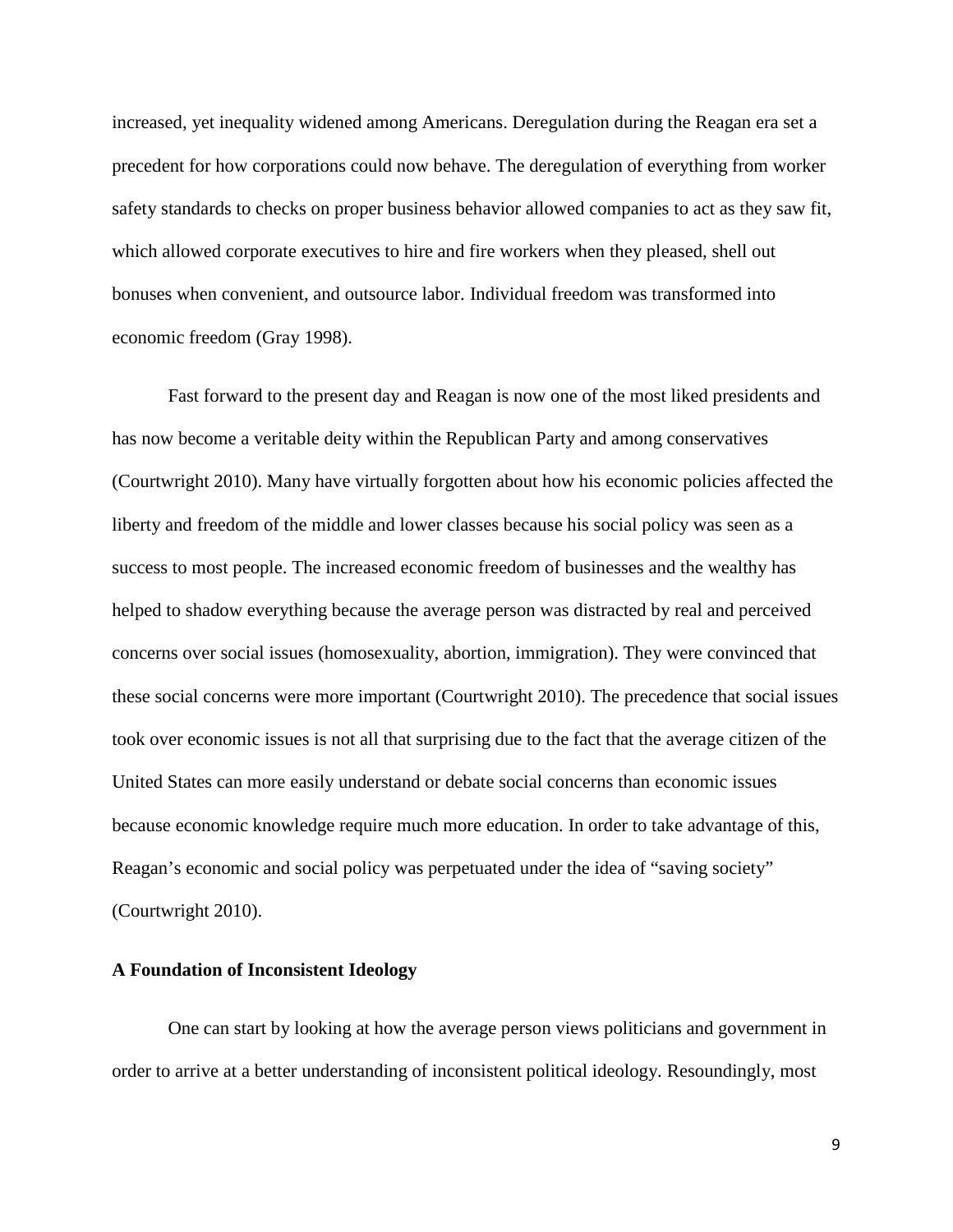Americans distrust politicians and government (Patterson 2001; Wills 2002; CNN 2008). This view is shared with both the left and the right. However, there is one part to this equation that separates the left and right and it is how they view government. The right sees government as something that interrupts their daily lives and hurts their freedom and liberty due to taxes, regulations, and so forth (Dean 2007; Alperovitz 2005; Frank 2008). The left sees government as something to facilitate the improvement of daily life. Taxes and regulations are seen as protections of liberty and freedom. On the surface, it might seem that it is the left that is more inconsistent with their ideology due to distrust of politicians, yet trusting in government (Alperovitz 2005, Frank 2008). The right might be more consistent with their distrust of all things government, but it is the ideology and lack of knowledge behind the distrust that creates many inconsistencies with the economic ideology among its party base and leaders.

Consider school vouchers as an example of the distrust that conservatives have with government. Conservatives are known for abhorring the Department of Education. For example, they see it as an excess branch of government and a failure concerning the education of United States citizens. In order to solve this perceived issue it is routinely recommended by conservatives and Republicans to abolish the Department of Education and establish a system of school vouchers that could be used at private schools (Greider 2003). One must keep in mind that Republicans and conservatives see large government as an interference with freedom and liberty (Dean 2007; Alperovitz 2005; Frank 2008). Yes, citizens would likely have more freedom to choose what schools they would like their children to attend if a system of school vouchers was implemented. However, if the Department of Education is abolished and the size of the federal government is decreased, who is going to maintain a massive nationwide school voucher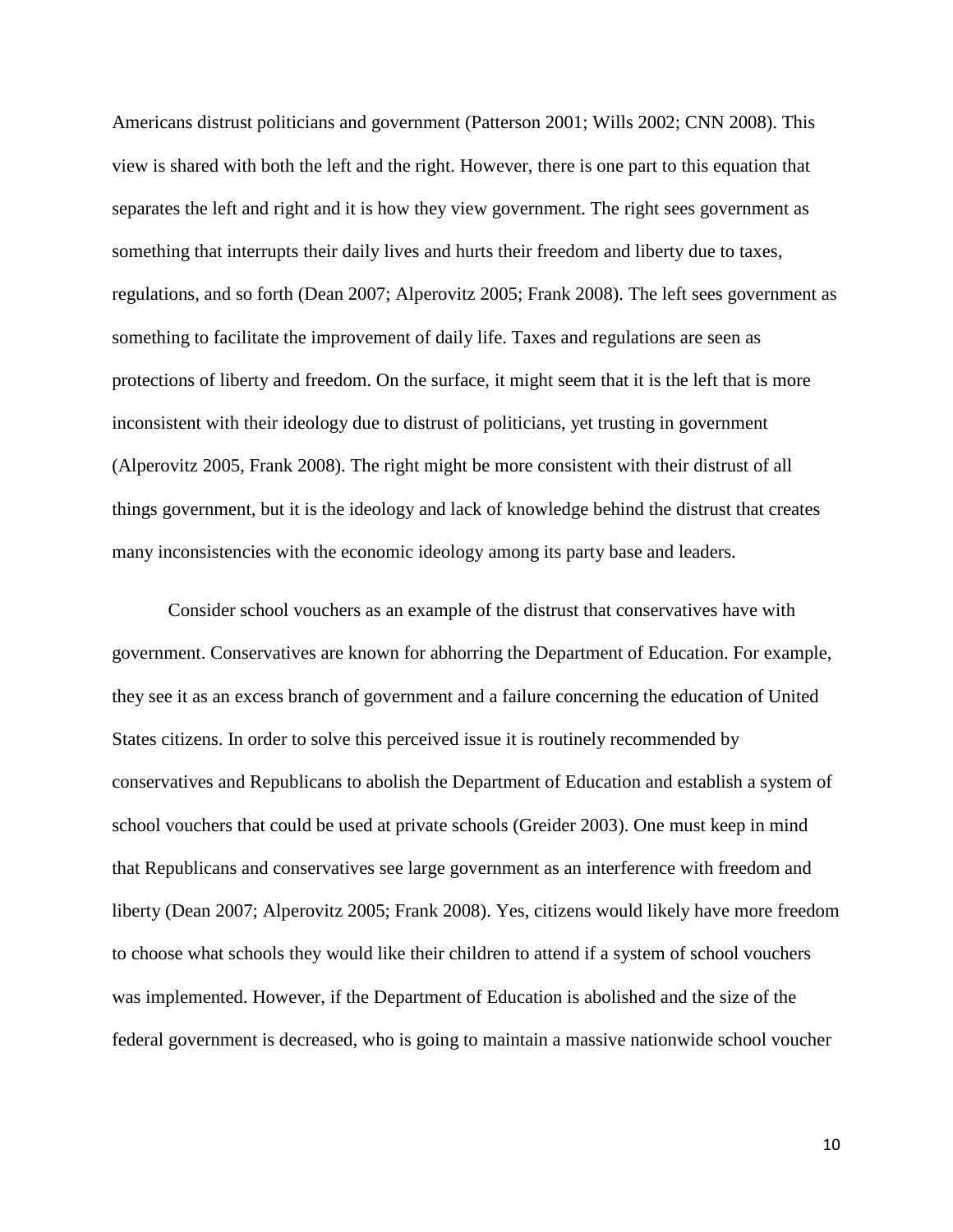system (Greider 2003)? Would not the organization that oversees this program be very government-like and bureaucratic?

As a broader example, consider the entire political process for conservative and Republican politicians. Their first step is that they must run for a political office, which seems reasonable enough. If one wishes to become a politician, one must seek employment within the government. However, conservatives distrust government as a whole and see it as a failure (Frank 2008). There is the idea that government must be shrunk. They are pursuing jobs that they likely believe should not exist in its current state (Dean 2007)?

Grover Norquist, one of the Republicans biggest champions of dismantling government once stated, "I'm not in favor of abolishing the government. I just want to shrink it down to the size where we can drown it in the bathtub" (NPR: Conservative Advocate 2001). Conservatives must run for office in order to dismantle government. Does one truly think that businesses and corporations within unregulated markets will protect the interests of citizens before the government? According to conservatives, this is an easy answer. As Ronald Reagan so famously stated, "The best minds are not in government. If any were, business would steal them away."

Last, one must consider the first moves of conservatives once they enter the political arena. The average person probably would assume that taxes would be lowered and the scope of the federal government would be decreased (Dunn and Woodard 1996; Alperovitz 2005). However, one of the first moves that conservatives make (especially if they controlled Congress) is to expand the federal government for national security reasons (Dean 2007). If the federal government is expanded, this ultimately means that taxes will either be raised or programs will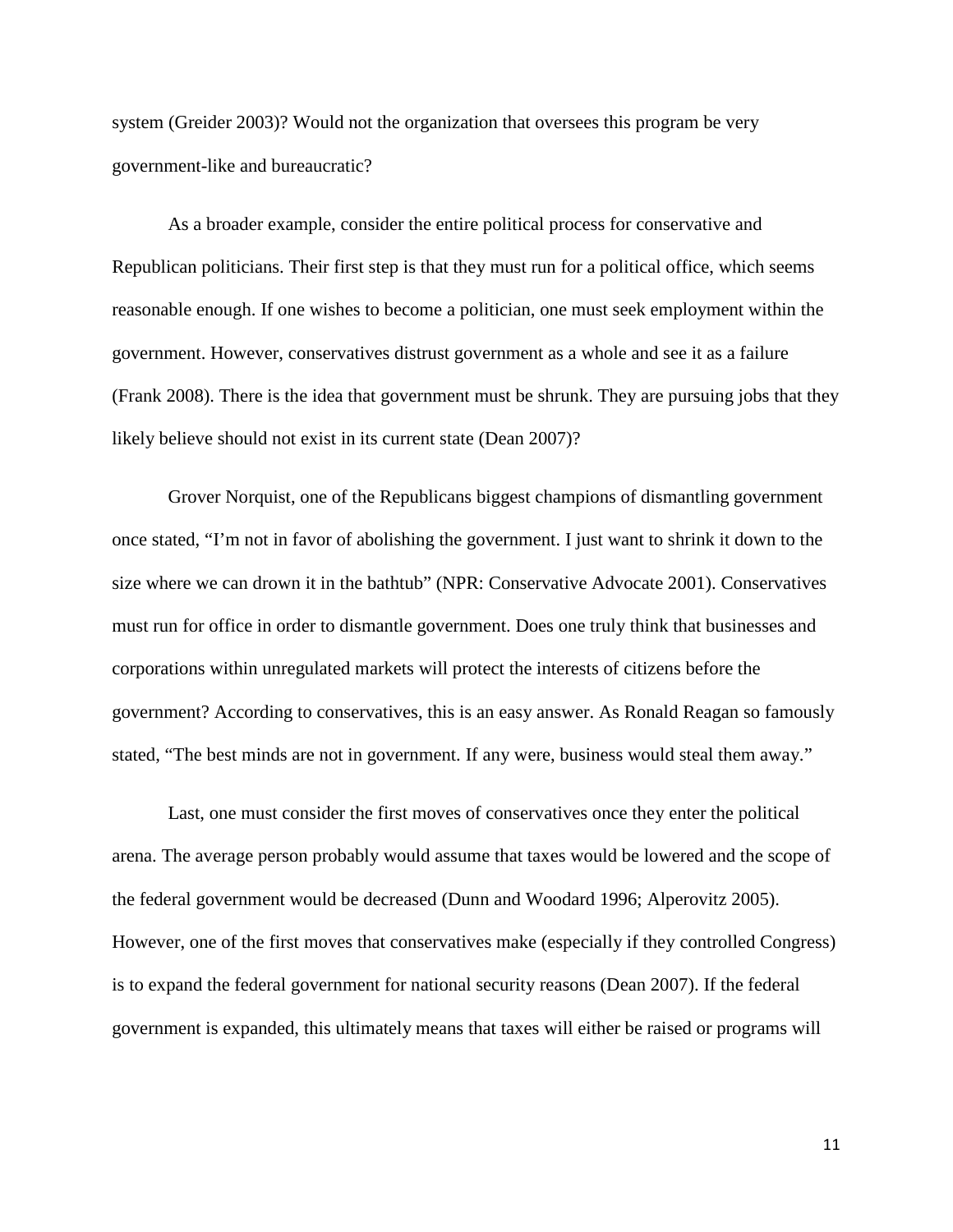be cut. Additionally, it is much easier to persuade the general public that tax increases for national security issues is of utmost importance.

The party platform of the Republican Party is not to decrease the size and scope of the federal government, but rather mold and shape it into their own world view. The federal government funding universal healthcare or allowing same-sex marriage is an extreme overstepping of boundaries in the eyes of most conservatives. However, when it comes to things like sex education, homosexual rights, abortion, or equal rights amendments, the federal government is almost always the first avenue conservatives think to use (Dunn and Woodward 1996).

What does a Republican senator or congressperson do when he or she wants mandatory religious sex education and prayer in public schools? Each contacts Republican colleagues and attempts to garner enough support to pass federal legislation in support of it. For instance, in May 2012, Republican Representative Tim Walberg of Michigan introduced H. Res. 662 to allow prayer in public schools and encouraged his colleagues to begin holding public prayers during school board meetings (Kasperowicz 2012). What do a Republican senators or congresspersons do when they disagree with same-sex marriage or abortion? They create legislation to create a federal ban (e.g. Defense of Marriage Act). Charles Dunn and David Woodard make no qualms about this. In their book *The Conservative Tradition in America* (1996) they openly note that conservatives use the federal government to support their own cultural ideas, yet distrust the federal government as if no irony or cognitive dissonance exists in their argument. They write that most conservative ideology follows a capitalist pattern in that markets exist free of government intervention and that local communities should have more power in solving problems than the federal government.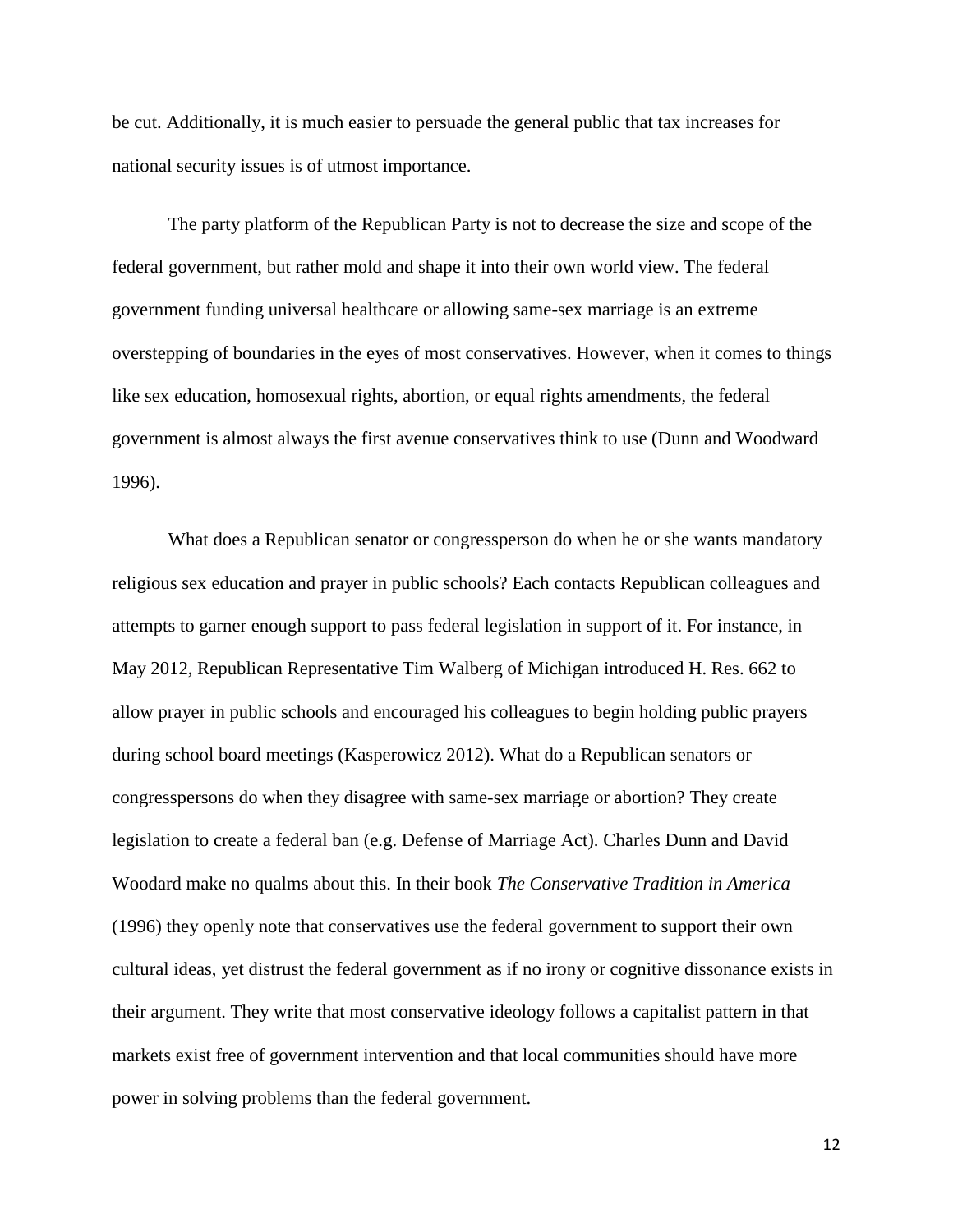Their ideology has become compartmentalized. Dunn and Woodard also admit that it is possible to be a conservative and not have an intellectual understanding of the ideology. They explained their own compartmentalization without even having to mention that it exists. This certainly explains why some academics have gone so far as to say that conservative ideology is malleable (Frank 2008).

#### **Economic Freedom = Personal Freedom**

As previously stated, conservatives generally believe that capitalism and free markets lead to pure personal and economic freedoms. Specifically, this ideology is rooted in traditional economic liberalism. According to economic liberal scholars like Milton Friedman, Friedrich Hayek, and George Stigler, the presuppositions about capitalism and freedom are very true due to the fact that they see freedom of exchange as being equitable within this system. Markets are only going to exist if there are individuals who buy products created within these markets because individuals ultimately dictate what the market does (Hayek 1949). Businesses within specific markets only create products that people want. If businesses created products that consumers did not need or want, the fact that consumers would not buy them would be proof that a market for those products does not exist. In the eyes of economic liberal scholars this is an equitable process because people receive the goods and services they want or need and the businesses receive capital in return (Friedman 1962, Hutton and Giddens 2000, Dunn and Woodard 1996). Unfortunately, many markets and businesses do not currently operate in equitable ways within capitalism, which creates an immediate inconsistency between ideology and reality (Hutton and Giddens 2000, Greider 2003, Alperovitz 2005, Giddens 1994). This belief is so important to conservatives that one of the most popular conservative think-tanks,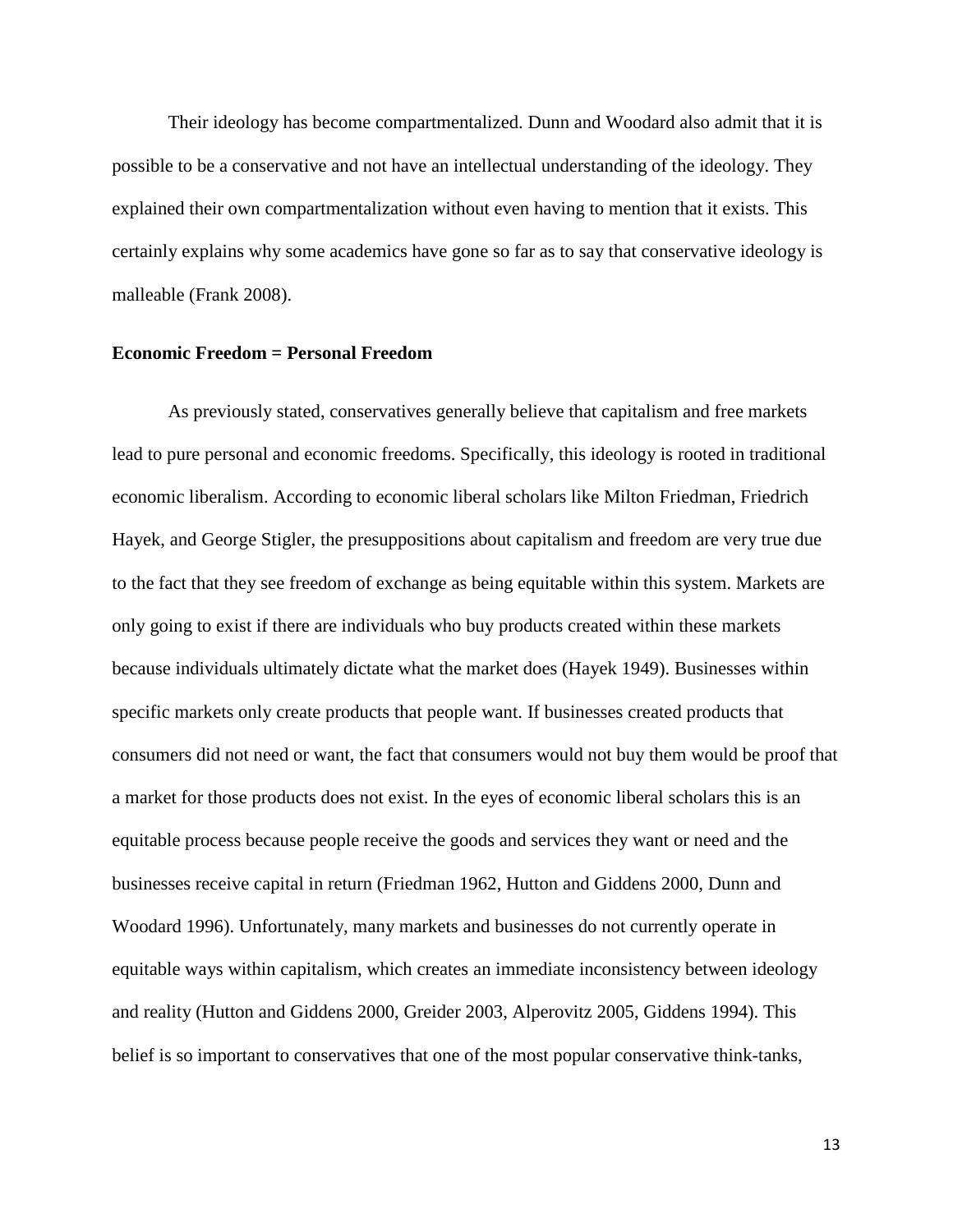International Freedom Foundation, was only concerned with promoting the idea that individual freedom can be obtained through capitalism and the free market (Thomas 2008).

There are several falsehoods about the creation and perpetuation of personal freedom under capitalism (Alperovitz 2005; Wright and Rogers 2011; Greider 2003). However, it goes without saying that capitalism has done an excellent job at extending freedom for many people which could be anything from the freedom to purchase a variety of products at a cheap price to the creation of successful businesses due to deregulation. Nonetheless, capitalism has inhibited the freedom of many and often times the extension of freedom for some also contributes to the erosion of freedom for others (Alperovitz 2005; Wright and Rogers 2011; Greider 2003).

Previously reviewed literature suggests the idea that capitalism and individual liberty are not compatible for many individuals. Capitalism has contributed to inequality due to coercion by those who already have liberty and freedom (Parijs 1995; Schweickart 1996), which undermines the very idea of liberty (Walker 1981; Reiman 1988). According to this literature there cannot be equality in liberty if there is not economic liberty (Reiman 1988). If this is the case, why do more people not recognize this? One can start by looking at how individuals are defining capitalism and other economic systems. One's definition certainly dictates how well they understand how economies operate. According to C.F. Taeusch (1935), "There is much more of condemnation and defense than there is of definition and description. This is, of course, a common human trait – to base inferences and judgments upon matters which are not clearly defined or understood." Many conservatives are simply supporting capitalism and writing off all other economic systems as inherently inferior due to their lack of understanding concerning economics. Many individuals simply do not have working definitions for capitalism and other economic systems, which leads to the second half of this review of literature. How are conservatives aligning themselves with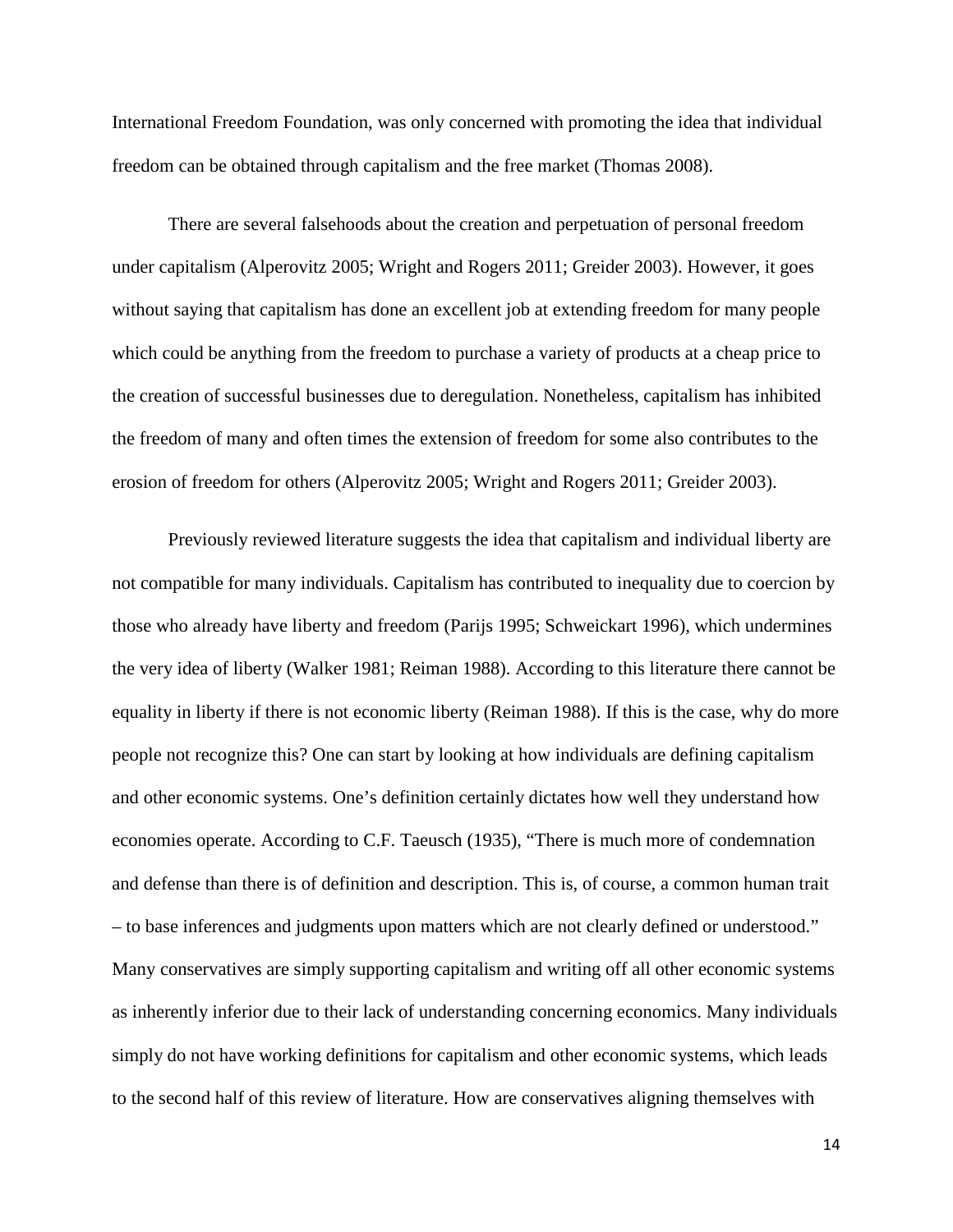capitalist ideology if they do not have a working definition of it? How it is that they are being politically socialized into this way of thinking when it is not in their best economic interest?

## **Liberty, Freedom, and Consumer Power**

One must look at what is truly important to those who consider themselves conservative. One can easily conclude that conservative ideology rests on two basic concepts: liberty and freedom. However, this is not any different from those who consider themselves liberal. What liberal-minded individual is going to state that he or she does not feel liberty and freedom are important? What differentiates them is the degree at which they value these ideas and how they interpret them. Conservatives are more likely to see freedom or liberty as being synonymous with individuality. Conversely, liberals are likely to equate freedom or liberty with general welfare (Wright and Rogers 2011).

As previously mentioned, conservatives greatly value the idea of personal freedom, an idea that is uniquely engrained in capitalist rhetoric. Those directly involved in the inner workings of a capitalist market are very well aware of this due to the fact that they perpetuate this idea to their benefit. Why else would conservative politicians have such a great relationship with business and not the federal government (Dean 2007)? Those outside of the market latch onto the idea that capitalism and freedom are intertwined because they are led to believe that they have individuality and autonomy within capitalism as a consumer (Wright and Rogers 2011). For most people living in capitalist democracies, individuality is seen as being very much related to personal freedom (Wejnert 2010). Additionally, these same people see capitalism and democracy as being intrinsically tied, which means that both democracy and capitalism are as equally important when it comes to personal freedom (Hutton and Giddens 2000, Thomas 2008).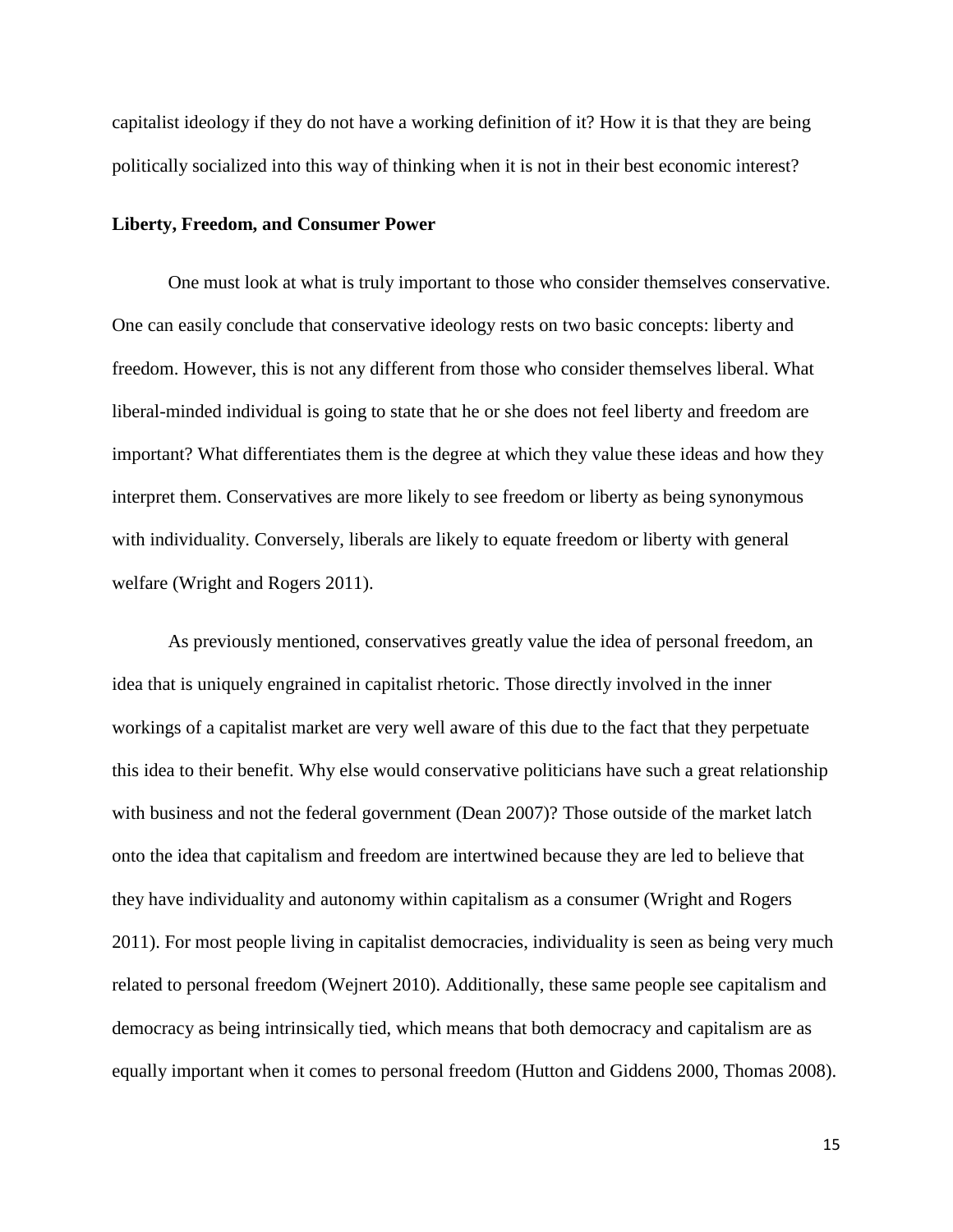As consumers, individuals see themselves as dictators of the direction of free market economies. Consumer power translates to a better economy, more innovation, and better products (Friedman 1962, Dunn and Woodard 1996). However, some argue that the dominance that consumer power has over the market is merely a myth. They contend that consumers are constantly being told what to buy through advertisements, commercials, and so forth. They are being sold products that they likely would have never thought of buying. How much power do consumers have when they are influenced into buying certain products? Those reaping the benefits of capitalism have successfully created false autonomy among consumers (Wright and Rogers 2011, Hutton and Giddens 2000, Luttwak 1999). Some scholars also argue that consumers do not have a systematic voice when it comes to speaking up about corporate behavior. Most consumers either do not realize that they lack a systemic voice or they simply do not care about having that systematic voice and corporations take advantage of this. Most corporations are simply manipulating their own customers (Hutton 200). Consumers are not choosing what they want. They are limited to choosing what is offered to them by businesses who have already decided what consumers need. Once markets have been cornered corporations assume that customers will pay their prices. Free markets almost always become "unfree" because the largest businesses are allowed to become monopolies (Luttwak 1999) or at least be part of an oligopoly.

One must contemplate several questions when considering consumer freedom. How much freedom does a consumer have if markets are monopolized? How much freedom does a consumer really have if every personal computer they have to choose from comes preinstalled with a Windows operating system? How much freedom does a consumer really have if a cable provider buys out every other provider in an area? How much freedom does a consumer have if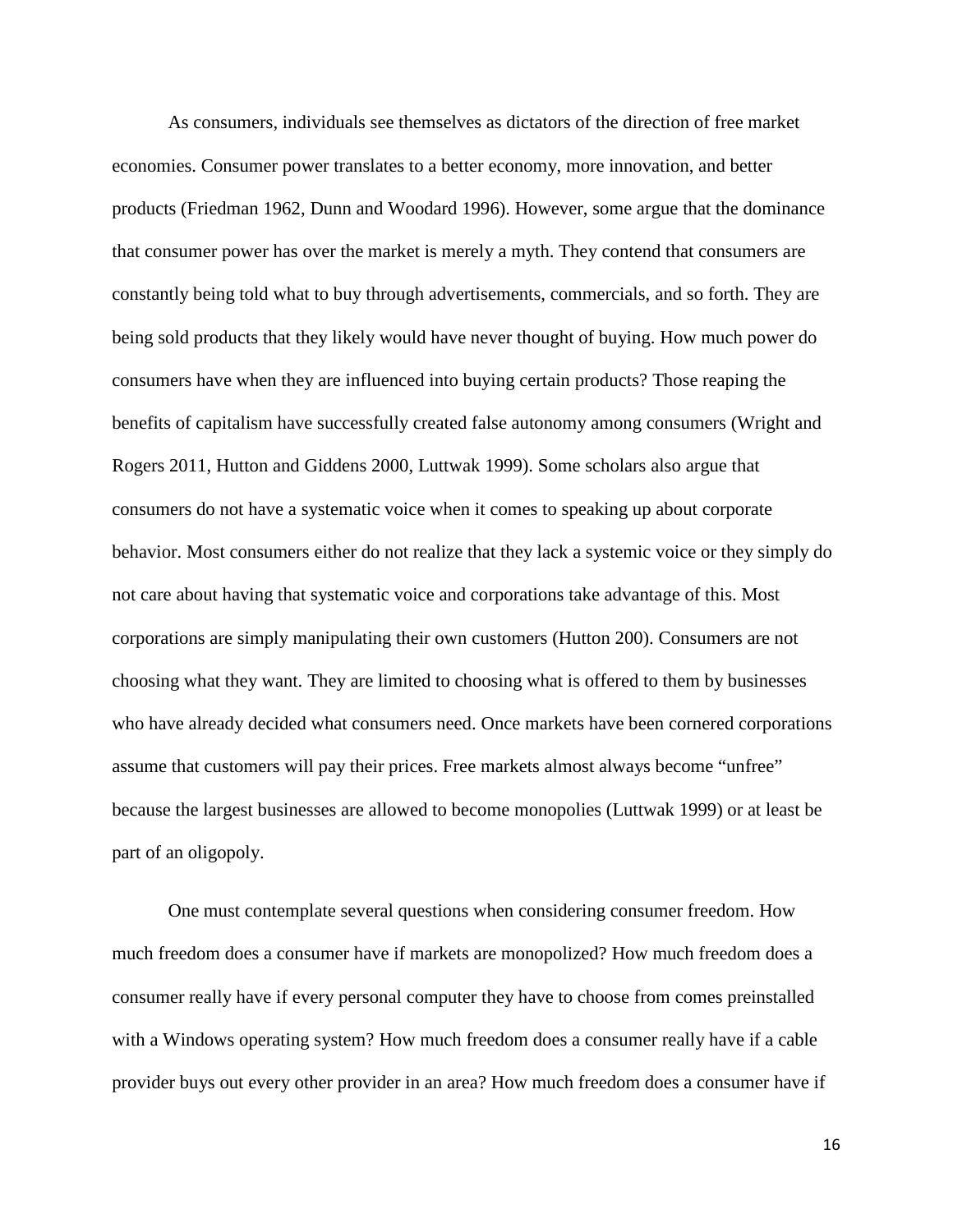corporations are allowed to create localized monopolies through imminent domain? Are consumers directly involved in these instances? According to academics, the answer is simply no. All individual economic decisions made by consumers are within the confines established by those who already have liberty and freedom (Schweickart 1996). Consumers cannot even fight back because they lack the resources to fight corporations and big business (Luttwak 1999).

Robert Reich (2007) offers a slightly different perspective in his work *Supercapitalism*. He notes that consumers are fairly limited in their purchasing power. He makes no qualms about the idea that those who are in power are those who give consumers their choices. However, Reich makes the point that consumers do not have power in choosing certain products but power in deciding which store they are purchasing products from. He uses the example of Wal-Mart and Target to make his point. Reich postulates that if Wal-Mart assumes that consumers will automatically pay their prices that they will find themselves trapped. American consumers are more concerned about price than quality, according to Reich. If Wal-Mart raises their prices, consumers will simply go to Target or another larger retailer for groceries and goods. According to Reich, corporations are "just playing the game" as far as capitalism is concerned. Although he does not come out and state it, he is making the point that there are certain checks and balances with corporate behavior. Corporations are bound by the rules of competition.

One argument that is perpetuated about capitalism and contributes to political socialization is that it raises the standard of living for everybody and that it is a great equalizer when it comes to the welfare of citizens all over the globe (Greider 2003, Friedman 1962). This argument preys on the individuality conscious consumers and the historical, social, and economic ignorance of its proponents. It has become an extension of the American Dream ethos. In the eyes of proponents wealth leads to economic freedom, which creates an overall sense of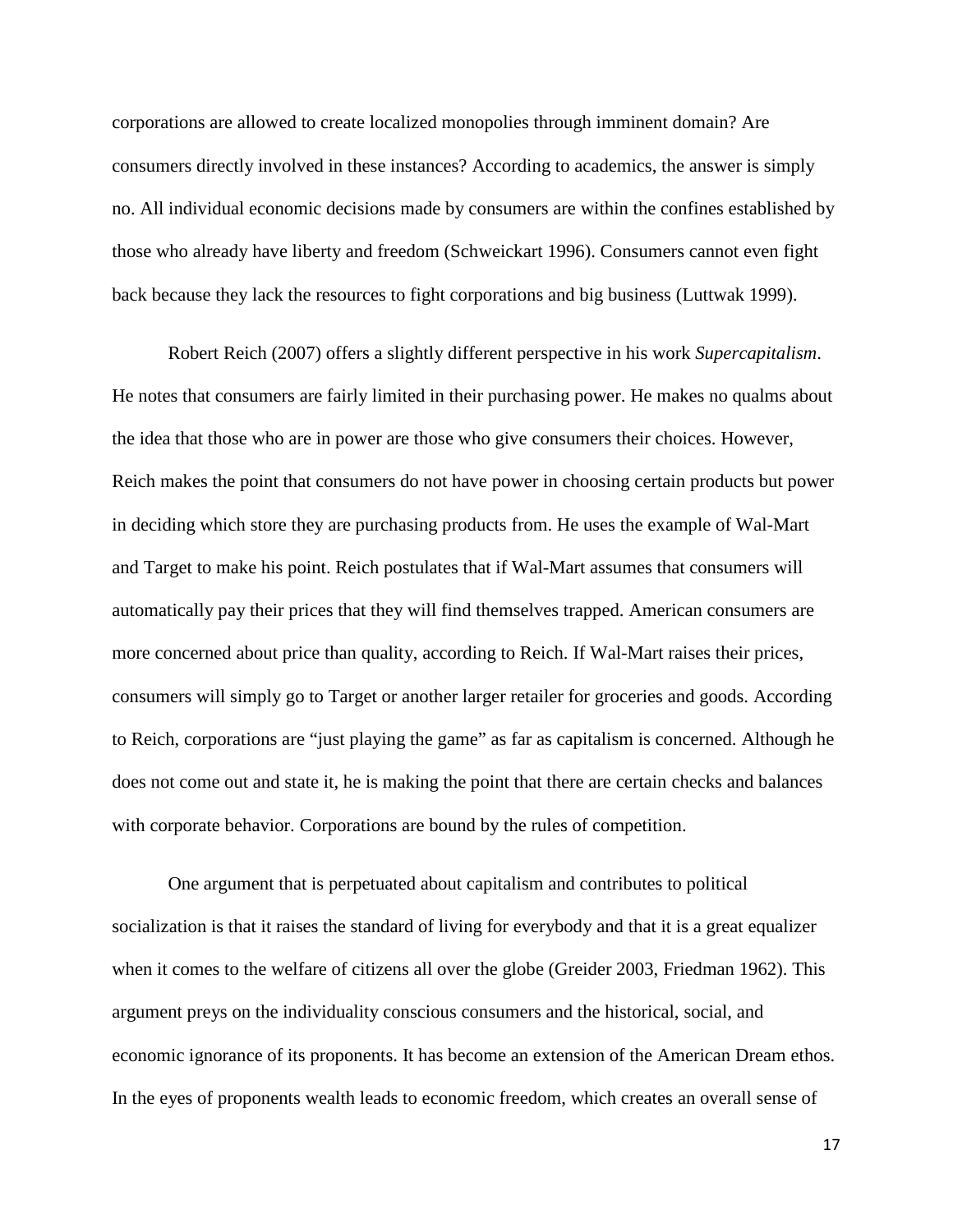freedom and liberty (Wright and Rogers 2011). In essence, those who have money are seen as having more knowledge, which grants them power.

Last, individuals are not only consumers with regard purchasing power in capitalism, but they are also consumers of media. It is just one more important facet to consumer capitalism. According to Nielsen, roughly 290 million people own at least one television and the average person watches almost thirty-three hours of television a week (2011). Seventy-five percent of people also report that they watch national or cable news daily (Pew Research 2010). Like material consumption, consumers of media are also led to believe that they dictate the content. Media consumption is seen through the plethora of ways that individuals can participate with various media outlets. For instance, consumers now have the ability to share particular news articles and stories on social network sites like Facebook and Twitter (Pew Research 2010). Information concerning media consumption is incredibly important because it indicates the extreme interest that individuals have with media, which makes it vital to the rest of this study because it provides a reason for discussing political socialization and conducting a content analysis of media outlets. The role of media and political socialization will be discussed in pages twenty-eight through thirty-one.

## **"Haves and Soon to Have"**

Due to the fact that many are politically socialized into believing that capitalism is an economic equalizer, most Americans see themselves not as poor, destitute, or even middle class, but as future millionaires. Conservatives seem to believe this more fervently than any other group. For instance, Republican Indiana Governor Mitch Daniels released a video response to President Obama's 2012 State of the Union address in which he discussed the growing disparity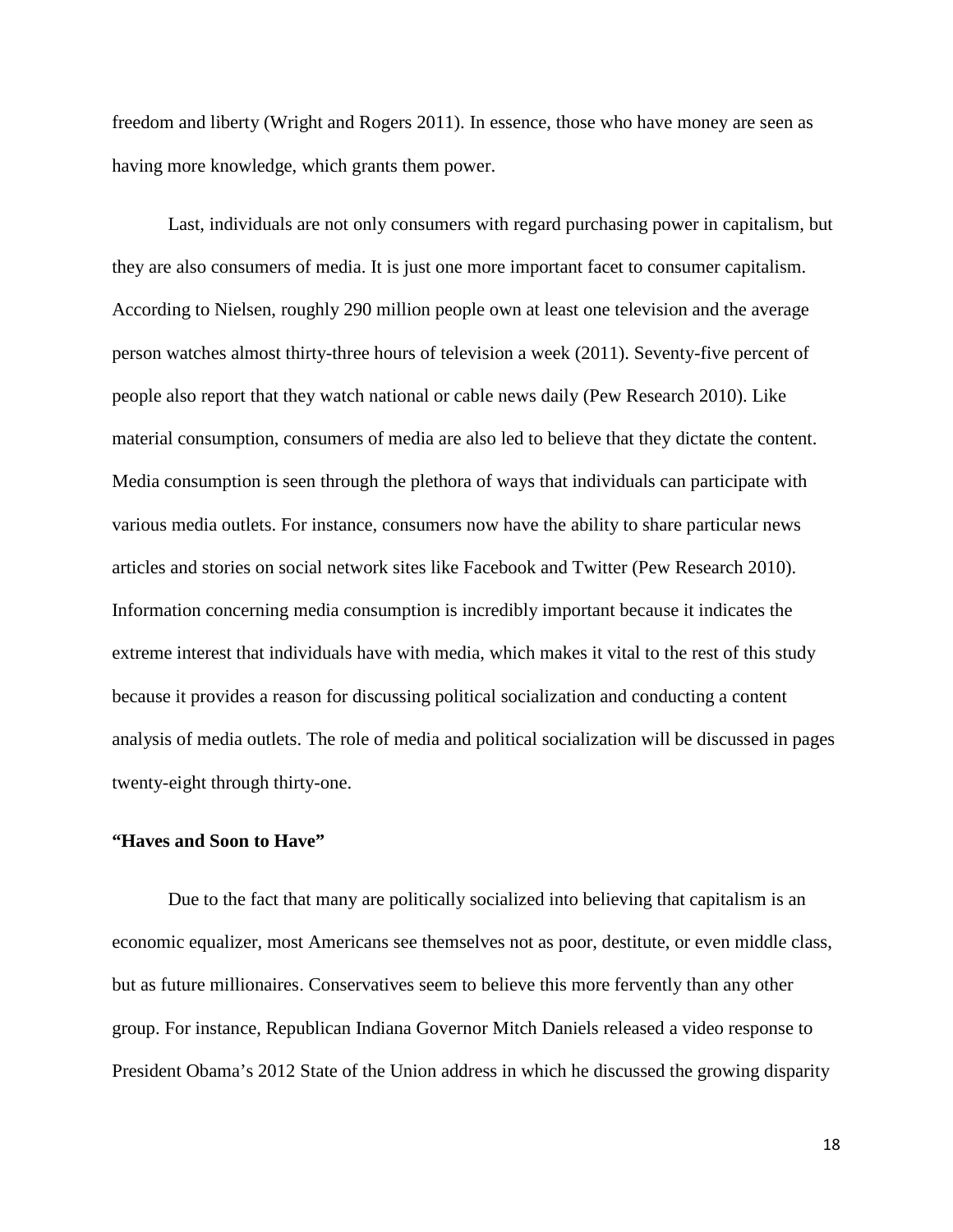between the rich and the poor in the United States. Governor Daniels responded by stating, "As Republicans our first concern is for those waiting tonight to begin or resume the climb up life's ladder. We do not accept that ours will ever be a nation of haves and have nots; we must always be a nation of haves and soon to have" (USA Today 2012). This statement is an example of how well Republicans have been able to frame issues into something accessible to both the party base and average citizens. President Obama benignly referenced the poor as "have nots" and was attempting to relate with those who are underprivileged. His innocuous term was then framed by Governor Daniels into something that he believed was offensive by once again evoking the idea that Americans need to fantasize about being millionaires and renaming "have nots" to "soon to have $(s)$ ."

The obsession that many Americans have with the rich and the "culture" that is associated with them acts as one of the main agents of socialization in regard to the idea of "soon to haves." They are so enamored with the rich that they see them as experts and intellectuals (Luttwak 1999). The obsession with celebrities is why one sees individuals like Donald Trump as a contributor for Fox News and voicing his "analysis" of the current political and economic climate (Fox News 2012).

If one believes in the American Dream and is certain that hard work and intellect breed success, it is assumed that these wealthy individuals must have followed the traditional, hardworking pattern (Luttwak 1999). Attribution theory does well to explain this line of thinking. Most people in this country are not rich. In fact, the population is becoming poorer as a whole. Additionally, Americans work more hours for less pay than any other developed country in the world. Astonishingly, Americans work 50 percent more than Italians, French, and Germans (Prescott 2004). A scenario is created whereby the average American sees themselves as either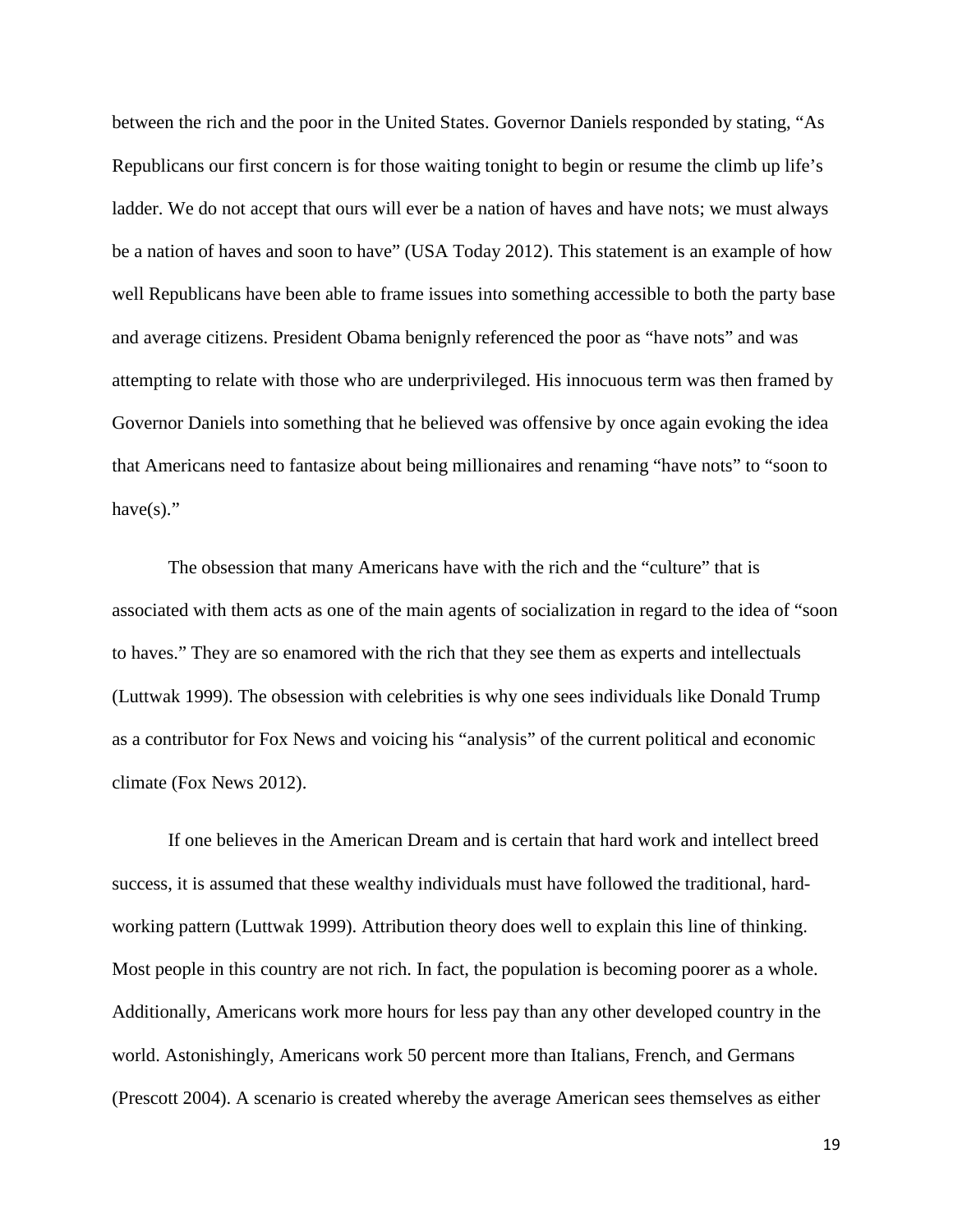not working hard enough or not being smart enough. The "facts" that the average citizen sees permits no other conclusion in their mind. How else could the average person explain the vast riches of people like Donald Trump or Mitt Romney? In their mind individuals like Trump and Romney have worked harder or have extra insight.

Americans see themselves as future millionaires and buy into the idea that working longer and harder will eventually pay off. By garnering the support of the middle and lower classes, the rich can manipulate the system that allowed them to gain a vast amount of wealth. The rich realize that their economic condition would not be the same without the support of those who are not as well off economically (Luttwak 1999), which gets to the heart of the present study. How could an individual with a considerably lower status and income than that of affluent conservative politicians even think about supporting a politician who is going to keep him or her in a destitute or impoverished state? The United States has become a "country of winners for winners." The middle and lower classes are so convinced of their future riches that they desperately wish to identify with the rich, which causes them to ignore politicians who may try to represent their interests (Luttwak 1999).

# **Tradition**

According to Anthony Giddens (1994), the political socialization process for conservatives is distinctly rooted in tradition. It is not surprising that tradition would be a key component due to the fact that "traditional values" are a main focus of conservatives. Additionally, an ideology rooted in values that are deemed traditional is much easier for a person to identify with and latch onto. The idea is that these values have passed the test of time (Giddens 1994). This emphasis on tradition has recently become much more important because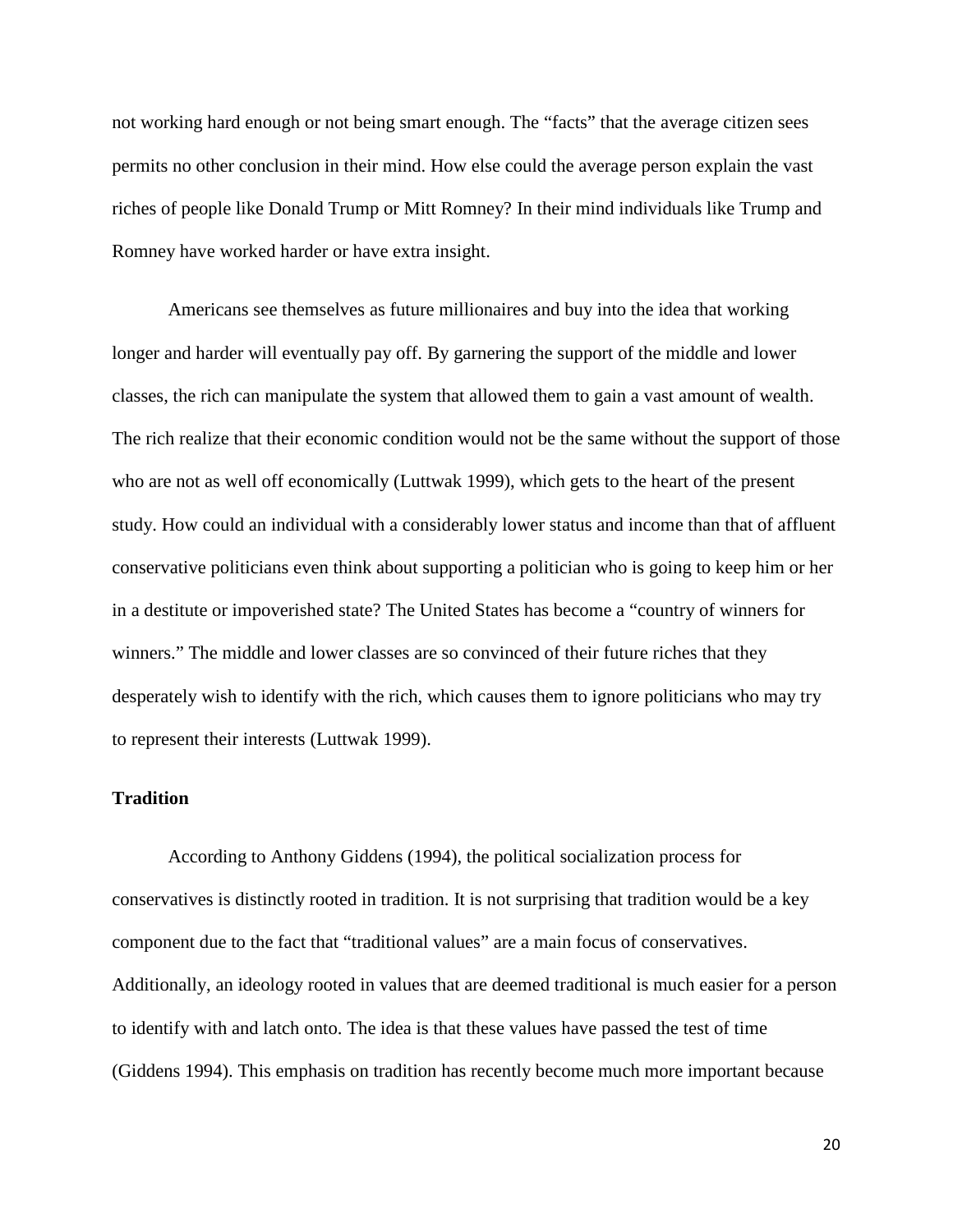of an obvious "detraditionalization" and secularization of the United States. This emphasis took hold during Reagan's presidency and has provided a reason and platform for fundamentalism (Giddens 1994).

Giddens' idea about tradition explains a couple of aspects about conservatism (i.e., negativity and brand awareness). First, conservative politicians make a conscious effort to frame their ideas in a negative light, which could be anything from not cooperating or being flexible with liberal policy writers or unbridled malice (Courwright 2010). For instance, conservative pundit Bill Bennett once stated, "You could abort every black baby in this country, and your crime rate would go down. That would be an impossible, ridiculous, and morally reprehensible thing to do, but your crime rate would go down" (Tapper 2005).

Conservative media have perpetuated many of these negative frames through even reframing mainstream media, distorting the truth, and attacking liberal ideology (Jamieson and Capella 2008). The negative framing really goes behind personal attacks and encompasses any distortion of facts and deliberate attacks on political opponents. According to Jamieson and Capella, it is Fox News and *The Wall Street Journal*'s editorial section (namely James Taranto) that are responsible for upholding the conservative establishment and negative political framing. They deliberately frame issues in an antagonistic manner and rally against the "liberal media." Jamieson and Capella also recognize that there are conservative players in the mainstream media periphery that are also important in negative political framing (2008). For instance, after Georgetown University student Sandra Fluke testified in court about describing a need for Georgetown's private insurance plan to cover contraception, Rush Limbaugh lambasted her by referring to her as a "slut" and stating, "She's having so much sex she can't afford the contraception. She wants you and me and the taxpayers to pay her to have sex. If we are going to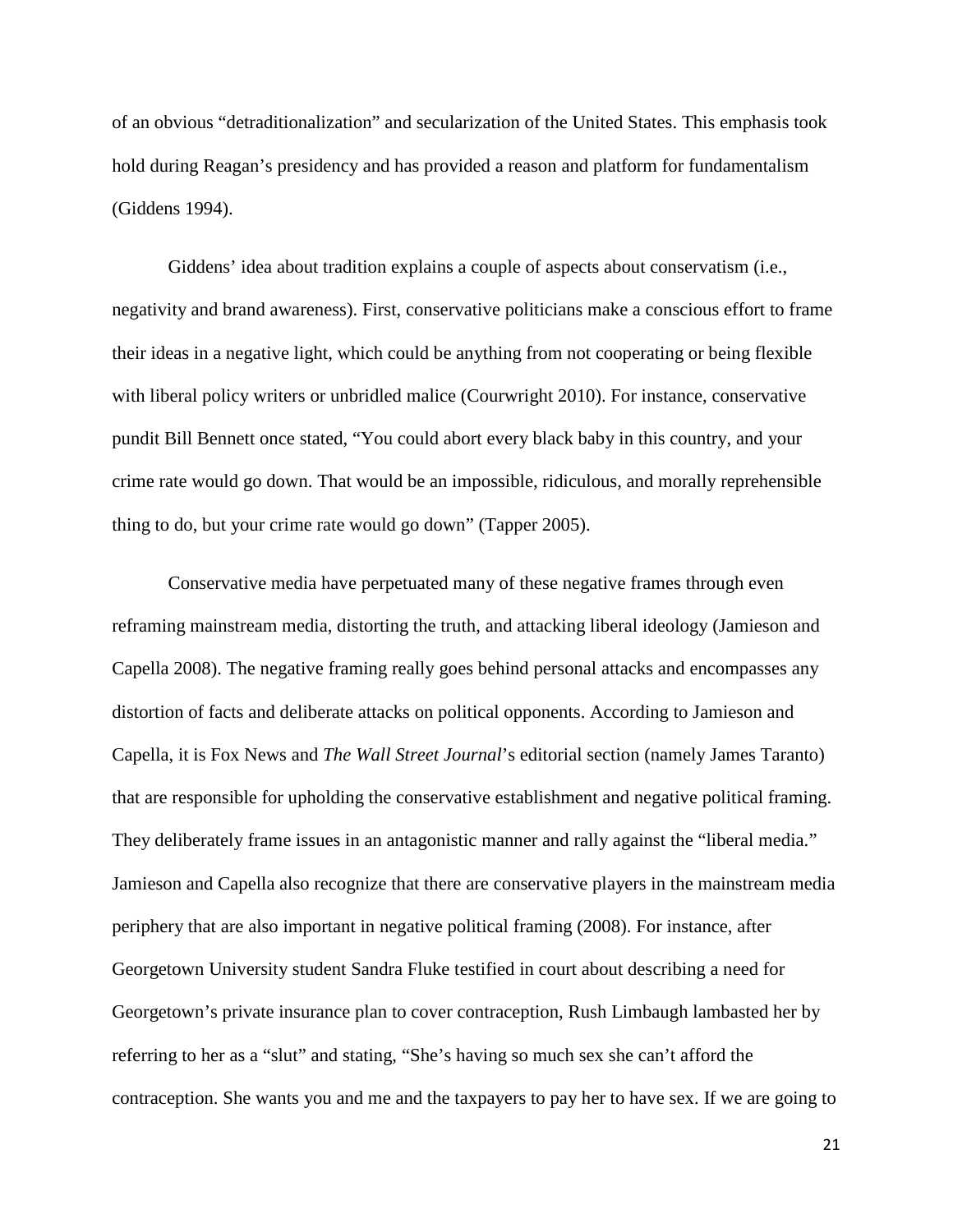pay for your contraceptives and thus pay for you to have sex… we want you to post the videos online so we can all watch." What should have been discourse concerning whether or not contraception should be covered by her private insurance turned into discourse about contraception and promiscuous sex (Duell 2012).

The one caveat to Giddens' argument of a tradition of conservative negative framing is that he only stated extreme examples of negative framing. One must assume that he was generally speaking, but chose one of the most extreme examples as evidence in order to make his point seem much more dramatic and important. Although Giddens might be accurate in his assessment of negative frames, it is important to note that liberal commentators and politicians are also prone to vicious comments like those of Gingrich and Bennett. Liberal pundits Ed Schultz and Keith Olbermann have both been caught making similar comments. Schultz stated during the 2008 election that Laura Ingraham was a "right-wing slut." Olbermann has remarked that conservative commentator S.E. Cupp "should have been aborted by her parents" (Powers 2012). Giddens made it seem as if liberals or democrats were not likely to engage in such behavior due to the fact that he neglected to even mention similar behavior by liberals. As evidenced above, it is certainly inaccurate to suggest that only conservatives engage in such behavior. However, there is a difference in that these liberals (i.e., Olbermann and Schultz) are not framing issues negatively. They are just simply using negative language without any reference to a particular frame.

Second, brand awareness is extremely important in determining what type of conservative a person is (Courtwright 2010). For instance, it has become extremely popular for conservatives to align themselves with Ronald Reagan. Who is and is not a Reagan conservative has had a great influence on the political socialization process (Courtwright 2010). Many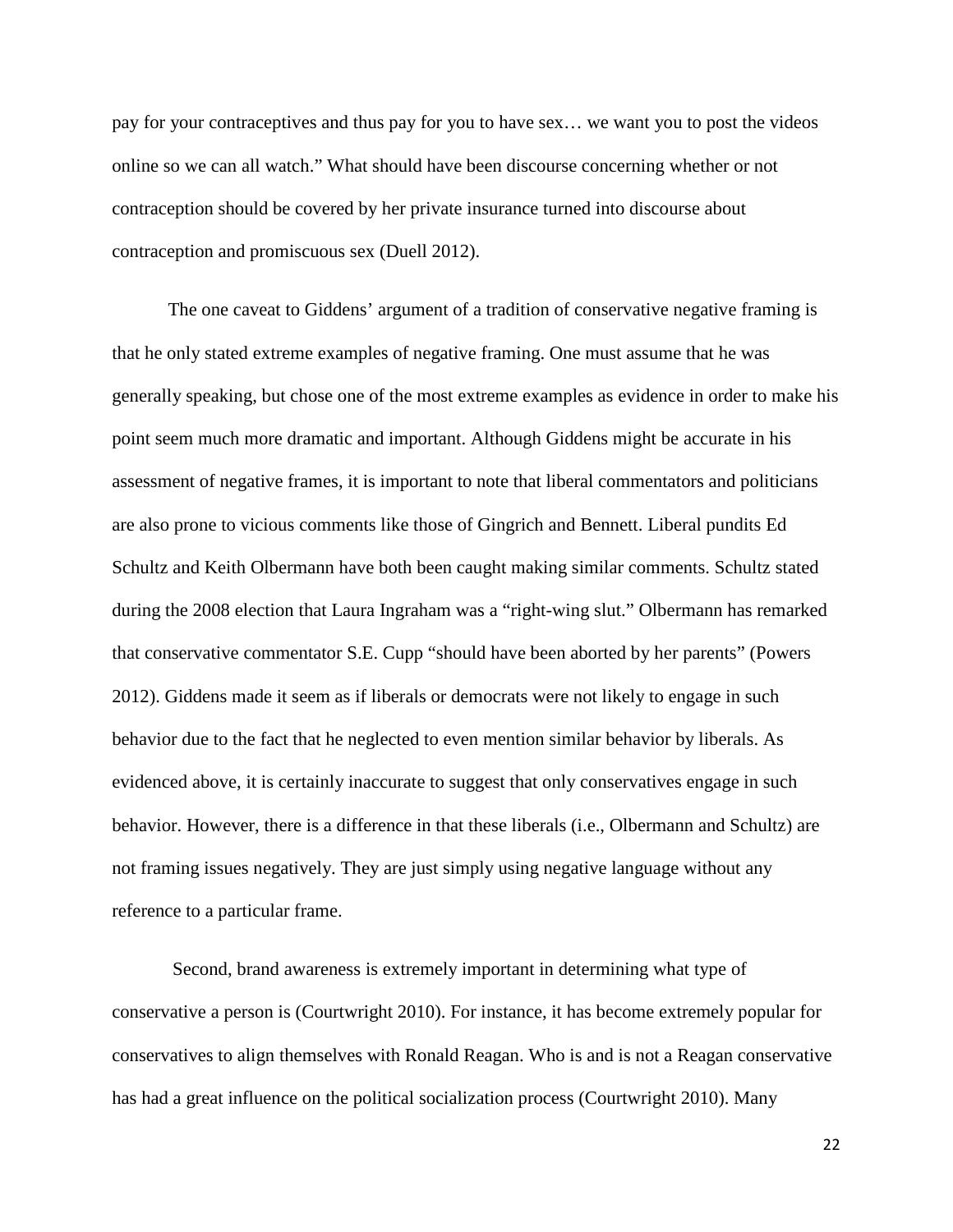Republican politicians are personally branding themselves as "Reagan Republicans" in order to appeal to the party base. During the 2012 election cycle, Newt Gingrich referred to himself as a "Reagan populist conservative." Not surprisingly, Gingrich started making these references shortly after many conservative pundits and politicians expressed uneasiness about his possible nomination. He then shifted his association with Reagan as being "the outsider who scares the Republican establishment" (Condon 2012). The irony here is that the "Republican establishment" is the institution that created the "brand" he is defending himself over. This quarrel between conservative pundits and Gingrich was a battle over the Republican brand. Gingrich speaks so matter-of-factly and with so much bravado that most savvy conservative commentators were very much aware that he does not appeal to the party base and that he is not much like Reagan. However, if the brand is so important to conservatives they may align with it regardless of whether or not it fits with their ideology. It did not matter to Gingrich as to whether or not he truly is anything like Reagan. What mattered is that Gingrich needed to appeal to the party base and that was the shortest route to do so.

# **Political Framing, the Family, and Education**

As noted earlier, one tool that has been utilized by powerful conservatives is that of political framing. According to George Lakoff, political frames "are mental structures that shape the way we see the world." With this in mind, how are conservatives using this to their advantage in persuading individuals to adopt an ideology that does not necessarily benefit them? Ideas about social issues coalesce and meld with ideas about the economy. As stated earlier, people are more likely to understand social issues due to the fact that no previous knowledge or insight is needed to understand them, as opposed to economic issues.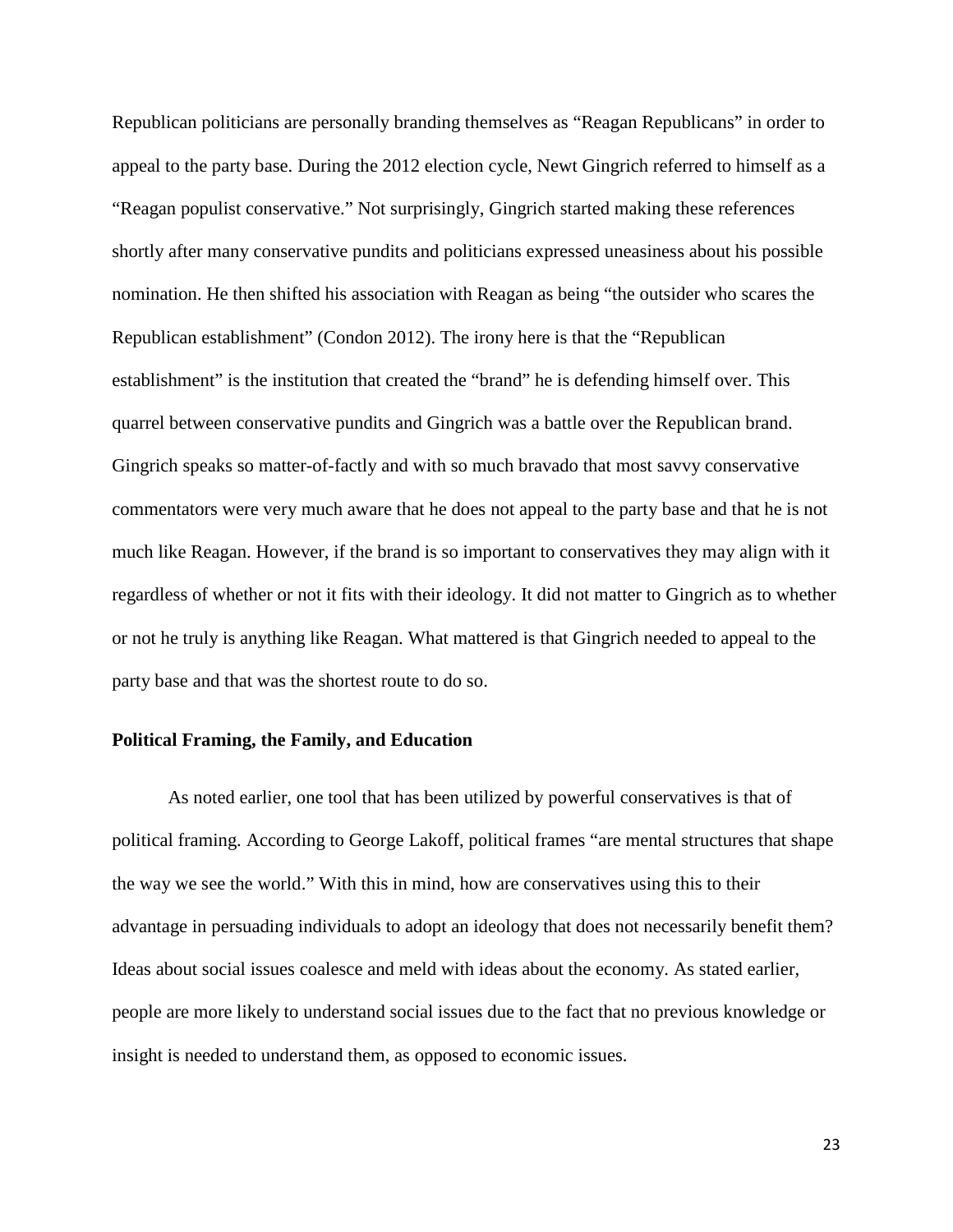Rick Santorum's *It Takes a Family: Conservatism and the Common Good* (2006) is one example of merging social issues with economic issues. Santorum's main focus is to outline and dissect what he calls a "natural family" (households headed by a husband and wife). He basically takes an antiquated approach in defining what a family is and makes a case for the husband being the provider and the wife as the housekeeper and nurturer for the children. He states that the "natural family" is dependent on several forms of capital (social, economic, moral, cultural, and educational).

Not surprisingly, Santorum is afraid of the state of the "natural family." He sees the family as being under attack by liberals due to abortion, same-sex marriage, and social welfare programs. In his mind, abortion destroys families because children are no longer deemed important, same-sex marriage makes a mockery of "traditional marriage," and welfare causes families to become dependent on the government and no longer care about obtaining economic capital (Grindstaff 2006). By this point, the frame is becoming much more solidified. He then takes the approach that individuals must be self-sufficient and responsible in regard to a freemarket economy. His approach is that of a parent teaching his or her child lessons in how to save money, which is where the "natural family" and the economy become more intertwined. Santorum argues that the head of the family household must be in control and a disciplinarian, yet teach responsibility and not dependency. He suggests that children should only be dependent on their parents for basic necessities but more independent and self-sufficient as they grow. He uses this idea to dismiss welfare. He sees it as a crutch that allows people to be dependent their entire lives. His idea is to discipline welfare recipients and encourage a "pick yourself up by your bootstraps" kind of work ethic. His approach is very much akin to the "tough love" approach to child rearing (Grindstaff 2006).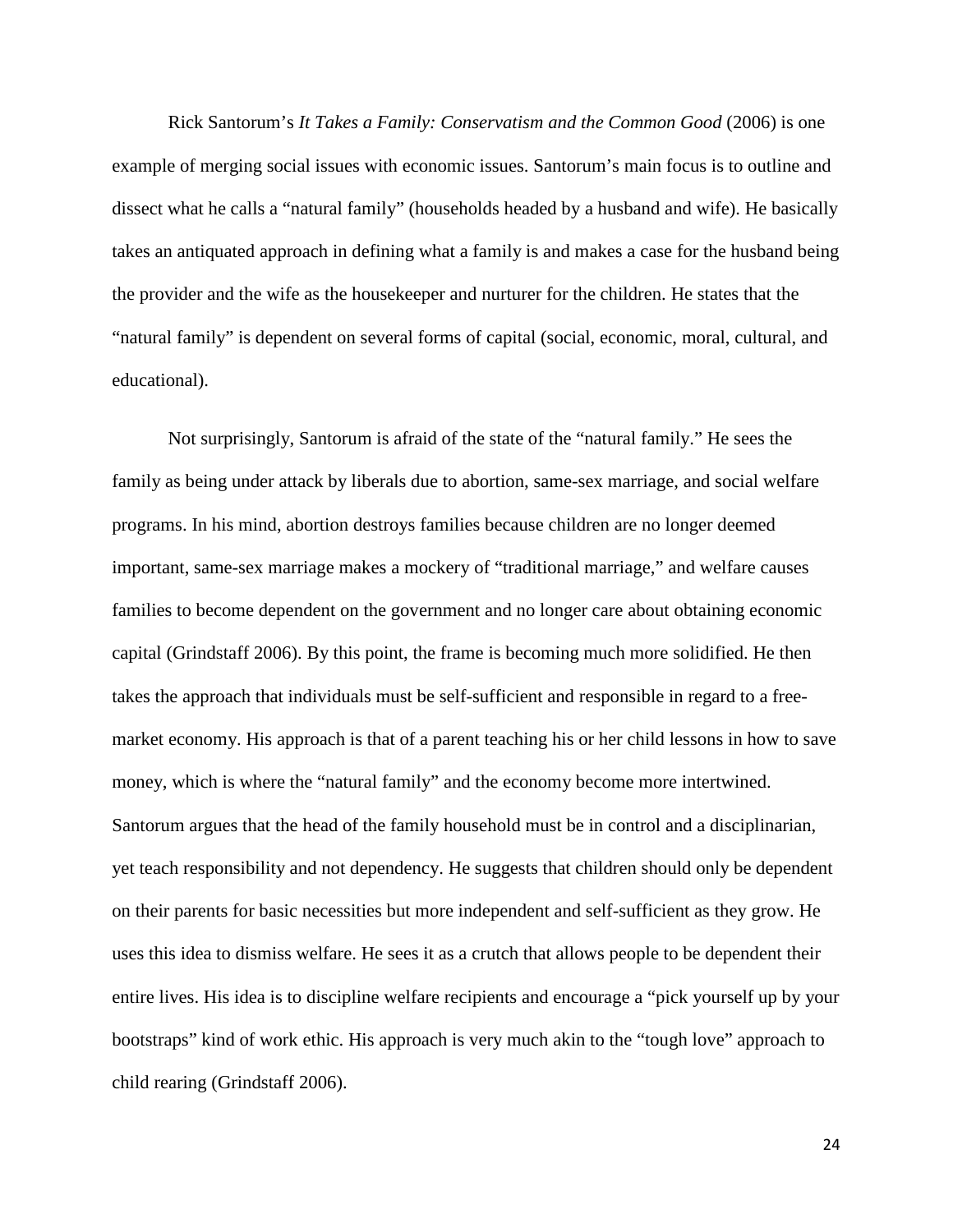In true conservative fashion, Santorum utilizes the "abortion is murder" and "same-sex marriage is destructive to the modern family" frames (Grindstaff 2006). However, the critique on welfare is where he truly begins to meld his social and economic ideas. Although it is never explicitly stated, the melding of social and economic issues is how modern conservative ideology becomes more accessible. Economic ideas are presented in such a way that they mirror how social ideas are dealt.

It would be an incredible disservice to this issue to ignore the fact that this ideology is finely crafted. Whether one follows this ideology or not should have no bearing on understanding that intertwining social and economic issues in order to garner support from average citizens is nothing short of genius. However, how is it that conservative politicians can convince citizens of lower economic status to adopt their ideology when they would likely benefit from social welfare programs? One must consider the importance of political framing. Conservative politicians like Rick Santorum are not framing the issues on the premise the economy is in decline. They are basing their frames on social issues ideas, which are much more accessible to the average person. The average person needs no previous education to be convinced that the "natural family" is in decline.

Another factor in the socialization process of conservatives (namely social conservatives) is the mistrust of higher education. There is a movement of anti-intellectualism within the Republican Party, which somewhat goes against the grain with what many scholars have stated. As previously mentioned, Americans as a whole are awestruck by those who they consider intellectuals and experts (Giddens 1994). However, it is also supposedly possible to support conservative ideology without having an intellectual understanding of it (Dunn and Woodward 1996). Initially, this does not make much sense. How is it that an individual can admire those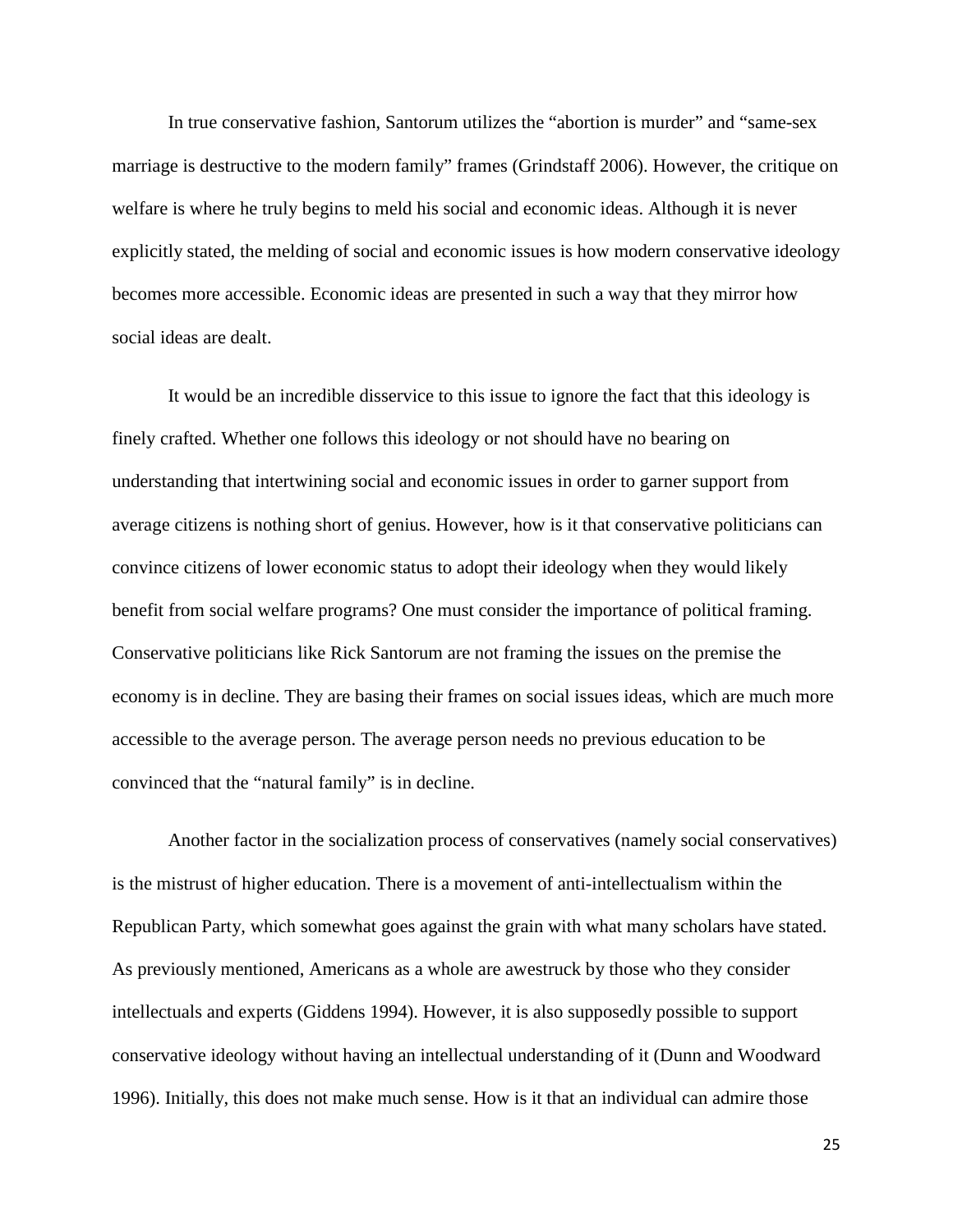who they consider intellectuals, yet neither see themselves as being intellectual or needing higher education? The answer is fairly evident after some consideration of the following quotation by Rick Santorum: "President Obama once said he wants everybody in America to go to college. What a snob. There are good decent men and women who go out and work hard every day and put their skills to test that aren't taught by some liberal college professor trying to indoctrinate them. Oh, I understand why he wants you to go to college. He wants to remake you in his image. I want to create jobs so people can remake their children into their image, not his" (Selway and Homan 2012). It is important to note that this quotation is from a man who has three college degrees. How is it that a well-educated person can state that with such conviction? Once again, it has been framed in such a way that an issue that seemingly has little to do with the modern American family somehow becomes intertwined with the idea that it is a threat to the state of families.

Much like the idea that the modern family is under threat, many conservatives like Rick Santorum and Bill O'Reilly are very keen on using the idea that the country as a whole is under threat. Savvy politicians and pundits have noticed the power of this idea to socialize people into a conservative ideology. In order to have a larger reach, this idea is utilized in a couple different ways, past and present.

One idea that is perpetuated is that the United States economy is under constant threat from Asian markets, which is very much like what occurred during the Red Scare with the Soviet Union (Hutton and Giddens 2000). During the Red Scare the United States was in a race to be superior culturally, technologically, and economically compared to the Soviet Union. It was believed that the Soviet Union would have somehow overtaken the United States otherwise.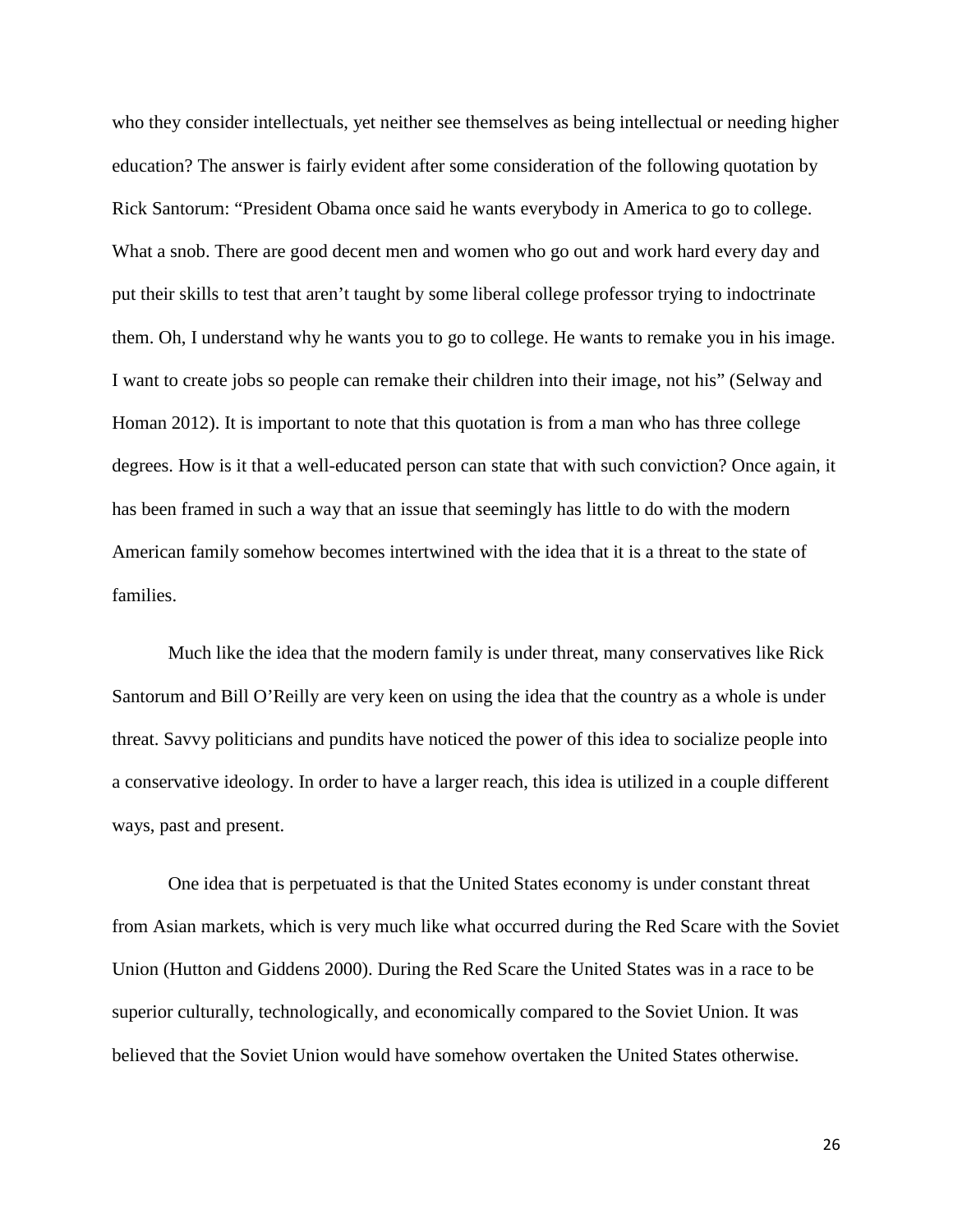Today, it is believed among a vast amount of conservatives that Asia, specifically China, is poised to conquer the United States in regard to our culture and economy (Skocpol and Williamson 2012). Although it is not quite apparent, it is important to consider what is occurring in regard to the socialization process that leads to this belief. As previously mentioned here, democracy and capitalism are seen as being synonymous in the United States (Hutton and Giddens 2000, Thomas 2008).

One must keep in mind the connection with democracy and capitalism when considering the schema Americans have for China. Much like the Soviet Union during the Red Scare, China has its own brand of Marx/Lenin inspired communism. If history has taught Americans anything, it is that there is an obligation to detest communism. Considering this and the real and perceived threats from China, conservatives have used this to drum up support, thus creating a xenophobic ideology and party base. Encouraging antagonism toward communism and China is a very successful socialization tool due to the fact that capitalism and democracy are vital American institutions and the backbone of American culture and conservative ideology has stressed a "victimology" facet to their ideology (Frank 2008). The idea that Americans, especially conservatives, are constant victims of foreign markets, overbearing government rule, among other concerns has become a basis of conservative ideology. The idea of constant victimization has been part of the conservative ethos for quite some time and has contributed to a fetish of xenophobia. Much like how Marx stated that capitalism had necessitated fetishism of commodities, conservatives have necessitated a fetishism of xenophobia in that they relate to other conservatives and outsiders in relation to their xenophobic political beliefs (Diamond 1995). It has even reached a point now where many conservatives believe that illegal immigration contributes to job loss (Skocpol and Williamson 2012). The correlation between job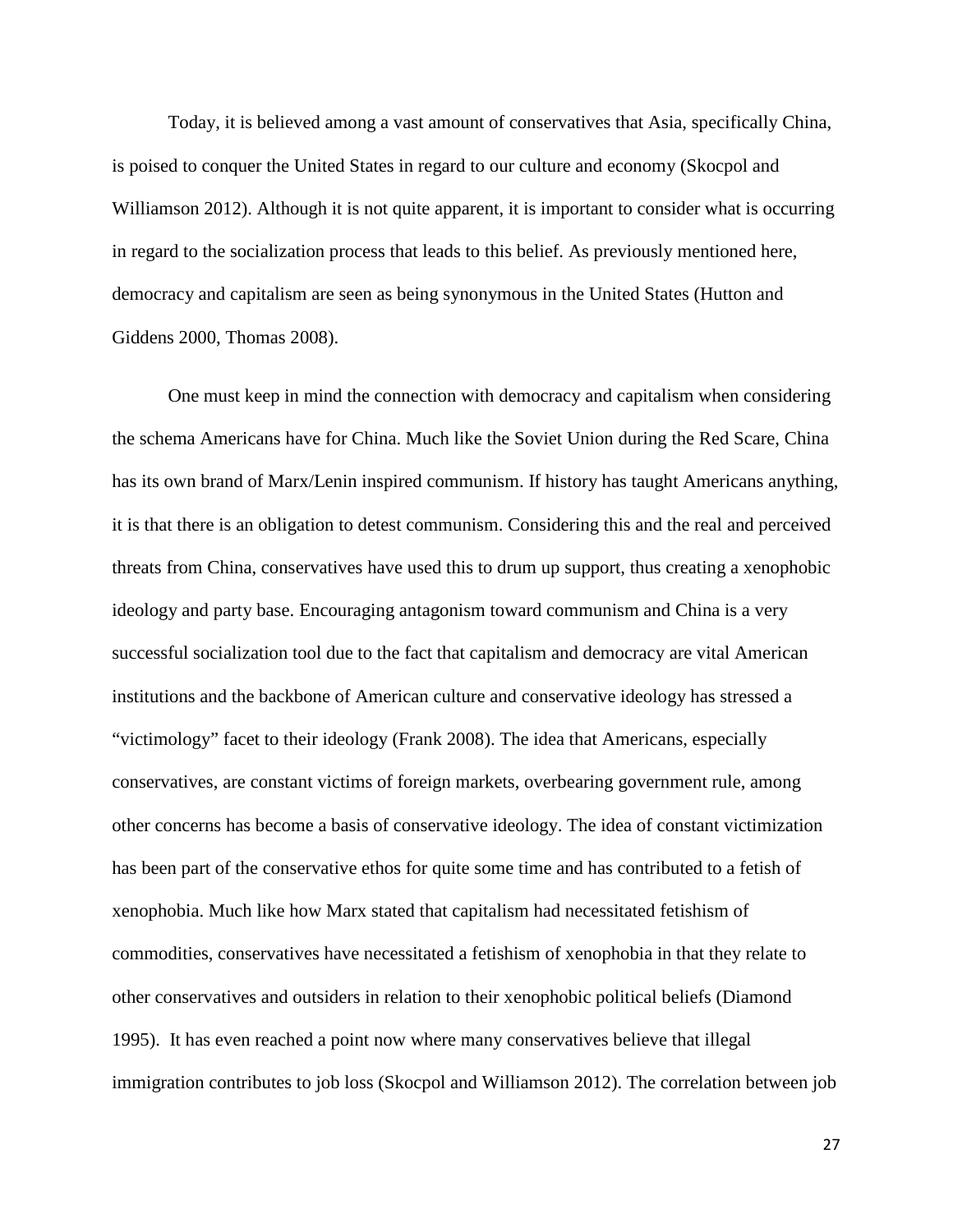loss and illegal immigration has become so important that 80% of Tea Party members claim that illegal immigration is a very serious issue (Zernike 2011).

## **Fear, Fox News, and Media's Role in Political Socialization**

As mentioned earlier in this chapter, individuals are not only consumers of material goods, but are also consumers of media. Due to the fact that individuals are also consumers of media, media acts as a critical agent of socialization. Consumers of print and cable news are constantly experiencing the effects of political socialization processes. News is becoming more interpretive, which means that certain worldviews or political ideologies are being presented to viewers (Patterson 1994). Additionally, media outlets are presenting very brief reports of news and are sometimes reducing entire issues to sound bites or episodes, which reduces the ability of viewers to become well-informed about particular issues. However, although viewers might be less informed about issues, media do have an influence on one's ideology and how they think about politics (Entman 1989). Robert Entman even goes as far as to claim that particular media messages do have an influence on the political ideologies of viewers and that they attempt to shape the thoughts of viewers by presenting specific worldviews (1989). Nevertheless, viewers do have some autonomy in this situation. They still have the ability to find different news sources. Although viewers still have this ability, they tend to stick to news that confirms their own interests (Markus and Zajonc 1985). Because individuals are watching news and media that are presenting information that is relevant to their interests they are more likely to have their views shaped by that particular media (Entman 1989). Individuals resist information that completely challenges their worldview. However, people are very flexible with new information that is seemingly within their personal ideology, even when that information may appear to be inconsistent to outsiders (Axelrod 1973). The notion that people are flexible with their ideology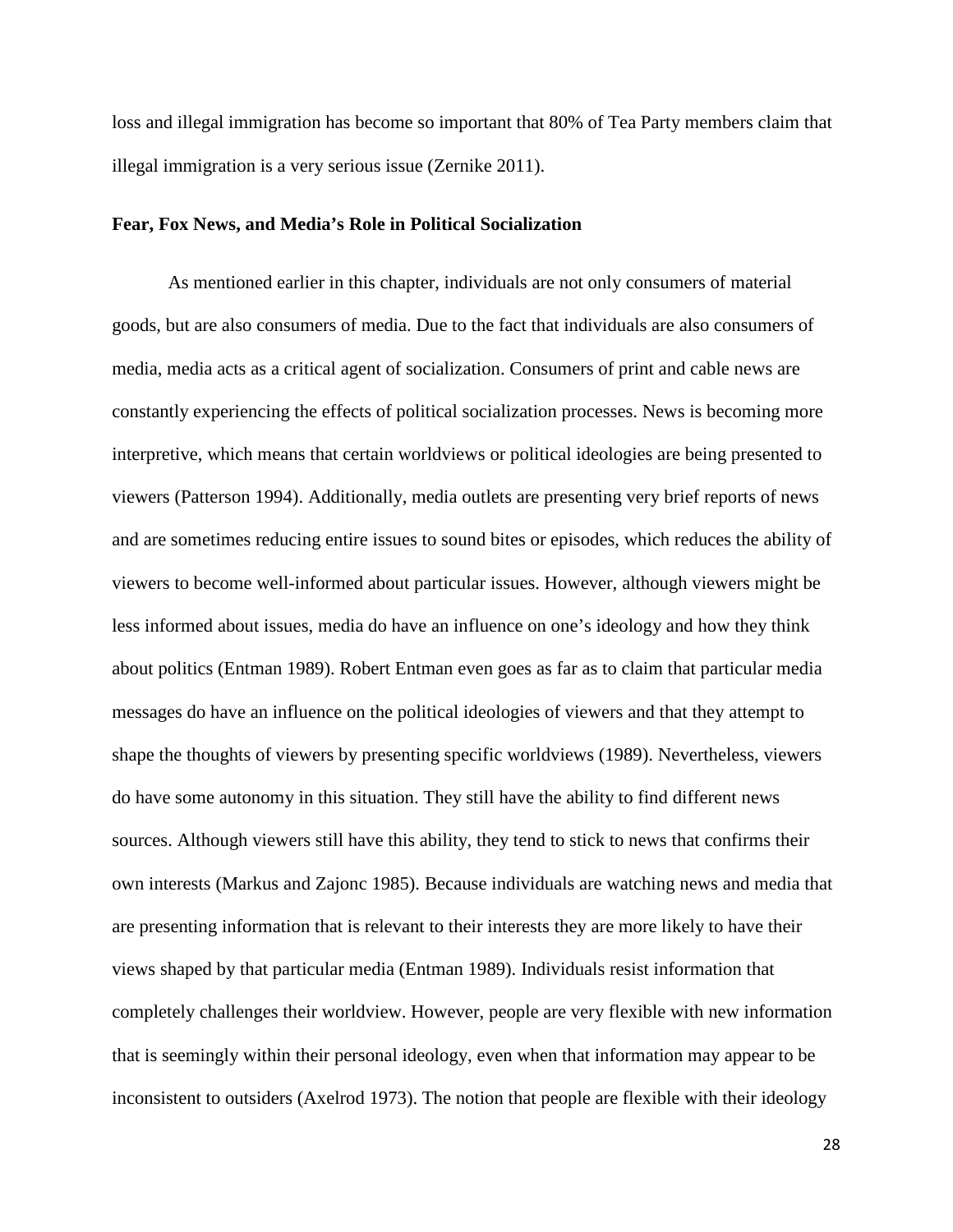is particularly important for this study and helps to explain Fox News as an agent of political socialization.

There is no denying the Fox News is popular among conservatives and that it is an important tool for conservatives to get their messages heard. There is also no denying that Fox News has a conservative slant to its presentation of news. (Ackerman 2001). However, what are some of the specific messages that are being sent to Fox News viewers? What influence might Fox News have on political socialization? According to Skocpol and Williamson (2012), Fox News is the most important agent of socialization within media for conservatives and that their main approach is to use fear.

Fear is the one major component to Fox News' presentation of news. Examples of fear as a tool for the presentation of news could be anything from the fear of immigrants taking jobs away from Americans to the federal government raising taxes or organizations like Planned Parenthood "stealing" taxpayer dollars. Fox News is certainly an important social movement organizer for conservatives. Additionally, Fox News pushes a specific world view to their audiences. Over half of all Fox News viewers identify themselves as conservative and nearly all Fox News' regular viewers of primetime programming identify as conservative (Skocpol and Williamson 2012). The idea that Fox News presents a specific world view demonstrates that Fox News is essentially conservative news for conservative viewers. Additionally, the average ages of a Fox News viewer is 65 and only 2% of the viewership is African-American (Skocpol and Williamson 2012).

Concerning fear as a socialization tool, Fox News plays with an ideology that is dictated by fear. It is an ideology that fears overbearing government and thrives on xenophobia and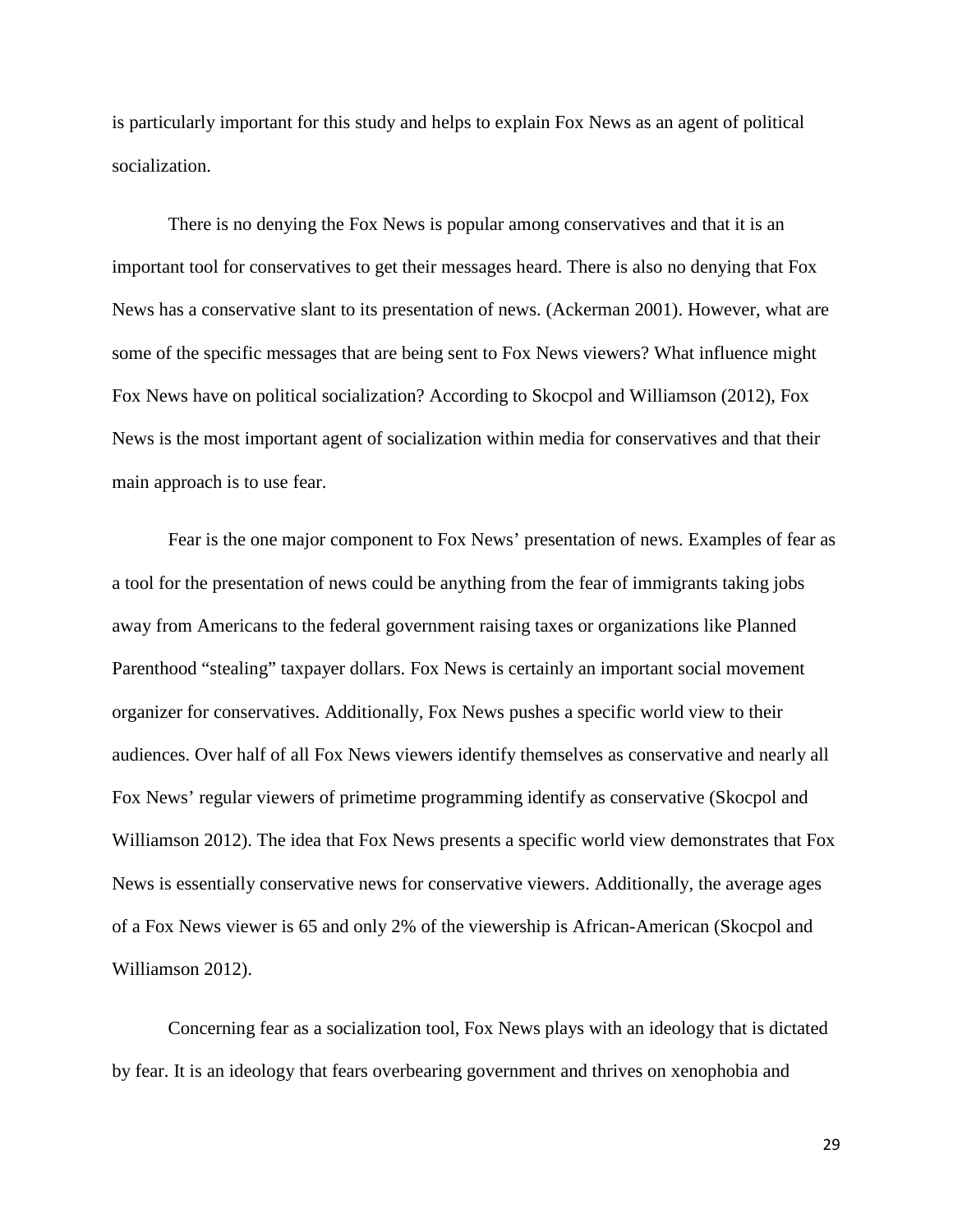paranoia. Fox News is very clever in that they use these fears as an approach to the presentation of news. Furthermore, Fox News uses these fears to paint the picture that the United States is in decline (Skocpol and Williamson 2012; Zernike 2011).

As an example of Fox News' utilization of fear as a socialization tool, consider Fox News' Tax Day Tea Parties. On April 15, 2009, The Tea Party organized rally across the country to protest overbearing taxes. Essentially, these were rallies for individuals who were fearful of the federal government and its power to over-tax individuals. What does Fox News do with this information? Ten days prior to the rallies, Fox News began to give coverage of the planning and actually urged viewers to participate. Everybody from Greta Van Susteren to Sean Hannity were scattered all over the United States on April  $15<sup>th</sup>$  to cover the rallies. During the coverage of these events, the banner on the screen displayed "FNC TAX DAY TEA PARTIES" (Skocpol and Williamson 2012). Fox News had absolutely no qualms about supporting these events. These were not simply Republican events. These were events of conservatives fearful about the federal government's taxation power and Fox News took advantage of it. Fox News even went as far as to grant a satellite interview with Mary Rakovich, who held her own Tax Day protest in Fort Myers, Florida. Roakovich's rally consisted only of herself, her husband, and one other person (Zernike 2011).

Another tool that Fox News uses to perpetuate fear is the use of acknowledging the viewer. During a content analysis, Skocpol and Williamson (2012) noticed that both anchors and commentators frequently referenced Fox News viewers. Fox News reminds their viewers to be fearful. For instance, Bill O'Reilly once stated, "The American media will never embrace the Tea Party. Why? Generally speaking, they look down on the folks, they think *you* are dumb." Glenn Beck also once claimed that critics are out to "belittle and dismiss *you, the viewer*." There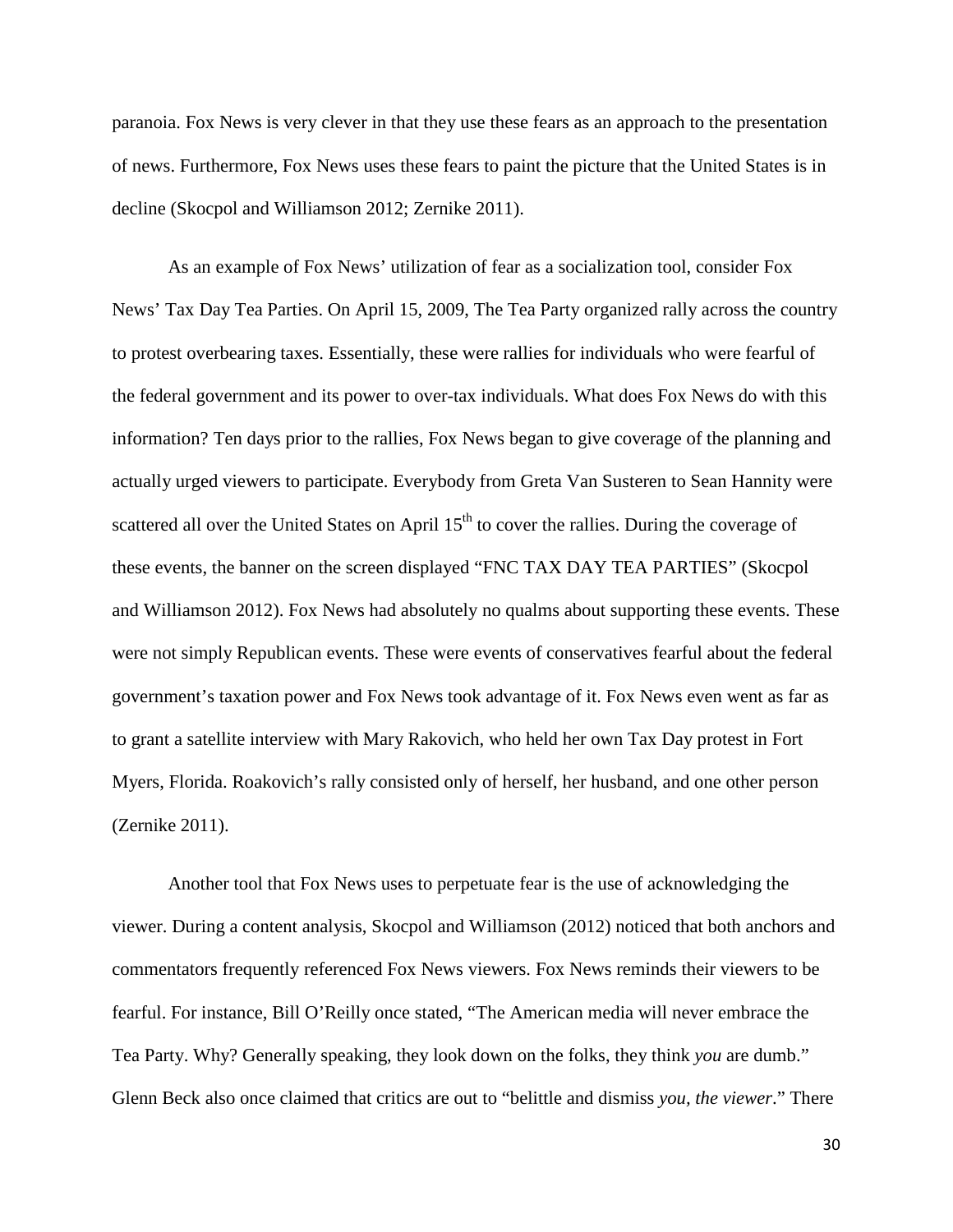is constantly a battle of us versus them (Skocpol and Williamson 2012) It is the Fox News viewer against the CNN viewer. It is the Fox News viewer against government regulation. It is the Fox News viewer against President Obama. There is always something for the Fox News viewer to be fearful of and Fox News is there to personally remind them about it and that they need to do something about it.

The conclusion of this review of literature marks the point at which theory becomes important to this study. The following chapter will detail the theoretical framework behind this study and will outline the importance of class consciousness with regard to the research questions. Additionally, the study-specific concepts of careless and conscious conservatives will be clearly defined.

## **Theoretical Framework**

The theoretical basis of this study rests on several concepts. The first of these is Karl Marx's idea of false consciousness, which is of utmost importance to the theoretical framework of this study because it provides an explanation for why some conservatives support an ideology that is against their best economic interest. The idea of false consciousness arose out of Marx's concept of commodity fetishism, which was detailed in his work *Capital*. He argued that, because capitalism focuses on material gain, that misleads those who are not directly benefiting from the means of production. According to George Ritzer (2008), Marx aimed to "restore the dialectic between the subjective and the objective aspects of social life" (pg. 140).

Marx's original idea is far too general for the particular subject of this paper. However, there are neo-Marxian theorists who expanded upon the original idea of false consciousness beyond a fetishism of commodities. For example, Georg Lukacs (1923) uses false consciousness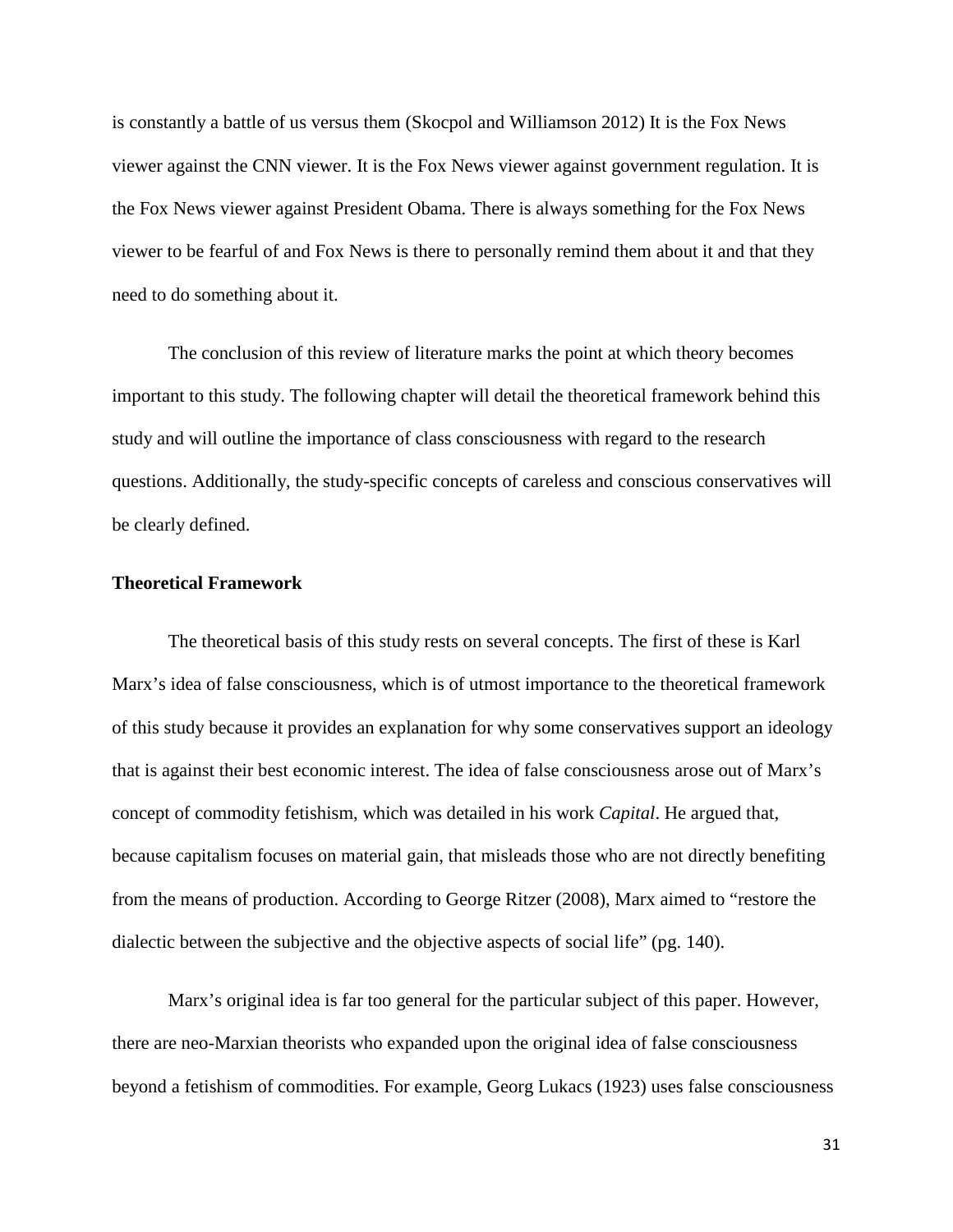as a basis for his concept of reification. Instead of focusing on only the economic aspect of people's live, Lukacs included social structures as well, which is exactly why Lukacs' work serves as an excellent theoretical background for this paper.

According to Lukacs (1923), "Man in capitalist society confronts a reality 'made' by himself (as a class) which appears to him to be a natural phenomenon alien to himself; he is wholly at the mercy of its 'laws'; his activity is confined to the exploitation of the inexorable fulfillment of certain individual laws for his own (egoistic) interests" (pg. 135). Lukacs saw this as being unique to capitalism due to the fact that people are bound by a social class that is outside of their realm of control, yet are compelled to seek material gain. Individuals then see their own economic standing in a subjective manner, instead of objectively. Lukacs argued that there was a distinct connection between class consciousness and economic position.

Much like Marx, Lukacs suggested that individuals had a sense of false consciousness and did not truly understand their economic standing and exploitation. It is not until the revolutionary stage of the progression toward communism that individuals finally understand their exploitation under capitalism. Lukacs also argued that the bourgeoisie could develop a class consciousness before the proletariat because they understood the laws of capitalism and viewed them objectively. However, the proletariat would have a much more difficult time gaining class consciousness due to the fact that they see capitalism subjectively.

Lukacs ideas about class consciousness can easily be applied to the research at hand. As defined previously, conscious conservatives have a working knowledge of capitalism and understand where they fit in terms of social class, which is much like what Lukacs postulated with the bourgeoisie. They understand how capitalism operates (or should operate), thus having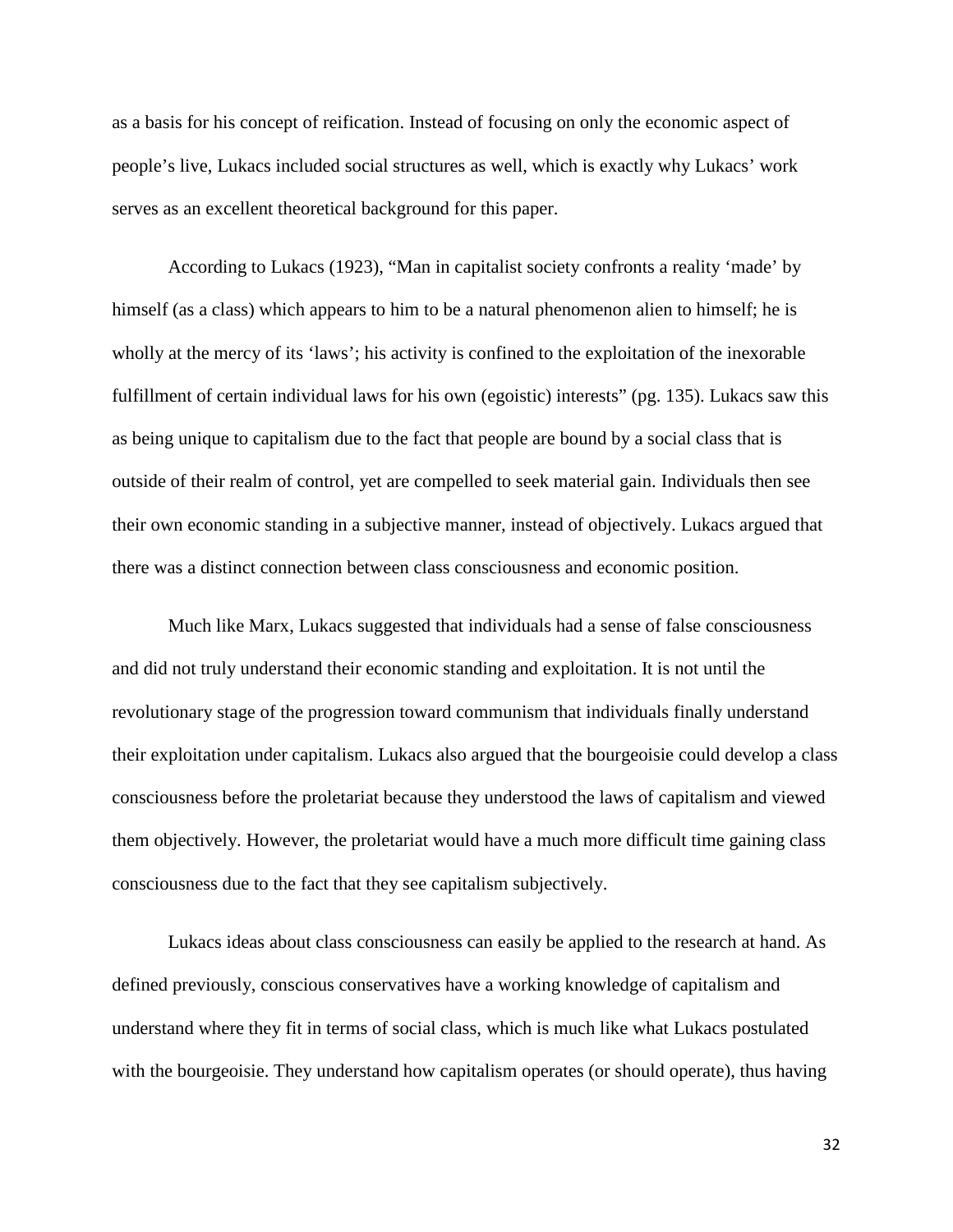gained true class consciousness. Conversely, careless conservatives only have a slight understanding of what capitalism actually is and where they belong socioeconomically, thus creating a false consciousness.

Based on this theoretical background and literature review of this study, one should expect to see certain themes appear within the content analysis. Because most Fox News viewers are likely to be careless conservatives, one can anticipate finding content on Fox News that will keep viewers distracted from the true reason for their own economic situation, while managing interject vague discussions about the external processes of capitalism and the US economy. For instance, it is anticipated that Fox News will present xenophobic frames while reporting on immigration. These xenophobic frames would be an initial distraction for the viewer. Once the frame is established, the economic component will be applied in order to truly distract the viewer from their real economic condition. In this case, they will likely discuss the idea of taxes and immigrants draining society by taking advantage of healthcare, public assistance, and public education. The reason the viewer has a modest economic standing is not due to the processes of capitalism and the US economy; rather, it is due to somebody taking their tax dollars. There is just enough economic discussion to keep viewers interested, but not enough to make them informed about economic processes.

As for conscious conservatives, they will likely mirror what Lukacs stated about the bourgeoisie and class consciousness. The evidence for class consciousness will be seen within *The Wall Street Journal*. Most of the news will be presented from a capitalist perspective and very little will be said in the way of social issues. Because these individuals have obtained class consciousness they will likely not care to discuss social issues very often due to the fact that they would not pertain to their personal economic standing.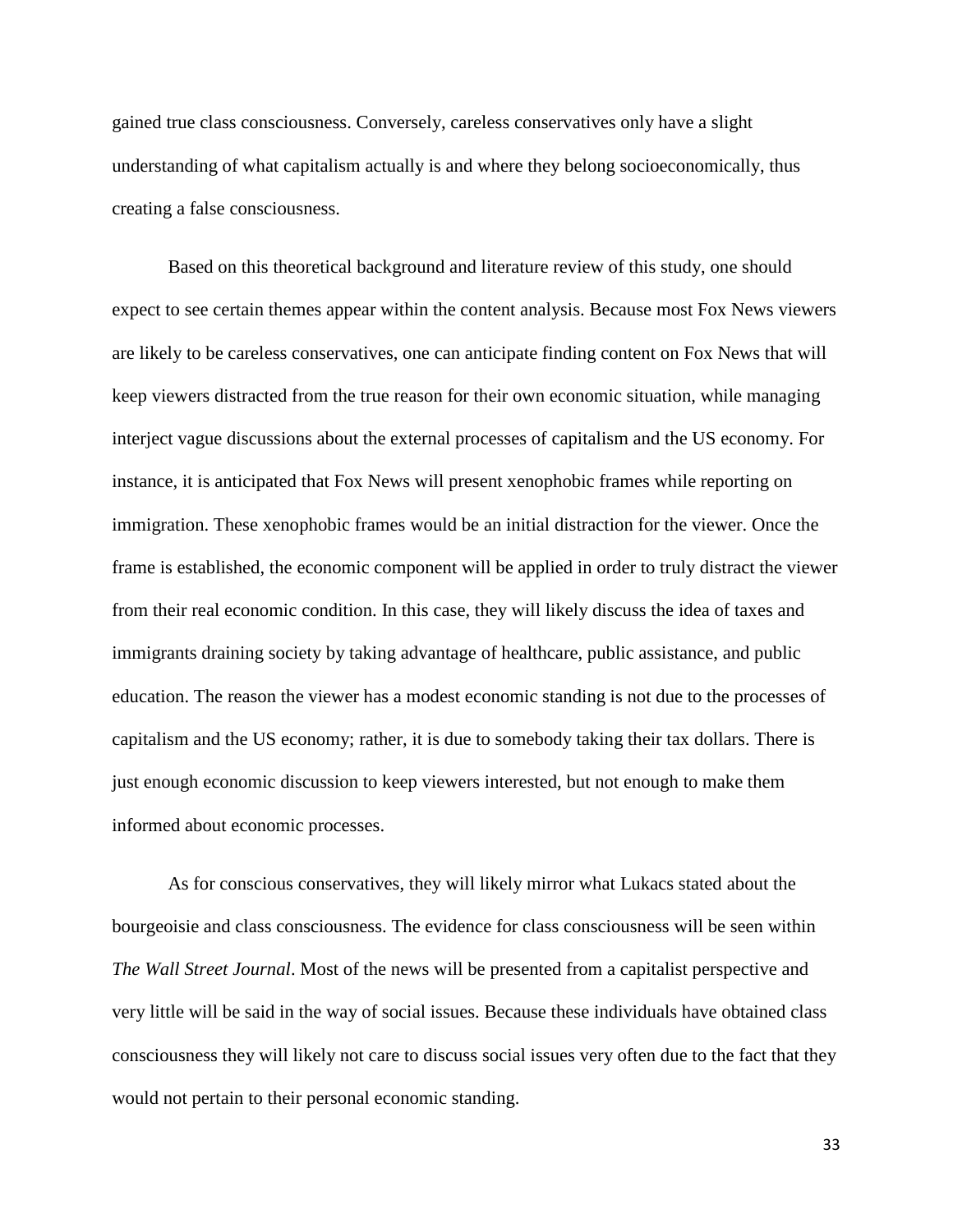It is anticipated that CNN will not display any specific themes that relate to either careless or conscious conservatives, which is unlike Fox News and *The Wall Street Journal*. CNN will likely present their news and information in a non-partisan manner and refrain from presenting specific ideological preferences. All things considered, CNN should have a much more different approach to the presentation of news than both Fox News and *The Wall Street Journal* because of their neutral approach.

## **Methodology and Data Collection**

This study utilized an exploratory research approach with an emphasis on an emergent themes technique. This approach was chosen due to past experience with relevant literature and familiarity with the media outlets. To answer the research questions, a content analysis of news from Fox News, CNN, and *The Wall Street Journal* was conducted. Fox News was chosen for its history of supporting conservative ideology that coincides with the definition of careless conservatives (Skocpol and Williamson 2012). *The Wall Street Journal* was selected due to its focus on capitalist economic issues that corresponds with the idea of conscious conservatives (Jamieson and Capella 2008). CNN was chosen for its wide reach and non-partisan approach to the presentation of news.

The reason for conducting a content analysis was due to the fact that it is the most appropriate method to discover what specific messages are being presented to viewers. This method provides the ability to dissect and analyze framing and emergent themes, which are incredibly important to political socialization. Due to prior knowledge of relevant literature, any theme that can be tied back to the literature will be noted. Last, utilizing a content analysis as the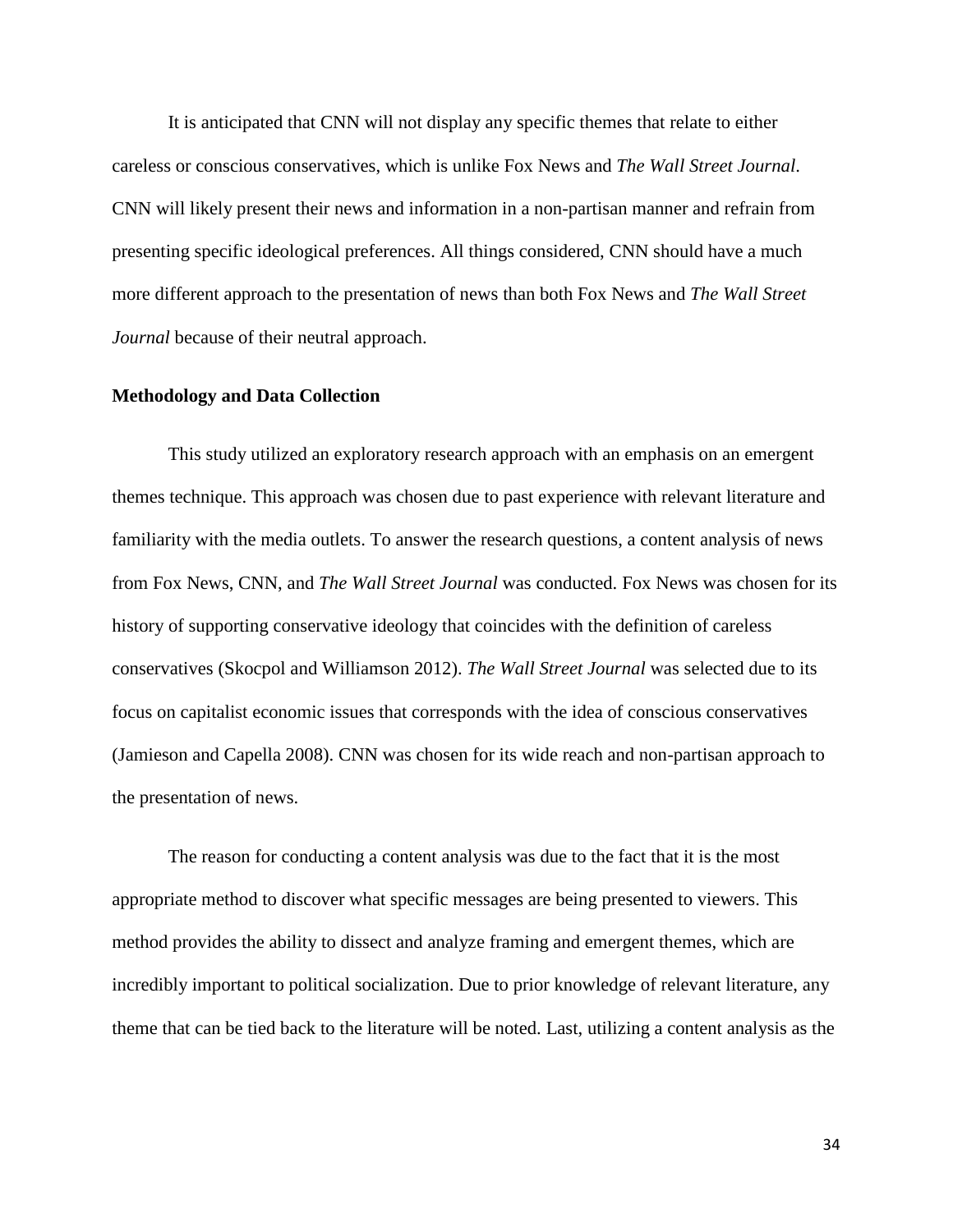primary research technique allows the researcher to discover underlying themes, which will uncover any fundamental differences among media outlets.

Demographic data also provide additional reasons for choosing Fox News, CNN, and *The Wall Street Journal*. It offers insight into the specific audiences of each organization. Additionally, this data will be used to make more definitive conclusions about the specific audiences of each news organization.

Most staunch conservatives are men, but Fox News' audience is evenly split between the genders (Pew Research Center 2011; National TV Spots 2012). Data also show that over half (fifty-four percent) of staunch conservatives and nearly half (forty percent) of libertarians prefer Fox News. Additionally, staunch conservatives make up the largest demographic of viewers and listeners of Glenn Beck and Rush Limbaugh. Last, fifty-six percent of staunch conservatives believe that immigrants are threatening traditional American values. Sixty-eight percent actually believe that immigrants are a burden on the country and that they are taking jobs and taking advantage of healthcare (Pew Research Center 2011). Fox News viewers also have an average household income of \$59,400 (Huff 2009), while *The Wall Street Journal*'s readers have the highest average household income of all newspaper print publications at \$135,740 (Mediamark and Research and Intelligence 2009). Sixty percent of all of *The Wall Street Journal*'s readers are also in top management positions within their careers (Mitchell 2011). Additional demographic information could not be found for *The Wall Street Journal* so conclusions cannot be drawn about educational attainment and breakdown of household income. However, according to National TV Spots, Fox News and CNN have roughly the same percentage of viewers who have attended college at forty-four percent and forty-three percent, respectively. Additionally, they have similar results when it comes to household income. Fifty-three percent of Fox News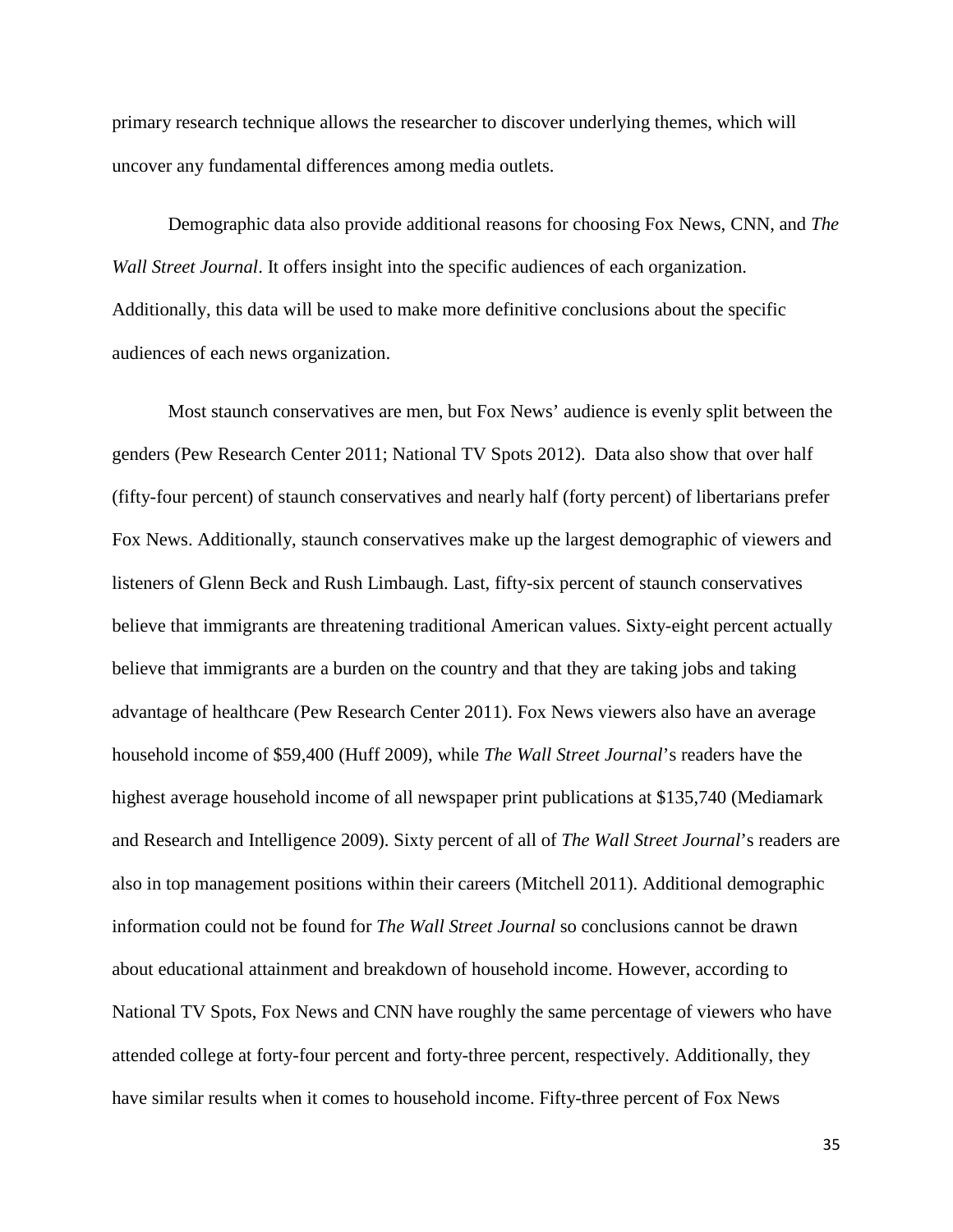viewers make at least the median national household income and CNN claims fifty-four percent of their viewership at or above the national median household income.

Data were analyzed according to how many times immigration, gay marriage, and abortion are discussed, and how each issue is framed within each media outlet. It can be argued that these three topics are some of the most important issues to conservatives based on the previous literature. Additionally, it is believed that each of these topics will have an economic component to them. Concerning each of these topics, there is the possibility of frames dealing with both social and economic components in conjunction. It is because that each of these issues has the possibility of being important both socially and economically that they were chosen for this particular study, which is important because the research questions deal with the presentation of news and the socialization into an ideology that against the best economic interest of many individuals. The economic component (or lack thereof) in each of these topics is necessary for reaching conclusions to the research questions.

Only archived videos from Fox News and CNN and *The Wall Street Journal* articles from December  $1<sup>st</sup>$ , 2011 to May 31<sup>st</sup>, 2012 were used for this analysis. This method is the most appropriate due to the fact that it is nearly impossible to read and watch everything released by the three organizations during the six month time span. During the archival searches for each news organization, the same search strings were used ("immigration," "gay marriage," and "abortion"). These three search strings were used because it was anticipated that these topics would have both social and economic components in regard to conservative ideology (Courtwright 2010; Grindstaff 2006). While analyzing the archives, very close attention was paid to how each news organization was framing particular ideas and issues. A total of 395 Fox News archived videos (232-Immigration, 98-Gay marriage, 65-Abortion) were analyzed. 124 archived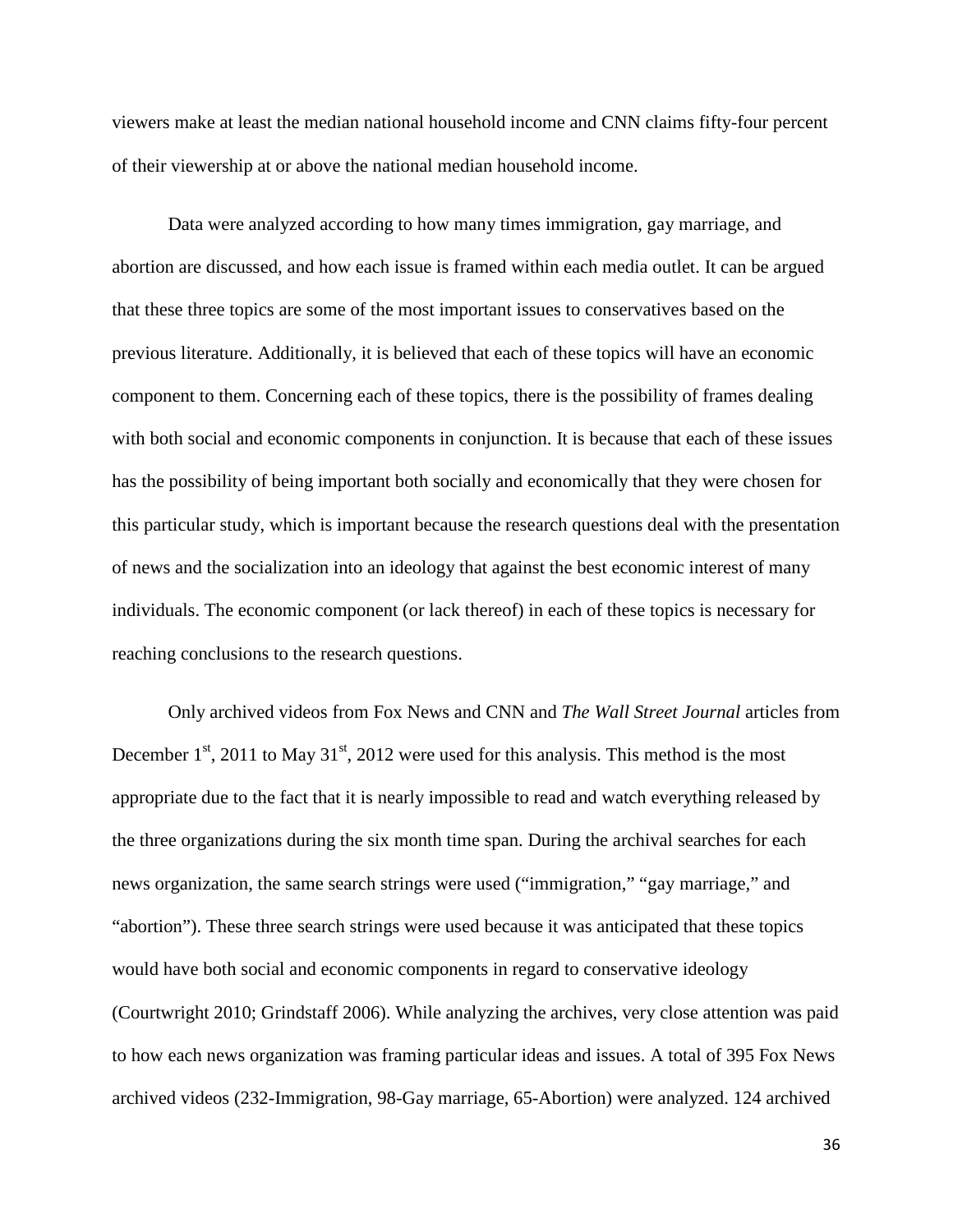videos from CNN (43-Immigration, 72-Gay marriage, 9-Abortion) and 302 archived videos *The Wall Street Journal* (121-Immigration, 121-Gay marriage, 60-Abortion) were also analyzed. Each of these videos had at least a portion dedicated to one of the three topics.

Several themes that are anticipated based on the previous literature. First, immigration themes concerning paranoia, xenophobia, job loss, taxes, and negativity were of particular interest based on the importance of these issues within the literature review (Skocpol and Williamson 2012; Zernike 2011; Diamond 1995; Dean 2007; Alperovitz 2005; Frank 2008; Dunn and Woodard 1996). It was anticipated that these themes would have intertwined social and economic components (Courtwright 2010; Grindstaff 2006). Concerning abortion and gay marriage, it was anticipated that there would be discussions about taxation and overbearing government (Alperovitz 2005; Frank 2008; Courtwright 2010; Dunn and Woodard 1996). These three issues of immigration, gay marriage, and abortion were directly drawn from the literature in chapters 3-1, 3-6, 3-7, and 3-8, which discussed the importance of political framing and the shifting of conservative ideology into more social issues. It was also anticipated that Fox News would criticize other media outlets (Skocpol and Williamson 2012).

Additional themes were also added as they became apparent in the archives. These additional themes were not necessarily always economic in nature. Many of these additional themes actually had very little to do with economics, but were incredibly important to this study as they were still emergent themes that dealt with the issues at hand.

As each theme was found within each issue it was coded according to its frequency. For instance, if national security was mentioned or discussed fifty times within the six-month span of the archives, "national security" was coded 50. Additionally, themes were only coded if they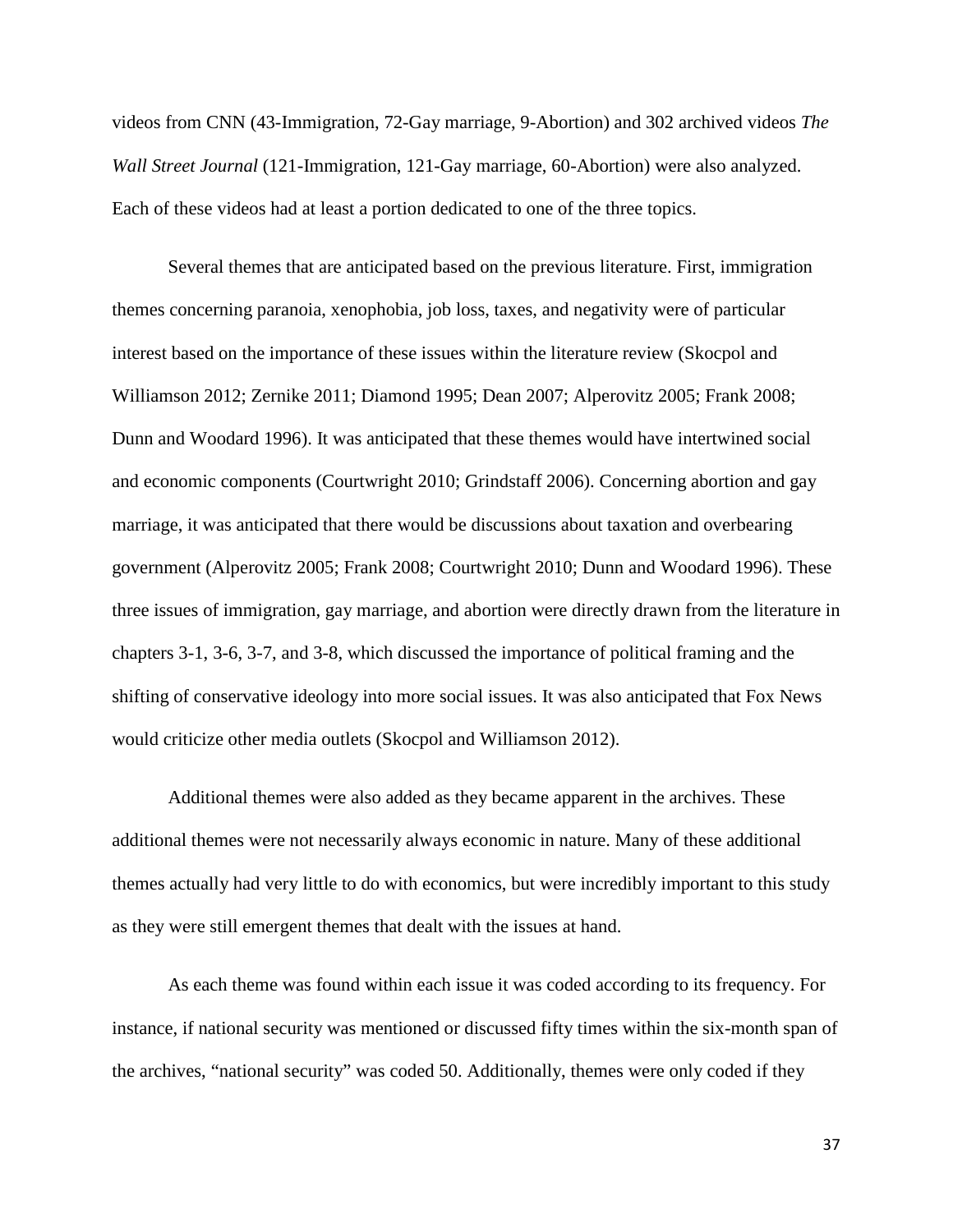were either discussed as part of an argument or the main topic of a news segment. Any theme or issue that was only mentioned in passing was not included as part of the data. Each of the three issues were separated into either "thematic" or "neutral" categories. The thematic category refers to the themes that were coded and the neutral category represents any instance where the issue was presented in a neutral fashion without any theme. Each news organization was analyzed and coded according to this procedure within the following tables (Figures 1-3). The format for each table for the three news outlet will be identical to one another.

# **Figure 1**. **Immigration**

# **Theme Frequency**

| National Security/violence/defense |           |
|------------------------------------|-----------|
| Job loss                           |           |
| Improves Economy/entrepreneurship  |           |
| Distrust of government             |           |
| Liberal political stunt            |           |
| Blame media                        |           |
| Cultural superiority               |           |
| Positive story/human interest      |           |
| International issue                |           |
| Total # of discussions             | Thematic- |
|                                    | Neutral-  |
|                                    | Total-    |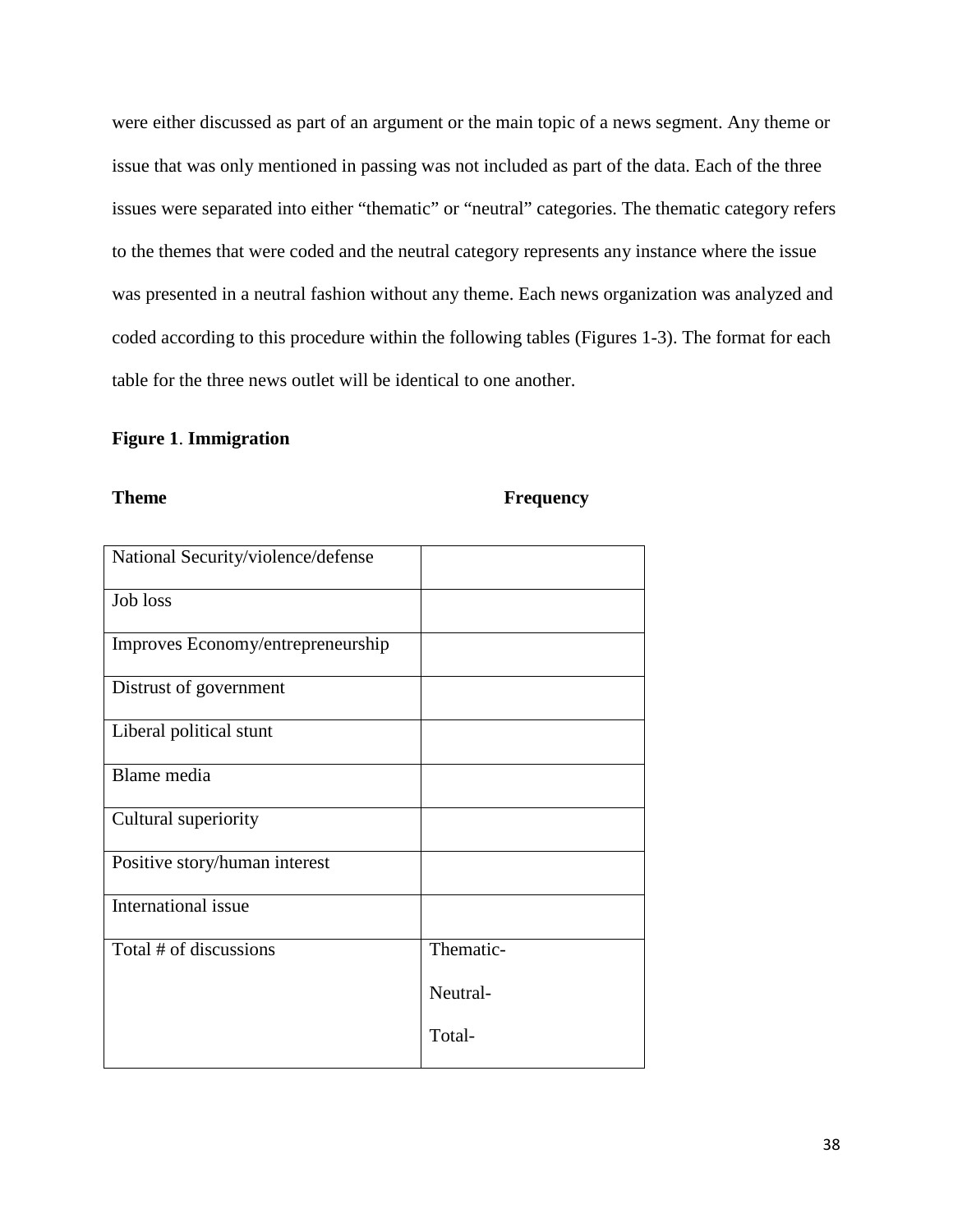# **Figure 2**. **Gay Marriage**

| Persecuted for conservative belief |           |
|------------------------------------|-----------|
| Liberal political stunt            |           |
| Gay agenda                         |           |
| Hurts children                     |           |
| Hurts economy                      |           |
| Economy more important issue       |           |
| Destruction of culture             |           |
| Blame media                        |           |
| General support for "traditional   |           |
| marriage"                          |           |
| General support for gay marriage   |           |
| Human interest                     |           |
| Total # of discussions             | Thematic- |
|                                    | Neutral-  |
|                                    | Total-    |
|                                    |           |

# **Figure 3**. **Abortion**

| Waste of tax payer money  |  |
|---------------------------|--|
| Evoked communism/China    |  |
| Media bias                |  |
| Liberals are pro-abortion |  |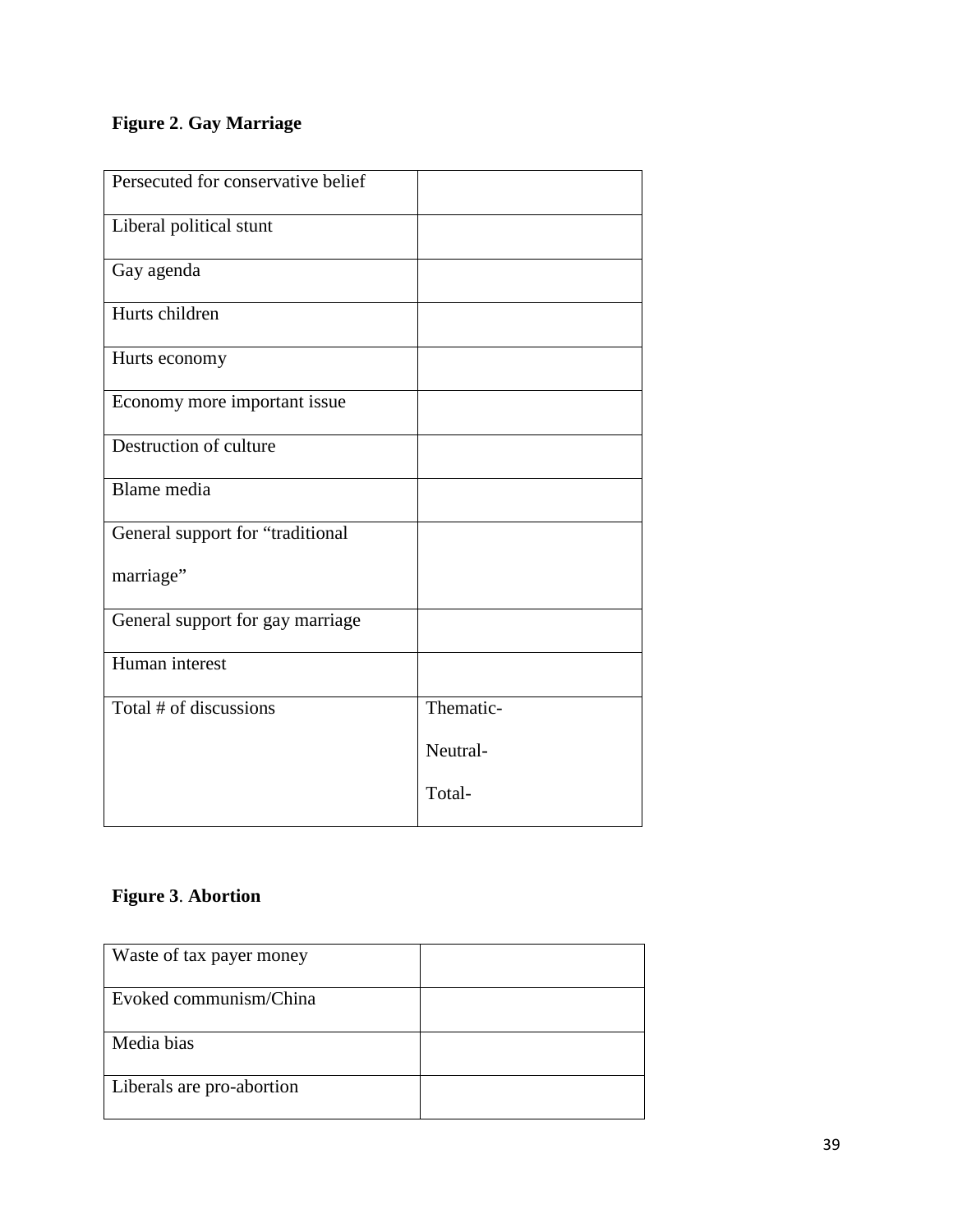| Support for pro-life   |           |
|------------------------|-----------|
| Support for pro-choice |           |
| Total # of discussions | Thematic- |
|                        | Neutral-  |
|                        | Total-    |

As shown on Figure 4, Mill's method of difference (*A System of Logic, Ratiocinative and Inductive*) will be used to differentiate between the two types of conservatives. According to Mill (2002), "If an instance in which the phenomenon under investigation occurs, and an instance in which it does not occur, have every circumstance in common save one, that one occurring only in the former, the circumstance in which alone the two instances differ, is the effect, or the cause, or an indispensable part of the cause, of the phenomenon." Using Mill's method of difference will demonstrate a relationship linking the holding of inconsistent beliefs concerning capitalism and liberty, an individual's understanding of economics, and the fact that individuals from different socioeconomic backgrounds have similar beliefs concerning capitalism. It is anticipated that the messages displayed by *The Wall Street Journal* will coincide with the definition of conscious conservatism and the messages displayed by Fox News will coincide with the definition of careless conservatism.

|  | <b>Figure 4. Conservative Typology</b> |  |
|--|----------------------------------------|--|
|--|----------------------------------------|--|

|                  | <b>Conservative</b><br><b>Ideology</b> | <b>Supports</b><br>Capitalism<br>(modern or<br>otherwise) | <b>Believes</b> in<br>individual<br>liberty | Knowledgeable<br>about<br>capitalism |
|------------------|----------------------------------------|-----------------------------------------------------------|---------------------------------------------|--------------------------------------|
| <b>Conscious</b> | Yes                                    | Yes                                                       | Yes                                         | Yes                                  |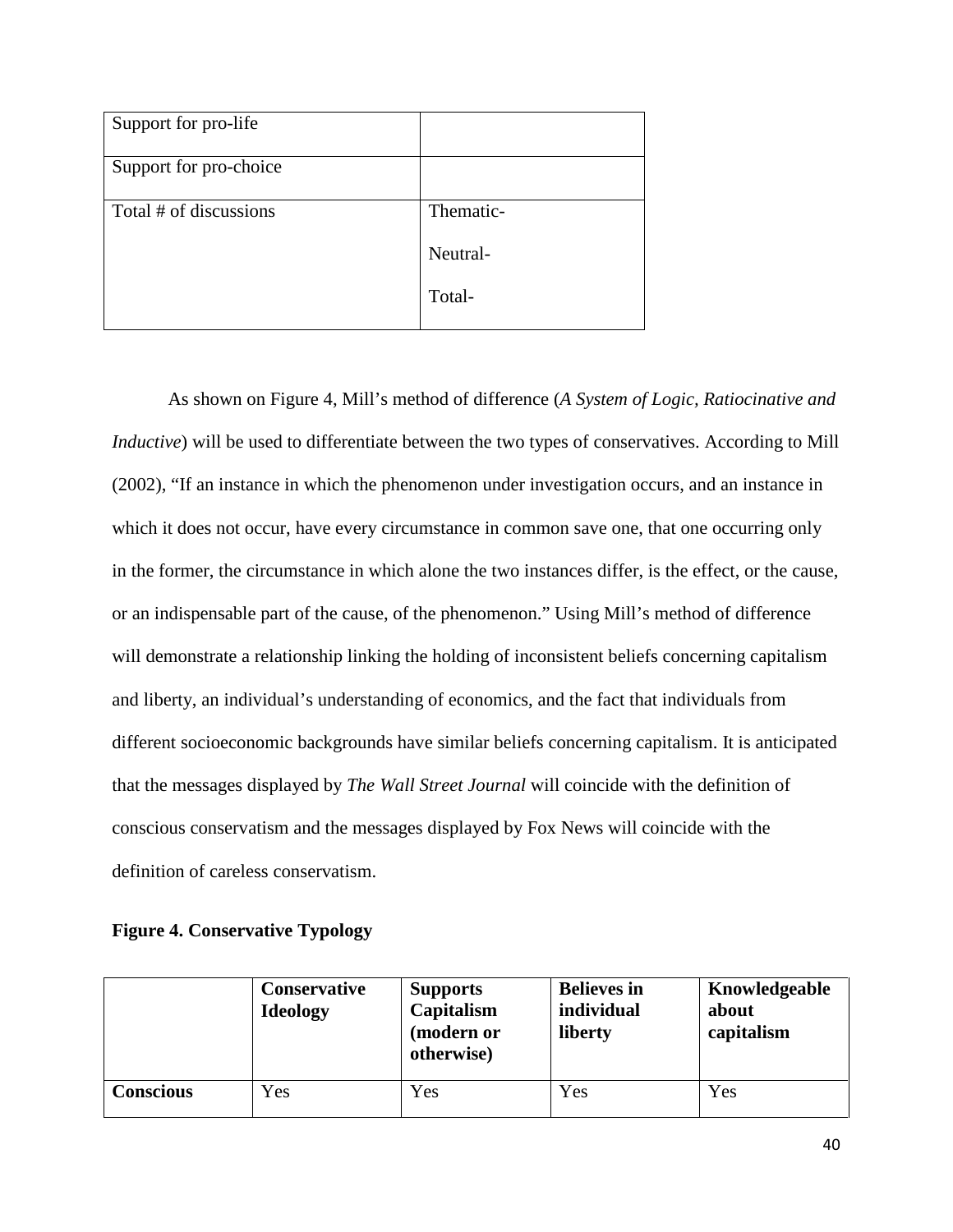| <b>Conservatism</b>                    |     |     |     |    |
|----------------------------------------|-----|-----|-----|----|
| <b>Careless</b><br><b>Conservatism</b> | Yes | Yes | Yes | No |

#### **Data Analysis**

Before delving into data collection for this study there were research questions pertaining to the idea that careless conservatives support the same economic ideology as conscious conservatives despite the negative effect it has on their own economic. What role do conservative media have in creating support for conservative economic ideology? Are media outlets presenting specific messages? If so, what messages are they presenting? Are these messages contributing to a false consciousness among viewers? Based on prior knowledge of the media outlets, it was anticipated that there would be varying levels of economic interest among Fox News, *The Wall Street Journal*, and CNN within the issues of immigration, gay marriage, and abortion. *The Wall Street Journal*'s main focus for each issue would be economic, whereas CNN would probably have very little economic discussion within each of these issues and present a non-partisan perspective. However, it was anticipated that Fox News would present far more stories about these social issues than both CNN and *The Wall Street Journal*, but would find ways to interject economic ideology into each issue that would coincide with the capitalist ideology that is presented in *The Wall Street Journal*. Additionally, it was anticipated that most economic discussions on Fox News would likely be anecdotal and would present social issues with an economic component that is much less articulate and more accessible than *The Wall Street Journal* or CNN. Having said that, what influence might these economic and social themes have on political and economic beliefs among conservatives? What emergent themes within each of these issues might be important in regard to political socialization?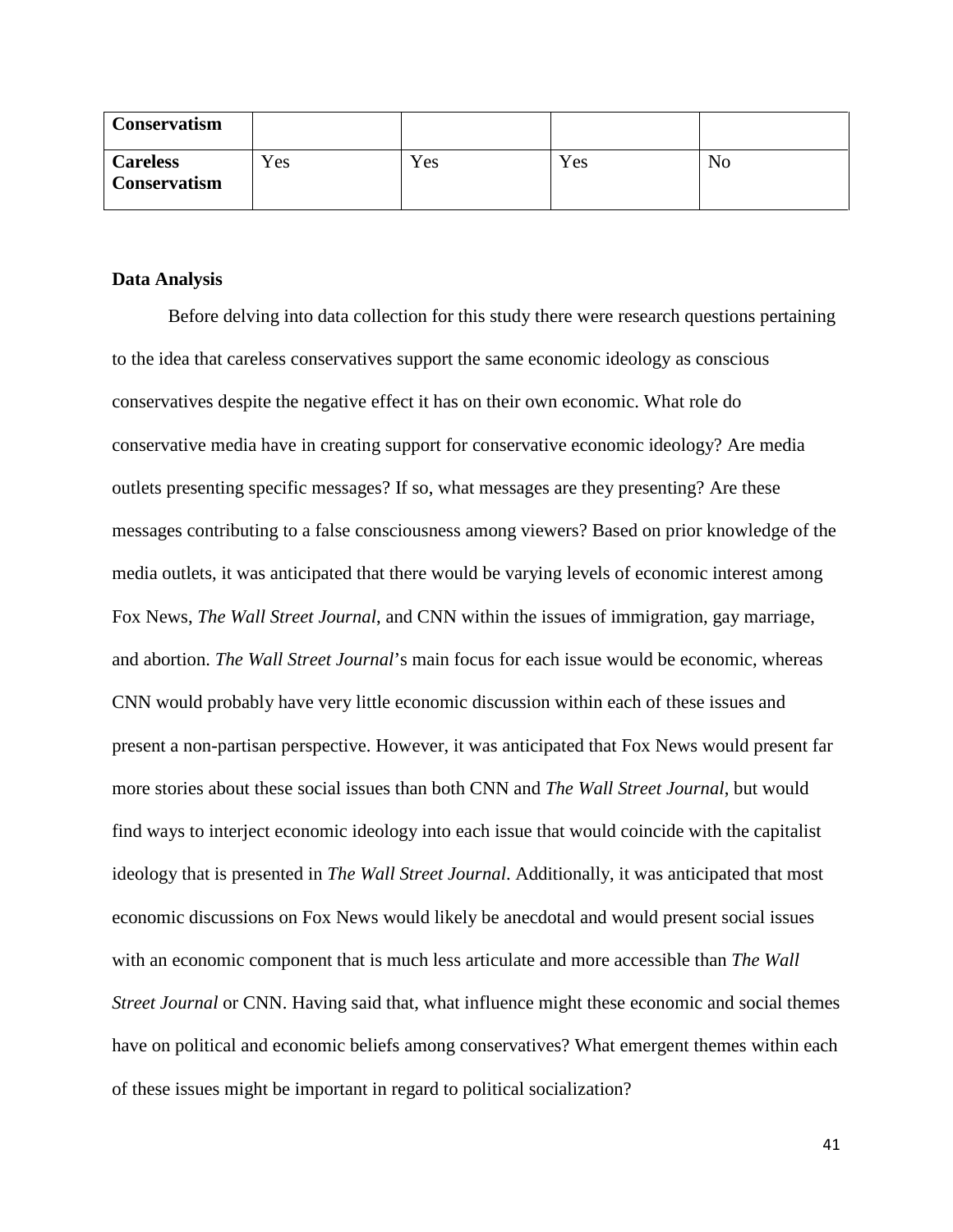While reviewing archives from each news source, several major themes within each social issue were of interest. Pertaining to immigration, close attention was paid to paranoia and xenophobia themes and their connection to economic issues (Skocpol and Williamson 2012; Zernike 2011; Diamond 1995; Courtwright 2010; Grindstaff 2006). Additionally, it was also important to look for themes regarding border security. Were viewers being presented with ideas about increasing spending for border security or the construction of additional border fencing? In regard to gay marriage, were there themes concerning taxation issues and economic benefits? Is gay marriage deemed a distraction from real concerns? Last, were viewers being shown stories about tax payer money being used for abortions?

Once the data were collected, they were analyzed in order to see if there was any connection between the economic themes on Fox News with the stories that were being reported on CNN and *The Wall Street Journal*. According to the analysis, there were very few similarities between Fox News and *The Wall Street Journal* on all three issues of immigration, gay marriage, and abortion. Thus, one can only suggest that both Fox News and *The Wall Street Journal* appeal to very specific types of conservatives. The following section will delve into an analytical description of specific themes that were uncovered from each media outlet and what they could possibly suggest concerning the presentation of news to specific segments of the population.

### **Immigration**

Immigration was by far the most discussed issue for both Fox News and *The Wall Street Journal*. In a time span of six months between December  $1<sup>st</sup>$ , 2011 and May 31<sup>st</sup>, 2012, Fox News aired 232 discussions concerning immigration. *The Wall Street Journal* was not too far behind with a total of 121 articles or discussions. CNN had a meager total of forty-three stories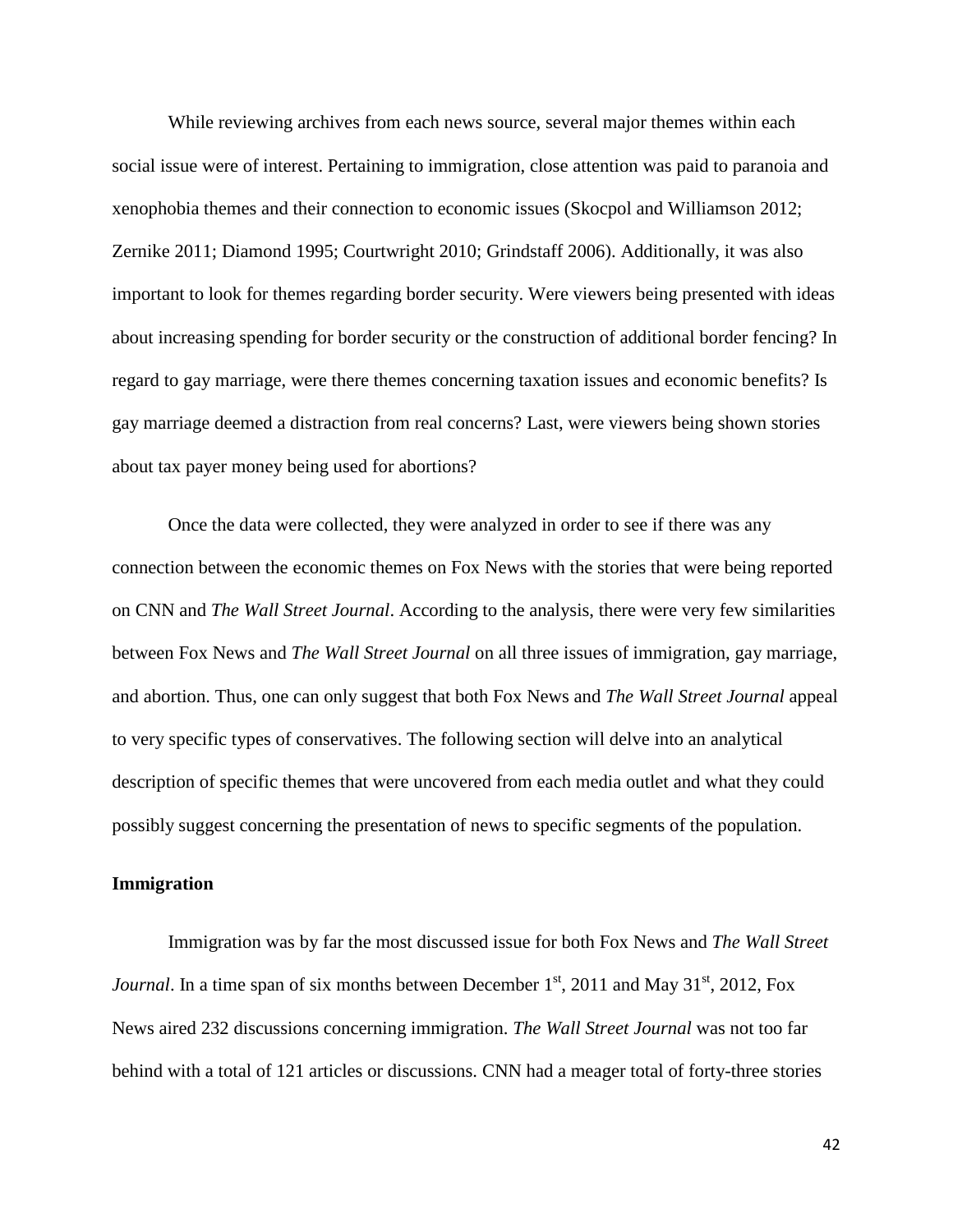in the entire six month span. In order to more accurately describe the disparity between these numbers, there are three separate months where Fox News aired more stories and discussions than CNN's entire six month total. For the months of December, April, and May, Fox News had totals of 45, 58, and 51 respectively. There were nearly two separate stories or discussions on Fox News every single day for the months of April and May. The following sub-chapters will detail the emergent themes found within the topic of immigration for all three news organizations. Each sub-chapter will also only deal with one particular news organization at a time.

### **Fox News**

Immigration was certainly the most important issue of the three for Fox News. In fact, there was so much discussion about immigration on Fox News that there were several themes that emerged over the six month time span, many of which were unique to Fox News. The following sub-chapters will detail each theme that emerged on Fox News.

# **Fox News: Arizona Fetish**

In order to make sense of the numbers for April and May one must remember what particular issues arose during this time. In regard to domestic issues, Arizona's immigration law hearing and the accusations that Sheriff Joe Arpaio and his staff were engaging in racial profiling were fairly important immigration issues. During these two months Fox News reported on both the Arizona immigration law and Joe Arpaio a total of 17 times. Jan Brewer was frequently interviewed on Fox News in which she always plead her case concerning her immigration law. The law was rarely critiqued by the interviewer and each interview was basically a pulpit for Governor Brewer to speak her mind and garner support. These interviews date back several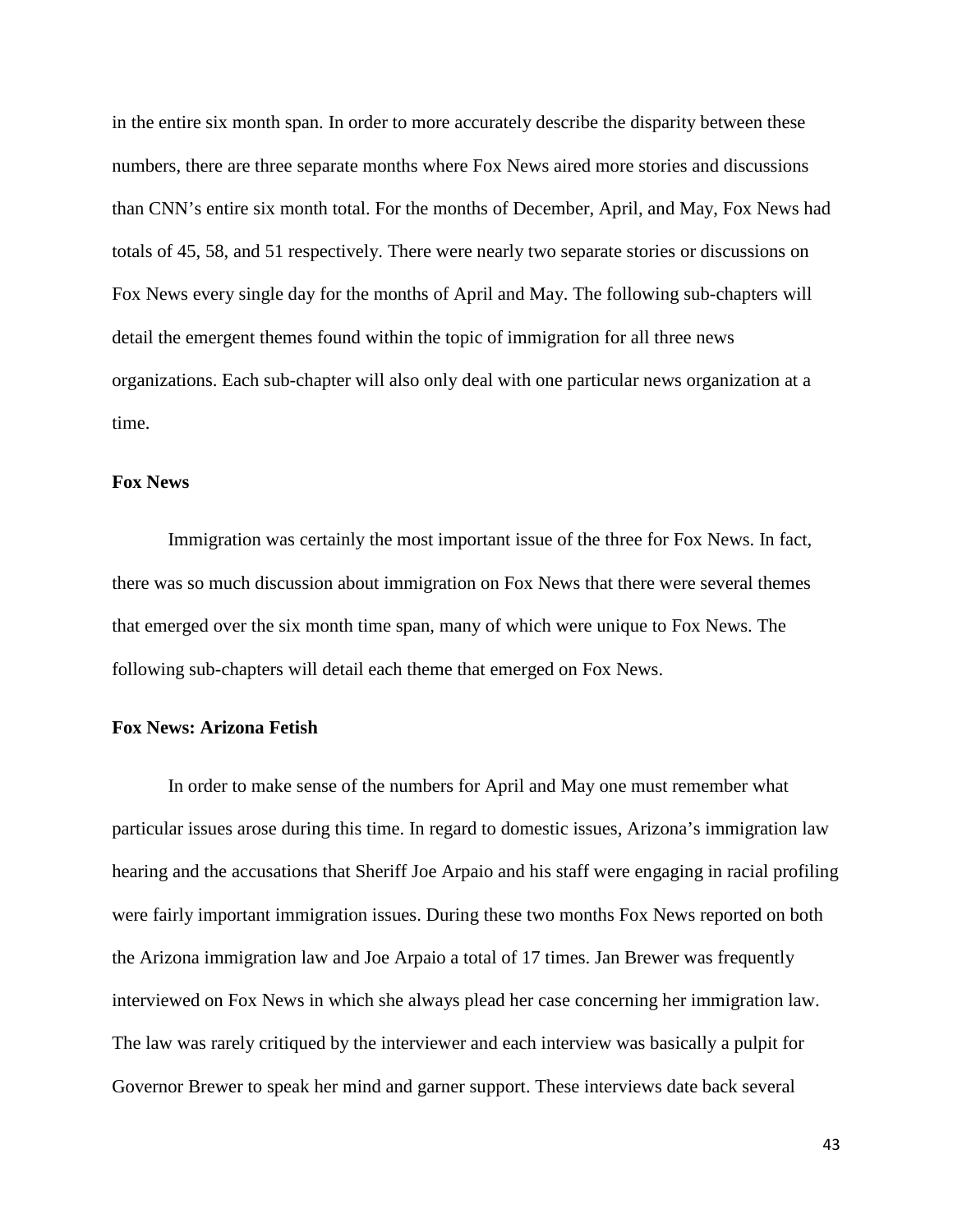months from when the debate was first sparked. Fox News either showed sympathy for what she went through or commended her for being a hardnosed politician who fights against the federal government for states' rights.

The same scenario also played out with Sheriff Arpaio. Fox News managed to portray him as a crusader despite the claims that he was responsible for racial profiling. For instance, on May 10, 2012 during Special Report with Brett Baier there was a seven minute panel discussion (consisting of three conservative Fox News correspondents or commentators) on Sheriff Arpaio based on an online poll that Fox News conducted. The poll asked, "Is Sheriff Joe Arpaio a crusader or self-promoter?" Respondents only had the option of choosing either "crusader" or "self-promoter." Ninety-seven percent of respondents voted "crusader", while roughly three percent voted "self-promoter." It took the panel less than 20 seconds into the discussion to begin blaming President Obama and liberals for the entire issue. Charles Krauthammer began this discussion by stating that he was unsure of whether or not Sheriff Arpaio is a crusader or a selfpromoter but had no qualms with blaming President Obama. After explaining his uneasiness with labeling Arpaio he stated, "Look, I don't know the merits of the case…But clearly is (sic) what is happening here is the administration is ginning up an issue on the eve on an election that it knows it is gonna (sic) help or thinks it is gonna (sic) help with one particular constituency." One only needs to see this quotation to understand that Krauthammer believed that Arpaio was a crusader. He was somehow unsure of whether or not Arpaio was guilty of racial profiling, but was certain that the issue was being politicized by the left. Instead of actually addressing the issue of racial profiling, he defaulted to talking points about liberals only using this issue to drum up support from Latinos. This theme was constantly repeated and rehashed throughout numerous discussions of immigration on Fox News.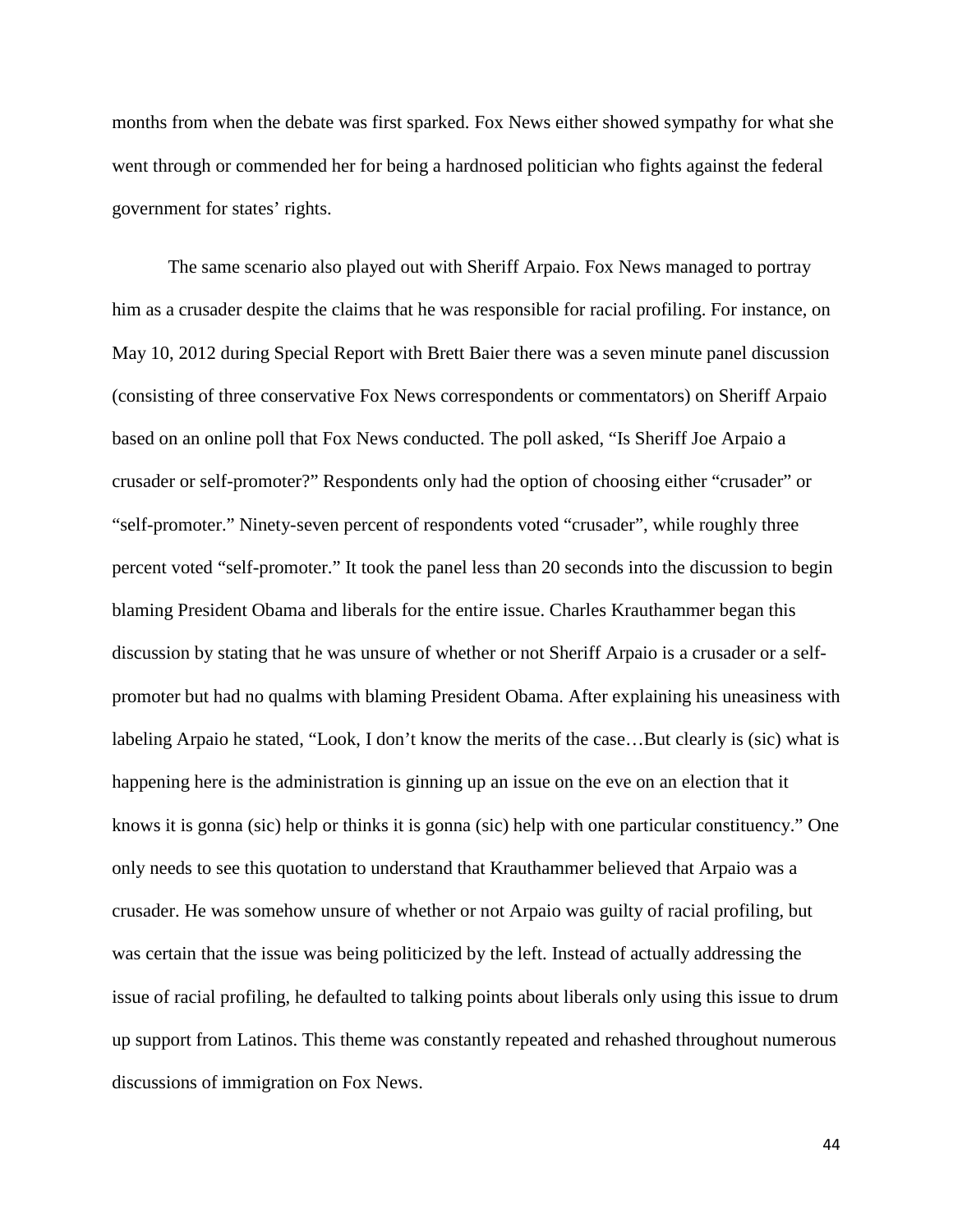Fox News provided an ample amount of data that helped to explain the political framing behind immigration. According to most on Fox News you are either a "crusader" or a "selfpromoter." Those in favor of more strict laws, rules, and regulations concerning immigration are glamorized and deemed "crusaders." Those who simply do not care or might oppose stricter enforcement regarding immigration are deemed "self-promoters." In their minds, if an individual opposes stricter enforcement, they must have an ulterior motive and are certainly liberal.

#### **Fox News: Liberals and the Latino Population**

The idea that liberals are only concerned with immigration to appease Latinos and get their vote is a theme that was constantly repeated in discussion about immigration. It was mostly referenced within the issue of Arizona's immigration issues, but also arose out of discussions concerning Latino voting patterns. According to Fox News stories and debates, any discussion of immigration by liberals is ultimately political.

It is apparent from analyzing Fox News broadcasts that this theme was incredibly malleable. It even appeared in discussions concerning abortion and gay marriage and the only difference between each discussion was that liberals are supposedly pandering to a different set of individuals. However, this theme was frequently repeated in regard to immigration. Fox News mentioned this theme a total forty-eight times during the six month time span.

Although Romney and other conservatives received a pass on immigration and the Latino population from Fox News, liberals certainly did not. For instance, on April 24, 2012 during Fox News' morning news hour, reporters focused on the Arizona immigration bill hearing. Arizona Governor Jan Brewer was interviewed in order to get her perspective and the interviewer made no qualms about agreeing with Governor Brewer. Immediately into the interview Governor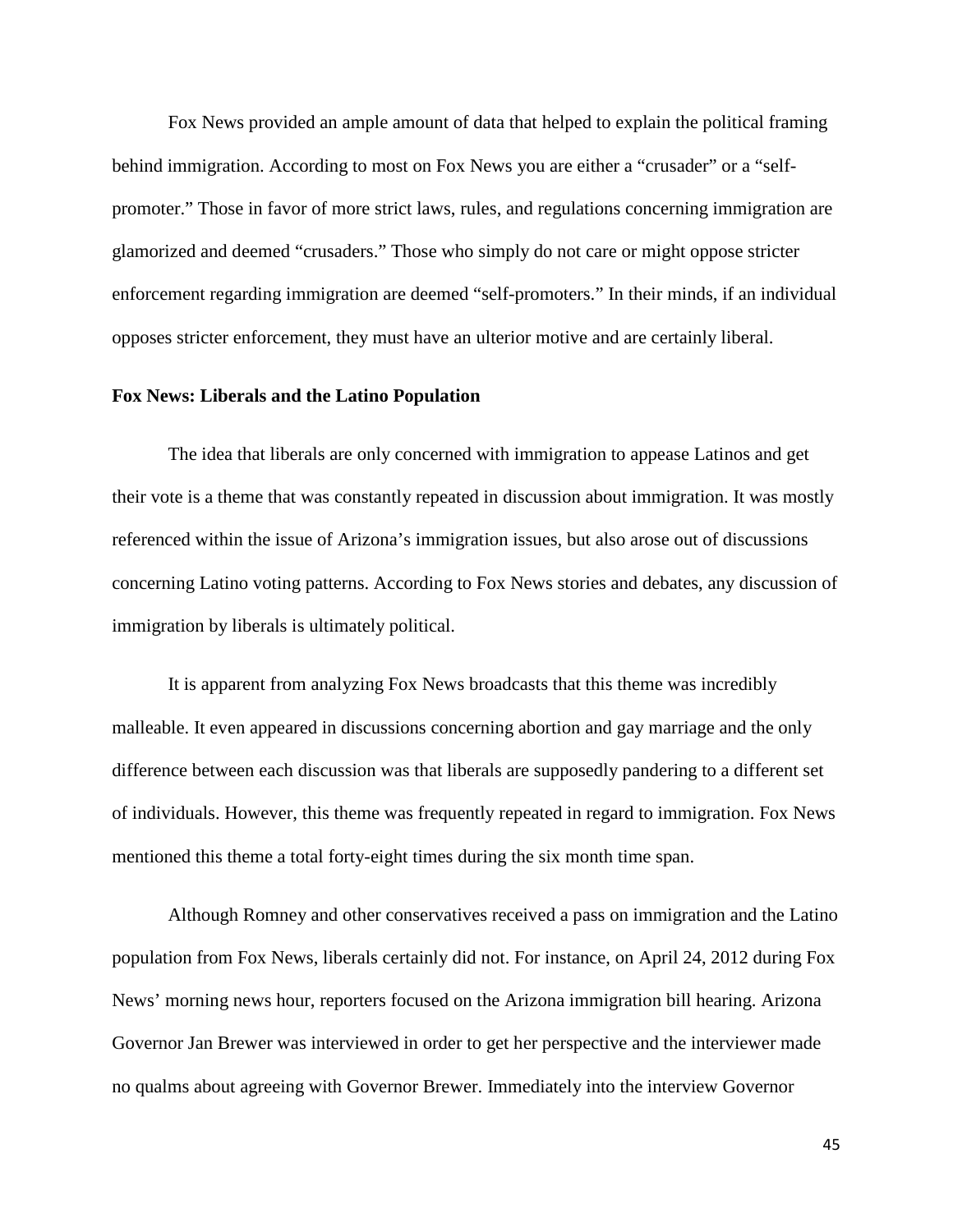Brewer states, "You know, I believe that it's a political stunt that they're (Democrats) performing today at the Senate hearing." The interviewer responds with, "You say it's political and you may be right about that when you look at the votes on this and the influence on the election. Potentially, this may be an effort to court the Latino vote." Governor Brewer is then very quick to agree with the opinion of the interviewer. Once again, it is important to note that this is a Fox News anchor who is supposed to be "fair and balanced" during the presentation of standard news, but he somehow manages to interject his opinion.

What is extremely interesting about the obsession that Fox News has with liberals politicizing the Latino vote is that there is also constant conversation about how Romney and Republicans are going to get support from the Latino community. Regardless of whether or not liberals actually pander to Latinos for vote, Fox News makes sure to remind their viewers that liberals only care about this population to get more votes. However, when Romney states the importance of gaining votes within the Latino community it is a topic that is seriously discussed and there is never a mention of Romney pandering to Latinos.

Similarly, Fox News commentators, correspondents, and anchors constantly suggested that Romney should select Marco Rubio or other fringe Latino politicians as his running mate in order to gain support from the Latino community. For instance, during Fox News' midday news hour on April 6, 2012 there was an in-depth discussion on who would be Romney's best pick for vice president. Bob Cusak was brought on for this discussion as the only individual to give insight on the issue. The very first point he made was that Romney needs to get more support from the Latino community. Cusak stated, "I think you've gotta look obviously at Senator Marco Rubio and I think a sleeper is the governor of Puerto Rico, Luis Fortuno." Not once during his exchange with the Fox News anchor was the issue of pandering mentioned.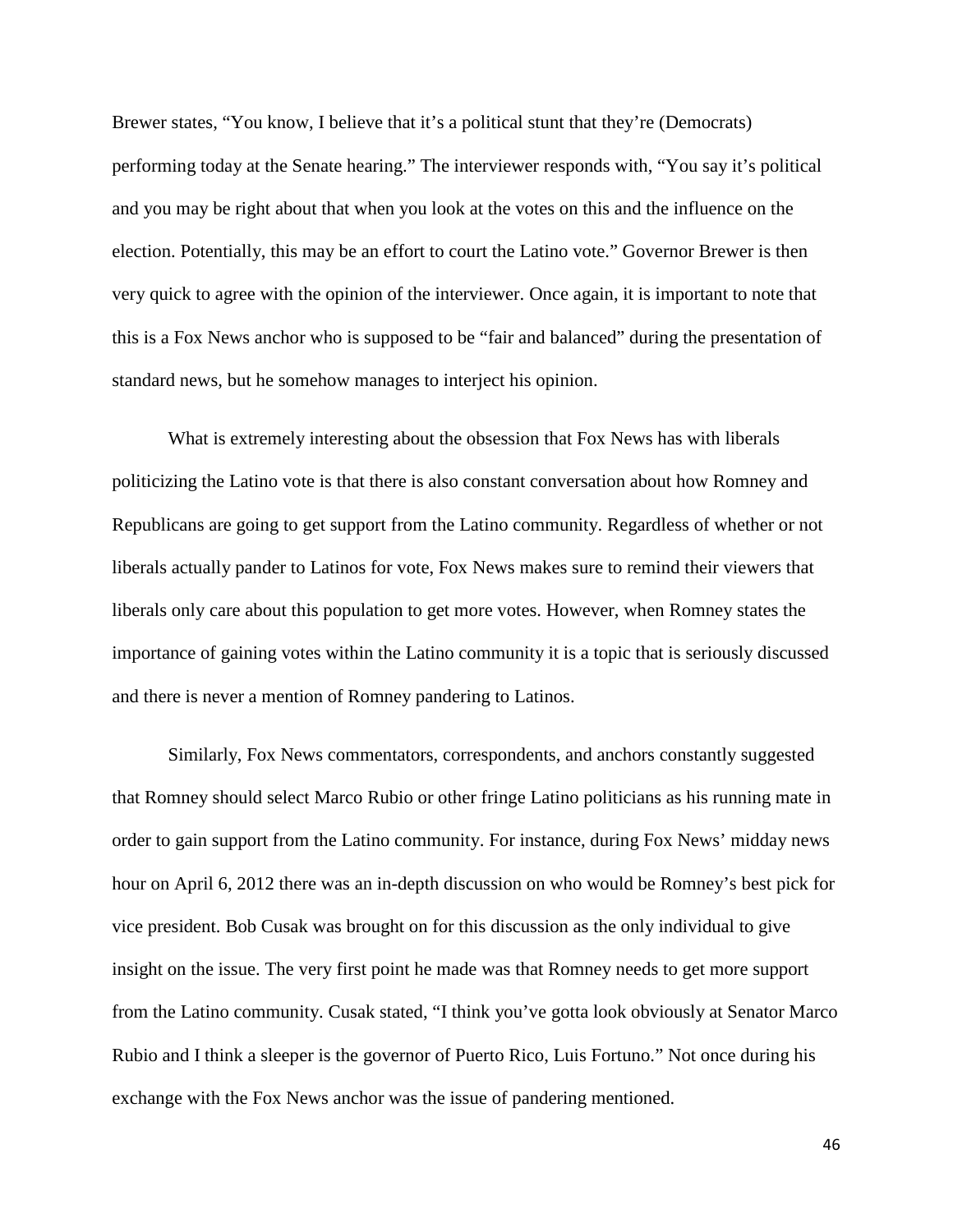Another great example of Fox News allowing the idea that Romney should focus on the Latino vote is during an episode of The Five on March 30, 2012. The panel of five discussed an interview that Juan Williams did with Marco Rubio. Juan Williams, the only liberal on the panel, led the discussion with a monologue concerning what he specifically talked about with Rubio during an interview and openly admitted that immigration and the vice presidency nomination dominated the conversation. One of the panelists immediately responds with, "He (Rubio) should do it (accept vice-president nomination) for the party's sake… Rubio brings the Latino vote." The panelists then went into a detailed discussion about how conservatives should have an easier time gaining support from Latinos due to their being more socially conservative and religious than most liberals. They then referenced the economy and stated once the economy turns around that conservatives will be able to get their support.

Political framing showed its true form in discussions concerning immigration. When liberals have support from Latinos in a down economy it is because liberals have destroyed the economy and increased the size of government, which means that Latinos are being taken care of by the government. Although that this was not explicitly stated, it was implied by the panelists because they agreed that when the economy recovers that they will be more likely to support conservatives. It is the idea that conservatives are here to save the economy to help Latinos. Aside from what Juan Williams discussed, the panelists made very few references to immigration policy, which is truly what is hurting Latino support for conservatives.

Fox News' approach to presenting news in regard to perceived issues with liberals and the Latino population is unique in that it *The Wall Street Journal* and CNN almost completely neglect to even report on it. The most damning evidence against Fox News is that they are actually reporting their opinions on these issues. This occurs through either blatantly stating it or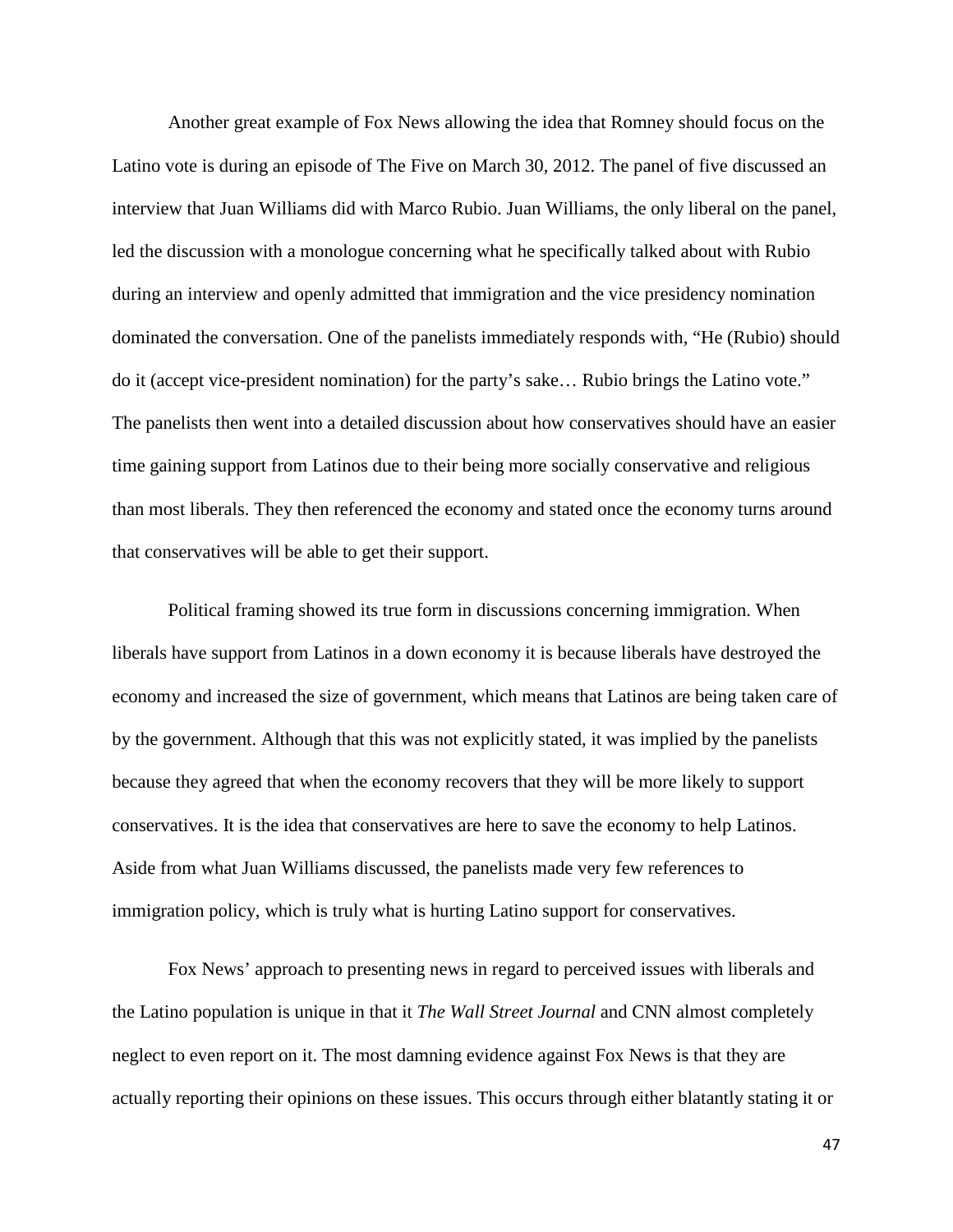making a point vicariously through conservative correspondents and commentators. This very much unlike the approaches of both *The Wall Street Journal* and CNN, which will be discussed later in this chapter.

#### **Fox News: Paranoia and Xenophobia**

Aside from blaming liberals for immigration issues, themes of paranoia and xenophobia are the next important tools for framing issues on Fox News. Out of 233 discussions on immigration there were forty-eight discussions concerning liberals and a total of forty-three related to xenophobia or paranoia (Figure 5). Based on the previous literature, it was expected that this would be one the most important and frequent frames on Fox News and it certainly turned out to be. This theme was framed in three different ways (national security and defense, job security, and cultural superiority). It was not all that surprising to find framing around national security and job security, but the cultural superiority was very surprising. However, it is incredibly important to note that all of these xenophobia frames were mentioned at varying frequencies. General cultural superiority was only found four times while national security themes appeared thirty times and job security themes only nine times (Figure 5). Although comments about cultural superiority were only mentioned sparingly, it is still incredibly surprising considering cultural superiority never appeared in the previous literature and this is such a strong personal conviction that individuals hold.

An example of how Fox News is framing immigration issues out of fear and paranoia occurred on February 16, 2012. As part of their standard news hour, they had a "Fair and Balanced" discussion about increasing militia border patrol along the United States Mexico border. The discussion consisted of the Fox News anchor, Julie Myers Wood (former Secretary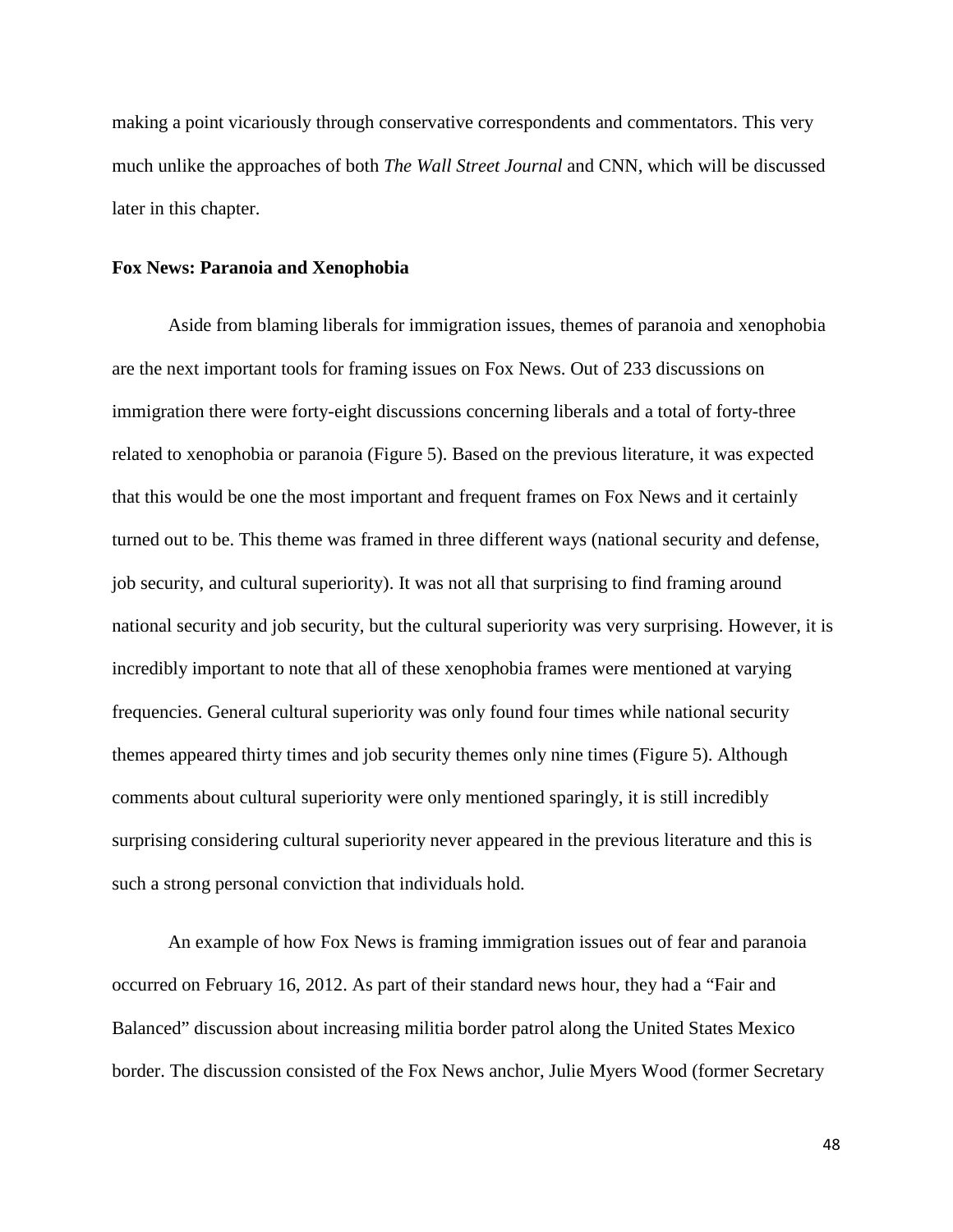of Homeland Security), and Republican Arizona Senator Sylvia Allen. The discussion began with Allen and why she believed that militia should patrol the border. She immediately began painting the picture that Arizona is dealing with an incredible amount of drug violence. Her argument was that the violence is "seeping" into the state and that they are now "having beheadings and finding body parts." Wood was then given the opportunity to respond and expresses concerns about militia members having less training than traditional border patrol officers and that these militia members might be more likely to shoot and kill somebody attempting to cross the border.

Before she even ended her argument she was interrupted by the Fox News anchor with the response, "But based on the senator's answer prior to that she seems to have considered all that." He gave her absolutely no chance to respond to his claim and he abruptly moved on to another question for Senator Allen. At this point in the interview it was clear that the Fox News anchor was on the side of Senator Allen. It became more apparent as he led into his next question by stating that 4 out of every 10 undocumented workers come to the United States by way of Arizona. Once he was about to finish, Julie Myers Wood tried to voice her opinion, but he chose to default to Senator Allen once again. After she has finished ranting about border violence and how Hezbola is now helping Mexican drug cartels the Fox News anchor states, "You make some very valid points" and then proceeds to blame "Washington" as the cause behind Arizona's trouble due to a lack of help. He then deferred to Julie Myers Wood who made the same argument as before. Once again, he interrupted her before she could finish and then allowed Senator Allen to make a rebuttal before ending the discussion.

This is a prime example of Fox News anchors voicing their own opinions during what is supposed to be "Fair and Balanced" coverage of standard news. The ironic part to that entire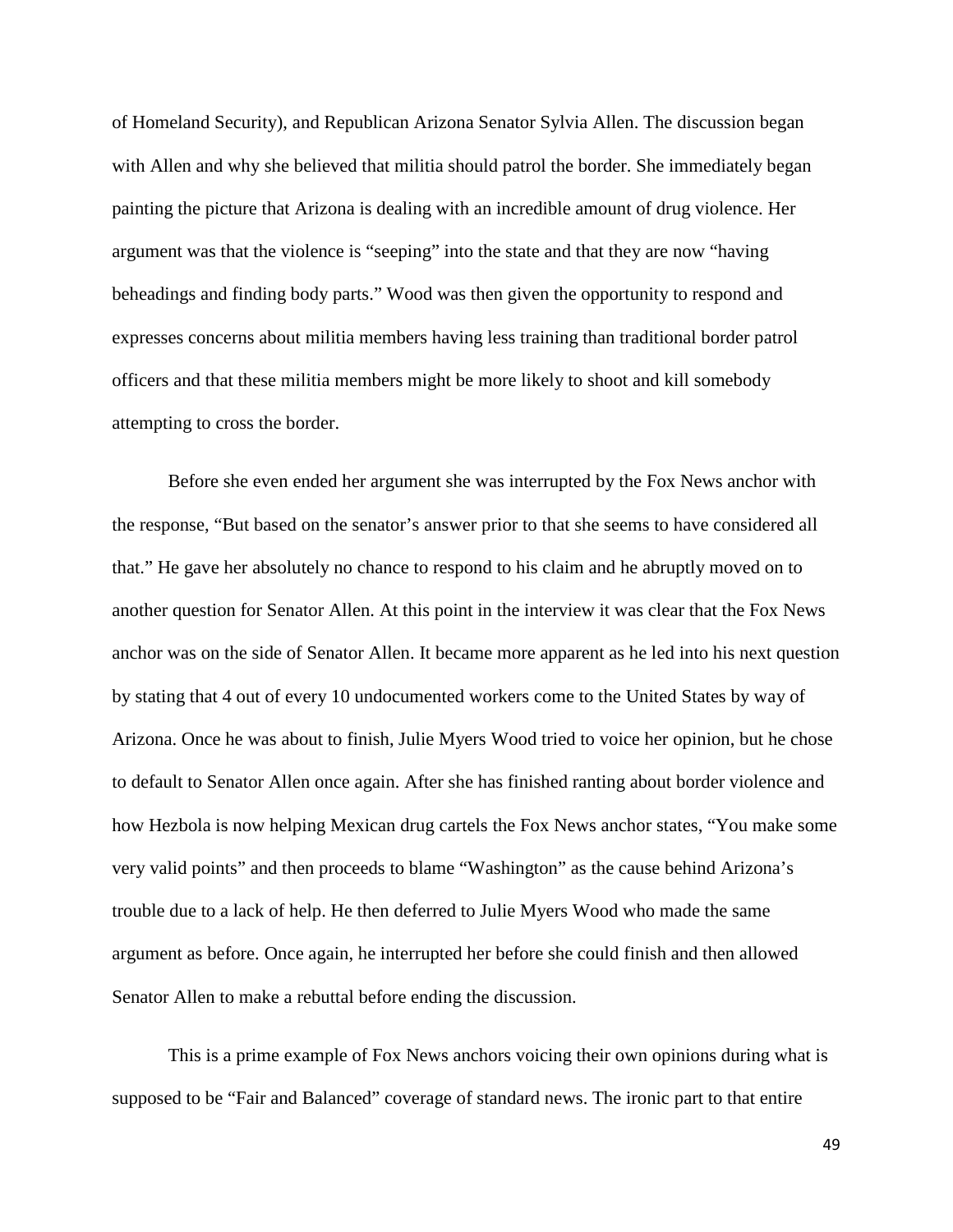discussion is the fact that the subtitle for the archived video is "Fair and balanced debate on proposed plan to secure state boundary." This discussion was hardly balanced and again highlights the fact that Fox News anchors are expressing their political opinions to their viewers by blatantly stating them or vicariously through conservative guests.

The biggest issue with Fox News perpetuating the idea that Americans are losing jobs to undocumented workers is that this argument is always made in passing. Statistics are never mentioned or shown, yet the argument is basically accepted as true. It is almost as if this issue is treated as common sense. Every single time it is mentioned it is stated matter-of-factly. For instance, twice in March 2012 Dr. Rob Sobhani was brought on the air to explain how to fix the United States immigration system in five steps according to his book "Press 2 For English." During both interviews he stated that illegal immigration is increasing unemployment for Americans. Not once did he back up his claim with data or evidence, but instead simply stated, "The impact of immigration on our job market is very acute… Once again, this is not a social issue. It impacts American jobs." In both interviews the Fox News anchors appeared awestruck and enthralled by the arguments he is making. Not once did they question anything he stated or even ask difficult questions. Interestingly, his five points were presented differently in each interview.

Job loss is certainly an economic issue and viewers are being presented misinformation about economics. The misinformation about job loss is a perfect example of Fox News presenting information to careless conservatives who know very little information about economic principles. However, this somewhat goes against the research questions in that this economic discussion has very little to do with supporting the capitalist ideology of conscious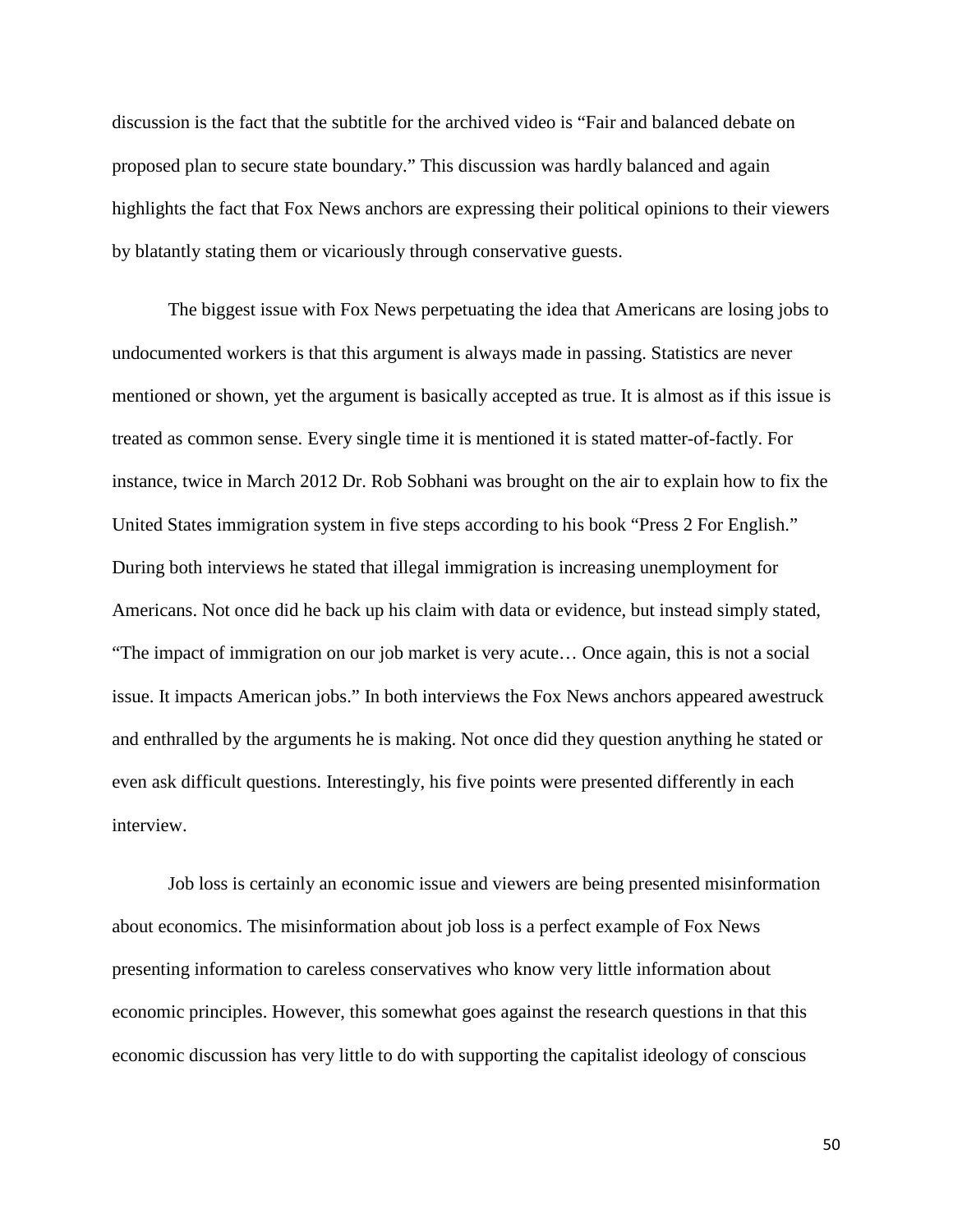conservatives. Nonetheless, this still evidences that Fox News is presenting information to a specific set of conservatives.

The discussions of cultural superiority were by far the most surprising theme found in Fox News. It was expected that there would be xenophobic discussions but not quite to this extent. They were expressed either by extensions of an interviewee's opinion or directly stated. For instance, Neil Cavuto had a discussion on April 24, 2012 about the fact that fewer Mexican undocumented workers are now coming to the United States. He mentioned the argument that Mexicans are now going back to Mexico because it is improving economically and claimed, "I don't buy the argument." He stated, "I've been to Mexico. It's a lot worse (than the United States)." Cavuto was essentially saying that since the United States is such a better country than Mexico that undocumented workers would never think of going back home.

Another instance of cultural superiority occurred March 7, 2012 by way of hyperpatriotism. Once again, this example was provided by the panelists of Fox News' The Five. On this particular episode they were interested with a story concerning two Texas high school basketball teams and the report that one team chanted "USA! USA!" after beating a predominantly Latino team.

They immediately conjured up the idea that these kids were simply being patriotic. The only panelist to not make this argument was Juan Williams, which was not that surprising considering his political leanings. The others made the argument that this chant is used in international sporting events and that they do not see an issue with what occurred. Williams frequently stated to them that this instance was far from being an international event and that the chant was antagonistic. One panelist went as far as to simply state, "This is just what people do."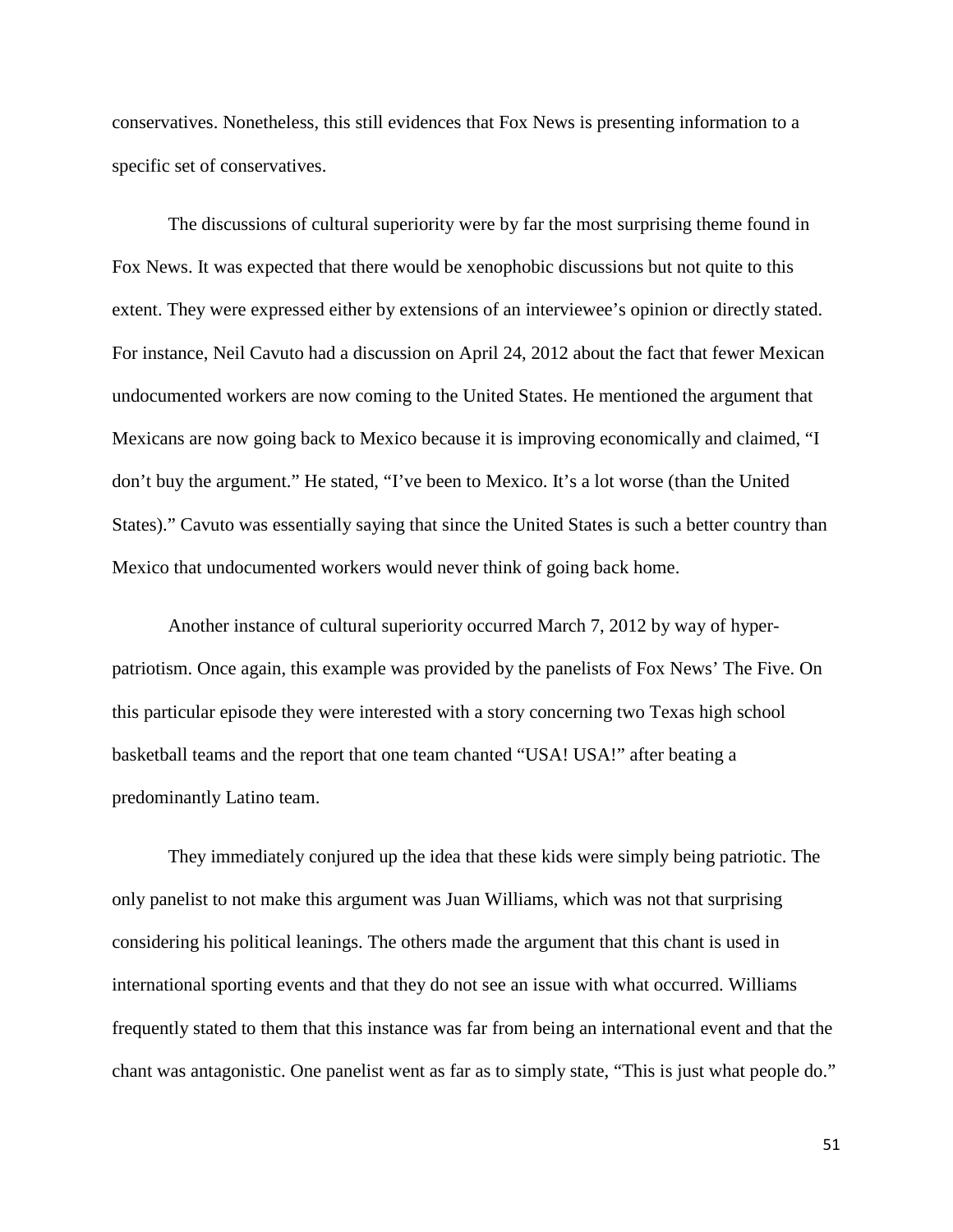Another panelist then piped in and smugly asked the question, "When did it become racist to become patriotic?"

These panelists seemed to have such an extreme obsession for patriotism that they simply did not realize how insensitive their remarks were. It was as if their argument was, "Well, these kids were white American patriots. What other choice do they have than chant about the magnificence of the United States? The United States is a better country anyway." Additionally, by the panelist stating that "This is just what people do," they are admitting that this occurrence was likely offensive. However, it was so important to them to be "patriotic" and see the white students as "patriots" that they were willing to ignore the insensitivity of the chant.

#### **Fox News: Monetary Issues**

According to the literature review, monetary issues are where the coalescing of social and fiscal issues might occur (Santorum 2006; Grindstaff 2006). However, the data paint a much different story. According to the previous literature, it was expected that Fox News would be discussing immigration and its cost to tax payers. However, it was rarely brought up. When the issue was even mentioned or discussed, very rarely was the argument backed up with data or evidence. Any evidence that was mentioned was said in passing as if it should just be assumed to be true. For instance, it was not out of the ordinary for contributors to just simply state that it was costing tax payers money.

According to many at Fox News, undocumented workers are essentially living off of tax payer money. The typical arguments that were made were that undocumented workers are taking advantage of healthcare and public education. For example, Judge Jeanine Pirro made no qualms about stating her opinion on her television show. During a discussion about Arizona's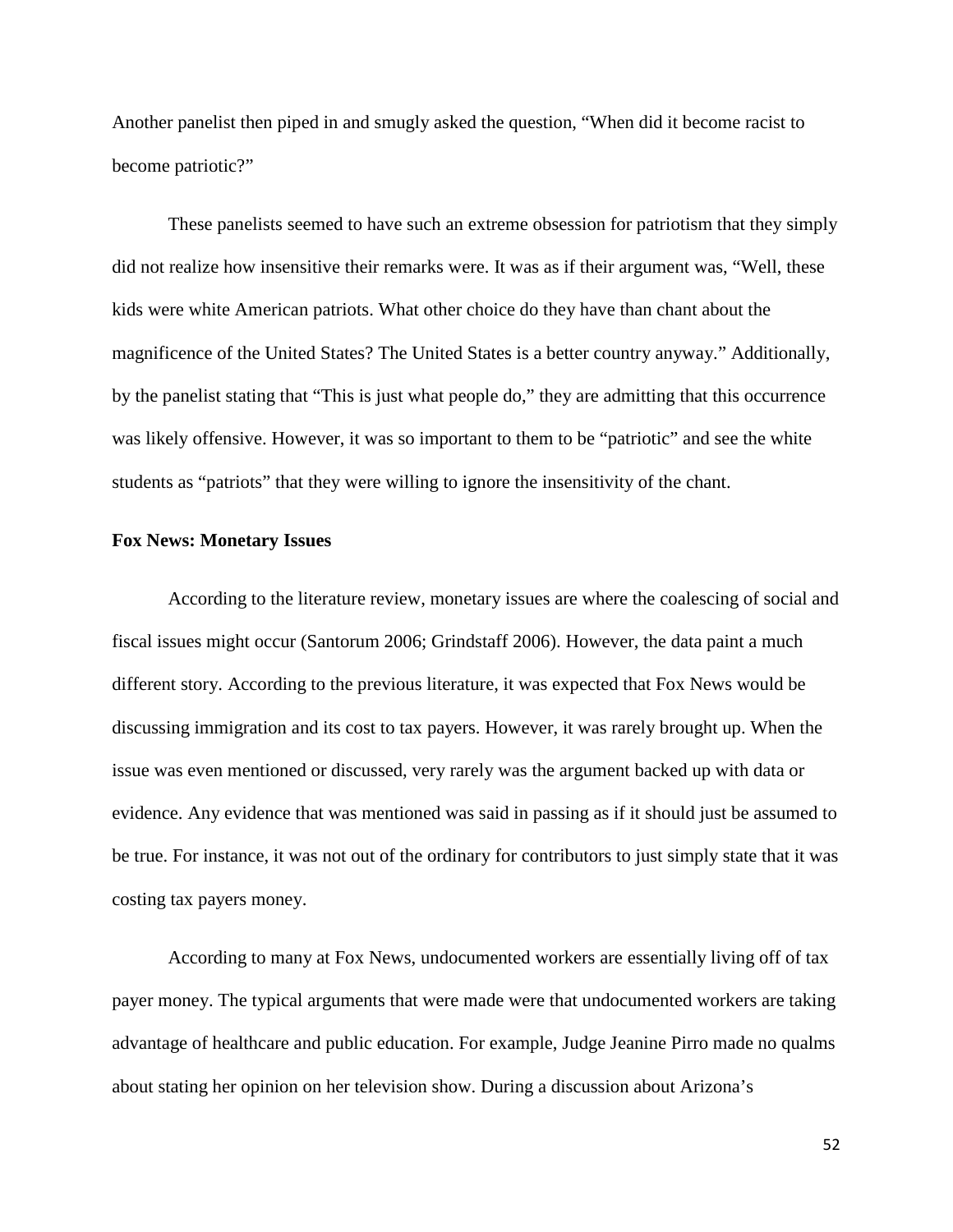immigration bill she even led into a question by stating, "If the feds aren't doing their job and the people of the state of Arizona are suffering the cost of education, hospitalization, and social services for the illegals, don't they have the right to pass a law…that mirrors federal law?" It was simply mentioned in passing without any sort of evidence for her claim. It was almost as if that since her opinion was within a question that it was assumed to be true. It was also stated in such a way that the individual answering her question could not address her claim without making it seem like they were dodging the question.

*The Wall Street Journal*'s monetary focus was much different from Fox News' in that *The Wall Street Journal* tended to focus on entrepreneurship among immigrants and how it helps the economy. This was actually the most frequent theme with *The Wall Street Journal* in regard to immigration. Entrepreneurship was discussed a total of fourteen times out of twenty instances of migrant labor improving the economy. It published articles on everything from the United States need to compete for immigrants to a plan for entrepreneur visas. There was even an article concerning how immigrants "turbocharge" United States trade.

#### **Fox News: Global Issues and Human Interest**

Of 232 discussions about immigration on Fox News, not a single one of them was about an international issue. Every single immigration discussion on Fox News was domestic. According to both news outlets, these issues are incredibly pressing. Fox News completely neglected to report on a single international issue. One cannot help wondering if this has anything to do with the hyper-patriotism that was discussed earlier in this paper. However, Fox News actually aired quite a few human interest stories. They aired a total of 18 discussions or stories that were either human interest or something positive about immigration.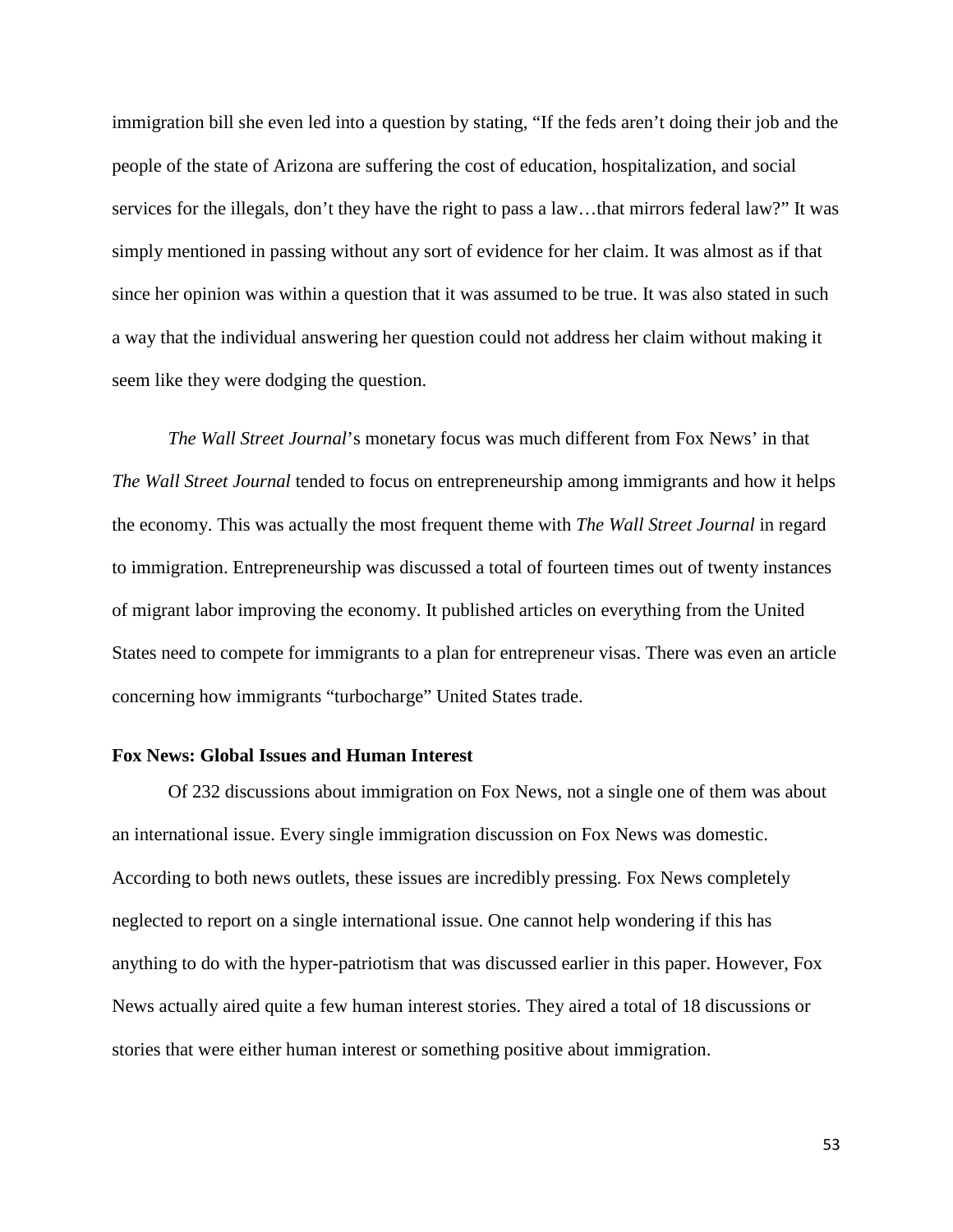What is truly interesting about the positive discussion and human interest stories from Fox News is that 8 out of the 18 stories or discussions were aired on Fox News Latino. The presentation of these human interest stories was quite different between Fox News and Fox News Latino too. Fox News Latino tended to air human interest stories and discuss polls that were conducted on the Fox News Latino website. Very rarely were conservative viewpoints expressed on Fox News Latino. The issue of immigration was always lightly discussed and expressed in ways as to not offend their audience.

However, when Fox News presented positive discussions or human interest stories, it took a slightly different approach. For instance, there was an episode of The Five that aired on March 21, 2012 about a Fox News Latino poll that showed that 66% of Latinos thought the United States was the best country to live in. They begin their discussion about how patriotic Latinos are and how great it is that they love the United States. However, they somehow manage to turn the discussion in a very condescending direction. One panelist begins a discussion about how Latinos are "religious…hard working…patriotic…These are Eisenhower Republicans and they just don't know it." Immediately after that another panelist smugly states, "But they will get it!" To add insult to injury, an additional panelist states, "The democrats string them along with false promises of comprehensive immigration reform." A topic that initially started out as a positive discussion somehow transformed into a condescending discussion about how Latinos are Republicans and just do not know it because Democrats deceive them.

## **Fox News: Is the Federal Government Good For Anything?**

A theme that is repeated endlessly by Fox News is that the federal government is to blame for something. Fox News has framed the issue in such a way that the federal government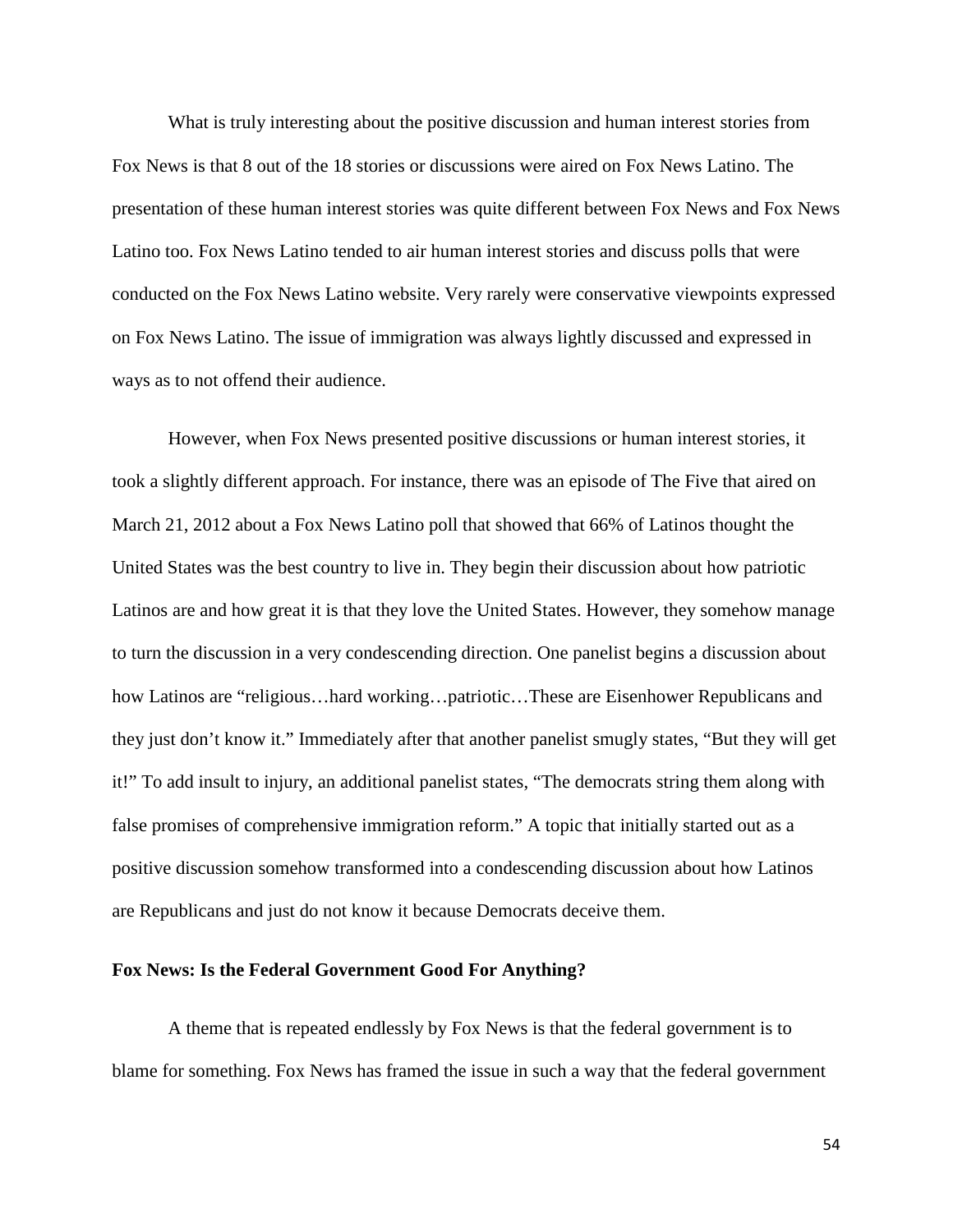is the cause for most of the United States' immigration issues. Not once do either CNN or *The Wall Street Journal* express this perceived issue. This particular frame is the most blatant out of all that have been previously mentioned in this paper. Fox News has no issue with explicitly expressing its opinion on this matter.

Fox News does not even try to hide the fact that it is blaming the federal government for immigration issues. Many of the titles of archives spell out how much disdain they have for the federal government. For instance, one particular archived video is titled "Why is Team Obama making it so hard to hire highly-skilled foreign workers?," whereas another has the title "DEA Helping Drug Cartels?" The most ridiculous example of these video titles is "Government Gone Wild: ICE." In every one of these videos the anchors, commentators, pundits, and et cetera rant about how government is out of control. According to them, the federal government does not care about helping states and only wants to do things their way. Why would they have time to help states like Arizona when they are supposedly busy with helping drug cartels and preventing highly-skilled foreign workers from finding jobs in the United States?

One of the best examples of Fox News placing blame on the federal government for immigration issues is the discussion about a hotline for detained immigrants that was created by the White House. It dominated Fox News' morning and afternoon news hours on December 30, 2012. Somehow, they also manage to interject the immigration debate with this issue by bringing on Sherriff Paul Babeu of Pinal County, Arizona to offer his insight on the issue. Like what was found earlier in this paper, the Fox News anchor basically allows the guest, Sheriff Babeu, to state whatever he pleases without even referencing another perspective.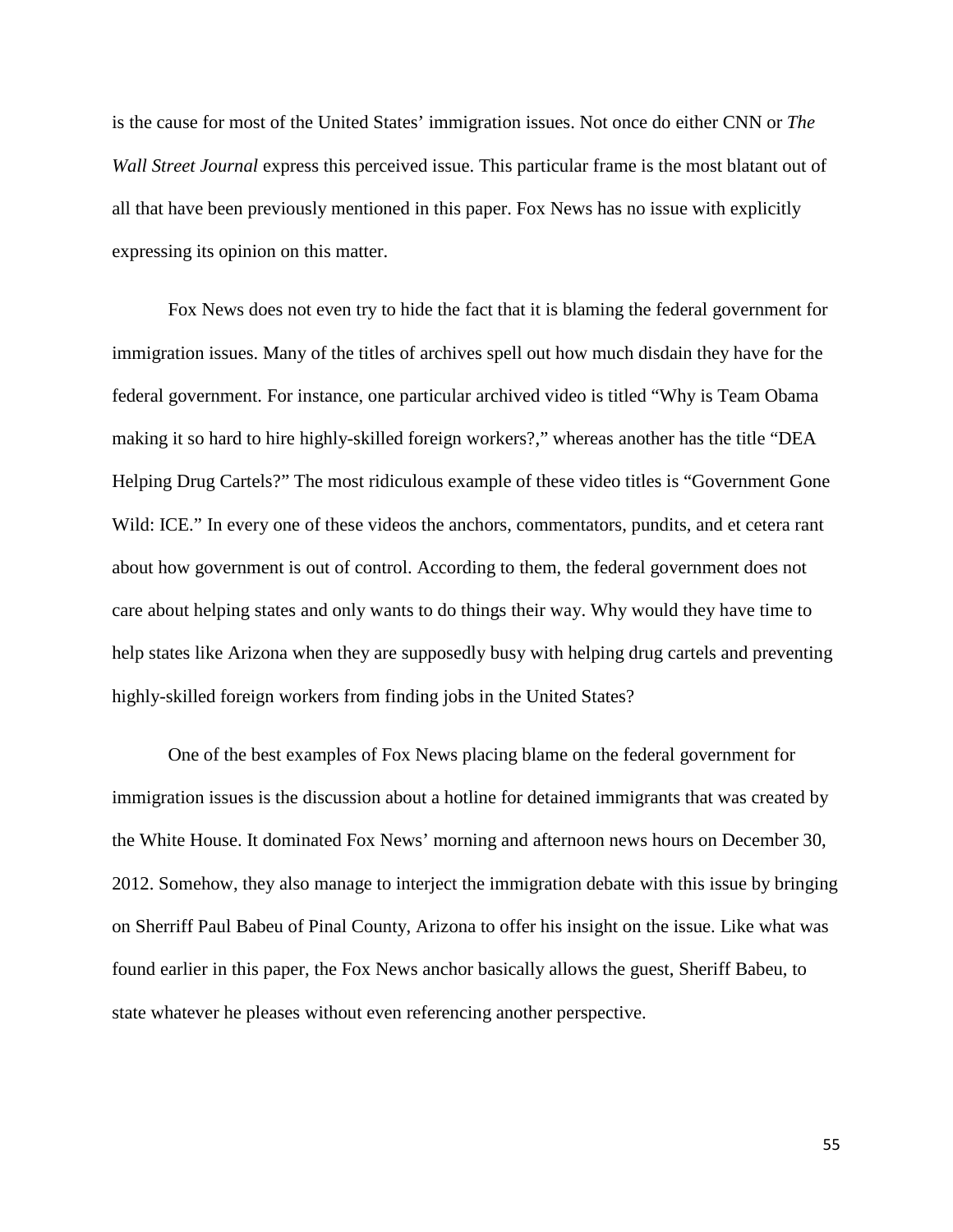What was set up as interview and discussion turned into more of a conversation about one side of an issue. For example, the Fox News anchor leads into the story by playing the automated response that callers received when dialing the I.C.E. Hotline. The anchor then asks Sheriff Babeu, "What do you make of this development?" He responds with comments like "They are doing everything for the people who are breaking the law" and "We are doing the job that the federal government fails to do, which is protect our country."

As with any professional interview, the interviewer will typically reference something from the interviewee's response and find a way to segue into more questioning and discussion. The interviewer basically does not reference anything Sheriff Babeu stated, which gives the viewer the impression that what he is stating is the correct perspective on the issue. It presents him as the lone authority on the issue.

The interview continues with more ranting from Sheriff Babeu about how the federal government has failed his state and the rest of the country with its ineptitude. For instance, later in the interview he states, "240,000 illegals, just in this state, … have been apprehended. That's one out of every three that come through so how is it the border is more secure than ever? Why don't you help the good guys?" Once again, the interviewer makes no reference to what he said. The segment concludes with absolutely no discussion as to what the hotline actually is or does. It was somehow turned into a one sided discussion about how the federal government has failed the "good guys." The very end of the segment was also interesting in that the anchor thanks Sheriff Babeu for his "insight" on this particular issue.

The second discussion concerning this issue involved Fox News anchor Megyn Kelly with contributors Alan Colmes and Mike Gallagher. Just like the previous interview the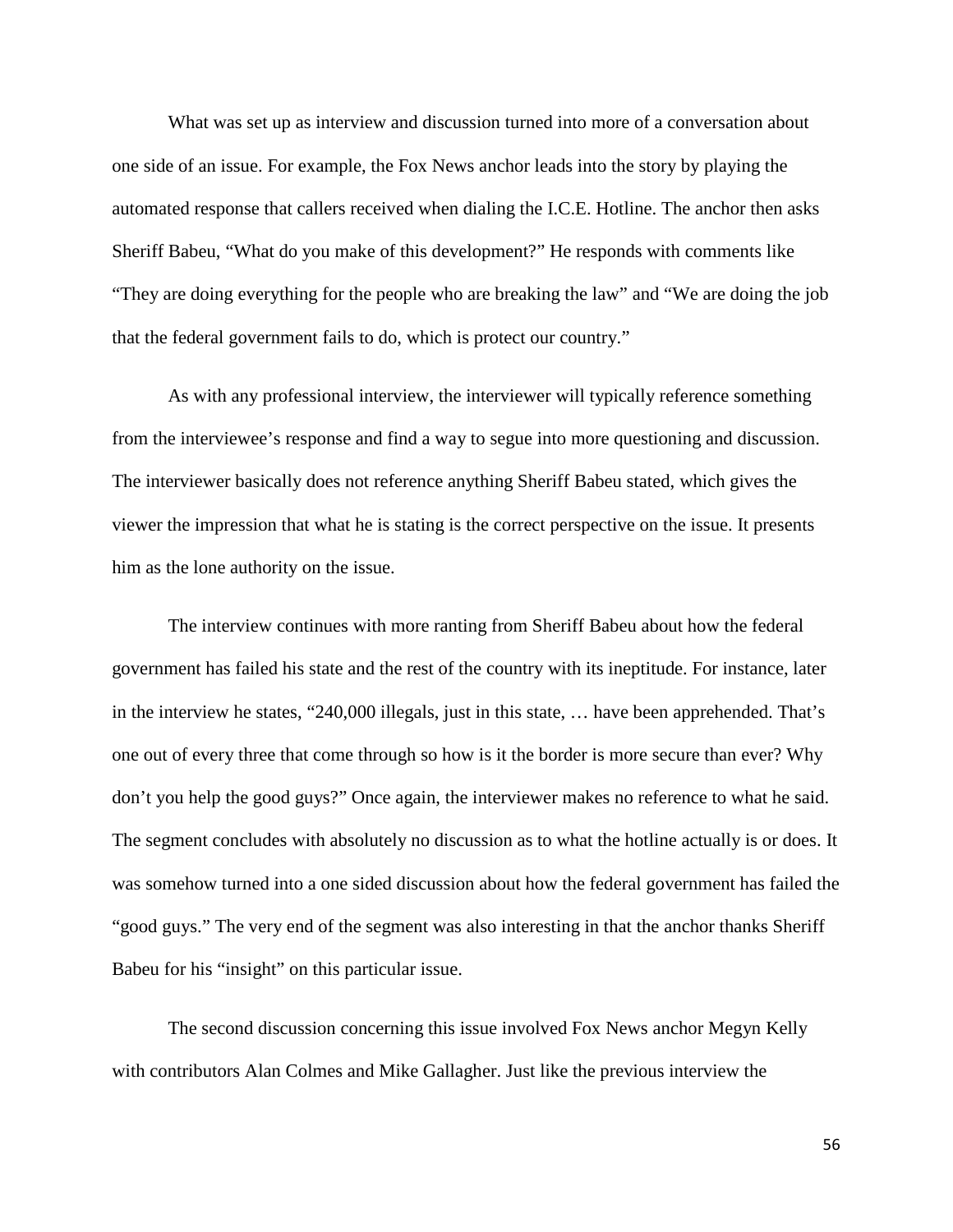discussion starts with the automated response that is played when calling the I.C.E. Hotline. Kelly interrupts the clip before it even finishes and Gallagher smugly laughs as Kelly mocks the hotline by pretending to call President Obama. In the meantime, Alan Colmes sits quietly and seemingly befuddled by the actions of his colleagues.

She begins the interview by deferring to Colmes and asking him whether or not he believes the hotline is a good idea. He states, "I'll tell you why it's a good idea. It's called civil liberties and for…" Before he can even finish his second sentence he is interrupted by Gallagher who unleashes one loud burst of laughter. Through the rest of Colmes response Gallagher smugly grins and attempts to clean up the saliva that erupted from his mouth during his burst of laughter. Nonetheless, Colmes continues on and states how the hotline actually helps families who have been affected by family members who have been arrested for illegal immigration. Colmes also takes a jab at Gallagher by claiming that conservatives should be behind this idea due to the fact that they are concerned with "family values." He also references Gallagher's smug and dismissive behavior as a way to ignore the issue.

After Colmes concluded his response Kelly defers to Gallagher who begins by saying, "We need to develop phone banks for shop lifters…bank robbers." Colmes then interrupts Gallagher and is quickly silenced by Megyn Kelly. It is at this moment where Kelly, who is supposed to simply present the news and moderate discussions, displays her ideological preferences. Gallagher is allowed interject basically as he pleases but Colmes is to stay quiet. After Colmes quiets from his interruption, Gallagher explains how this hotline is a waste of taxpayer money due to the fact that it will pay federal employees to work the hotline 24/7. Kelly shows her ideological preferences for a second time by backing up Gallagher's claim and going into more detail concerning the amount of workers needed and their language requirements. Not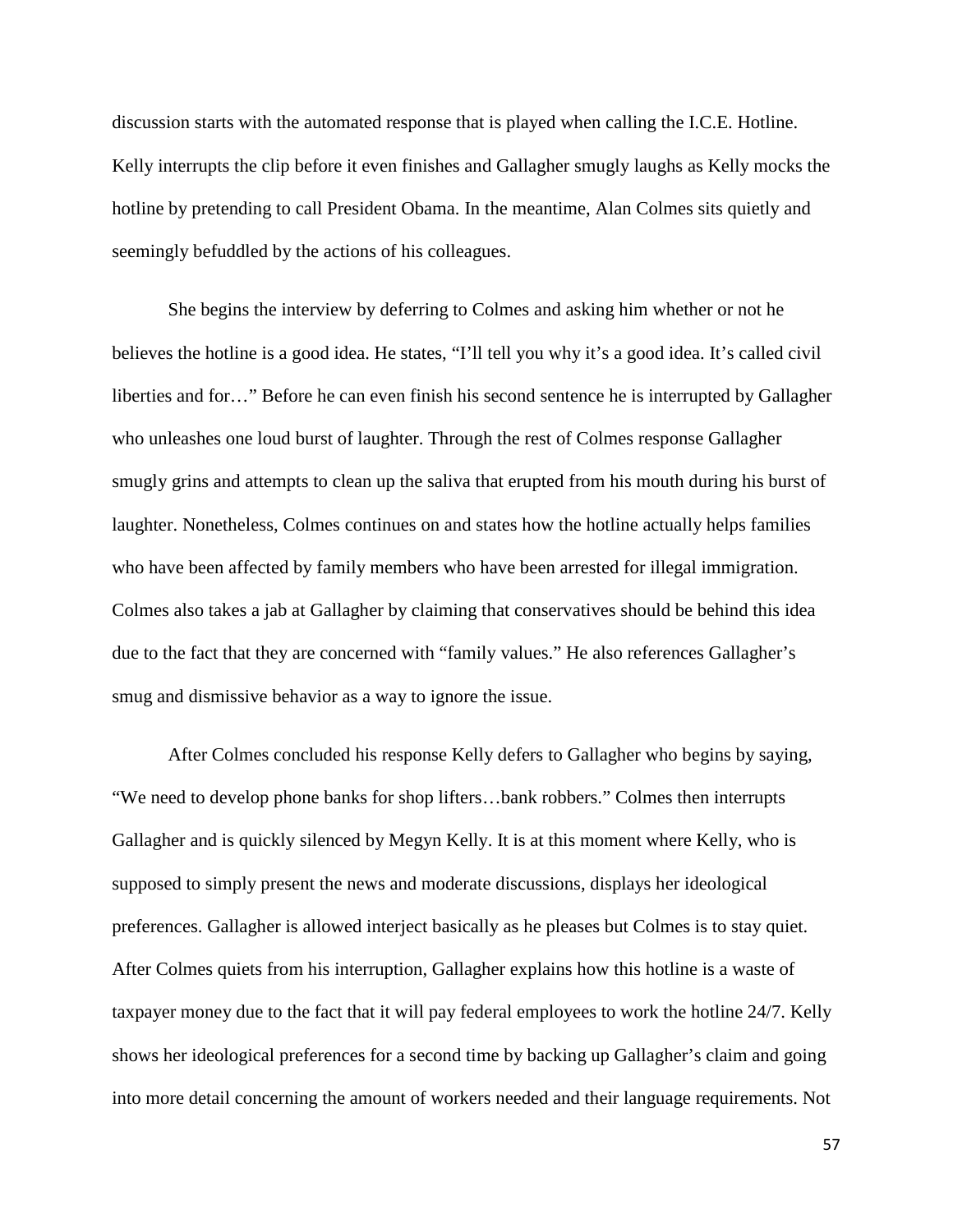once did Kelly add support for any of Colmes' arguments. The interview then concludes as Colmes begins an explanation of what the hotline actually is. He states that it is only for individuals who have been falsely arrested. Kelly shouts that under those guidelines illegal immigrants would be able to call the hotline too. Colmes and Gallagher then shout back and forth to themselves as Kelly ends the discussion all together.

It is apparent that Fox News does not have an issue with blaming the federal government for anything and everything. Anything contrary to their viewpoint is ignored in order to the frame the issue in a conservative light, which is evidenced by the fact that the I.C.E. Hotline is primarily used for individuals who have been falsely arrested. Simply because some illegal immigrants would fall under that category is enough for them to raise issue with it and the federal government for even considering the idea.

# **CNN**

CNN's coverage of immigration issues was vastly different from Fox News' coverage. CNN reported on several of the same issues that Fox News did, but the manner in which they were presented was quite different. For the most part, CNN tended to focus on simply reporting immigration issues and airing human interest stories.

CNN did give some airtime to the news surrounding Arizona's immigration battles. They aired five separate stories about Arizona during the six month span. Like Fox News, CNN also interviewed Arizona Governor Jan Brewer. However, CNN only interviewed her twice, which is significantly less than Fox News. Additionally, CNN did not let Governor Brewer dictate the interviews like she did on Fox News. CNN had much more control over the interviews and did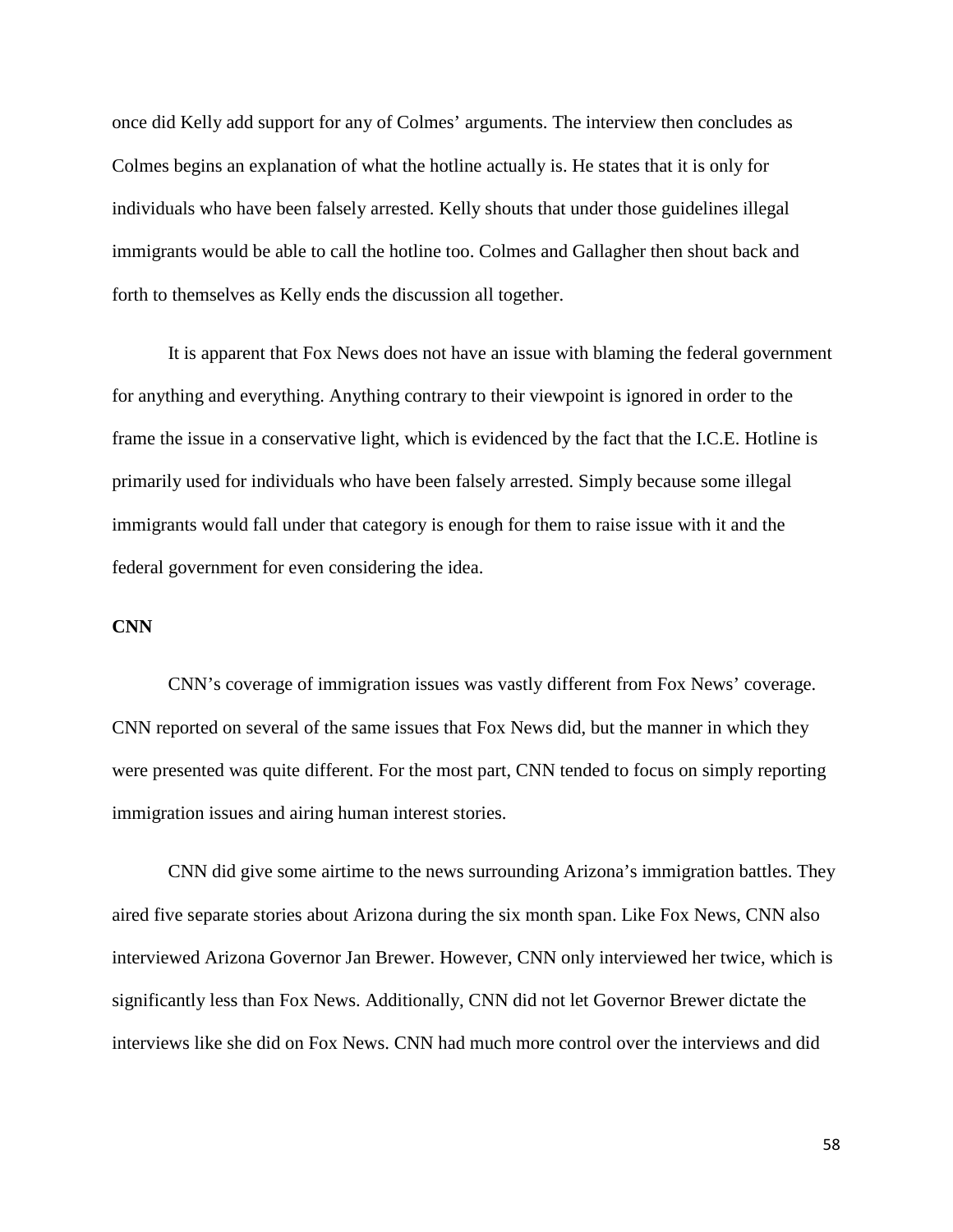not allow her to set the tone. There was also minimal coverage about Arizona Sheriff Joe Arpaio and the allegations of racial profiling.

In regard to xenophobia and paranoia, CNN did not report on a single story that reflected these themes. There was absolutely no mention from CNN about border security being a problem, immigrants taking jobs away from Americans, overbearing government, or the United States being culturally superior to other countries. These issues did not seem to exist within the confines of the CNN's newsrooms.

CNN did have a few economic discussions in regard to immigration. There were a couple segments on entrepreneurship among immigrants. Out of forty-three total discussions concerning immigration, three of them were about how immigrants help improve the economy. CNN also refrained from airing any stories concerning the negative effects of immigration on the United States economy. There was mostly discussion on how United States business owners are investing in immigrants and how to encourage immigrant entrepreneurship.

Global issues and human interest stories were some of the most frequent themes found within discussion of immigration on CNN. There were a total of five international stories and eleven human interest stories. Although CNN rarely had similarities with Fox News on what issues to report on, they still covered quite a bit of information pertaining to immigration. What differentiates them from Fox News is that they tended to focus more on international issues. CNN even sent reporters and investigators to Israel for a human interest report and to show what the issue was truly like. Three out of the five international stories that CNN aired were concerning France's immigration issues. The other two issues were about Israel's issue with African immigrants.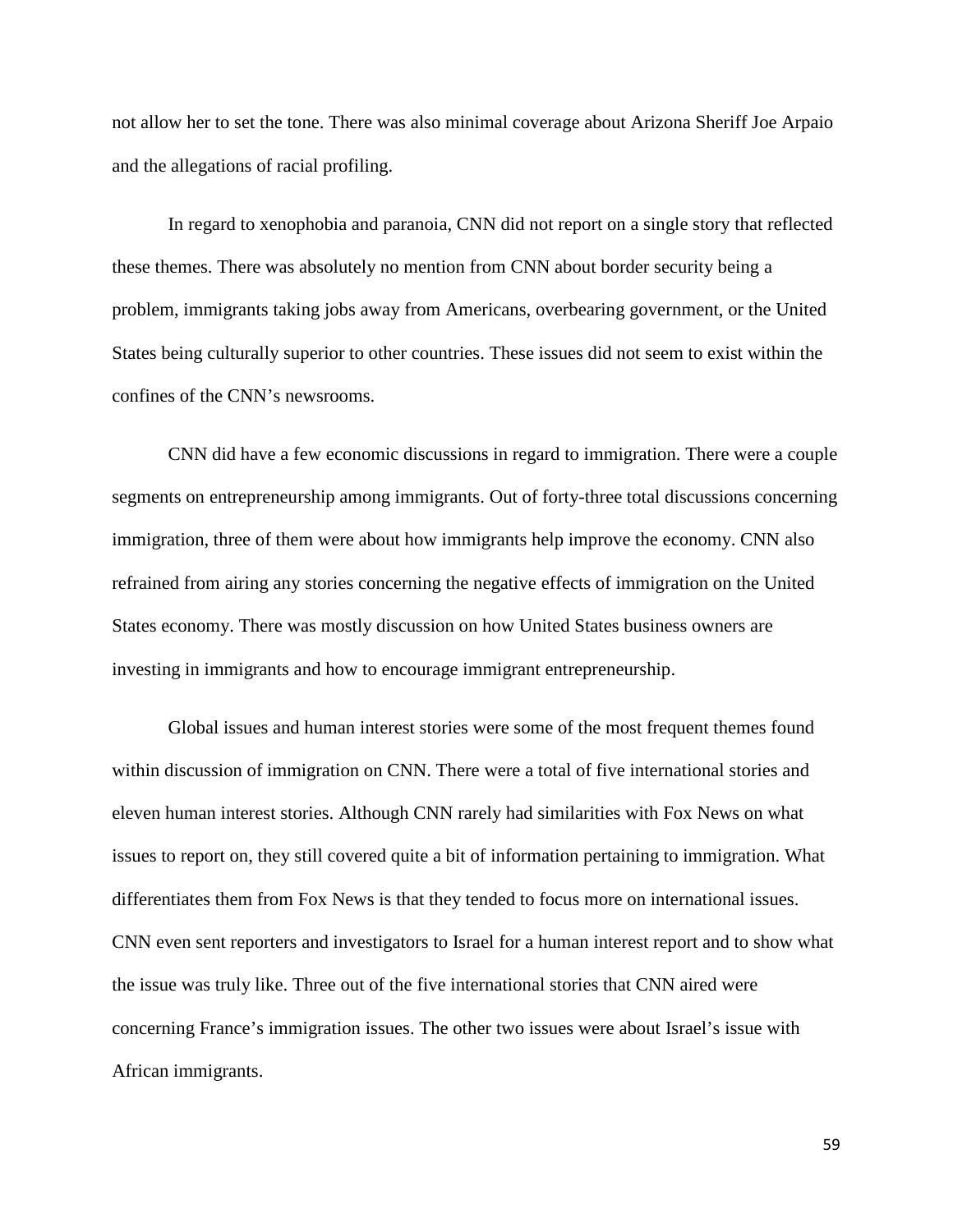Outside of international issues, CNN tended to focus on human interest stories. It was by far CNN's most popular way of approaching immigration discussions. Out of a total of fortythree stories about immigration, eleven of them were human interest pieces. They covered everything from a married gay man facing deportation to a luche libre organization using Arizona's immigration debate as a wrestling narrative.

#### *The Wall Street Journal*

There was not much variety in the way that *The Wall Street Journal* reported on immigration. The most frequent articles and stories that were published pertained to the economy and immigration. However, its approach to economic issues within immigration differs from that of Fox News. Fox News tended to have a negative view of immigration in regard to the economy. *The Wall Street Journal* had the opposite view and saw immigration as a catalyst for a growing economy.

Like CNN and Fox News, *The Wall Street Journal* covered the issues surrounding Arizona's immigration reform. It published a total of five articles about the issue, which is the same amount as CNN and significantly less than Fox News. *The Wall Street Journal* did not interview either Jan Brewer or Joe Arpaio. Instead, they simply reported on the issues and did not interject an ideological slant to the issues.

The one point that *The Wall Street Journal* made over and over was that there is a connection between entrepreneurship and immigrations. There were articles on everything from immigrants coming to the United States to start a business to businesses taking advantage of migrant labor. Eighteen of the 121 stories that were published about immigration dealt with the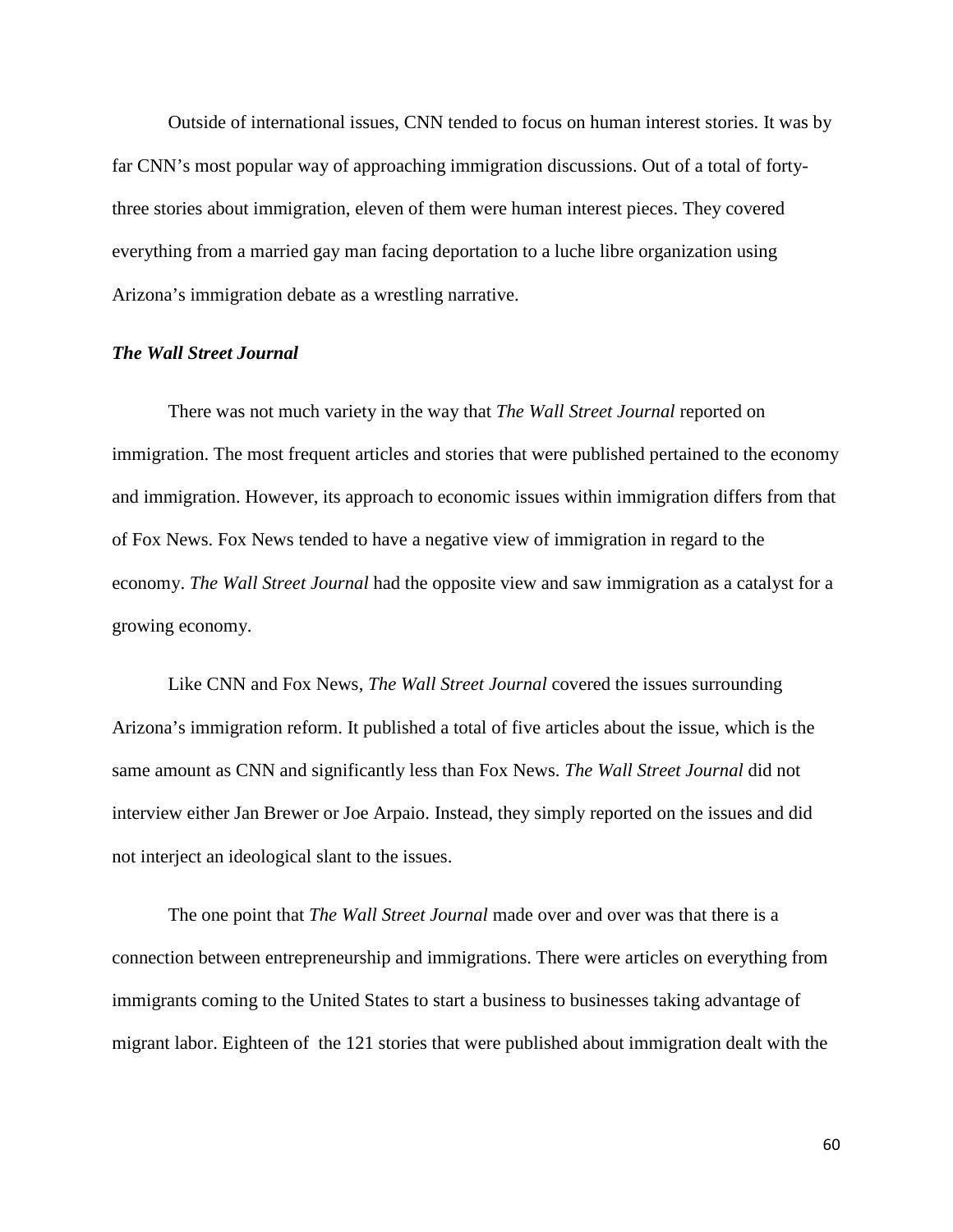positive aspects of immigration on the economy. There was not a single instance from *The Wall Street Journal* about the negative effects of immigration.

*The Wall Street Journal* also made absolutely no effort to frames immigration issues with xenophobia or paranoia. There were no discussions or articles about Americans losing jobs from immigrants, immigrants being a drain on society, border security, or cultural superiority. *The Wall Street Journal* was much more like CNN in this regard.

Although *The Wall Street Journal* differed from Fox News in several ways, it did cover the same themes on occasion. *The Wall Street Journal* did publish two stories about liberals attempting to gain support from the Latino community in order to gain more support. However, this theme only emerged twice and both of these instances occurred in opinion pieces.

Overall, *The Wall Street Journal* tended to simply report on immigration issues when they arose. It published a total of 121 articles about immigration and not even twenty of those articles dealt with any emergent themes. The only frequent themes that emerged were the positive aspects between the economy and immigration.

### **Immigration-Anecdotes and Summary**

There are two very important anecdotes to be made about the content concerning immigration. First, there were differences in using the terms "illegal immigrant" and "undocumented worker." CNN and *The Wall Street Journal* mostly used the term "illegal immigrant" while occasionally using "undocumented worker" as a replacement. However, Fox News never uses the term "undocumented worker" unless it is on Fox News Latino, said by a liberal contributor, or part of a discussion on what is the correct term to use. Second, Bettina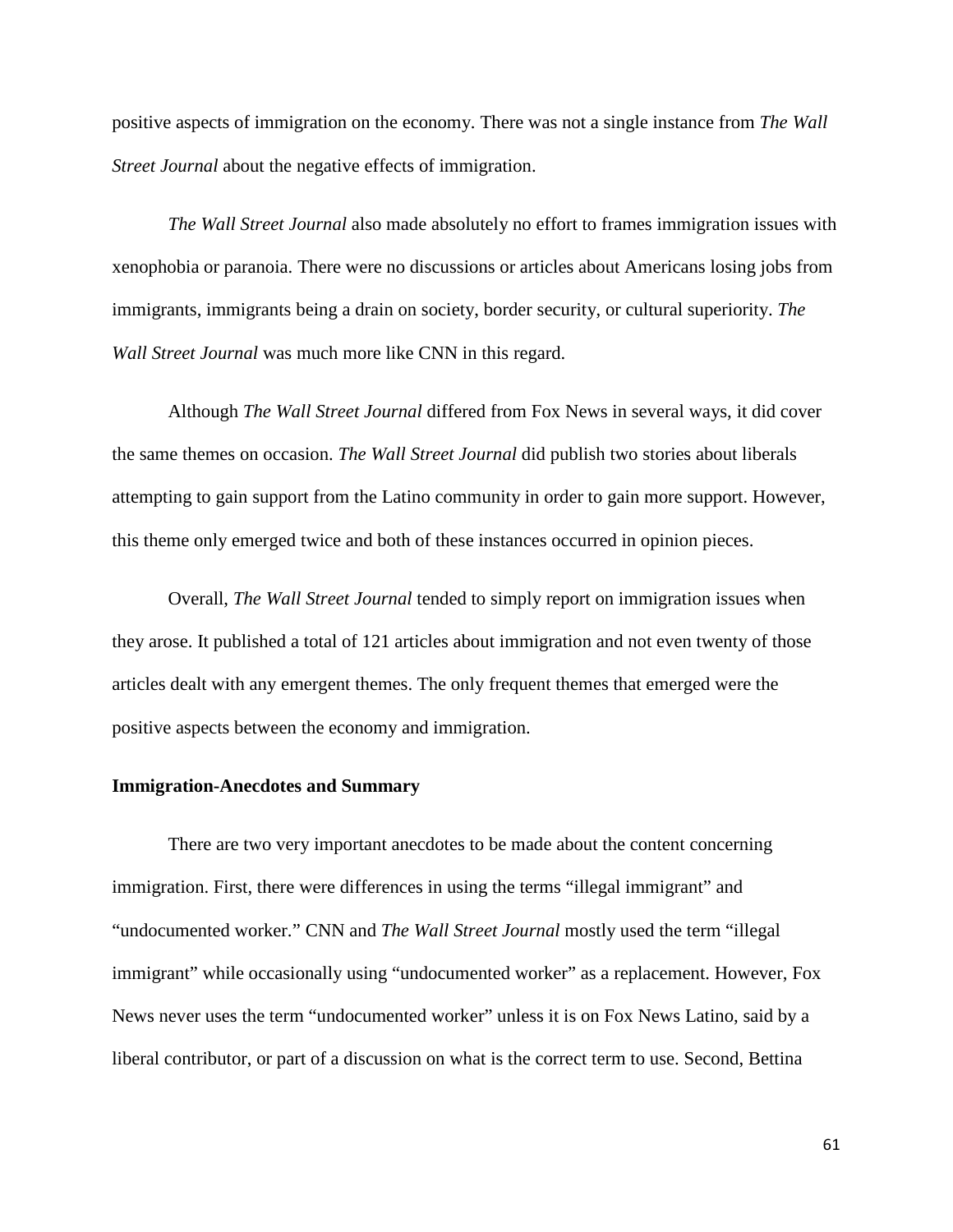Inclan, who is the RNC Director of Hispanic Outreach, serves as an excellent example of the compartmentalized language about immigration that occurs on Fox News

On April 30, 2012 O'Reilly has a discussion with an activist concerning whether or not it is okay to say "illegals." Immediately, O'Reilly asks the activist, Monica Novova, if she came to the United States legally, which did not really have much to do with the discussion. They then go into a discussion about the legitimacy of using the term "illegals." O'Reilly even seems to get satisfaction from saying it. He admits to using the term "illegal alien" "all the time." Novova then makes the claim that Fox News Latino does not use the term "illegal immigrant," which seems to be true according to the data that were collected for this paper. O'Reilly then turns the discussion to immigration reform after basically conceding her point. He ends the segment by complaining to her that her campaign is demonizing people like him who use those terms and that she does not even know what she wants. At the end of his segment he smugly states, "I'm very surprised that I gave you the opportunity to define for millions of people what you want the law to be and you can't." Novova responds with, "We're here to talk about the "I word" today." O'Reilly quickly replies, "No we're not. You're gonna talk about what I wanna talk about. This is my program."

O'Reilly did not even want to discuss the very issue that he had a complaint about. The irony is that he stated in the beginning of his segment that he feels that this campaign is a deliberate distraction by the far left to make people forget about the economy. However, during the discussion he deliberately changed the topic at hand with discussion concerning immigration reform.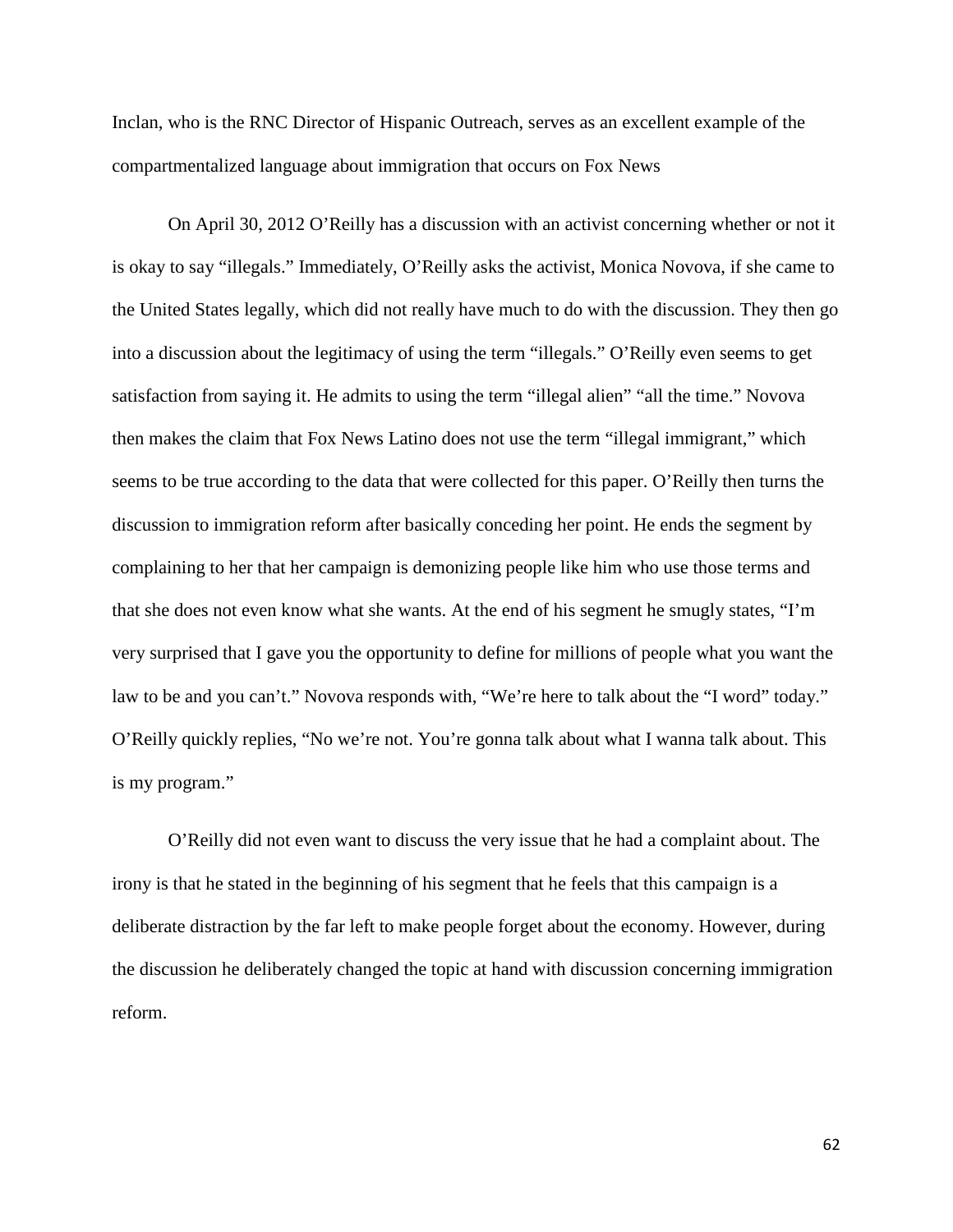Bettina Inclan is an excellent example of how Fox News and Fox News Latino have different language in regard to immigration. Not once does Bettina Inclan state the term "illegal" on her appearances on Fox News Latino. However, she has absolutely no qualms with stating it on Fox News. The most important aspect to all of this is that she has a comfortable position at Fox News and uses it as a pulpit to state whatever she pleases. *The Wall Street Journal* reached out to Inclan to discuss immigration reform and she refused the offer, which evidences how she is only comfortable stating her opinions on Fox News.

Fox News contributors are influenced to behave in only ways that benefit Fox News. They are to use certain language according to specific audiences and they are to remain quiet outside of what is discussed with the confines of Fox News.

In summary, Fox News took a much more thematic approach to the presentation of news than both CNN and *The Wall Street Journal*. Fox News had a much more nuanced approach and was very much dissimilar to the other news media outlets. Neither CNN nor *The Wall Street Journal* presented any of the same themes within immigration that Fox News did. Instead, both tended to focus on non-partisan presentations of news, international issues, or human interest stories.

Concerning Fox News, there were several themes that were uncovered. Fox News had three main themes when presenting news on immigration (fetishism of Arizona, liberals and the Latino population, and distrust of government). Fox News essentially acted as a personal megaphone for Governor Jan Brewer and Sheriff Joe Arpaio. CNN interview Governor Brewer twice, but did not allow her to rant like she did on Fox News. *The Wall Street Journal* neglected to even interview her. Fox News also tended to focus on how liberals are not as strict with border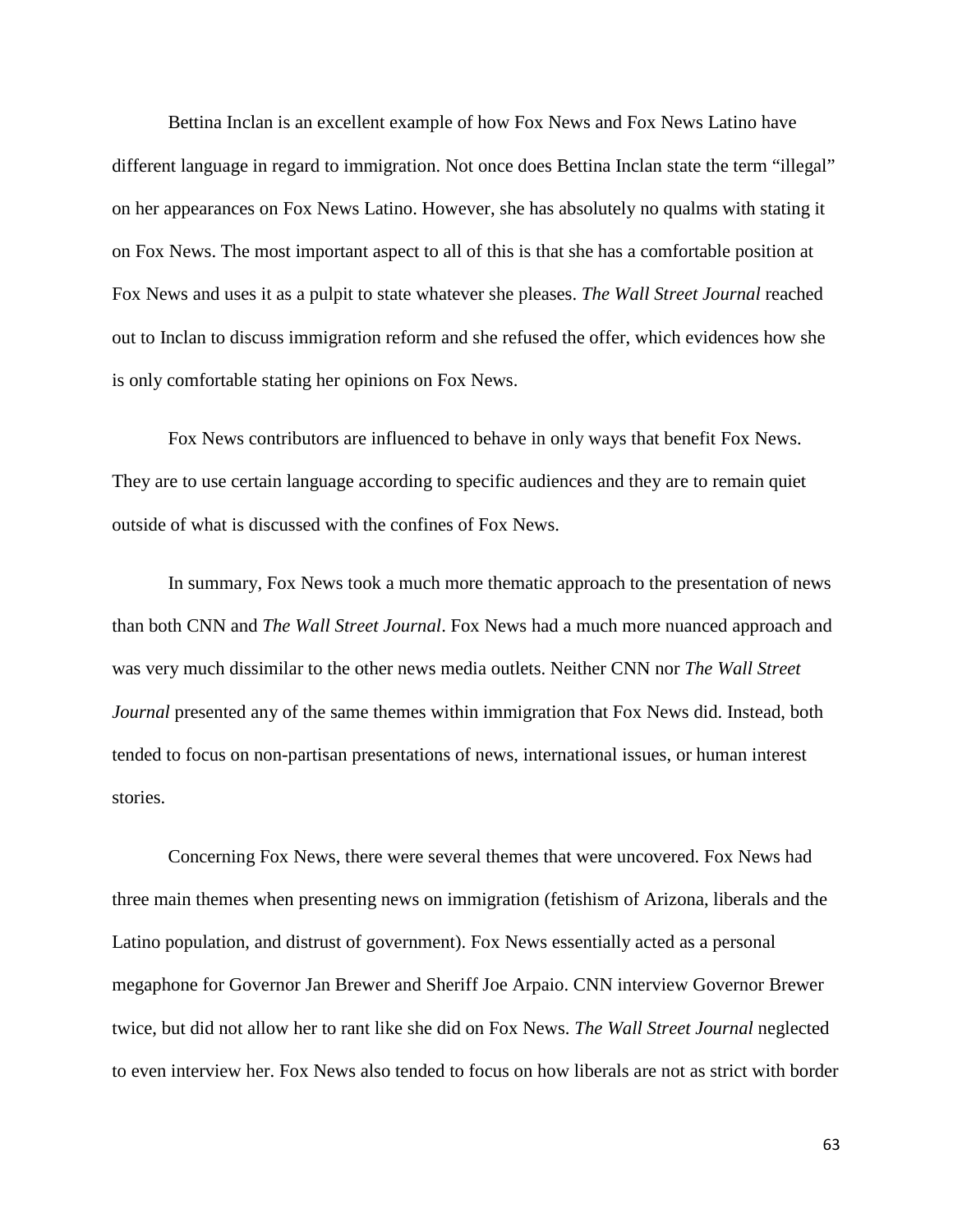control and immigration due to them wanting to gain support from the Latino community. There was not a single instance of this theme that appeared in either CNN or *The Wall Street Journal*. Last, Fox News consistently presented news and opinions that were negative about the federal government. They were particularly critical of the federal government's response to Arizona's immigration legislation and the lack of support from the federal government for border security. Once again, this theme failed to present itself in either CNN or *The Wall Street Journal*.

Fox News also dedicated much of their discussion of immigration with themes of monetary and human interest stories. These themes were not as frequent as the three that were previously mentioned. However, they were discussed enough to indicate that there was a pattern of discussion about them. Nonetheless, Fox News was concerned about the monetary issues behind immigration. There were multiple monetary issues that they were concerned about, but the two of the main issues were immigrants taking advantage of tax payer social welfare programs and the lack of money dedicated to border security. Neither of these themes appeared in CNN or *The Wall Street Journal*. It is also interesting that *The Wall Street Journal* neglected to discuss these themes because they are an economic magazine. One would anticipate that they would cover such themes and issues if they were actually a problem. Instead, *The Wall Street Journal* tended to focus on the idea that immigration helps the economy.

Concerning human interest stories, this is the only theme where Fox News was similar with another news organization. *The Wall Street Journal* neglected to publish any human interest stories on immigration, but CNN actually presented several. Fox News and CNN occasionally even aired news on the same human interest stories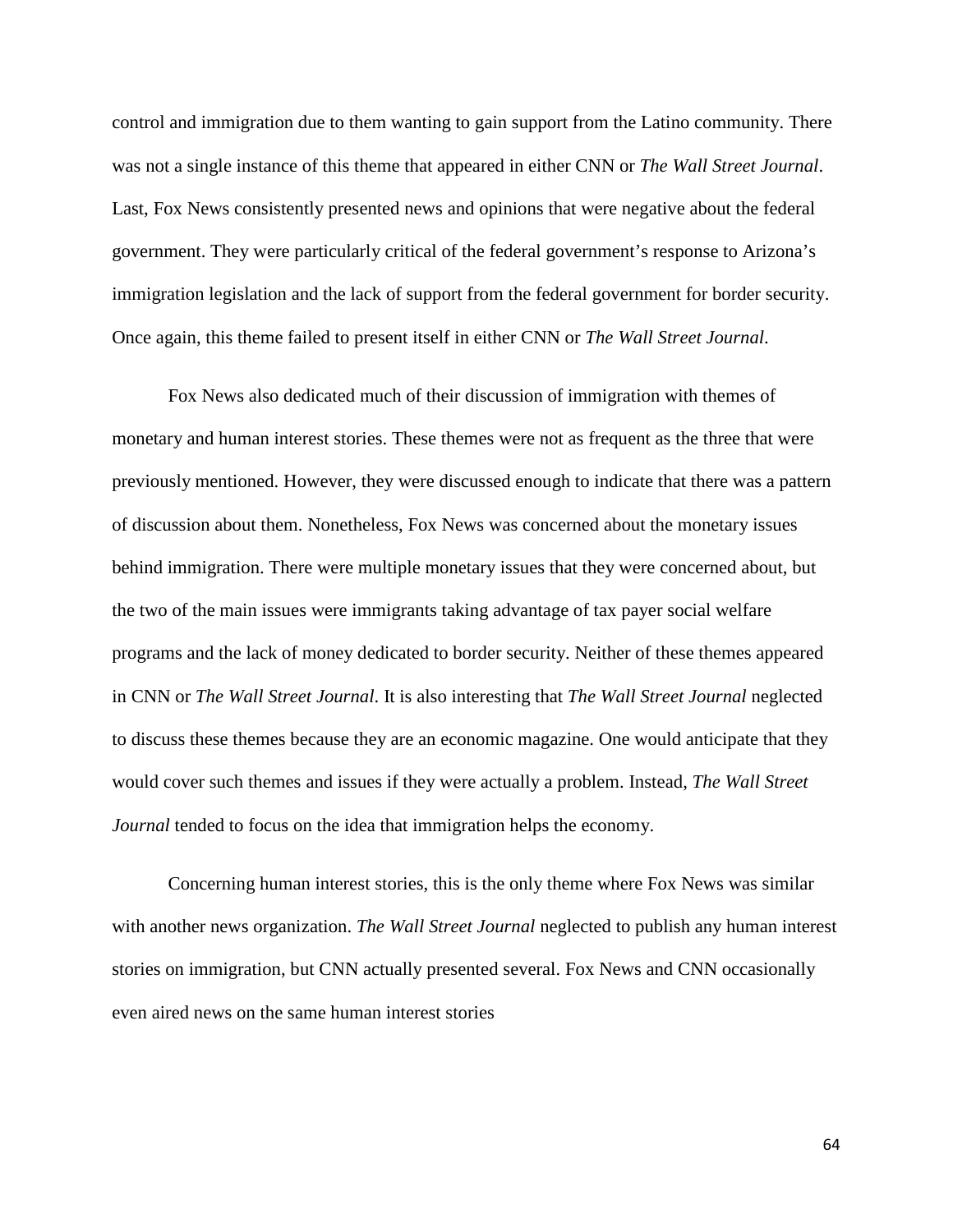Overall, Fox News displayed many more dissimilarities than similarities to CNN and *The Wall Street Journal*. Fox News were much more thematic in their approach than both CNN and *The Wall Street Journal*. It also tended to focus on more negative aspects to immigration. Conversely, CNN and *The Wall Street Journal* took a more centrist approach to their presentation of immigration issues and neglected to show any ideological slant.

# **Gay Marriage**

The issue of gay marriage became increasingly important due to President Obama coming out in support of it. Because of President Obama's statement each news organization gave incredible attention to the issue. There was very little difference between each news outlet in terms of how often they discussed the issue. In the six month time span, Fox News reported on gay marriage ninety-eight times, *The Wall Street Journal* 117 times, and CNN seventy-two times. It was surprising to find out that *The Wall Street Journal* had reported on the issue the most due to the fact that it is primarily an economic newspaper. Another interesting fact about this is that most of these discussions and stories occurred only in the month of May. Fox News had sixty-five discussions in May, CNN had fifty-six, and *The Wall Street Journal* had sixtyeight, which truly shows how much time was spent discussing this issue after President Obama's announcement. Discussions of gay marriage in May alone counted for more than half of all discussions for each news outlet. One can easily conclude that this was a significant issue for each organization. What differentiates the three news outlets is that all three took very different approaches when covering this issue, which provides more insight as to who their audience is.

# **Fox News**

By far, Fox News had the most complicated and convoluted approach to reporting on gay marriage. The discussions were constantly surrounded around ideas of conservatives being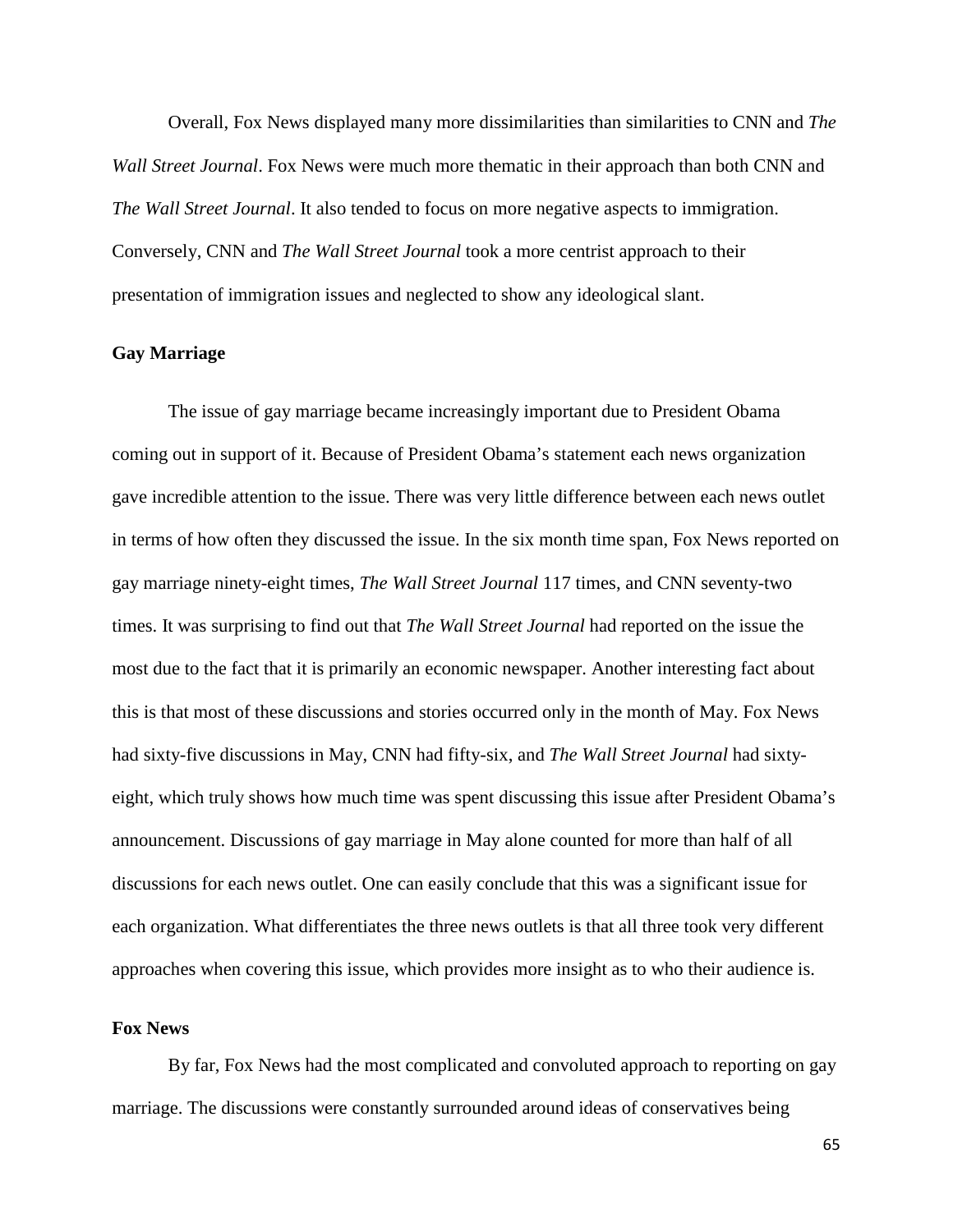persecuted for their anti-gay marriage beliefs, liberals using the issues to gain support from the gay community, destruction of culture, the economy being a more important issue, and media bias. Very rarely did anybody on Fox News represent a pro-gay marriage stance.

The more frequent talking point was that liberals and President Obama only support gay marriage in order to get more votes from the gay community. Out of 98 total conversations about gay marriage, 25 of them were dedicated to blaming President Obama or liberals for something. Their position on this was incredibly blatant and it was obvious that this is exactly what they wanted their audience to hear. For instance, some examples of headlines for archived gay marriage video include: "How President Obama played the press perfectly on gay marriage announcement," "How the Democratic Party lost its way," "Politics of gay marriage not working out for Obama," and "Did President Obama play the press on gay marriage." These negative titles appear over and over in the archives.

#### **Fox News: Liberals and the Gay Population**

If the video titles were not obvious enough, the content expressed within the video should make up for it. For instance, Fox News ran with the idea that President Obama coming out for gay marriage was a political move. Interestingly, neither *The Wall Street Journal* nor CNN mentioned this idea. Nonetheless, there was constant discussion among Fox News panelists about President Obama's perceived political shift. For instance, Rich Lowry, editor of National Review, was invited on Fox News on two separate occasions to provide insight on the matter. They lead into both discussions with a poll form the New York Times that found that 67% of the population believed that President Obama shifted his belief on gay marriage for political reasons. There is no denying that this is an important poll number and that it should probably be a topic of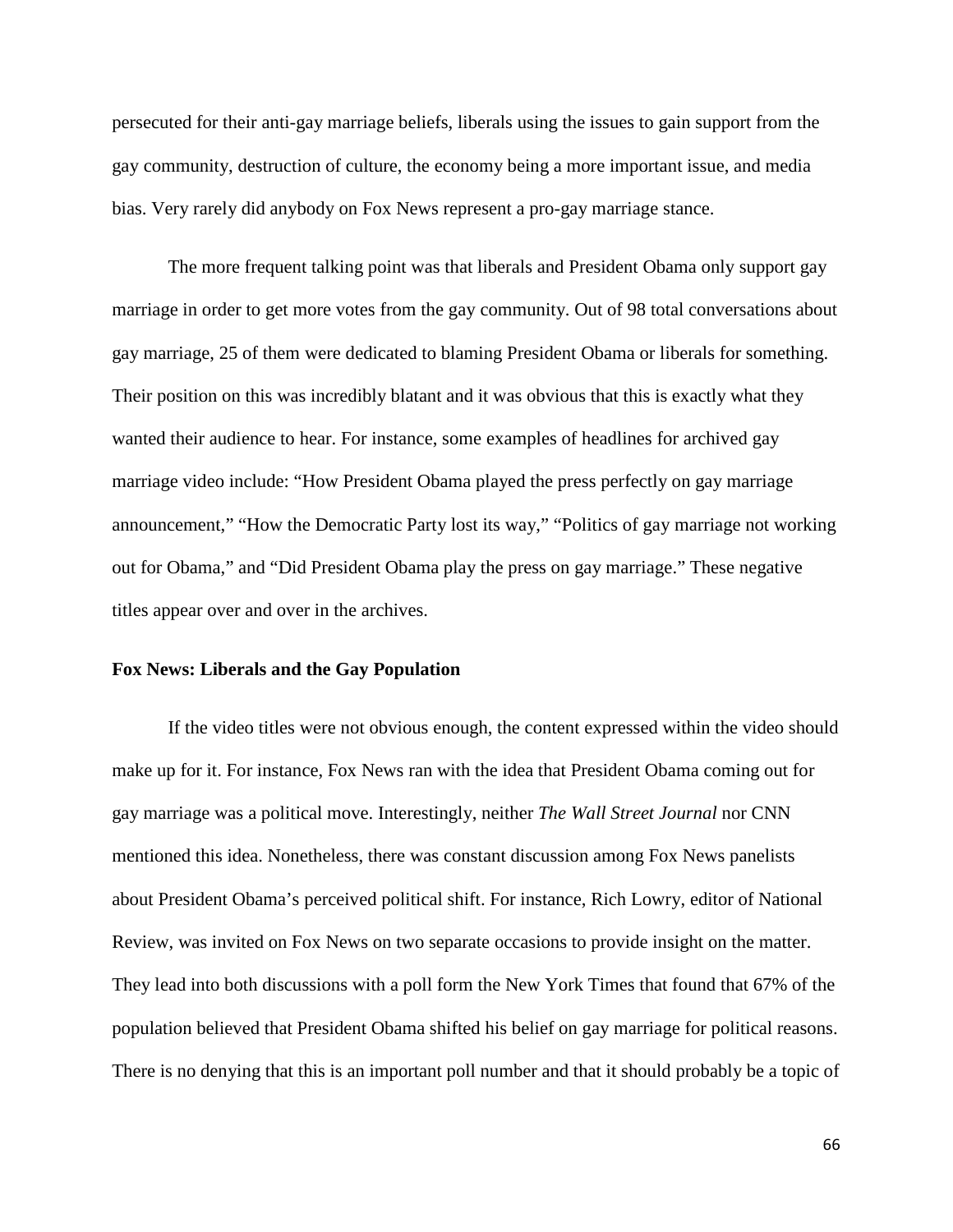discussion. However, Fox News neglected to provide an honest discussion of this poll. Instead, they merely aired partisan dialogue under the guise of insight. This is where Lowry's role in all of this is incredibly important.

On March 15, 2012, Lowry was invited on Fox News' Bias Bash, which is programming dedicated to "bashing" the liberal media bias and mainstream media in general. Before any discussion has even started viewers already know where the programming is headed. Because the discussion is supposed to be about President Obama's political shift and the point is to "bash" mainstream media, viewers already know that they are going to be seeing a conservative point of view on this issue. The "bashing" of the mainstream media was seen numerous times with several different topics. As predicted, Lowry was allowed to display his conservative views as insight.

It was immediately evident that Rich Lowry was going to be given the freedom to espouse his opinions as fact when he began to bash the New York Times and CBS for publishing their poll on page A-17. There is even a moment where he stresses that it was not only on page A-17, but that it was also beneath the fold. As he makes this point the Fox News anchor sarcastically grunts, "Huh!" to indicate that they expected the story to be buried. Lowry then states, "That's another instance where the New York Times is kind of acting to protect its readers from any negative information about the President." The Fox News anchor then later ends the discussion with the idea that if liberals and the New York Times feel as if President Obama is a much better politician than Romney and they are not afraid of defeat that " they'll put that (the poll) on the front page."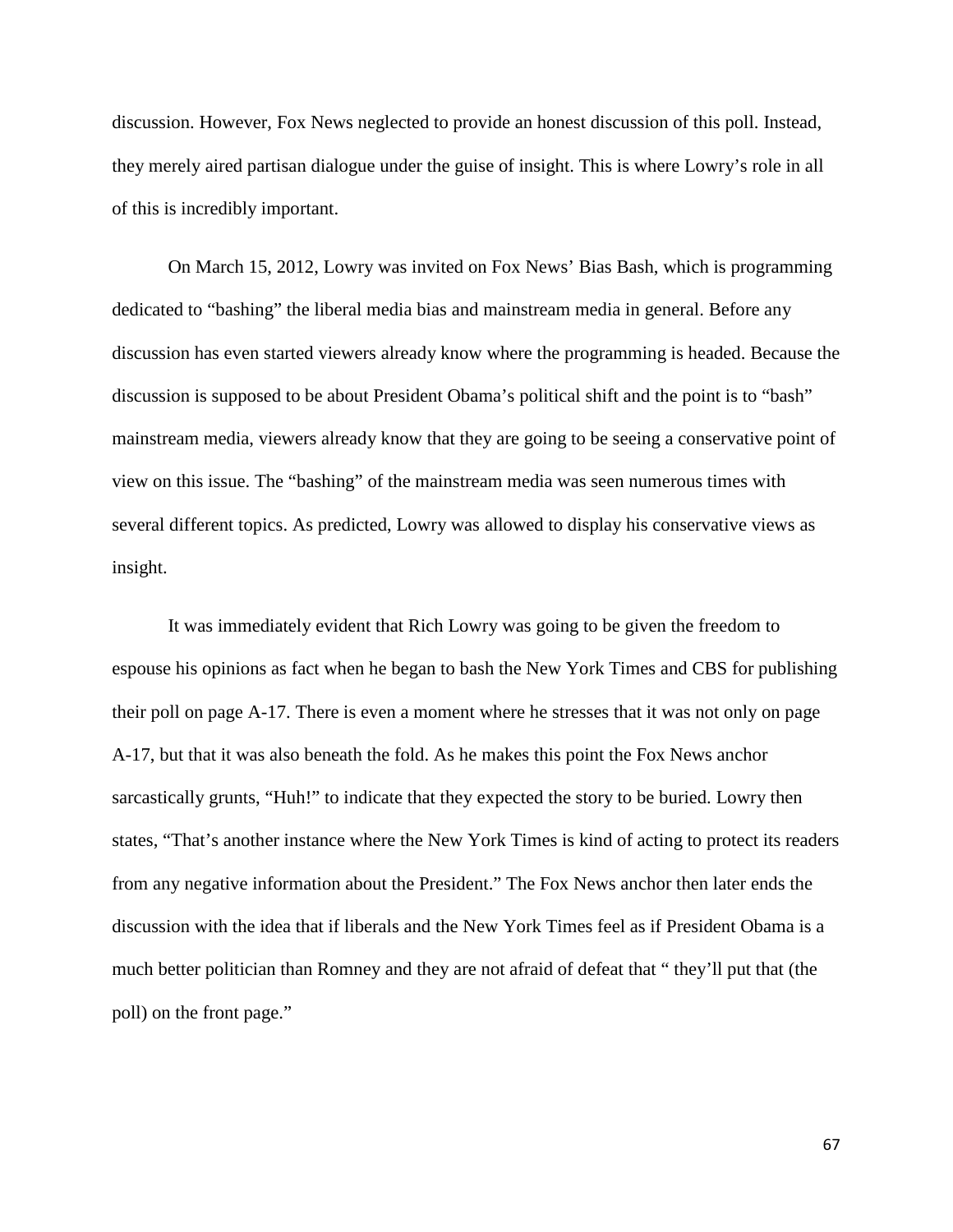On May 15, 2012 during Fox News' morning news hour, Lowry is brought on once again to provide insight once again. Not surprisingly, he reiterates the same exact points that he made the day before. The same poll was mentioned again and he repeated the fact that it was printed below the fold on A-17. This time he states everything with much more conviction while smugly laughing throughout. It bears reminding that he is appearing on Fox News' morning programming, which is supposed to be dedicated to the simple reporting of daily news. Nonetheless, during this interview he even adds more body to his original argument from the day before. He now states that he feels that it was much more of a political move on President Obama's part by simply hiding how he truly felt about gay marriage. The Fox News Anchor does not dispute anything and moves on to a discussion of a poll concerning whether or not voters are less likely to vote for President Obama after shifting his opinion.

Lowry also does his best to divert the discussion by claiming that President Obama is trying to distract people from the economy and "shoving this (gay marriage) at us," which was an argument that was also made by Fox News correspondents and anchors for both immigration and abortion. The anchor very briefly displays his opinion by replying, "Yeah, it did seem a little strange. And the economy according to these polls is still the number one issue." The interview then fades out into a discussion concerning the importance of discussion about the economy. The irony in all of this is that Fox News has clearly neglected having economic discussions and has focused on presenting social issues like gay marriage in a very partisan manner.

It is important to note that Rich Lowry attempted to divert the discussion with the idea that the economy is more important because that was a common talking point found within the issue of gay marriage. There were eleven instances where the topic of gay marriage was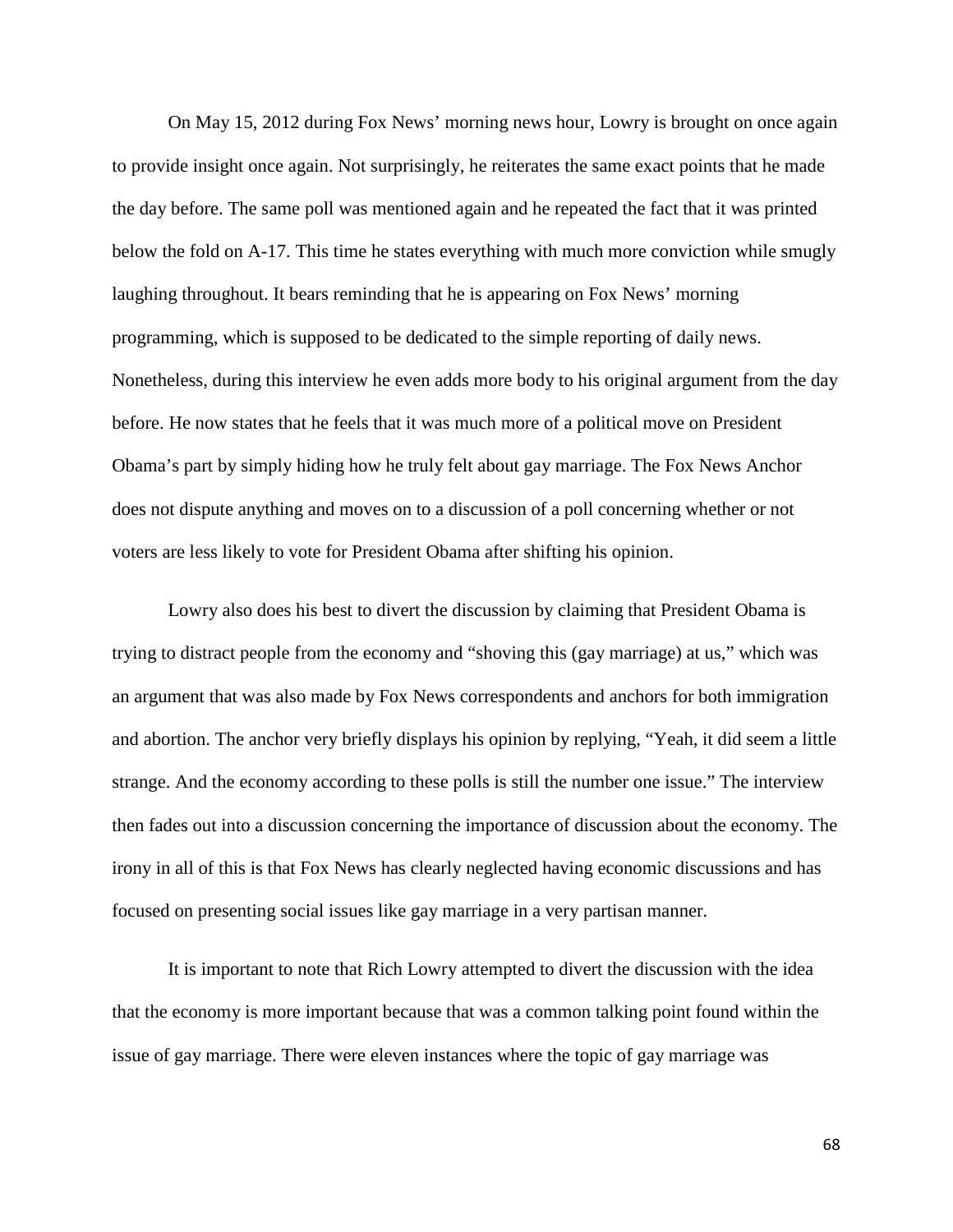interrupted with a discussion of the economy. The issue that many Fox News correspondents had was that they felt that there was no use in discussing gay marriage when the economy is so poor.

## **Fox News: "It's the economy, stupid."**

The idea that the economy is a more important issue than gay marriage was discussed a total of eleven times during the six month time span. Oddly enough, these discussions rarely dealt with anything other than anecdotal evidence and a miniscule amount of discourse concerning economics. More often than not, the discussions of gay marriage that segued into discussions about the economy dealt with either media bias or liberals.

In an archived video from May 18, 2012, Fox News hits all of their major talking points in regard to gay marriage and the economy. This particular segment was part of their mid-day news hour and included a discussion with Judith Miller and Kirsten Powers, who are both Fox News contributors. They begin the discussion with a Fox News poll that showed 45% of registered voters believe they are worse off economically today than four years ago. Kirsten Powers provides her analysis by stating that Mitt Romney will need to do more than rely on the popular opinion of the economy to beat President Obama. She did not really express any partisanship in her analysis. However, when it was Judith Miller's turn to analyze the poll she immediately begins taking shots at democrats, President Obama, and the media for trying to distract the public from economic issues. She stated, "It's amazing when the President dominated the news this past couple of weeks with social issue agendas; the important ones like gay marriage. But the fact of the matter is that poor Romney was back out there trying to get the country back on track in terms of getting people to worry about what he wants them to worry about, which is the economy."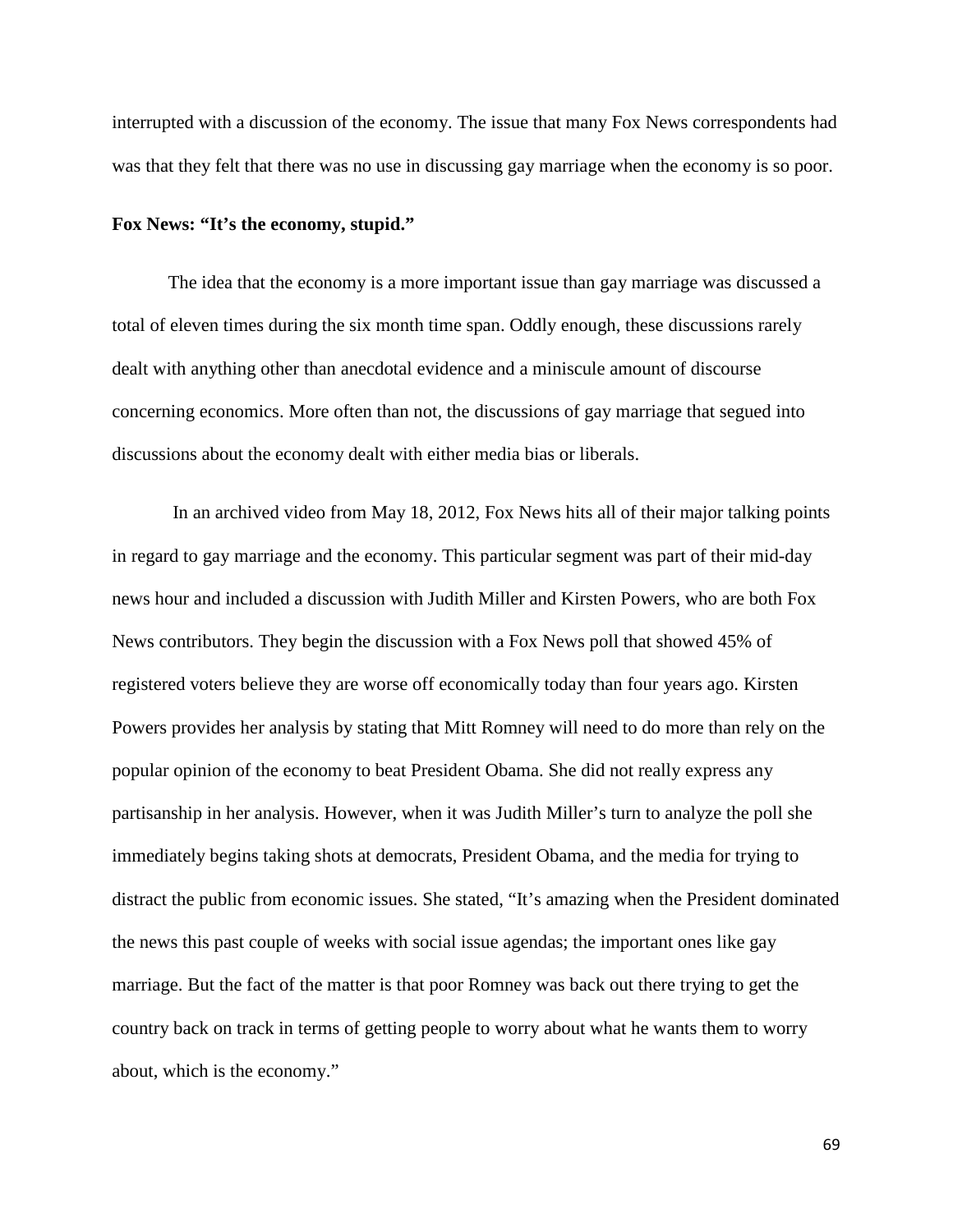The conversation shifted immediately after Judith Miller brought up the idea that economic issues have been overshadowed by social issues like gay marriage. The Fox News anchor then poses the question, "Does media coverage reflect what's really important? I mean, the Washington Post… devoted that huge article to Mitt Romney's behavior as a high school student." Kirsten Powers responds with, "Well, the idea that the media is ever focused on the things that are important…is a major issue. Are they really focused on the things in the world that are the most important things?" Once again, they are placing the blame on media for how certain issues are being presented.

## **Fox News: Fox News vs. The "Liberal Media"**

The most telling aspect about their criticism of other media outlets is that Fox News presents themselves as the only source for legitimate news. In reference to the previous subchapter, Powers basically went as far as to say that Fox News is the source for global news. However, there are only a handful of times within the issues of immigration, gay marriage, and abortion that Fox News made any mention of news outside of the United States. The most important aspect to all of this is that because they present themselves as the only news source that provides real news is that by saying this they are pushing a conservative viewpoint as the only true perspective. Additionally, this paints the picture that because Fox News is conservative and the only true news source that all other media outlets are both liberal and incompetent. One must ask, "If the economy is a more important issue than gay marriage, why continue to discuss gay marriage?"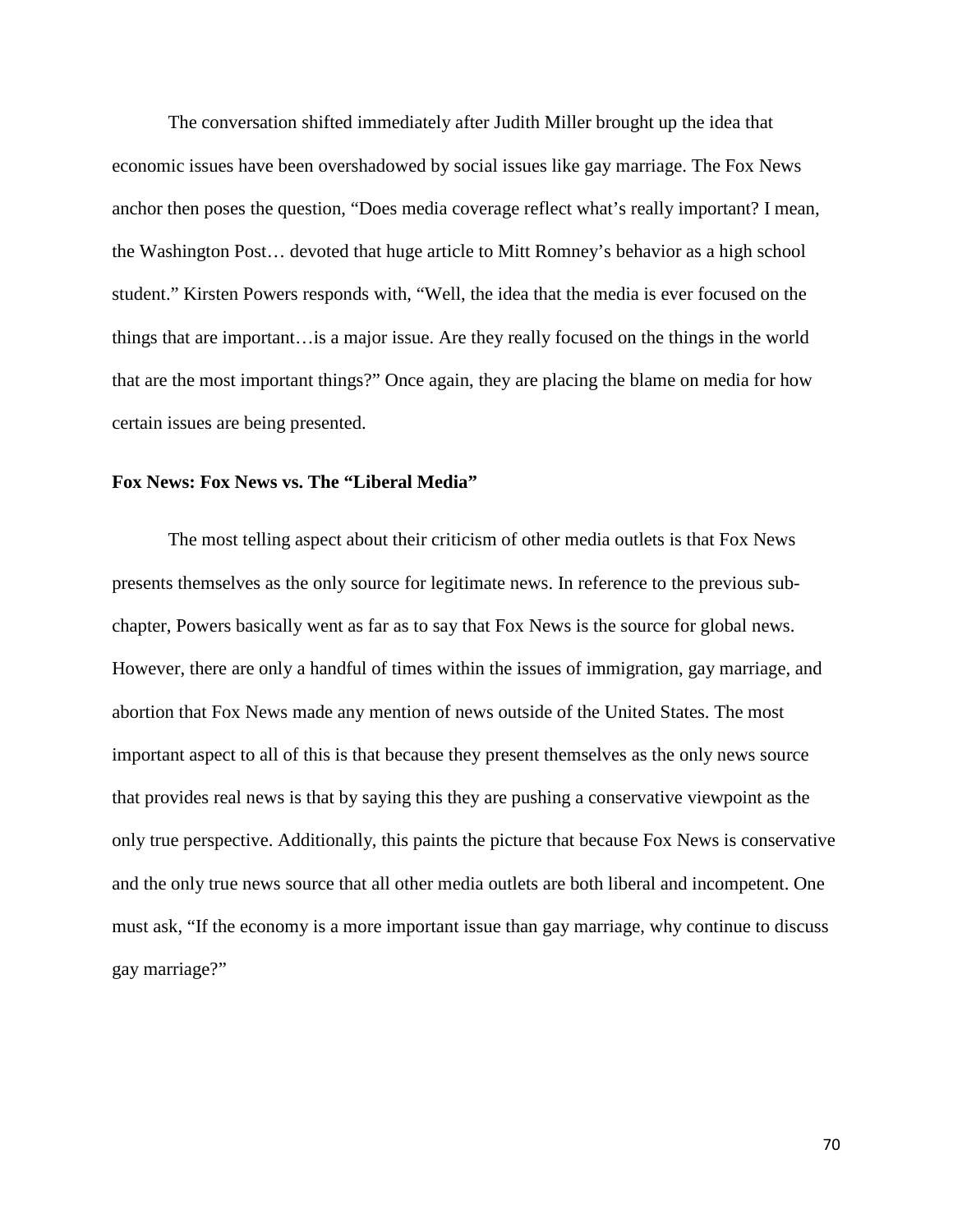However, Fox News is not the only media outlet guilty of showing partisanship while reporting on news about gay marriage. Although CNN does not go to some of the extremes that Fox News does, they did an excellent job at rivaling them with liberal viewpoints.

## **CNN**

Considering all three issues discussed in this research, gay marriage is the only issue where CNN blatantly expresses their opinion. Every single story concerning gay marriage was a human interest story, an interview or story concerning a politician, activist, or celebrity who supports gay marriage, or an avenue to express pro-gay marriage ideas. Not once does a CNN anchor or correspondent argue against gay marriage and when they are not stating support for gay marriage they do a decent job at simply reporting the issue.

CNN frequently reported and discussed gay marriage from a liberal perspective. Twenty of the seventy-two discussions that were aired supported a liberal stance on gay marriage. CNN even borrowed a few tricks from Fox News in that it would sometimes support gay marriage vicariously through the pro-gay marriage guests interviewed. Anchors and interviewers typically would nod and agree while pro-gay marriage individuals were providing their side of the discussion, which was apparent during interviews with everybody from Clay Aiken to prominent civil rights leaders. However, when anti-gay marriage proponents were interviewed the anchors would immediately begin to defend gay marriage. For instance, during an interview on May 10, 2012, Tony Perkins, president of the Family Research Council, Solidad O'Brien criticized every single thing he said. During the entire interview she appeared noticeably uncomfortable and almost irritated with everything Tony Perkins was saying. She constantly interrupted him and never allowed him to complete his arguments. In all actually, this is not very different from what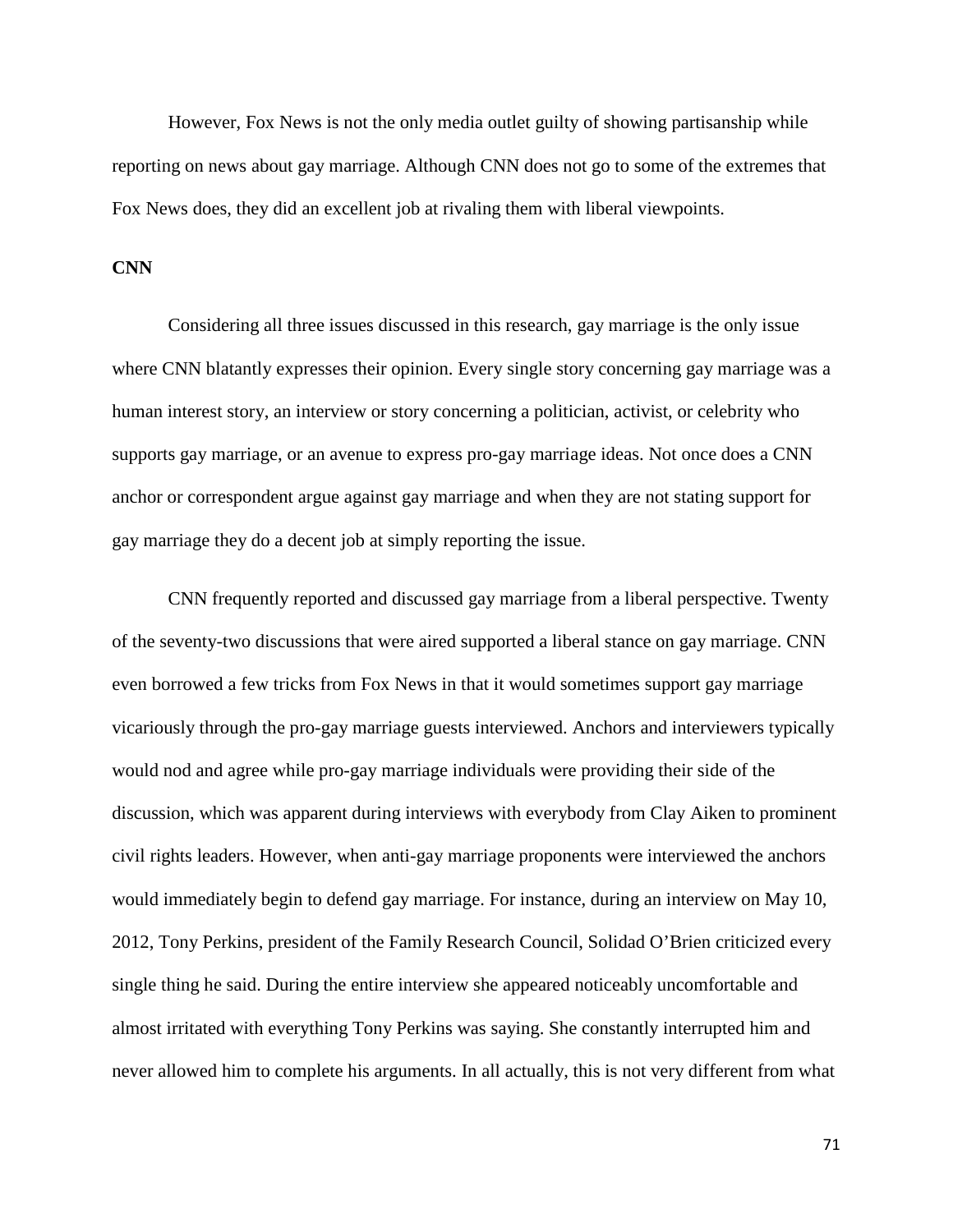occurs on Fox News' primetime programming (The Factor, Hannity, and et cetera). O'brien interrupted and talked over her guest much in the same way that Bill O'Reilly and Sean Hannity do.

Roughly two weeks after the initial interview with Tony Perkins, he was invited back on CNN. Once again, he was interrupted and talked over by the anchor who presented pro-gay marriage points of view. Although Solidad O'brien was not involved in this interview, the same format remained. On two separate occasions during the interview, the anchor stated, "It's about love" and "This is about rights." Just like the previous interview, liberal viewpoints were explicitly stated during standard news hours. As an interesting side note, during the interview Tony Perkins mentions that there is "overwhelming evidence in social science" that gay marriage harms children and families.

The most important part to CNN's presentation is that anchors were blatantly giving their opinions during CNN's regular news hours. The presentation of opinions even occurred much more frequently than on Fox News with this same issue. It is obvious that CNN is catering their news on this issue to a liberal audience. There is absolutely no denying this. Surprisingly, CNN's programming on gay marriage was the most partisan presentation of any of the three issues with all three news sources.

Although both CNN and Fox News presented left and right viewpoints concerning gay marriage and they had roughly the same amount of discussions about it, there were a few distinct differences between the two. CNN simply did not try to hide their liberal viewpoint most of the time, while Fox News made some sort of effort part of the time. Additionally, CNN did not focus at all on other media outlets or placing blame for anything on anti-gay marriage supporters.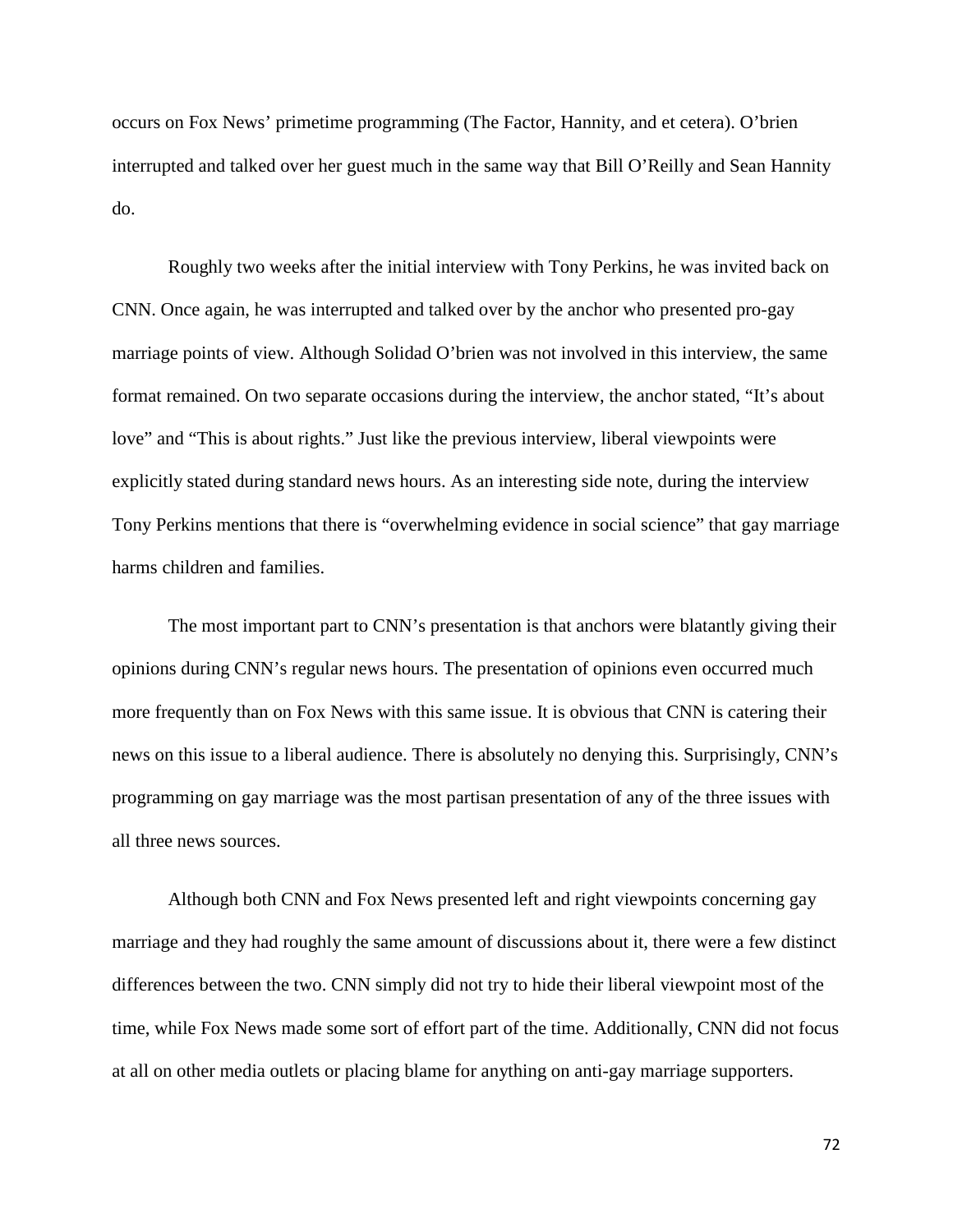Conversely, Fox News made several efforts to distract viewers from the issue and shift the discussion to the economy.

#### *The Wall Street Journal*

Concerning the issues of gay marriage, *The Wall Street Journal* simply does not take a partisan approach in reporting them. Actually, one could argue that *The Wall Street Journal* just does not care about gay marriage and that it is not an issue. Out of 121 stories in the six month time span, 117 of them were either basic reporting or human interest stories. A number of these stories were actually about the positive aspects of gay marriage. Only four of the 121 were against gay marriage and blamed the issue as a political stunt by liberals.

*The Wall Street Journal* takes a completely different approach than CNN or Fox News on this issue. It very rarely showed any partisanship and did more to simply report on what is currently going on with the issue. Occasionally, it printed positive stories about gay marriage, but not frequently enough to really give it consideration in this study. Out of all three news sources, *The Wall Street Journal* spent most of its time simply reporting on the issue. Examples of simple reporting included everything from the constant discussion about what President Obama was going to do after Vice President Biden came out in support of gay marriage to how Mitt Romney gained support from evangelicals after President Obama's announcement.

If anything, this evidences that Wall Street Journal readers are likely more concerned about what is going on with the economy. However, not once do they publish anything mentioning that the economy is a more important issue, which is completely different from what was seen with Fox News. Fox News constantly brought up the idea that any discussion about gay marriage was a waste of time when the economy is in such a poor shape.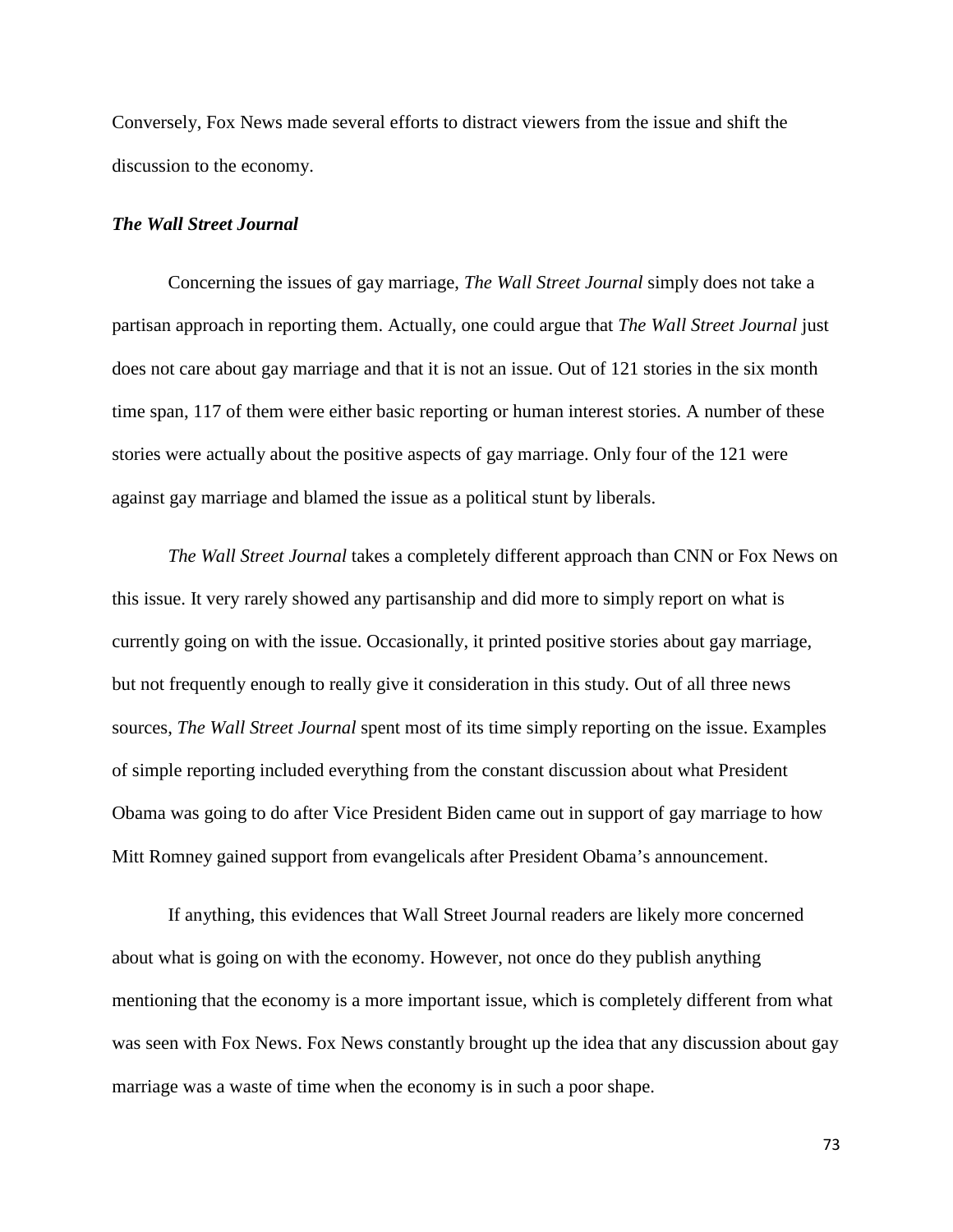### **Gay Marriage- Anecdotes**

The one anecdote that needs to be made is how Fox News handled the situation surrounding President Obama and his opinion concerning gay marriage. Before President Obama expressed his opinion and Vice-president Biden stated his case, Fox News had constant discussion about how President Obama will not even consider changing his stance because it would not help him politically. However, when he did come out in support of gay marriage Fox News immediately began discussion about how this was a political move to garner support from homosexuals and the far left.

On May 7, 2012 during The O'Reilly Factor, Michelle Fields, Juan Williams, and Bill O'Reilly had a lengthy discussion about how President Obama will not express his support for gay marriage because it would not help him politically. Fields states early in the discussion that "there is no way he is going to endorse gay marriage." O'Reilly somewhat disagrees but feels that President Obama would not gain support regardless of the decision he makes about gay marriage. Juan Williams then suggests that President Obama will hesitate to come out for gay marriage because of the African-American vote, and Bill O'Reilly experiences an epiphany. He suddenly felt like he understood why President Obama would not express his support.

Once President Obama came out in support for gay marriage, Fox News immediately changed its perspective. The previous argument was completely disregarded, and the discussion transformed into how President Obama changed his mind for political reasons. Fox News' shift in its argument against President Obama certainly displays the extent to which it will blame the President and Democrats in order to appease their audience and send a consistent message.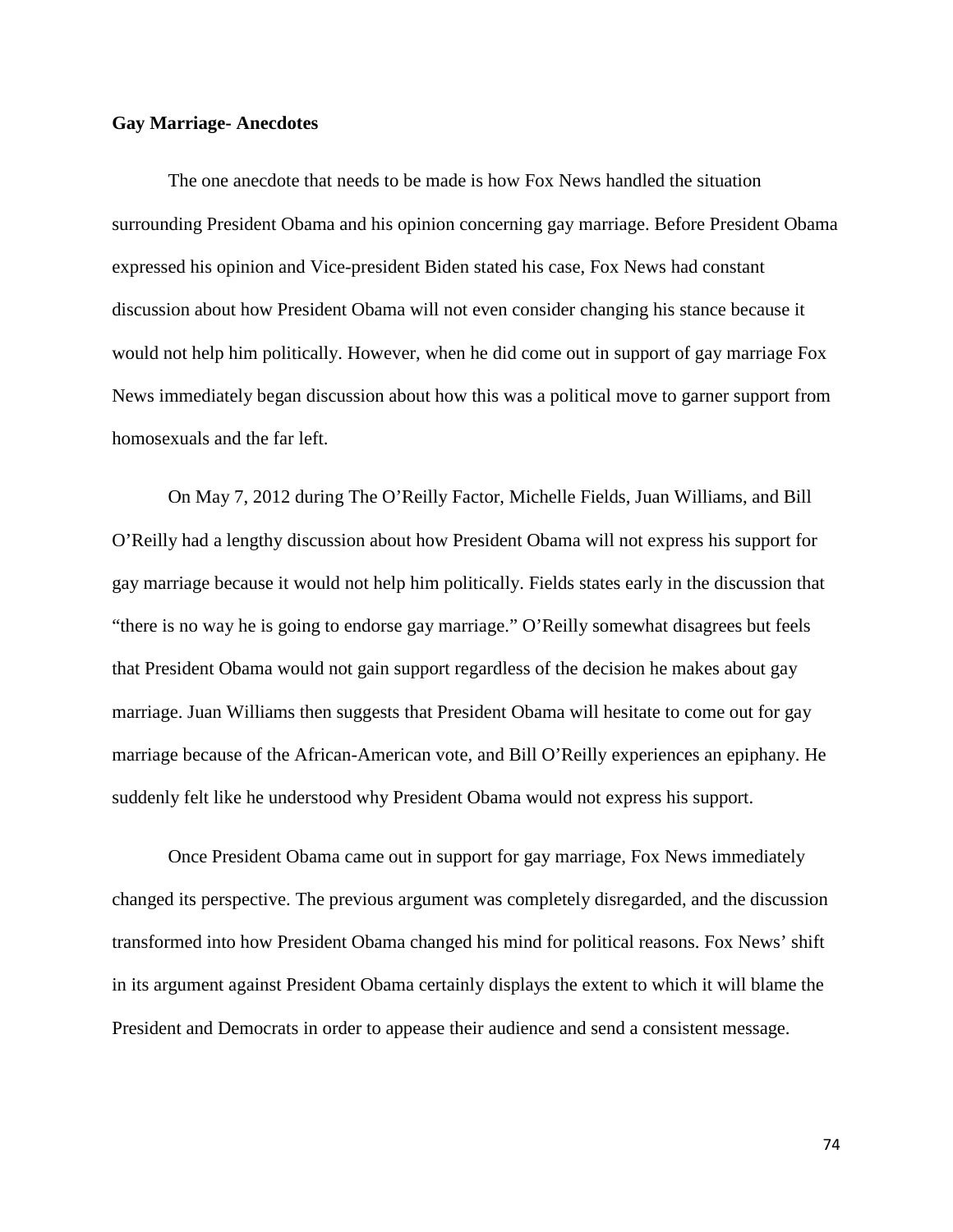As far as similarities and differences between the news organizations go, there is not much difference between this issue and immigration. Fox News was very thematic in their approach and consistently presented a conservative ideological slant. However, *The Wall Street Journal* simply reported on gay marriage issues without any biases. However, CNN and Fox News did display similarities with how they presented gay marriage issues

CNN and Fox News took almost the same exact approach in presenting gay marriage news. The only differences are that CNN reported from a liberal perspective and Fox News was much more thematic. CNN made no qualms about where they stood on the issue of gay marriage. They were actually much more blatant with their ideological slant than Fox News and even borrowed some of Fox News' tricks (e.g. anchors siding with commentators during a debate). However, CNN did not focus on particular themes like Fox News. Like immigration, Fox News blamed liberals from trying to get support from specific communities (e.g. gay community). Additionally, they blamed the media and liberals for supposedly attempting to distract the public with the issue of gay marriage in order to discontinue discussion about the state of the economy.

Overall, all three media outlets had separate presentations of gay marriage. Fox News presented from a conservative viewpoint, CNN presented from a liberal viewpoint, and *The Wall Street Journal* simply reported on the issue without any ideological bias. The only similarity was the Fox News and CNN took the same approach in expressing ideological preferences pertaining to gay marriage.

# **Abortion**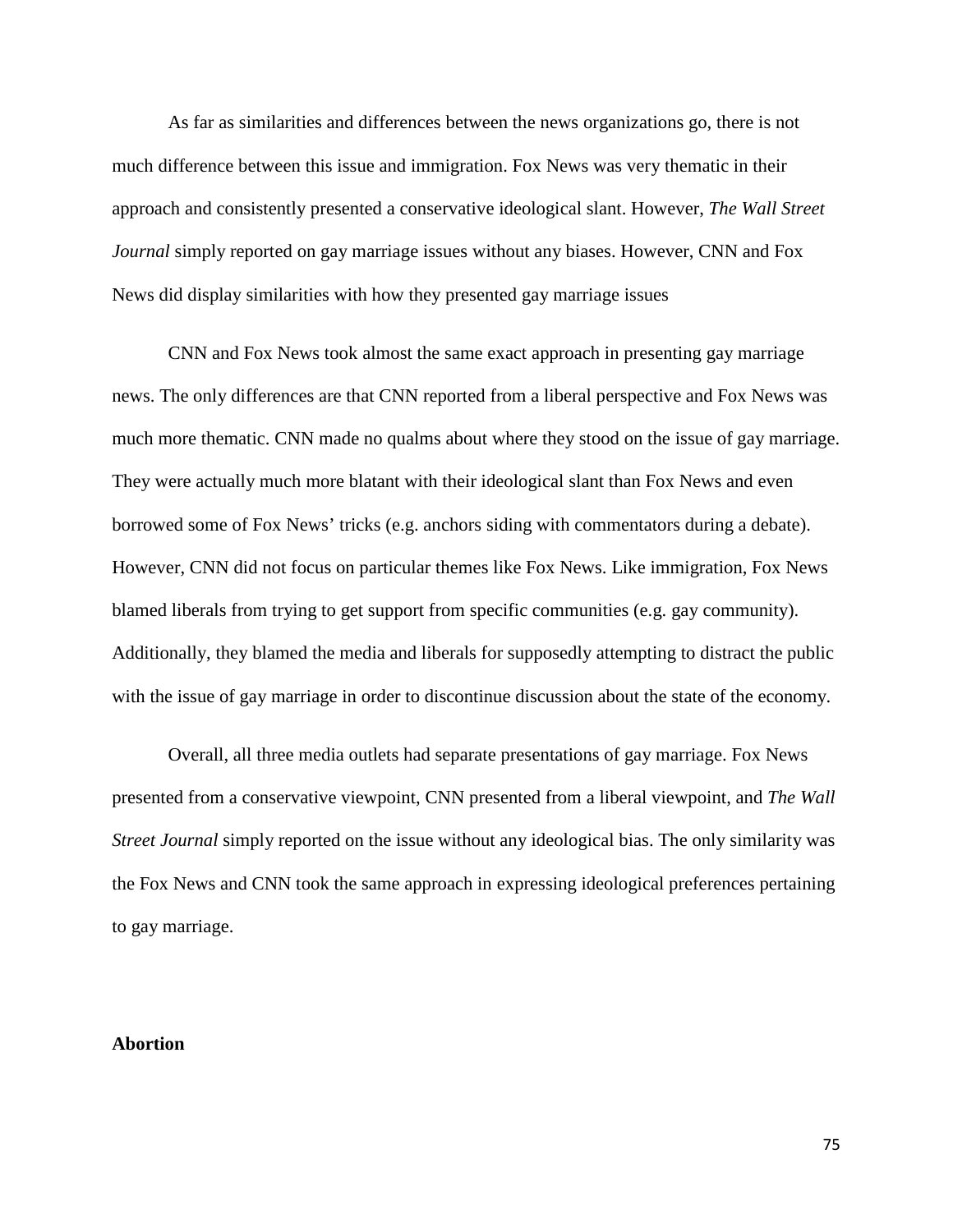Abortion was by far the least discussed issue out of the three, which is not all that surprising. Aside from the debate about religious institutions being forced to pay for contraceptives, there really has not been much of a reason to bring up abortion in the news. Fox News discussed abortion sixty-five times in six months, while CNN only discussed it a total of nine times and *The Wall Street Journal* sixty times. Again, Fox News interjected conservative points of view into the issue. Unlike the issue of gay marriage, CNN took a slightly different approach to reporting on abortion. Most of the discussion occurred on Piers Morgan Tonight from a liberal perspective, but during standard news hours the reporting was non-partisan. Lastly, *The Wall Street Journal* mostly stayed true to its roots and reported on abortion in a non-partisan manner. However, abortion did seem to be the one issue where conservative viewpoints were routinely seen. In terms of articles against abortion, they actually had a one man wrecking crew in James Taranto, which will be explained later in this chapter.

## **Fox News**

Abortion was absolutely the least important issue to Fox News. It was only discussed sixty-five times and there were only a handful of ways that they framed the issue. When they did express any biases they really only expressed them in general terms. For instance, they would simply criticize the act of abortion and leave it at that or they would evoke obscure frames that were rarely repeated. This type of discussion and presentation was found a total of 13 times, which makes it the largest theme that was found. However, there were several other instances where the issue was framed in a conservative light.

Aside from general pro-life rhetoric, there were seven instances where communism was evoked and the United States was compared to China for allowing abortion. Next, with six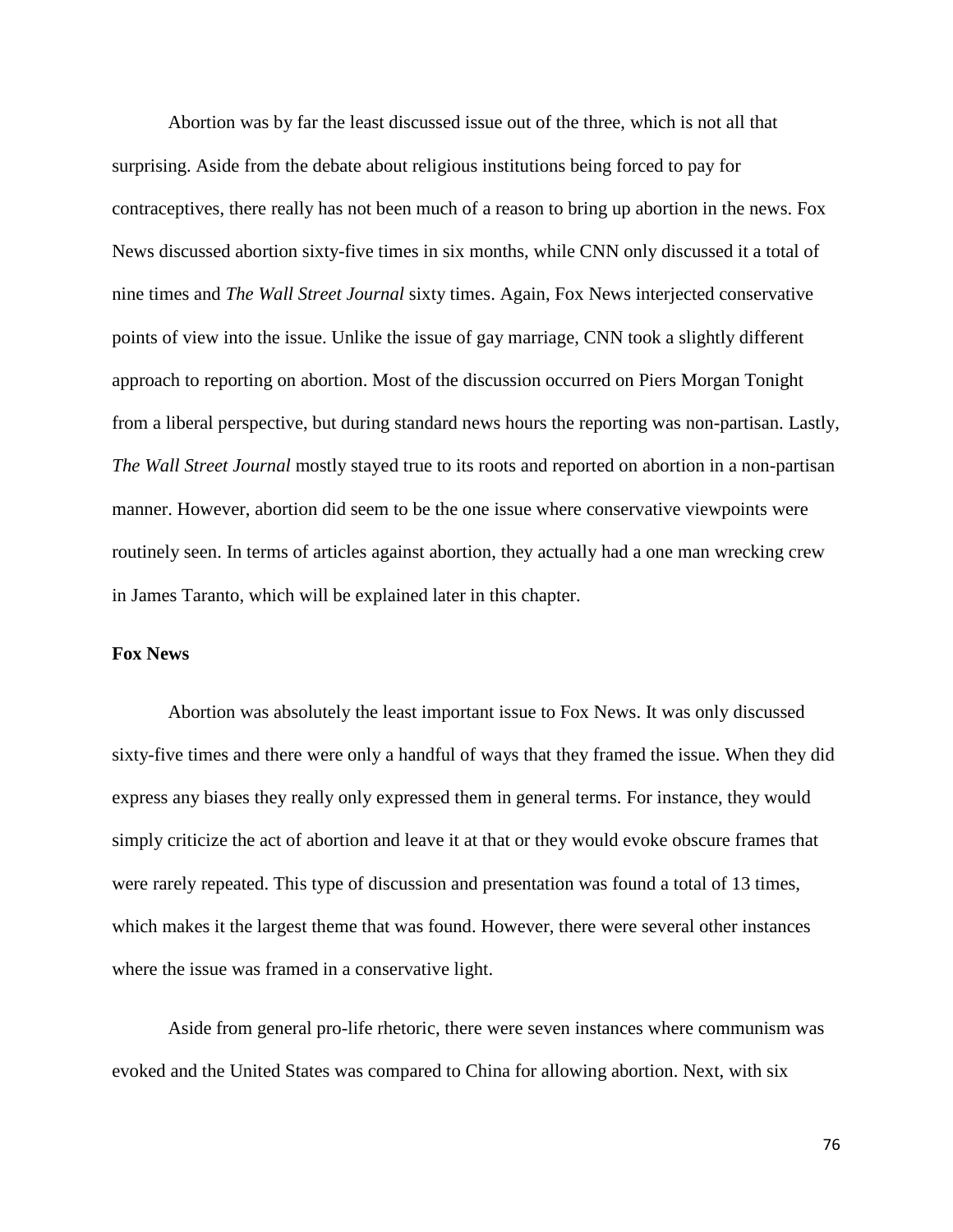instances, Fox News once again blamed the media for pro-choice ideology. Lastly, the idea that abortion wastes tax payer money was discussed three times. As a side note, there were two instances where there were discussions concerning the "fake" war on women and one instance where there was a discussion concerning how liberals are using abortion as population control.

At a glance, all of this framing does not seem to show very much. Out of sixty-five discussions, most of these frames were only discussed about five times a piece. However, once all of the frames are totaled together it paints a different picture. Thirty-four of the sixty-five discussion about abortion were from a conservative perspective. Although the particular frames tell little by themselves, once the frames are collected it shows that the framing of this issue and the presentation of it is very nuanced and from a conservative point of view. Rather than dwelling on particular frames, most time was spent on presenting the issue in a very compartmentalized manner.

Before jumping into the compartmentalization of the framing of abortion, it is important to go over the content that simply promoted pro-life ideology. In these instances there was not any repeat use of particular frames. Rather, anchors and contributors stated anti-abortion rhetoric without referencing particular frames that blamed the media or described pro-choice proponents as being pro-abortion, but instead used frames that were rarely repeated.

For instance, on February 13, 2012 during Fox and Friends with Peter Johnson Jr., who is typically brought on to give his conservative spin on particular issues, likened abortion to a "war on babies." This is hardly unlike Johnson to do this. He is routinely brought on Fox and Friends to provide his brand of conservative spin to the major issues of the day. Nonetheless, on this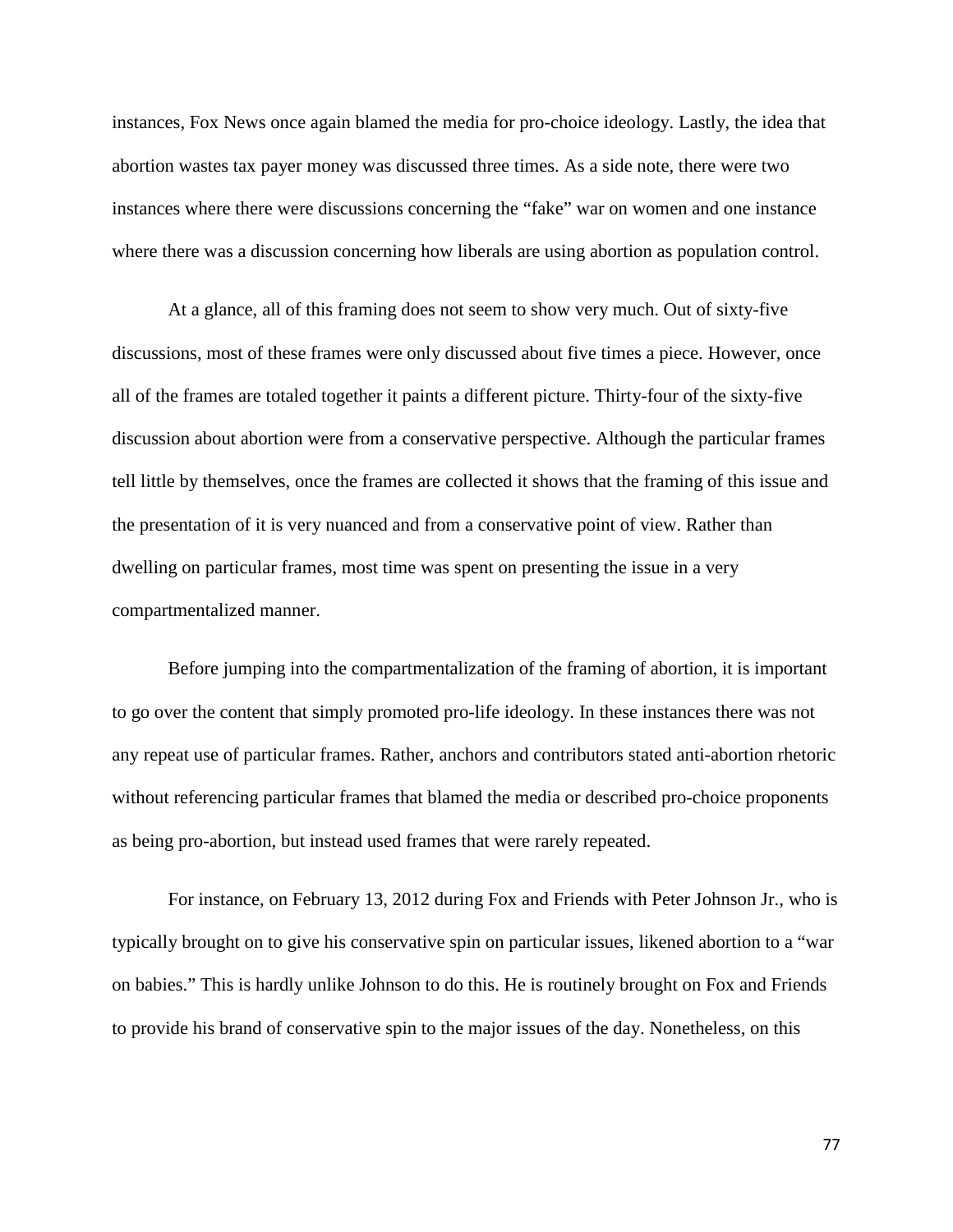particular segment he was invited to give his insight on the issue of Catholic institutions being forced to provide contraception and "abortion inducing drugs."

The discussion began as the Fox and Friends anchor gave a monologue concerning this particular issue. During his monologue he described how the Obama administration had made a compromise with Catholic readers. What is interesting about this is that he gesticulated (air quotes) while he stated the word "compromise" in order to display his disgust for the Obama administration's attempt at working something out with the Catholic Church. At that moment, it was apparent that this discussion was going to be from a conservative perspective.

Once the monologue was concluded, The Fox and Friends anchor deferred to Johnson, who immediately began a tirade against the federal government. He stated,

> "What the federal government is saying… 'We are going to decide who is Catholic enough…so nuns you're not going to be wanting these abortion drugs. You're exempt. But your other Catholic organizations you're not so exempt. Social services, hospitals…colleges, we'll make it easy for you. We're still going to be handing out the abortion inducing drugs and sterilizations and they're going to be free, which is a wonderful feature of this administration; more free stuff. You don't have to be part of that. So just close your eyes priests, nuns, bishops, and your flock. We're just gonna hand this stuff out anyway so you don't have to have it on your conscious.""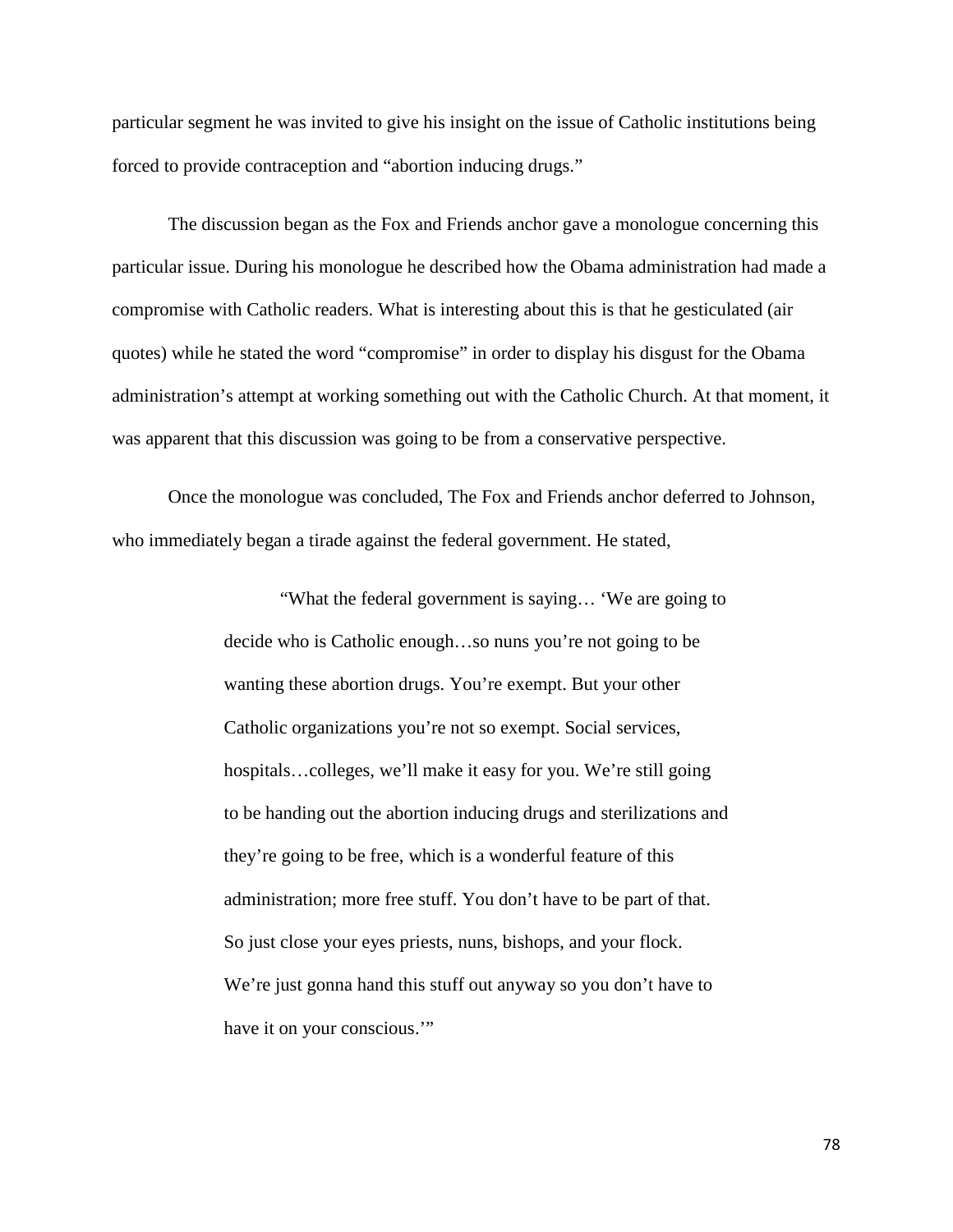He set the tone for the entire discussion and hit all of the usual talking points with everything from blaming the federal government to the idea of "abortion inducing drugs." Before going any further, it is important to note that when Johnson and others on Fox News reference "abortion inducing drugs," they are talking about Plan B and other emergency contraceptives, which actually do not induce abortion. Nonetheless, Johnson continues his rant by changing gears and explaining the perspective of nuns and priests. He claims that their opposition to the contraception compromise is that it is a "war on babies or a war on the unborn." He then goes into an argument that "it's a violation of the Constitution and it not only hurts Catholics, but people of all faiths." The Fox and Friends anchor then agrees with an emphatic "Sure!"

This entire segment truly shows how Fox News approaches the discussion of abortion in general. The topic allows them to express their views concerning the federal government, religion, and science. They even go as far as to create frames that are simply not true. The "abortion inducing drugs" that they refer to are hardly that. Plan B and other emergency contraceptives simply prevent conception. The issue is also framed around the idea that this is not a "war on women," but a "war on babies or a war on the unborn."

### **Fox News: "We are now China."**

Other than making general pro-life arguments, Fox News also focused on particular frames. One frame that they seemed to focus on quite a bit was the idea that abortion is causing the United States to become like China or at least Communist. This frame was used a total of 7 times during the entire six months.

An excellent example of this occurred twice on the O'Reilly Factor. The first of these examples occurred on May 29, 2012. The segment's topic was dedicated to the undercover video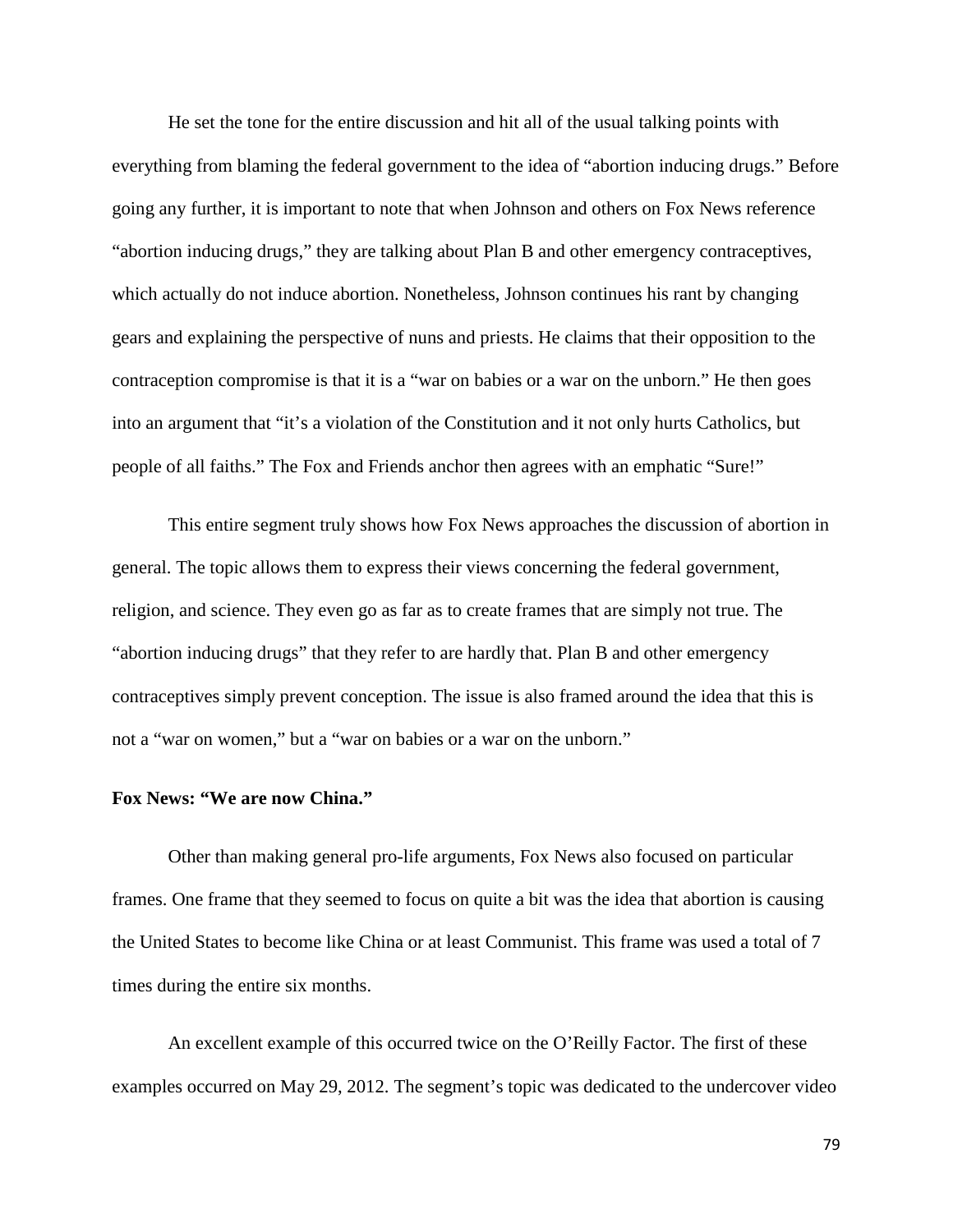that exposed a specific Planned Parenthood for allowing individuals to undergo sex-selection abortions. For the first minute of the segment they show undercover video of a woman discussing her own plans for a sex-selection abortion with a Planned Parenthood employee. Once the clip ended, O'Reilly's reaction was, "My question is: Are we now China in this country? If Planned Parenthood is advising women to abort because of gender choice, then we are China. You should remember that the next time a politician or a famous person endorses Planned Parenthood." Before any discussion had even occurred he had made the leap that the United States was like China due to the fact that one employee of a Planned Parenthood in Austin, Texas was going to allow a woman to have a sex-selected abortion.

Two days later on May 31, 2012, O'Reilly discusses the very same topic and once again likens the United States to China and Communism. However, this time it is much more blatant and is one of the main focuses of the entire segment. The beginning of the segment even displays a graphic of the Chinese flag, a small stick figure, and the title "One-child policy." He starts his monologue by discussing China's one child rule. He stated, "If the sonogram shows a fetus to be a girl, it is often aborted. Now that is happening here."

This difference between this segment and the previous is that O'Reilly supports his argument with a completely different undercover video of a Planned Parenthood clinic in New York also allowing sex-selection abortion. He also discussed how the House did not pass a bill denying sex-selection abortion and that President Obama did not condemn the practice. He then wraps up is monologue with, "Gender-based abortion is now legal in America" and defers to Laura Ingraham, who is a right-wing radio talk show host and staunch pro-life advocate. It is important to note that she is not only a contributor for Fox News but also fills in for Bill O'Reilly on his show. They both go back and forth complaining about Democrats and their "extremist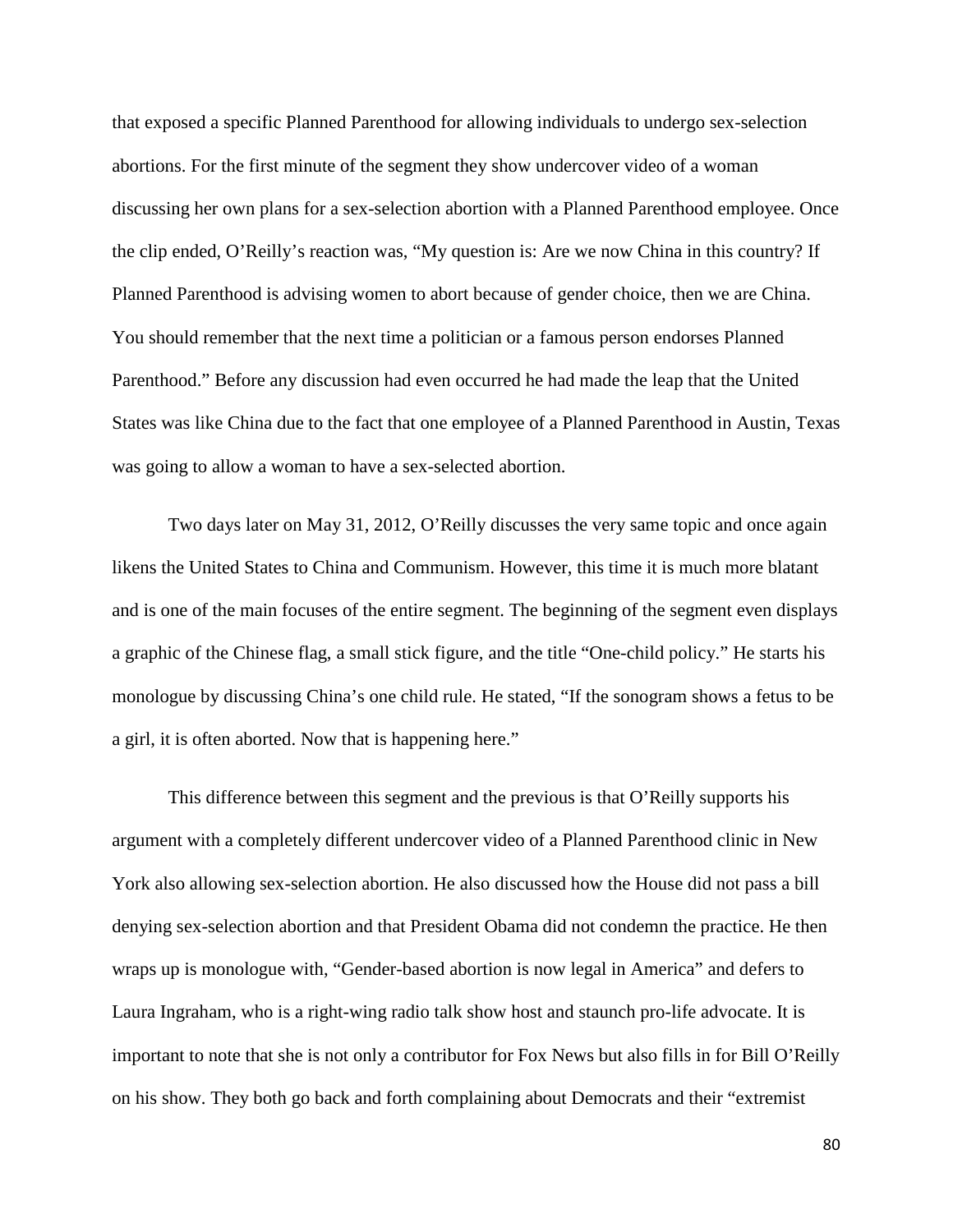positions." O'Reilly ends the discussion with a complaint about how Fox News is the only news station even reporting on the issues. He stated, "So unless you're watching the Fox News channel or listening to Laura on the radio…you don't know anything about this. The left-wing media and Dan Rather just said, 'Oh no, not us'. Why didn't CBS cover that, Dan?" Once again, and for good measure, Fox News takes a shot at other news organization and paints itself as the only source for real news and true journalism.

### **Fox News: Media Bias and the Left Wing Media**

Another frame that has appeared in every other issue with Fox News is that the media is either ignoring certain news or is presenting a liberal bias. This frame was found a total of 5 times and basically mirrors what O'Reilly stated in regard to sex-selection abortion. An example of this occurred after a Republican Presidential debate on February, 25 2012. The segment included Fox news anchor, Jon Scott, and Jim Pinkerton, who works for *The American Conservative Magazine*.

The entire segment revolved around a clip in which Newt Gingrich criticized CNN's John King for asking questions about birth control when President Obama was not once asked the same questions in 2008. Gingrich stated, "I just want to point out you did not once in the 2008 campaign…not once did anybody in the elite media ask why Barack Obama voted in favor for legalizing infanticide." After clip had ended Scott asks Pinkerton whether or not it is a good strategy for Gingrich to target the media. Pinkerton felt that it was not really either helping or hurting him, but that it has "brought up a major dynamic," which is the "Democrats and the media" and how they "gang up against Republicans." John Scott then criticizes CNN for asking questions that were not about the economic problems of the United States or President Obama.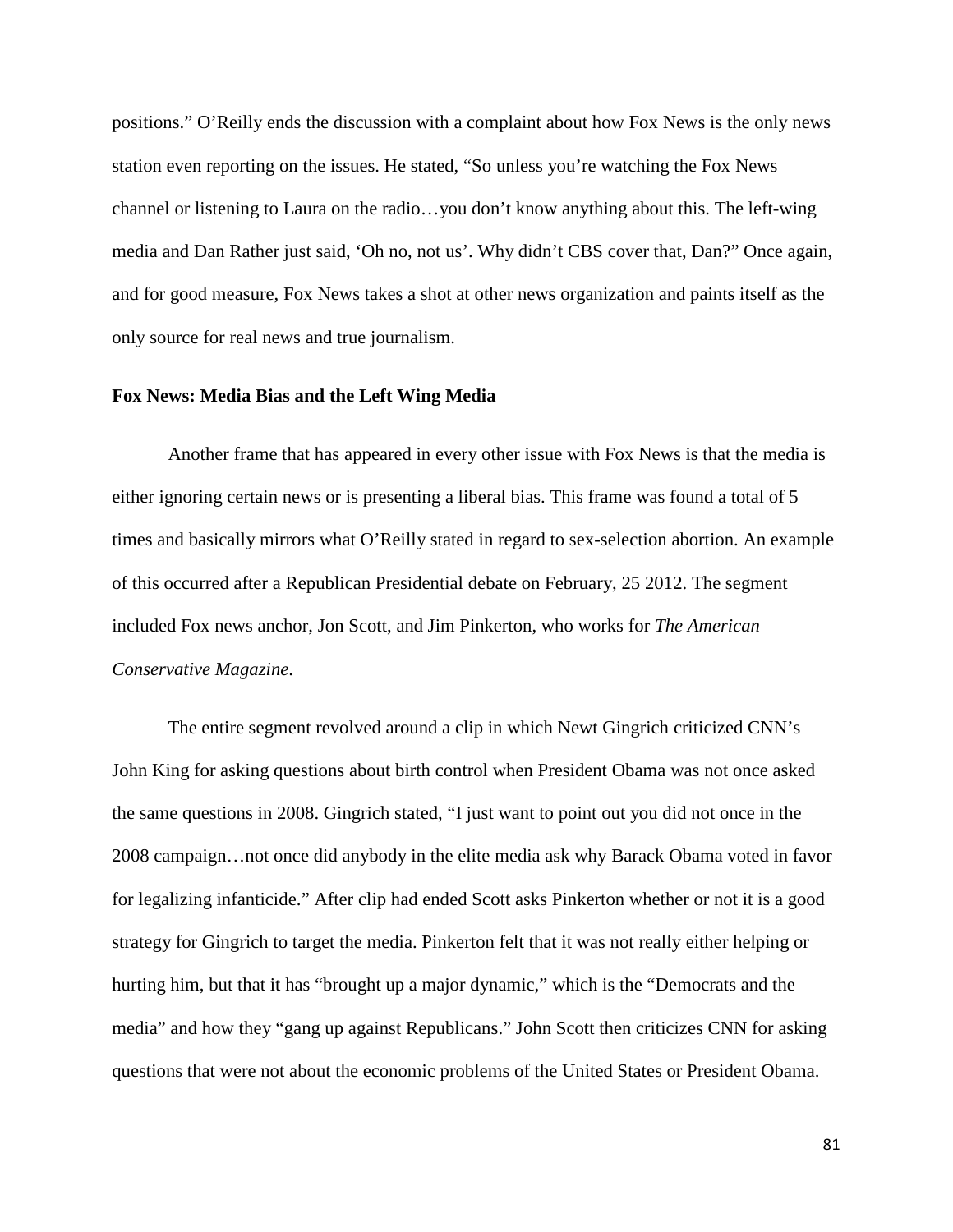The discussion is then shifted to a five person panel that is made up entirely of conservatives. Moments into the discussion a graphic displays on the screen and reads, "Soaring Gas Prices: Are media shielding Obama from blame?" What gas prices have to do with anything that is being discussed is unknown, but the subtitle gives the impression that the media, in fact, is shielding Obama from criticism. Shortly after this graphic is displayed, Pinkerton once again enters the conversation and states, "When the contraception issue came up the Democrats said this is a contraception…religious zealotry issue. The Republicans said it's a religious freedom issue and oddly enough the mainstream media sided with the Democrats." An unnamed contributor then adds, "It's amusing to see how the media approach religion. When it favors a liberal agenda, for example, choice on abortion; they're all for it. They welcome religious voices in. But when it has questions about abortion or contraception and then the New York Times can write an editorial about quote 'Rick Santorum's religious fanaticism.' When religion serves liberal ends, it's good. When it's against them, it's bad." This statement ends that portion of the discussion and then the topic changes to which presidential candidate received the most positive attention after the debate.

Frankly, this level of criticism against the media is somewhat odd. It is hard to understand the mental gymnastics behind all of it. How is it that a major media outlet can openly criticize "the media" when it is actually part of the institution they are complaining about? Fox News has the largest viewership out of any media outlet, which would actually make them the largest component to "the media" (Bibel 2012).

### **Fox News: Abortion and Taxes**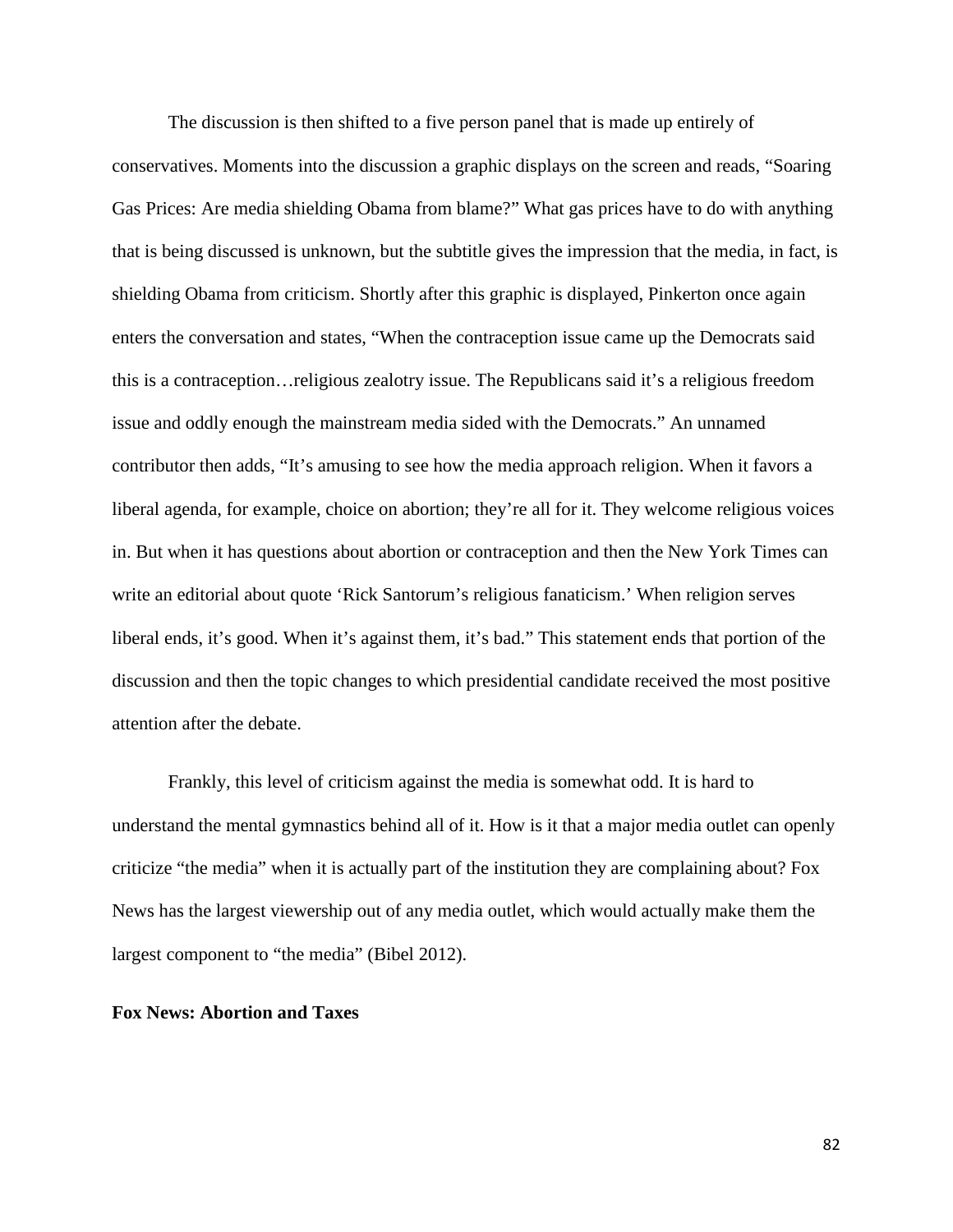Another frame that was mentioned several times was the idea that tax payer money is being used for abortion. Particularly, it was an issue with Planned Parenthood receiving federal money. This particular frame was only seen on The O'Reilly Factor and Hannity. Not a single instance of this frame was mentioned or discussed outside of this show or even on Fox's other primetime programming. Because of this the generalizability is fairly low. However, because it was mentioned several times it is worth including in this analysis.

This frame was mentioned or discussed a total of four times and three of the four occurred on The O'Reilly Factor. Additionally, it was only mentioned during the last week of May when the contraception mandate was being pushed by the White House. All three discussions on The O'Reilly Factor were about Planned Parenthood and the one discussion on Hannity was concerning the contraception mandate. Two of the three episodes have already been previously covered and the third (May 30, 2012) simply rehashes the points made on May 29, 2012 in O'Reilly's "Talking Points" segment.

Like in the other two segments, O'Reilly resented the fact that his tax payer money was being used to pay for abortions. However, he adds much more to his argument in this particular segment. He adds, "There is no question that Planned Parenthood is a pro-abortion outfit, which has been in trouble for years. Undercover videos have documented underage abortions, abortion advice associated with prostitution and now gender selection." Planned Parenthood is no longer a women's health clinic, but a 'pro-abortion outfit' according to O'Reilly. He also attacked President Obama for supporting the "pro-abortion movement." Once again, he compares the entire situation with China.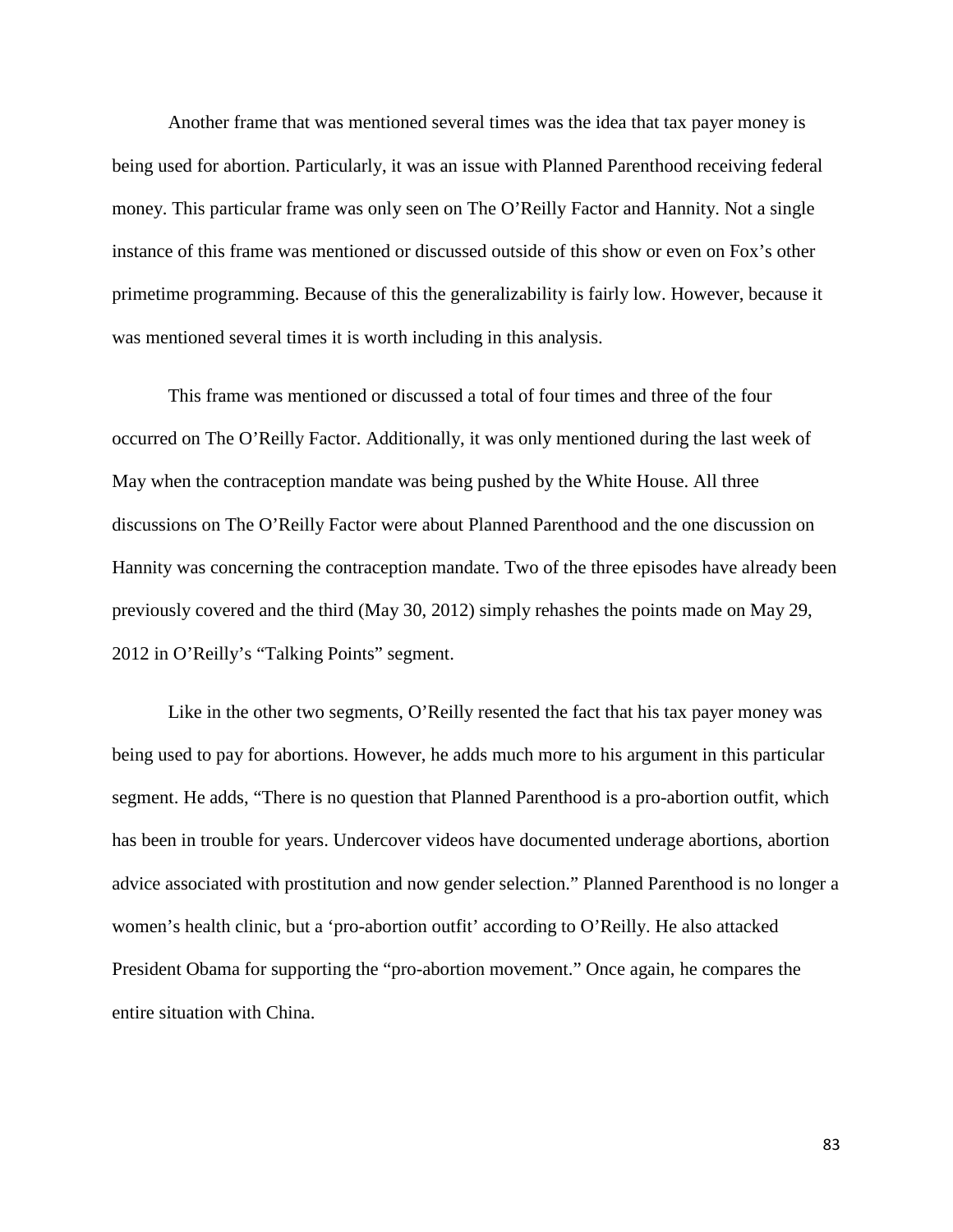What made this segment so interesting is that O'Reilly even acknowledges a statement made by Planned Parenthood claiming that gender-selection abortions are against their policies. However, he feels that this statement means little because it is very similar to previous statements that have been announced in regard to other undercover stings. Lastly, O'Reilly wraps up his argument with the claim that \$500 million goes to Planned Parenthood from the federal government. Yet he neglects to mention how much of that money actually goes to abortions.

On May 31, 2012 Sean Hannity made the same exact arguments on his show Hannity. However, Hannity places much more focus on the issue of taxes. The subtitle for this particular segment is, "Should tax dollars continue to fund organization (Planned Parenthood)?"

He begins the discussion with a short monologue expressing how the "battles rages on over your tax dollars supporting abortions." He goes on to state that they have undercover footage of "how exactly your money is being used at clinics all across the United States." Fox News then air the same clips that were shown on The O'Reilly Factor and then segue into a discussion with Democratic strategist and Fox News contributor Chris Hahn and Penny Nance of Concerned Women for America.

Hannity begins the discussion with Chris Hahn and immediately starts with complaints about how much money is given to Planned Parenthood and how the entire situation with sex selection abortion sounds like China. Knowing that Hahn would disagree with him, he smugly asked him, "Doesn't this offend you in any way? … The idea that we are going to give \$480 million to Planned Parenthood and you see that kind of advice…" Hahn attempts to answer and Hannity gestures with his hand to keep him quiet and states, "No! No! No! Stop. I'm asking because to me that shocks the conscience. That sounds like China!" Hannity then allows Hahn to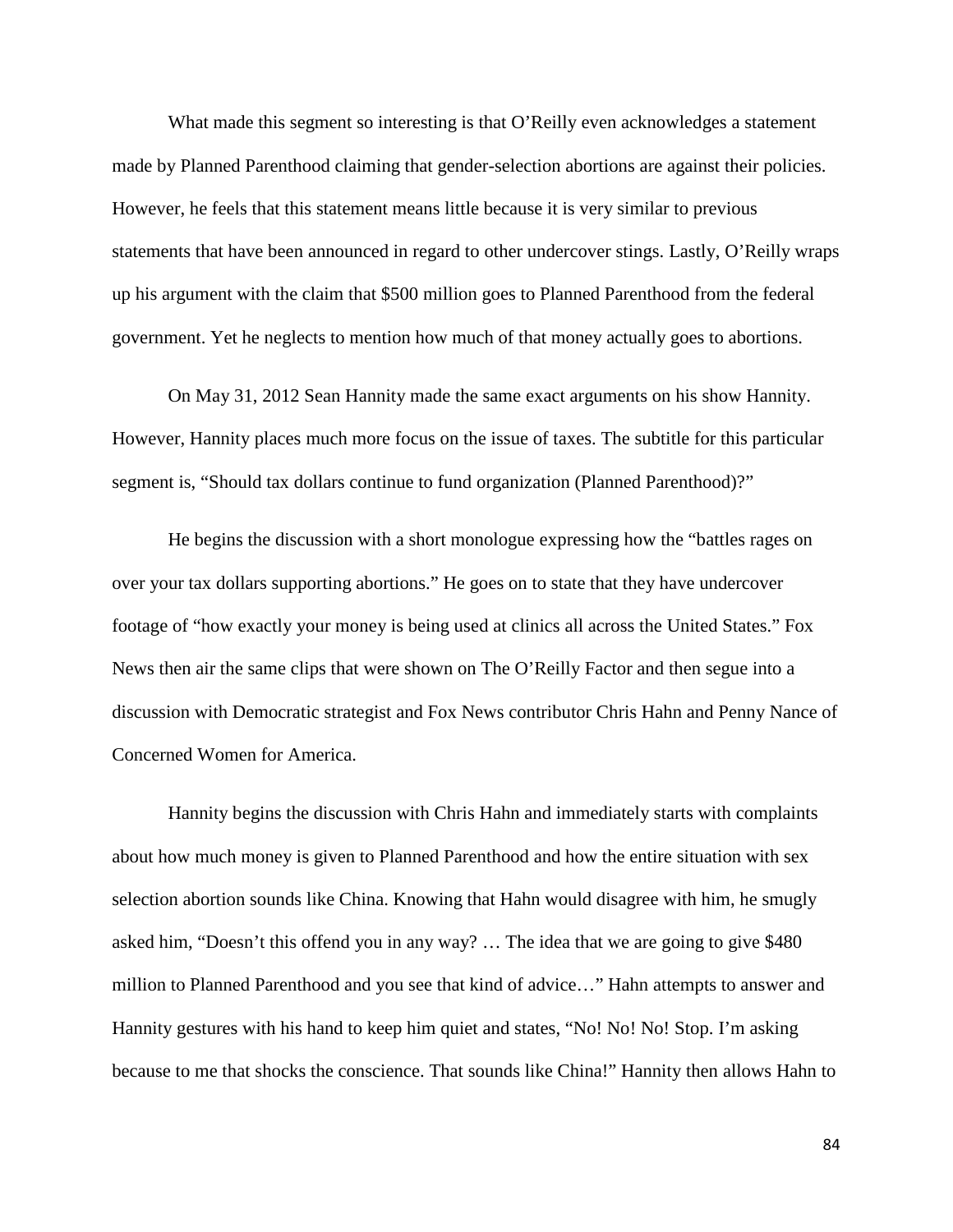give his answer without interruption. The conversation then shifts to Penny Nance and Hannity reiterates, "I find this so shocking to the conscience and then when you look at the money we give to Planned Parenthood, tax payer dollars, it makes it that much more worse."

The topic completely shifts when Penny Nance enters the discussion. She states, "This is outrageous what happened today. This is the deliberate subtraction of women from society and this is the real war on women, not the made up version that the Democrats came up with." Chris Hahn then speaks up and claims that "not a dime" of federal money goes to fund abortion. Nance emphatically responds, "That's outrageous! Do you not know anything about business at all?" The discussion then coalesces into an indecipherable mess and Hannity quickly disrupts it in order to change the conversation to a discussion concerning the contraception mandate.

Hannity begins his discussion about the contraception mandate with Chris Hahn, who barely has the opportunity to voice his opinion without being interrupted by either Sean Hannity or Penny Nance. Hahn persistently attempts to get a word in, but Hannity abruptly stops him and defers to Nance. Somehow, she shifts the conversation back to abortion and exclaims, "Do you not believe this is a war against women? You don't understand the ultimate violence against women in the womb." Hahn then responds, but not 5 seconds into his rebuttal Hannity quiets him with a stern, "Stop. Stop."

The discussion takes another change with a clip of Representative Sheila Jackson Lee stating that she feels the next step against women is dragging them out of clinics and shouting over their womb. As the clip ends Hannity states, "Now this is the problem. I know you Democrats are desperate… so you gotta (sic) scare grandma and you gotta (sic) scare old people and you gotta (sic) start this phony war on women… If you want to go to Planned Parenthood,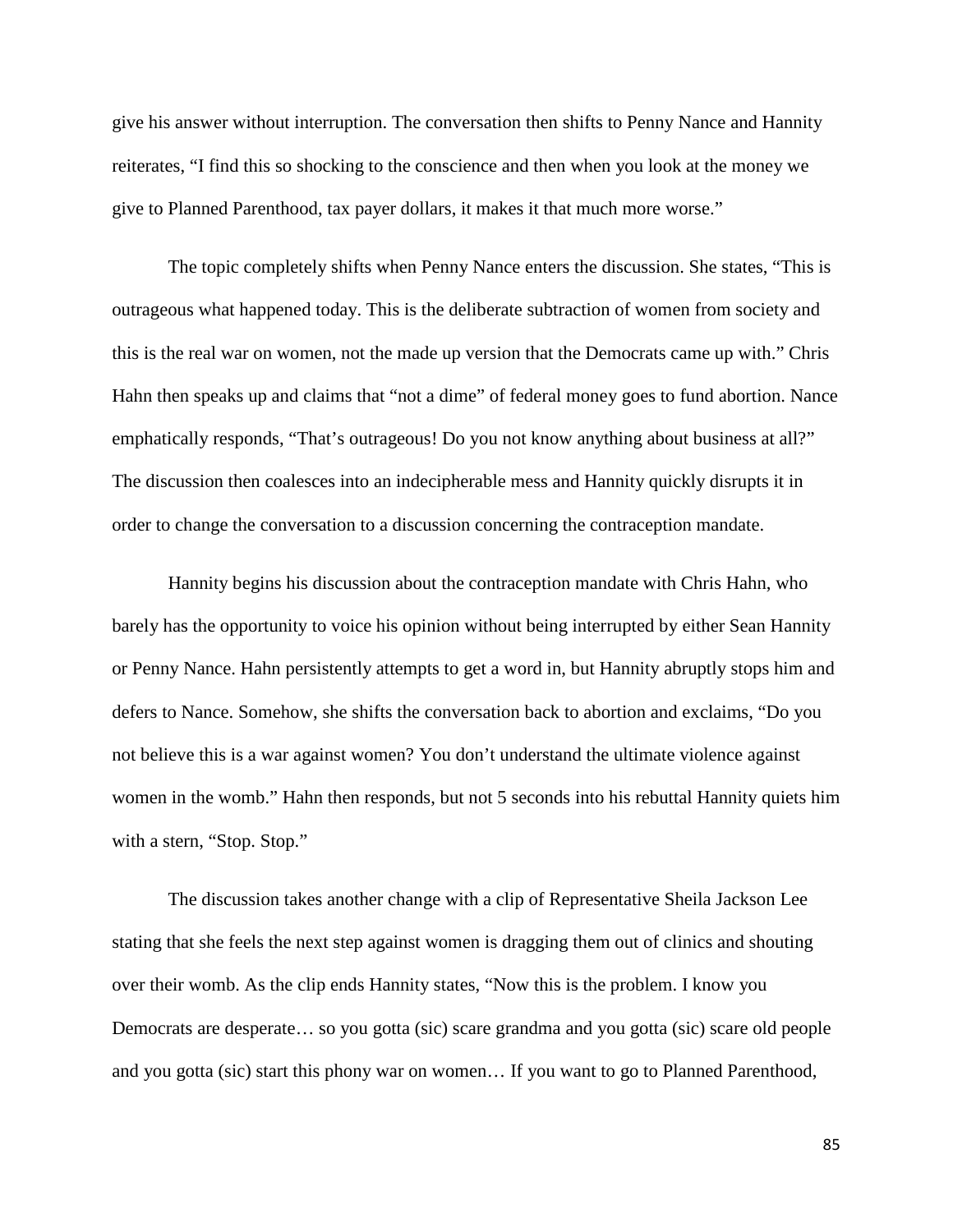the government should not give 487 million tax payer dollars when we are going broke to pay for abortion or abortion services or any of these things." Hahn responds, "\$487 million for family planning so people do not have children they cannot afford." Hannity replies, "How about you and your liberal friends like Chuck Schumer, why don't you guys raise the money for this? Why don't you step away from contractors and tax payers?"

In the last few seconds of the segment, Hannity quiets the panel and makes the claims, "You can get birth control pills for \$9. A condom is not that expensive. I actually looked into it." Hahn responds, "This is about having government in a place where it does not belong and I think no woman wants to see that happen." The segment ends with Nance proclaiming "And my tax dollars where it doesn't belong by the way. A million dollars a day plus."

During the entire discussion Hahn was barely given enough time to make his points. Twice he was told to stop, while Nance was given complete freedom to say whatever she pleased. Additionally, it was repeated that \$487 million goes to Planned Parenthood. Not once is the point made of how much of that actually goes to abortion. Planned Parenthood is involved mostly in family planning, not abortion. Hahn made the claim that absolutely no tax payer money goes to abortion, but neither Hannity nor Nance addressed that issue.

## **CNN**

Out of all three issues, abortion is by far the least reported and discussed topic on CNN. Additionally, abortion is the least amount of reporting and discussion by any issue with all three media outlets. CNN almost gave the impression that it is no longer an issue. There were only a total of 9 discussions concerning abortion and five of them were from pro-choice perspectives. However, there are two interesting discussions and segments that occurred that are important in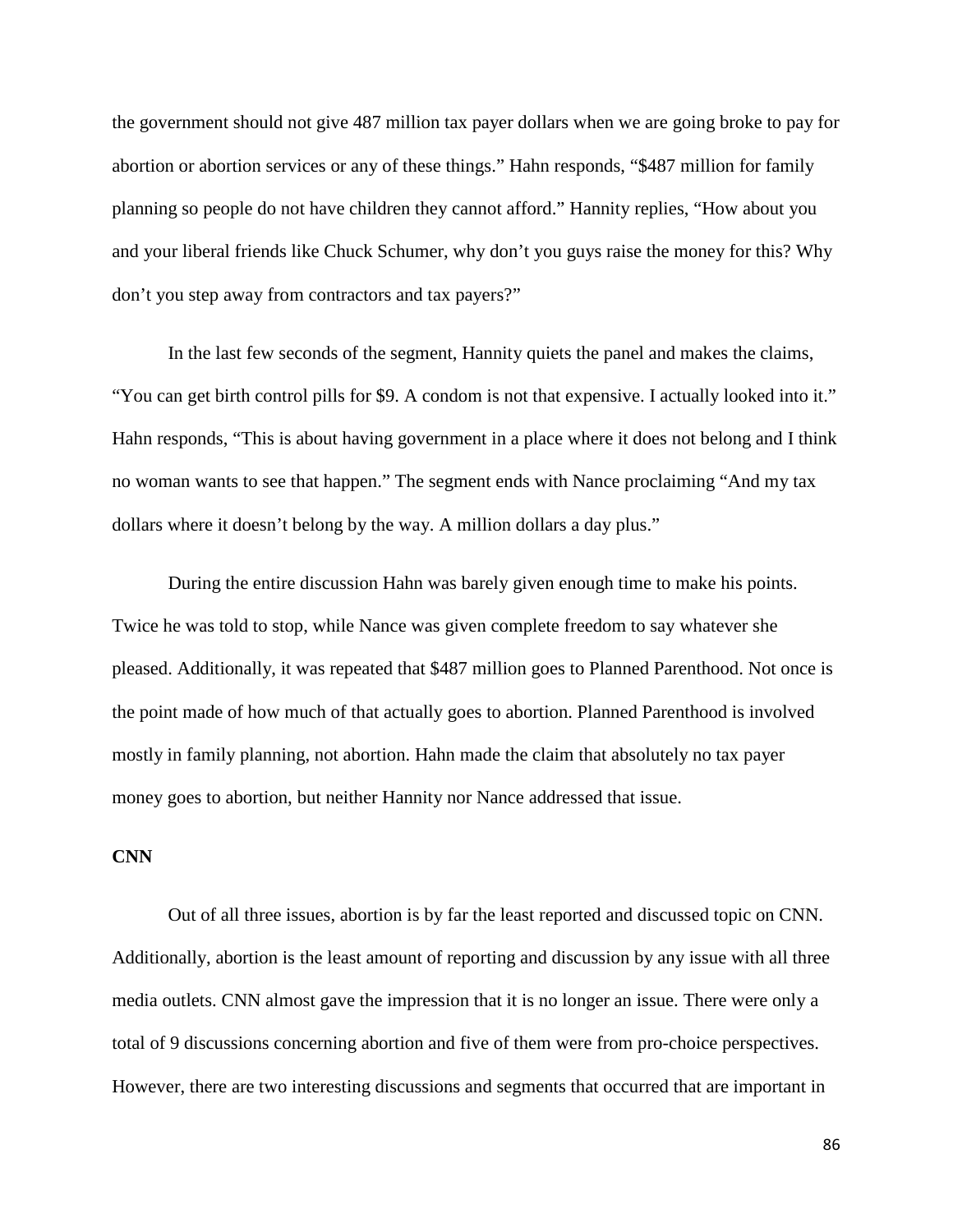regard to how both Fox News and the *The Wall Street Journal* handled the topic of abortion. First, there is a stark difference with how CNN and Fox News handled the topic of sex-selection abortion. Second, CNN rarely showed partisanship, but when they did it typically occurred with Piers Morgan. The partisanship displayed by CNN was very similar with *The Wall Street Journal* and James Taranto, which will be discussed later in this paper.

Before delving into how CNN handled the topic of sex-selection abortion, it bears reminding that O'Reily stated on May 31, 2012, "So unless you're watching the Fox News channel or listening to Laura on the radio…you don't know anything about this. The left-wing media and Dan Rather just said, 'Oh no, not us.' Why didn't CBS cover that, Dan?" Actually, both CNN and *The Wall Street Journal* reported on the issue. Additionally, CNN reported on this issue May 31, 2012 on The Situation Room, which actually airs before The O'Reilly Factor. CBS may not have reported on it, but CNN and *The Wall Street Journal* certainly did.

Nonetheless, there are stark differences with how CNN and Fox News handled the issues of sex-selection abortion. Like what was previously mentioned in this thesis, Fox News took a very conservative approach in reporting on it. There were complaints on everything from Planned Parenthood being a waste of tax payer money to how this is causing the United States to become like China. None of these arguments were ever mentioned on CNN. CNN simply reported the issues and provided explanations for the legislation that was presented by Republicans on this very issue.

There is also one very important issue with how CNN and Fox News reported on the undercover Planned Parenthood stings. On four separate occasions Fox News aired footage from the stings. Not once were the faces concealed on these videos. However, when CNN showed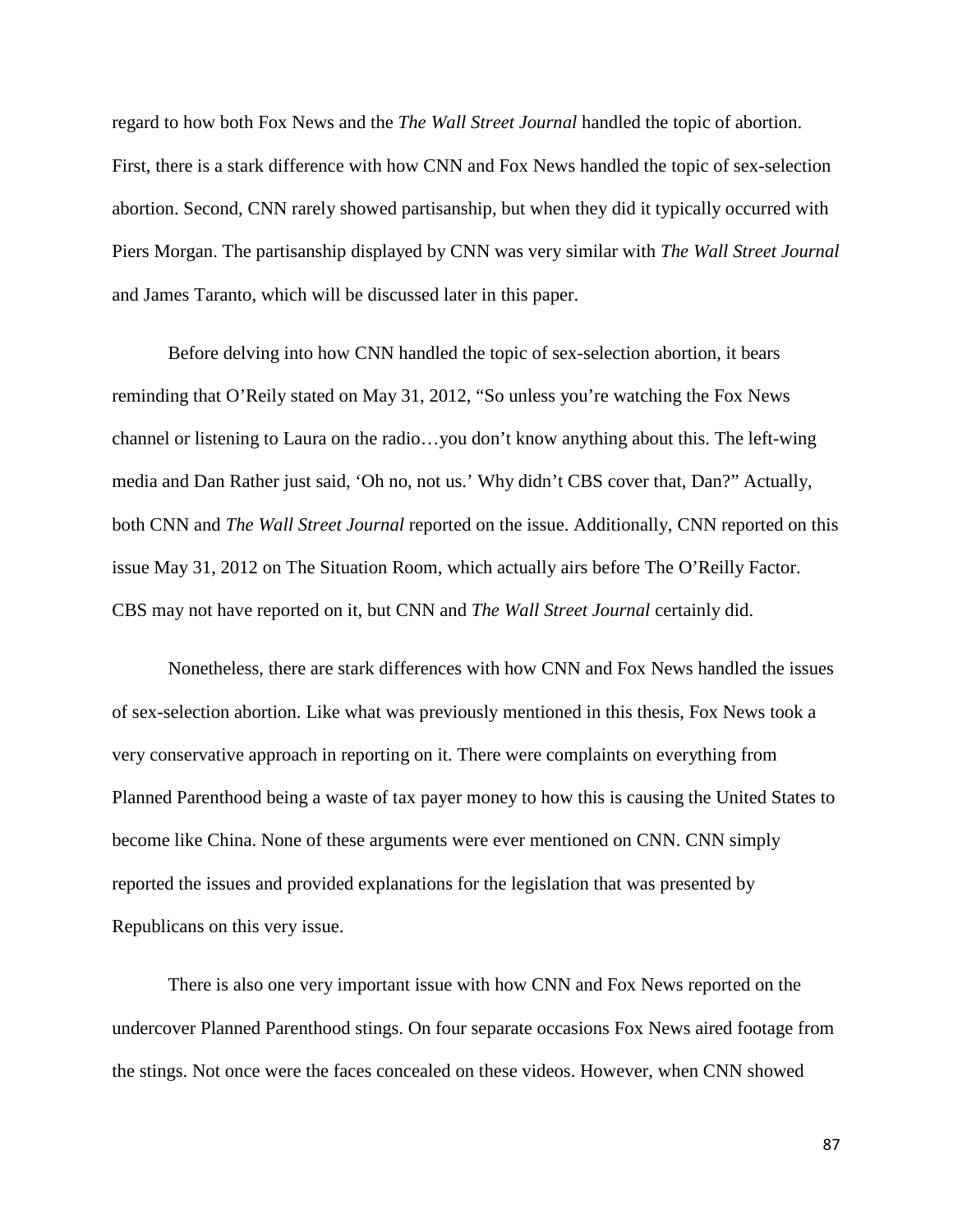various clips from the stings the faces were always concealed. It is difficult to arrive at a conclusion for why this possibly happened, but it would not be a stretch to suggest that Fox News neglected to do this as an act of shaming the Planned Parenthood employees.

Another point of interest with CNN and abortion is that they expressed pro-choice points of view 3 out of 9 times that abortion was discussed. Two of these instances occurred on the Piers Morgan Tonight. Piers Morgan Tonight also dominated abortion discussion with 5 total discussions.

Morgan seemed to have an obsession with asking conservative guests if they would allow their daughter to have an abortion if she was raped. His obsession was seen in interviews with Kirk Cameron, Ron Paul, and Rick Santorum. He always attempted to be delicate with this line of questioning, but it did not prevent the interview from becoming uncomfortable. He was also careful as to not come out and proclaim that he is pro-choice, but his questioning made it fairly apparent from what perspective he was coming from.

There was actually one instance in which a CNN contributor openly stated that she was pro-choice. This occurred May 21, 2012 during a discussion of a Chinese anti-abortion activist with Irin Carmon and Representative Chris Smith. When asking Representative Smith a question she simply stated that she was coming from a "pro-choice perspective." However, she was very careful in her question with trying to not sound as if the issue of abortion is black and white, which is incredibly different from how the issue is handled by some of Fox News.

## *The Wall Street Journal*

*The Wall Street Journal* showed more partisanship with abortion than either gay marriage or immigration. Abortion was covered 60 times and 15 of those stories were from a pro-life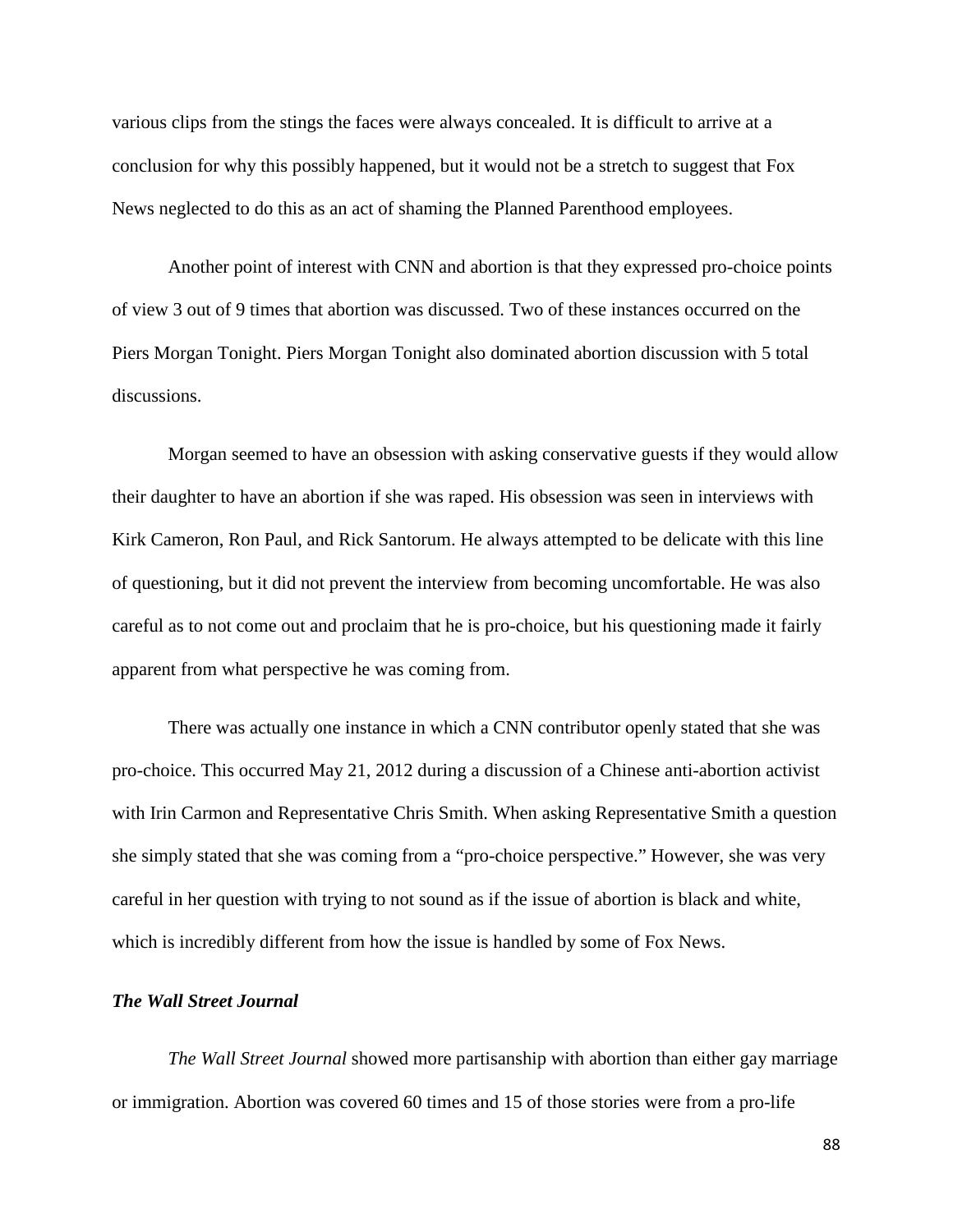perspective. Aside from those 15 instances, they reported on abortion in a non-partisan manner and simply reported on the daily news as it appeared. Three articles actually focused on international abortion issues. Conversely, there were absolutely no discussions from either CNN or Fox News on international abortion issues.

By far, the most interesting aspect to all of this is the partisanship that was displayed by *The Wall Street Journal*. Their approach was incredibly similar to CNN's. Standard reporting was non-partisan and opinion articles were always conservative. In particular, there was one oped writer who was almost completely responsible for every anti-abortion article that appeared in *The Wall Street Journal* and that was James Taranto. Every pro-life article that was written was published in the opinion section, as well.

James Taranto seemed to have anti-abortion fetish much in the same way that Piers Morgan had an obsession with issues of rape and abortion. 11 of the 15 articles that were pro-life were written by Taranto. Almost every article seemed to have the same formula. He always made sure to at least blame Obama and the Democrats for something, refer to liberals as proabortion, and fault feminism for ruining society.

Taranto makes absolutely no effort to hide his true feelings on abortion and it is clearly evident from the titles of his articles. Some of his titles include "Fear and Feminism," "Sexual Socialism." and "Big Sister is Watching You." The extent to which he focuses on these frames rivals anything else that was seen with gay marriage and immigration and the other news networks.

An excellent example of one of Taranto's typical articles appeared in a January  $6<sup>th</sup>$ , 2012 issue with the title "Mourning in America: Pro-abortion extremism lies behind the 'weird' attack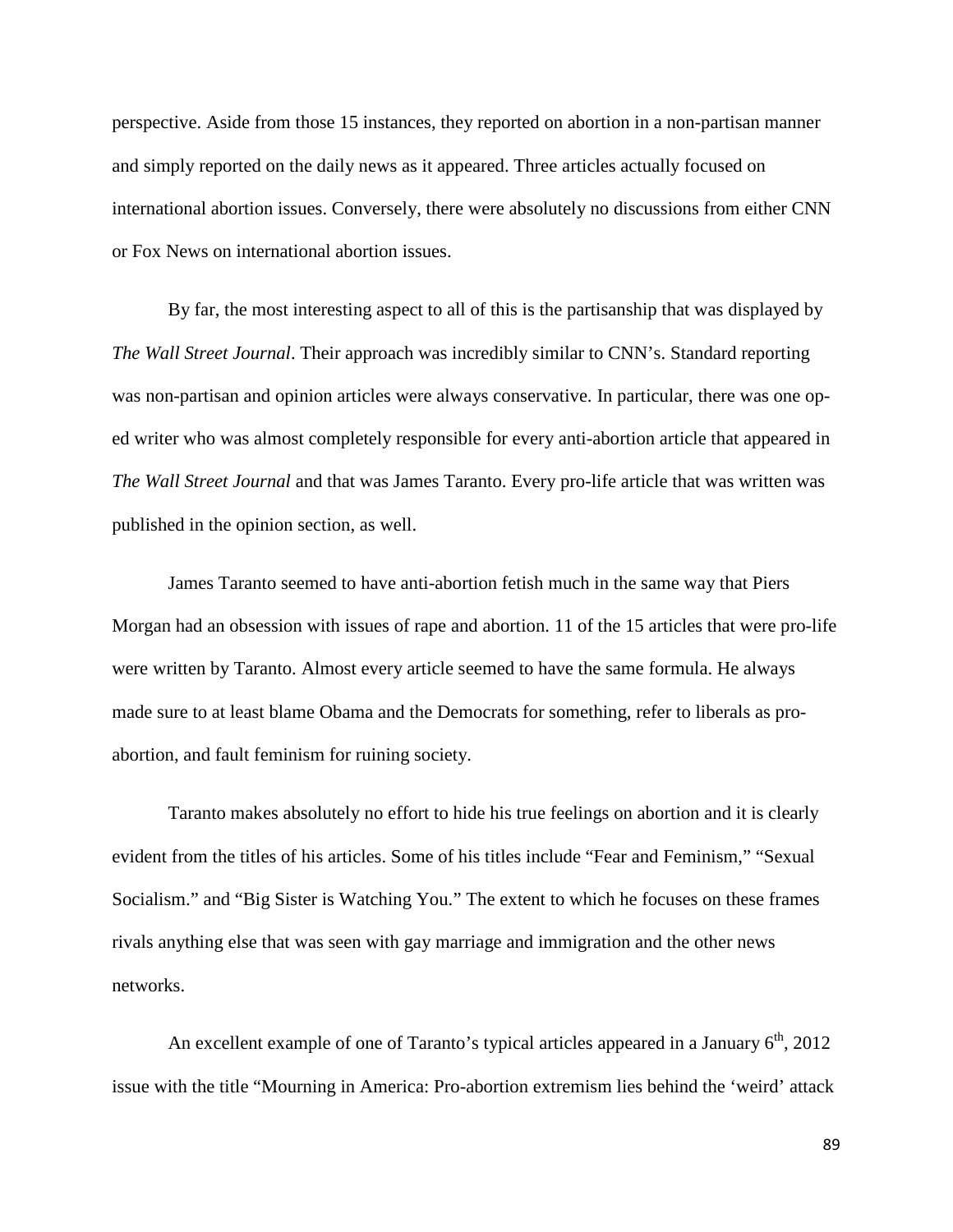on Rick Santorum." It is immediately clear from what perspective Taranto is writing from simply by reading the title. Nonetheless, his premise for this article is that there is a pro-abortion movement that will not rest and that their modus operandi is to constantly mock Rick Santorum and other staunch anti-abortion advocates.

Shortly after stating his motivation for writing the article he jumps into his characteristic anti-feminist ranting. He targets the feminist website Jezebel for an article by Erin Ryan, who criticized Santorum for having a stance on abortion that would not allow women to abort a fetus under any circumstance. Taranto responds to this with, "One could plausibly claim that Santorum is extreme in his opposition to abortion based on his actual positions. That Ryan felt compelled to go beyond this and smear him as an extremist shows that she is extreme to the point of utter outlandishness." He completely blows Ryan's article out of proportion to the point that he believes she is actually smearing Rick Santorum.

Another example of Taranto's anti-abortion perspective by way of anti-feminism was published on February 3, 2012 under the title "Big Sister is Watching You: Totalitarian feminism and the smearing of Susan G. Komen." Early into his article he compares Planned Parenthood's actions with Susan Komen to how Israelis were treated by Egyptian officials in the old regime. He then claims that *The New York Times* "exemplifies feminism's gradual transformation into a totalitarian ideology." He goes on to state that "neutrality on abortion is portrayed as opposition to "women's health… This is also why purportedly pro-choice feminists can hate Sarah Palin and her daughter for choosing not to abort their children." Once again, he uses the argument that those who are "pro-abortion" are out to smear those who are anti-abortion. His paranoid argument is repeated several times over in multiple articles. It is almost as if he is not simply anti-abortion but, also that he feels threatened by women.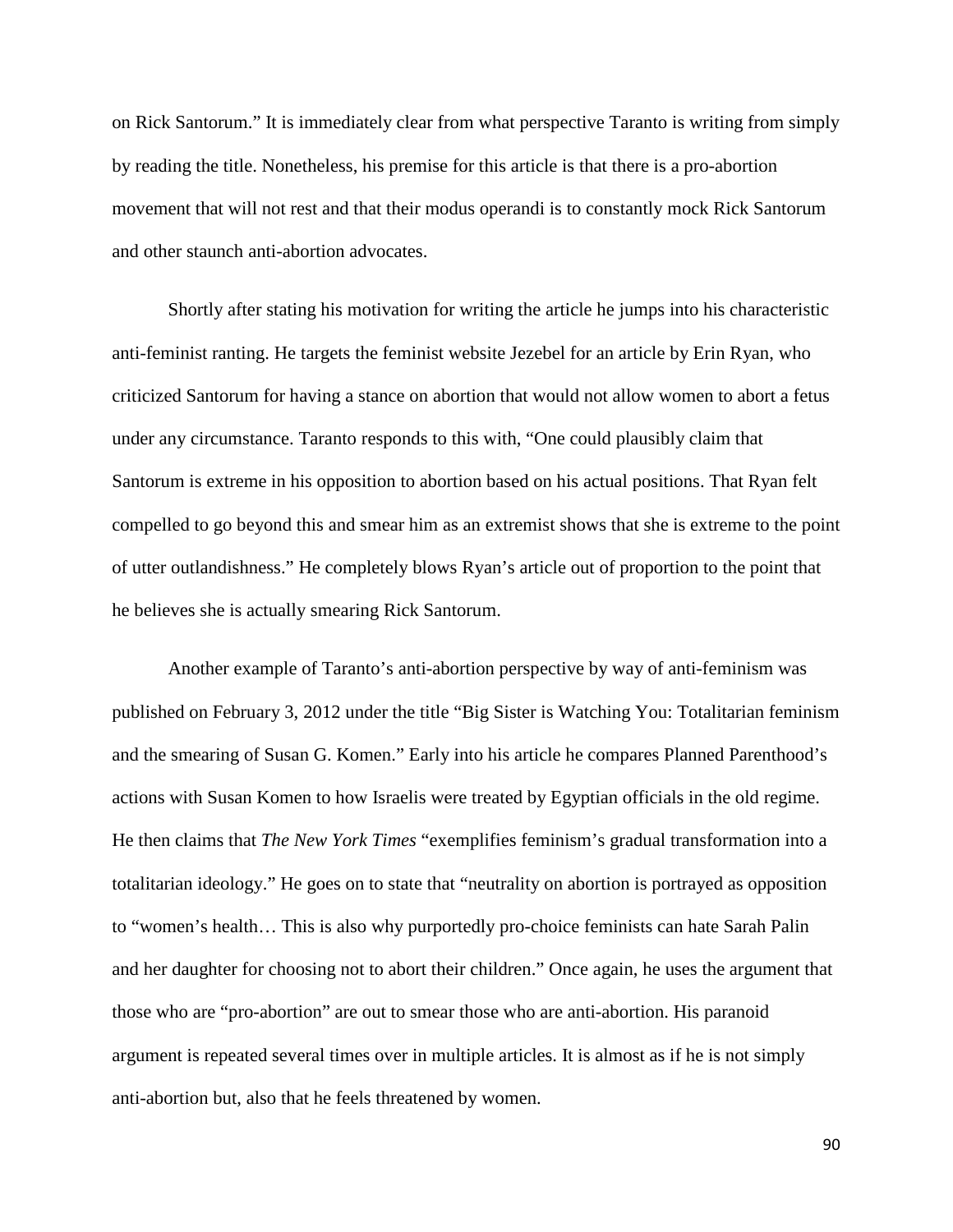It would be an incredible error to apply Taranto's ranting to the rest of *The Wall Street Journal*. Aside from his articles, they did an excellent job at simply reporting news on abortion. Not once outside of the opinion section of the paper did anti-abortion opinions appear.

#### **Abortion- Anecdotes and Summary**

The only minor anecdote to be made is that basically the only times that any of the news outlets expressed partisanship with this issue was with opinion articles (*The Wall Street Journal*) or on primetime programming with political commentators (CNN and Fox News). Fox News seemed to be the most partisan out of all three organizations, but the majority of their news about abortion was from a non-partisan perspective. Aside from opinion pieces and programs, CNN and *The Wall Street Journal* strictly reported on abortion from a neutral perspective.

Overall, there were various similarities and differences among the three news organizations. Once again, Fox News presented from a conservative viewpoint, whereas CNN and *The Wall Street Journal* presented without any ideological slant, for the most part. Like the other two topics, Fox News' presentation of abortion was theme-driven. They evoked the idea that the United States was becoming more like China due to same-selection abortion. They were also critical about liberal media bias and the idea of tax payer money going to abortion. None of these themes appeared in either CNN or *The Wall Street Journal*.

CNN and *The Wall Street Journal* did show some minor similarities to Fox News. Both organizations had individuals that displayed ideological biases. CNN presented a liberal slant with Piers Morgan and *The Wall Street Journal* presented a conservative viewpoint with James Taranto. The only similarity that CNN had with Fox News is that both presented ideological perspectives, but CNN did not do this with quite as much regularity and Fox News. *The Wall*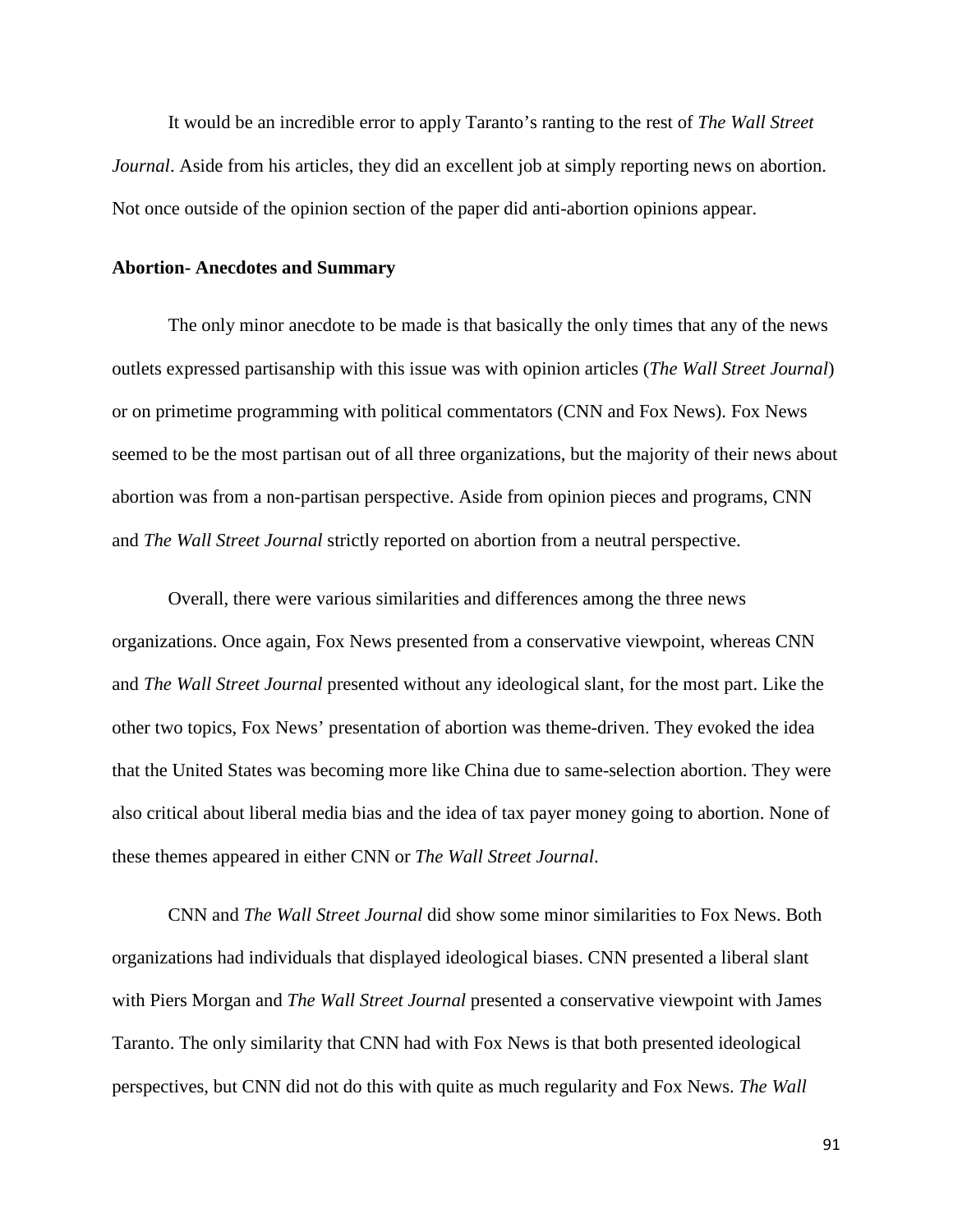*Street Journal* showed ideological similarities with Fox News. James Taranto was consistently critical of liberals and abortion, which was in line with Fox News' stance. However, Taranto is only one man, which means that it would be dangerous to apply his perspective to the overall perspective of *The Wall Street Journal*. Unlike *The Wall Street Journal*, Fox News differs in that it has a variety of individuals who are critical of abortion.

## **General Anecdotes**

These general anecdotes have mostly to do with the fact that there are many components to the presentation of news on Fox News that do not necessarily fit within the previous chapters. The first point of interest with Fox News is that viewers are routinely told that they are more important. This is evidenced by the fact that they are constantly told that mass media is to blame for something and that they are reporting on a story that no other media outlet is reporting on, even when that is not true.

Fox News viewers are also constantly told they are being victimized. It is never explicitly stated that they are victims of something. However, they are frequently told that the United States is under threat from danger immigrants and the border is not secure, conservatives are being persecuted for their anti-gay marriage and abortion beliefs, the federal government is wasting your taxes on abortion, and et cetera.

Discussion panels and guests on Fox News are typically conservative. Take the program The Five for instance. The panels are always different for each episode, but there are always four conservatives and one liberal. Additionally, the liberal contributor is routinely mocked and ridiculed. Juan Williams seems to be the only liberal contributor who is respected on the show. Because of this Fox News viewers are constantly inundated with conservative talking points and rhetoric. The majority of politicians who appear on Fox News are conservative too. Although the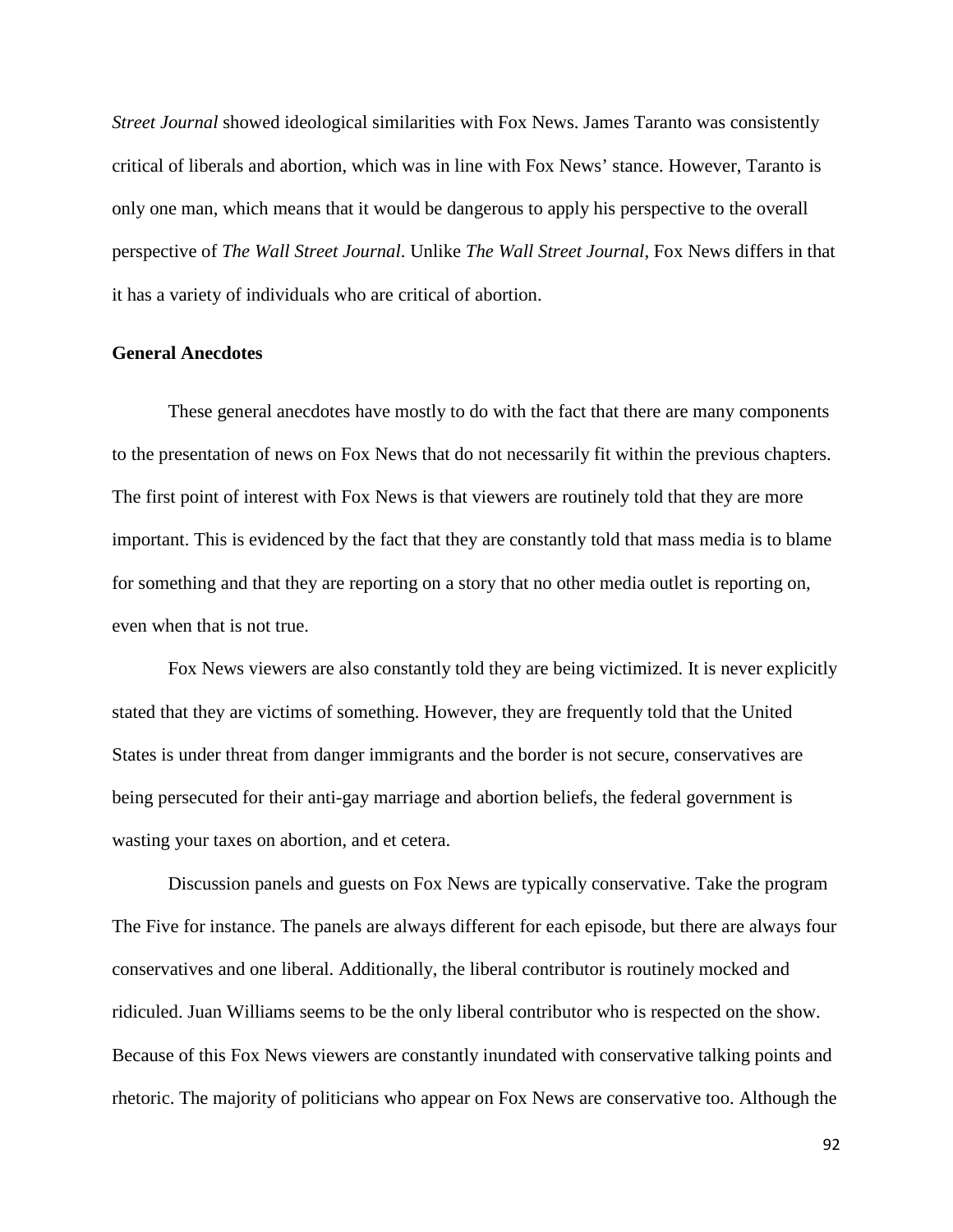Fox News anchors interviewing these politicians might not be displaying partisanship, the viewer only hears the perspectives on conservative politicians.

Fox News viewers were also not presented honest discussion during the GOP primaries. There was rarely policy discussion, rather discussions were dominated by talking points and which candidates are fighting with each other. It was not until Romney solidified the nomination that policy discussion arose. There was even moment on January  $5<sup>th</sup>$ , 2012 on The O'Reilly Factor where Bill O'Reilly admits that it is not Fox News' intent to debate the nominees. He devoted an entire Talking Points segment to how he was going to treat the candidates fairly and not debate them if they appeared on his show. He affirmed this stance after responding to a letter that claimed he was too harsh on an earlier interview with Rick Santorum. He claimed that the interview was not a debate and that he is not interested in "party politics."

Last, there is a smugness that is often displayed on Fox News that is rarely seen on CNN and *The Wall Street Journal*. Not surprisingly, much of the smugness appears on Fox News' primetime programing. For instance, The O'Reilly Factor has a segment called "Watter's World" in which a Fox News contributor tracks down liberals in public and questions them about current events. More often than not, what is edited into the clip is a series of people responding with uneducated answers. Every single instance of the segment was devoted to make liberals seem uninformed or unintelligent.

Another excellent example of smugness that was not previously mentioned in the analysis also occurred on The O'Reilly Factor on March 15, 2012. One particular segment was critical about an advertisement from moveon.org that claimed the GOP was waging a "war on women." The Factor invited both Gretchen Carlson and Margaret Hoover, who are both conservative Fox News employees. Hoover actually agrees with the message of the advertisement and toward the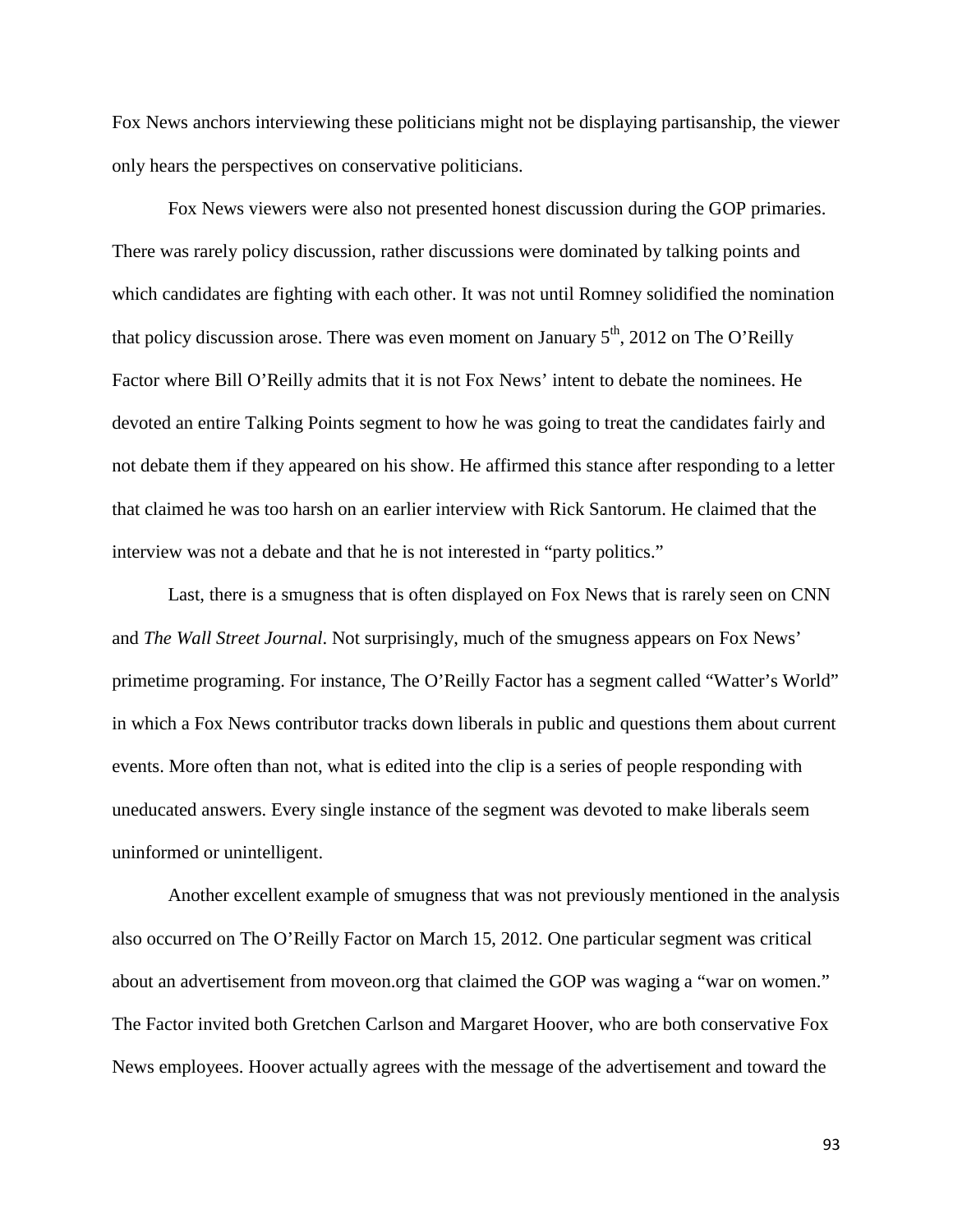end of the segment O'Reilly looks straight at her and states, "Woman are more (sic) smarter than that."

## **Discussion and Conclusion**

The research questions for this study were concerned with what messages conservative media is sending to their audiences and what influence that might have on political socialization. What effect might particular messages have on political and economic ideology? What particular messages are being presented? Are these messages contributing to a false consciousness among careless conservatives? These research questions were based on the theoretical framework provided by Georg Lukacs and his work on false consciousness.

Based on this theoretical background and the research questions of this study, it was anticipated that certain themes would appear within the content analysis that would confirm Lukacs ideas about false consciousness and the struggle between the subjective and objective. Since most Fox News viewers are likely to be careless conservatives, it was anticipated that content on Fox News would keep viewers distracted from the true reason for their own economic situation. This content would then coalesce with vague discussions about the external processes of capitalism and the US economy. Economic discussions would be intertwined in social issues, thus providing a minor capitalist component in each issue of conservative ideology.

As for conscious conservatives, it was anticipated that they would mirror what Lukacs stated about the bourgeoisie and class consciousness. The evidence should have been found in *The Wall Street Journal* because most of the news would be presented from a capitalist perspective with very little said in the way of social issues. Because conscious conservatives have class consciousness it was expected that *The Wall Street Journal* would likely not care to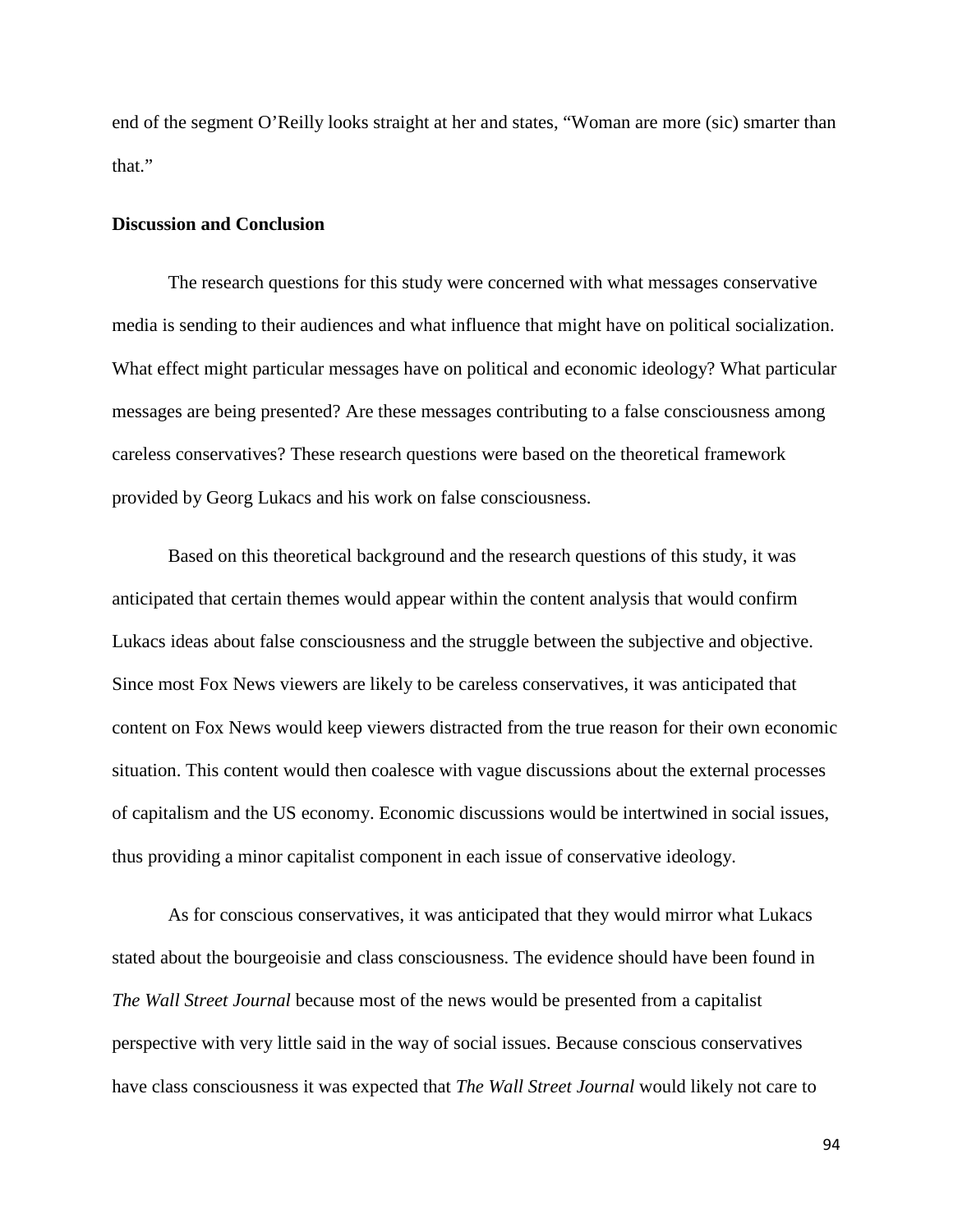discuss social issues very often due to the fact that they would not pertain to the economic standing of their readers.

#### **Immigration-Fox News**

Fox News' presentations of immigration had several minor themes that focused on the economy, but they were dwarfed by frames that were concerned with either xenophobia or the political motivations of liberals. There were only eight instances of immigration being framed around job loss and only one instance of the idea that immigration improves the economy. Fox News was far more concerned with themes that dealt with border security, distrust of government, and liberal political stunts. Those three frames alone constituted 119 of the 232 discussions about immigration. This truly evidences how little of a factor economics was in relation to immigration.

Based on the previous literature, it was expected that national security would be a major theme for Fox News (Dean 2007). The first major theme that emerged on Fox News dealt with Arizona and its trouble with border security. Fox News provided ample airtime for Governor Jan Brewer and Sheriff Joe Arpaio to tell their side of the story. They allowed both individuals to dictate the interviews and use airtime to present their conservative viewpoints. Additionally, Fox News presented ample discussion about these issues. A large portion of these discussions had an ideological slant. For instance, the discussion about whether or not Sheriff Arpaio is a crusader provided an avenue for Charles Krauthammer to criticize the Obama administration and very carefully show his support for Sheriff Arpaio. Much of these discussions surrounded the idea that national security must be taken more seriously.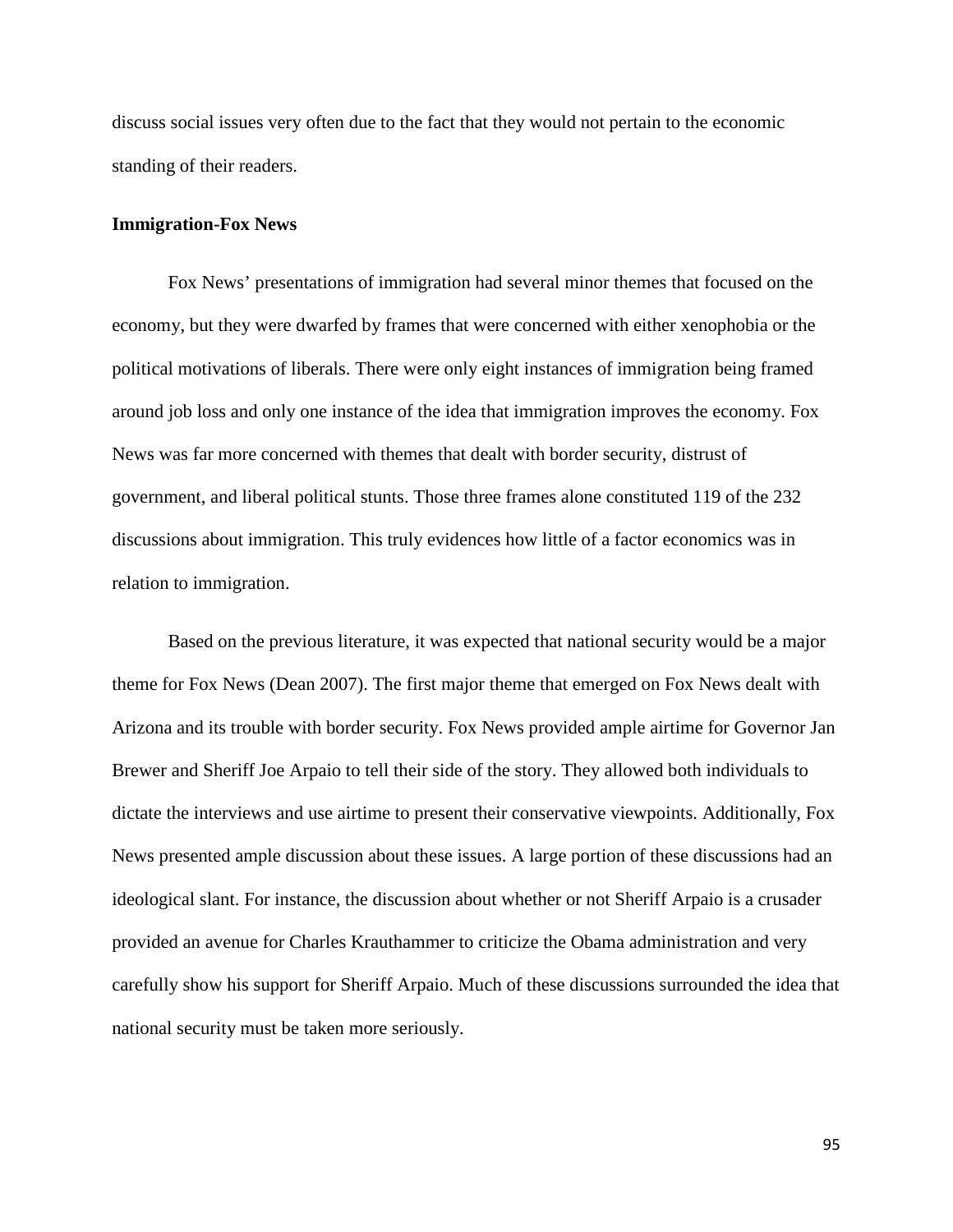Another theme that emerged out of the content analysis was Fox News' focus on liberals and their connection to the Latino population. Repeatedly, Fox News presented news on discussions concerning the idea that liberals are only trying to appease Latino in order to get their support. For example, Fox News aired an interview with Governor Brewer concerning the Arizona immigration bill hearing. Governor Brewer complained about the Democrats approach to the hearing and stated that everything they were doing was a political stunt. In response, the Fox News anchor stated verbatim, "Potentially, this may be an effort to court the Latino vote."

One interesting issue with Fox News' preoccupation with liberal and the Latino population is that they criticized Democrats for attempting to get support from Latinos, but there was frequent discussion about how Mitt Romney should select Marco Rubio as his running mate. This topic was always seriously discussed and almost always presented a conservative ideological slant. Overall, forty-eight of the 233 discussions concerning immigration were about the issue of liberals and the Latino population.

Based on the research conducted by Skocpol and Williamson (2012) it was anticipated the Fox News would focus on themes of paranoia and xenophobia. This particular study corroborates most of the results that Skocpol and Williamson found. Based on their research, it was argued that xenophobia and paranoia would be important themes for Fox News and it turned out to be mostly correct. Forty-three of the 233 discussions followed a paranoia or xenophobic theme.

Fox News expressed xenophobia and paranoia through the use of discussion about national security, job security, and cultural superiority. Discussions about national security were the most frequent with a total of thirty instances. Although Fox News tended to focus on national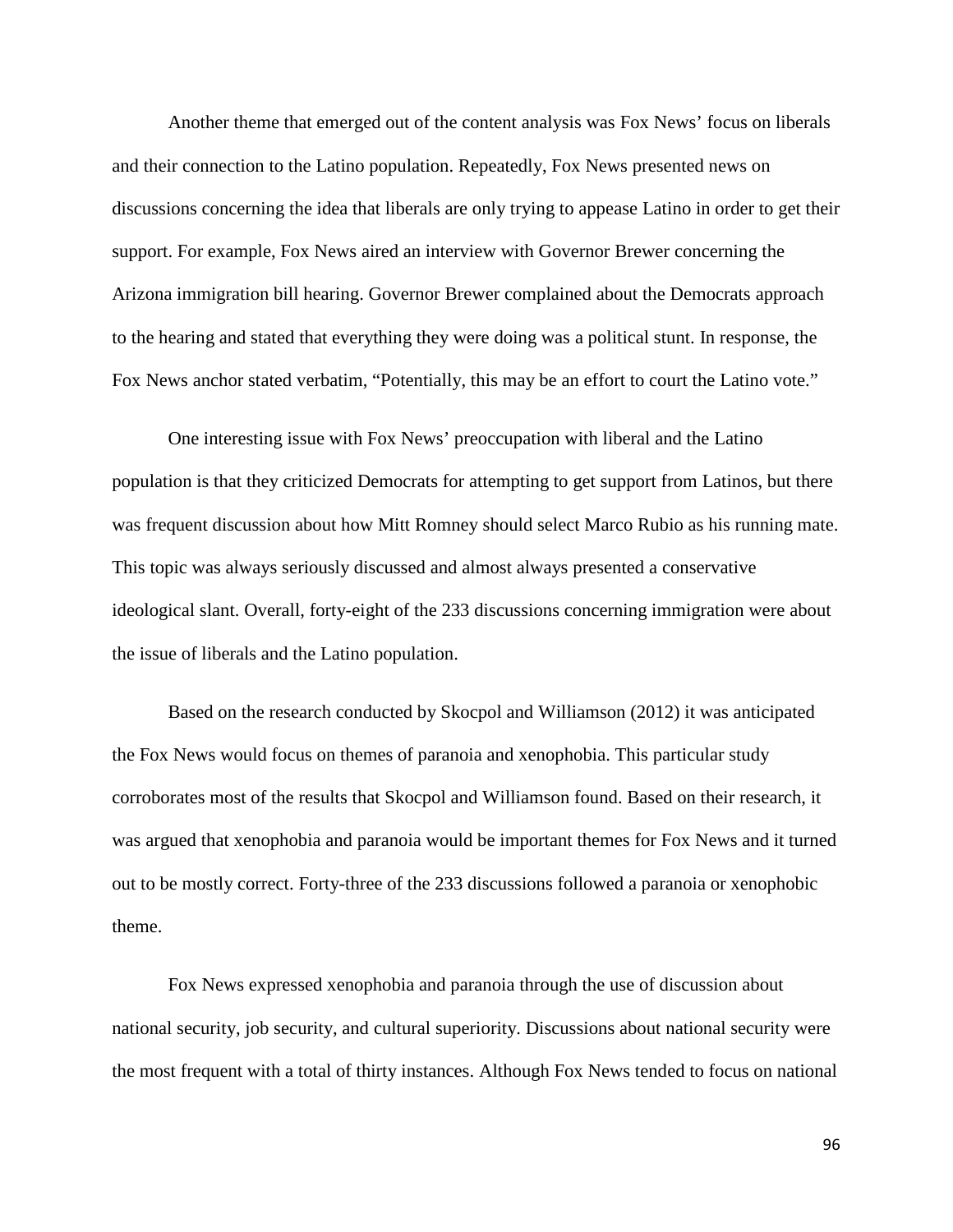security, violence, and defense in regard to xenophobia themes, there was also coverage concerning job security and cultural superiority. Like previously mentioned, it was anticipated that Fox News would make job loss an issue in regard to immigration, but this issue turned out to be of little importance compared to others. Surprisingly, there were only eight instances of job loss being discussed. Based on the literature and prior knowledge of the subject, it was anticipated that there would be discussions about how immigrants are a burden on the job market due to the idea that they take jobs away from Americans. However, this simply was not the case. Additionally, discussions of cultural superiority were only seen four times. Although there were not many instances of these themes, they are still important to this study due to the fact that they were both unexpected.

An additional general theme that emerged during the content analysis dealt with broad monetary issues with immigration. It was suggested that monetary concerns would be an issue with immigration based on the work of Santorum (2006) and Grindstaff (2006). It was anticipated that there would be discussions about tax payer money being wasted on illegal immigrants using social welfare programs. Many Fox News anchors and correspondents made this exact argument and were not bashful about expressing it. However, the arguments that were made were never corroborated with data or evidence. Every argument that was made in regard to immigrants being a drain on the economy was supported with anecdotal evidence.

Although Fox News was very concerned with immigration issues, there was not a single instance of discussion or news about global immigration issues. Every single discussion about immigration was in regard to the problems that the United States is facing. There was not even discussion concerning how other nations are dealing with illegal immigration.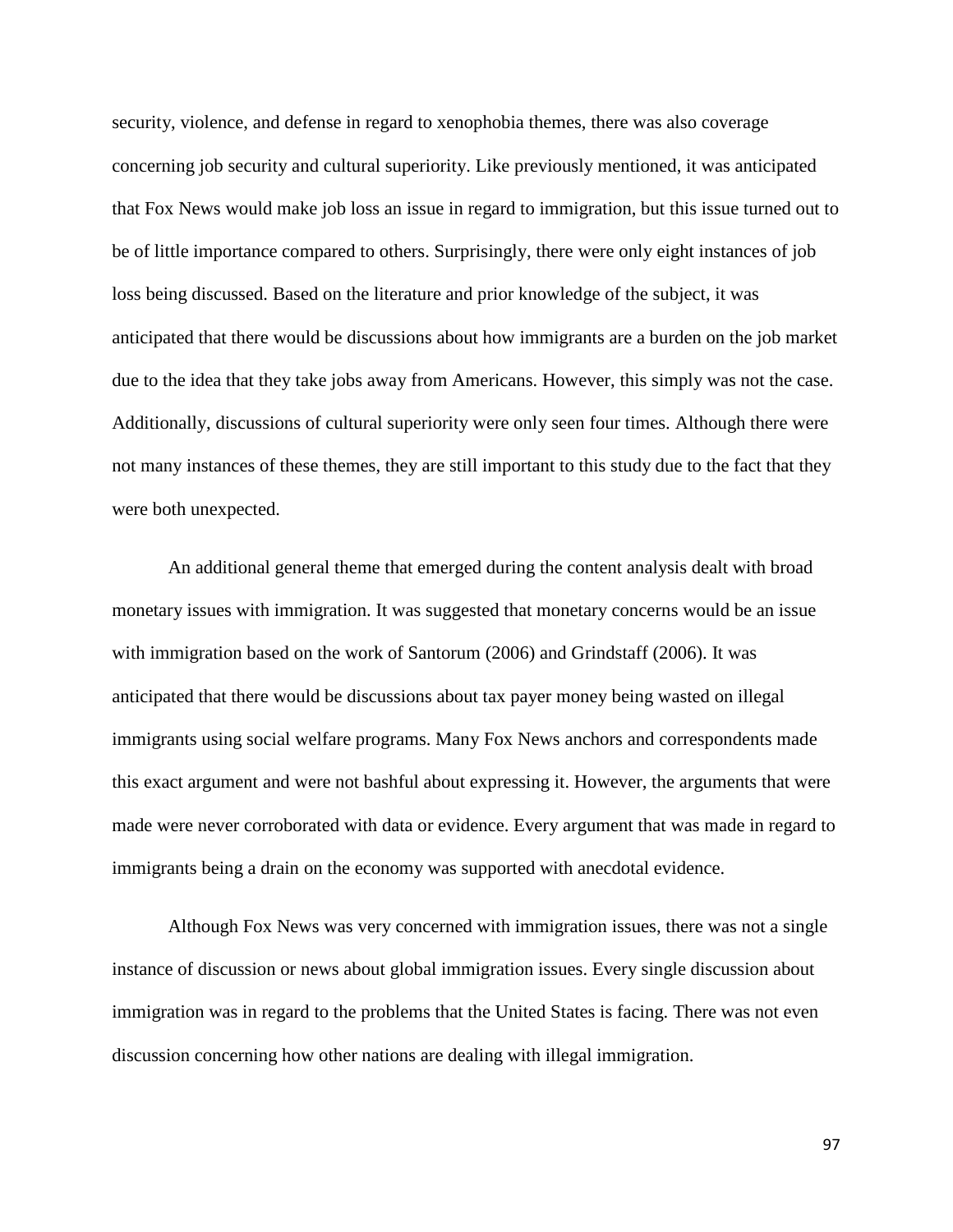Last, there was a major theme on Fox News concerning the federal government. There was frequent discussion about how the federal government is to blame for many of the issues with immigration policy and illegal immigration. Blaming the federal government was one of the more visible themes that Fox News expressed, which was evidenced by some of the titles of their archived videos (e.g. "DEA Helping Drug Cartels?" and "Government Gone Wild: ICE"). Many at Fox News had no qualms with expressing their conservative viewpoints on this issue.

### **Immigration- CNN**

For the most part, CNN tended to focus on simply reporting immigration issues and airing human interest stories. CNN provided a minimal amount of airtime to the news surrounding Arizona's immigration battles. They aired five separate stories about Arizona during the six month span.

CNN did not report on a single story that reflected xenophobia and paranoia themes. There was absolutely no mention from CNN about border security being a problem, immigrants taking jobs away from Americans, overbearing government, or the United States being culturally superior to other countries. However, CNN did have a few economic discussions in regard to immigration. There was a small amount of discussion concerning entrepreneurship among immigrants.

CNN tended to focus on global issues and human interest stories. There were a total of five international stories and eleven human interest stories. Three out of the five international stories that CNN aired were concerning France's immigration issues. The other two issues were about Israel's issue with African immigrants. Human interest stories were by far CNN's most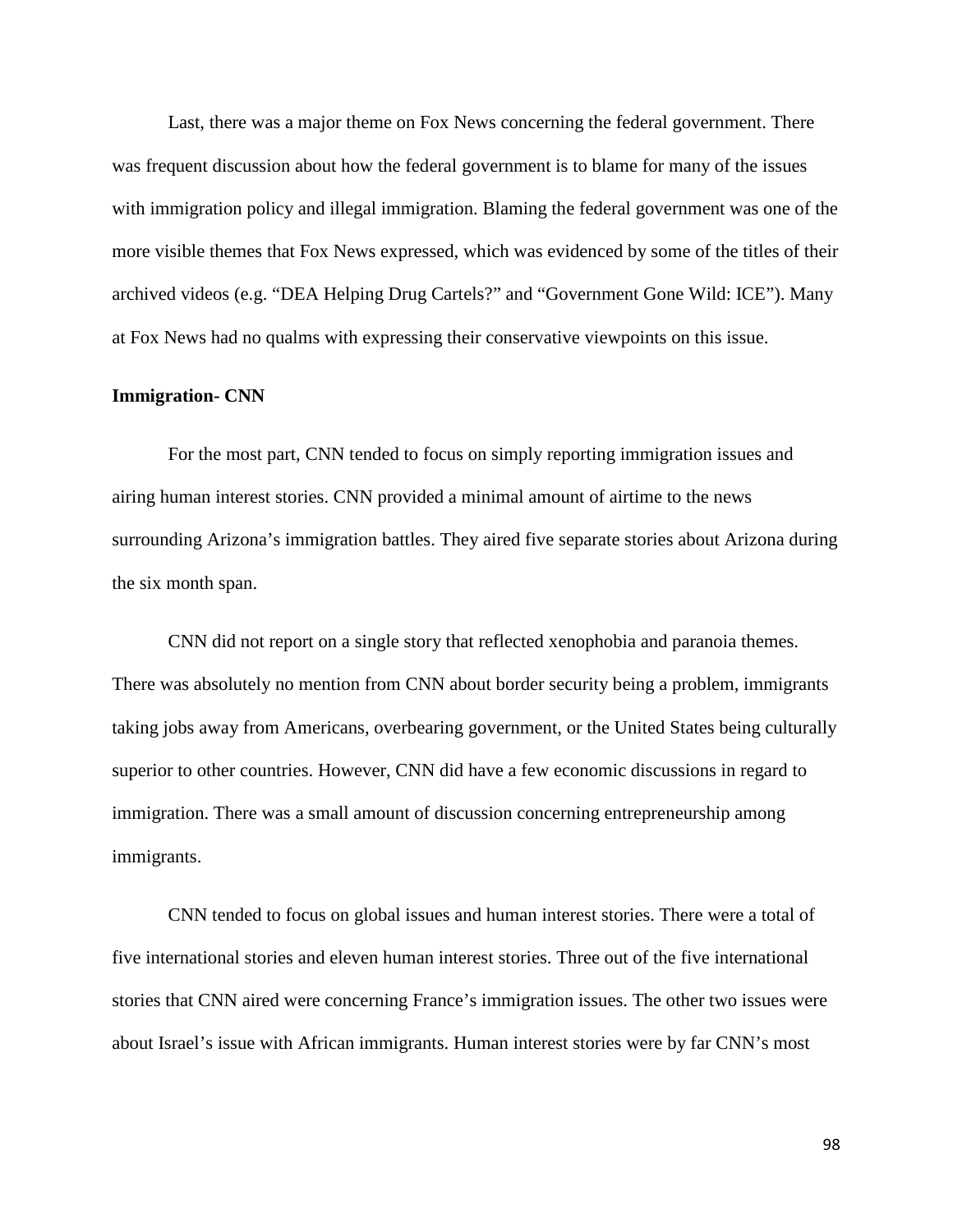popular way of approaching immigration discussions. Out of a total of forty-three stories about immigration, eleven of them were human interest pieces.

#### **Immigration-** *The Wall Street Journal*

*The Wall Street Journal* had very little variety in the way it reported on immigration. The most frequent articles and stories that were published pertained to the economy and immigration. Instead of blaming immigrants as a drain on the economy, *The Wall Street Journal* actually focused on how immigrants have a positive contribution to growing economies. It consistently mentioned a connection between entrepreneurship and immigrations. There were articles on everything from immigrants coming to the United States to start a business to businesses taking advantage of migrant labor.

Additionally, *The Wall Street Journal* also published articles about the issues surrounding Arizona's immigration reform. It published a total of five articles about the issue and simply reported on the issues and did not interject an ideological slant to the issues. There was not a single instance of *The Wall Street Journal* expressing an ideological slant with the presentation of these issues.

*The Wall Street Journal* also made absolutely no effort to frames immigration issues with xenophobia or paranoia. There were no discussions or articles about Americans losing jobs from immigrants, immigrants being a drain on society, border security, or cultural superiority. However, *The Wall Street Journal* did have some material concerning liberals are immigration issues. In particular, they published two stories about liberals attempting to gain support from the Latino community in order to gain more support. Nevertheless, this theme only emerged twice and both of these instances occurred in opinion pieces.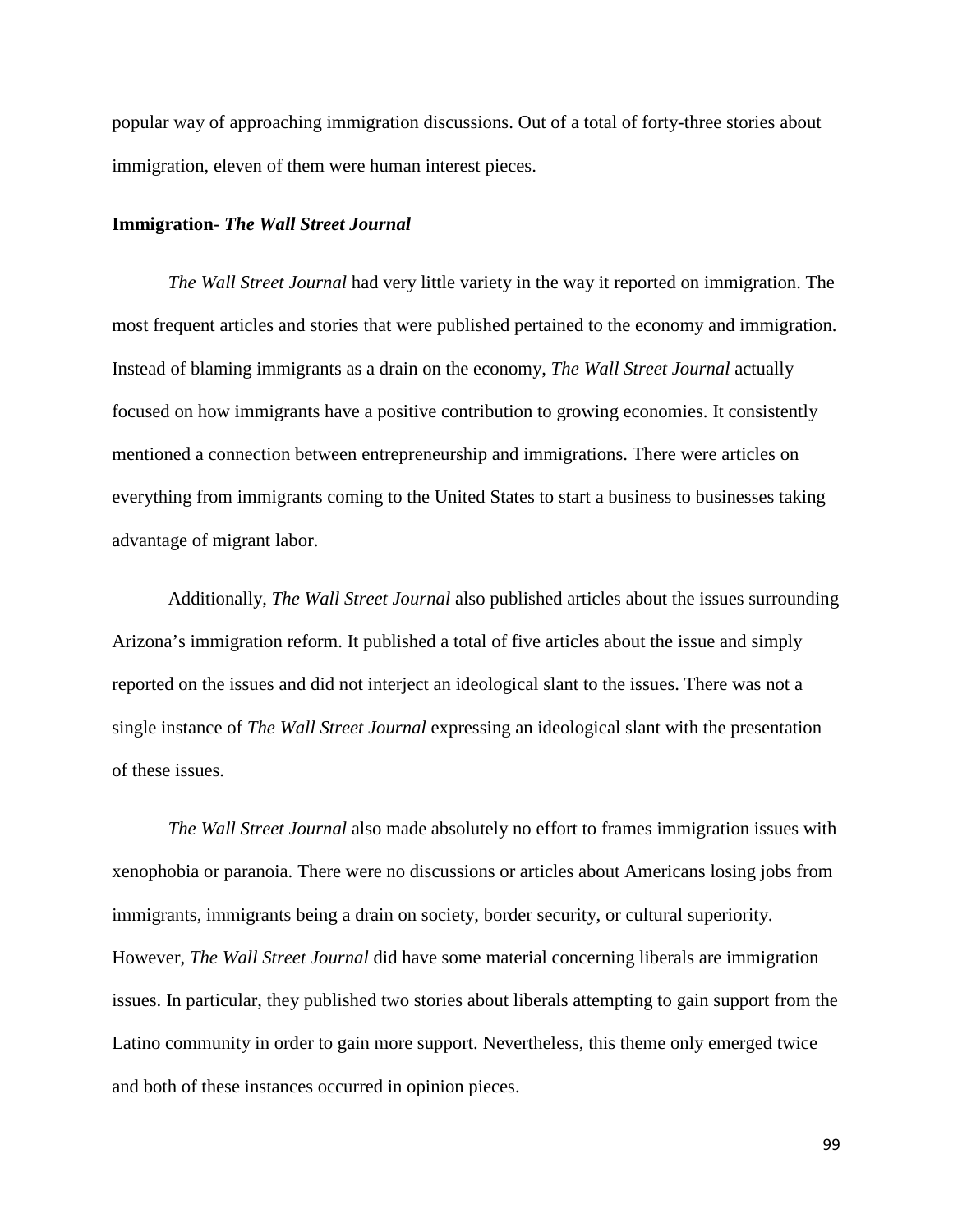### **Gay Marriage- Fox News**

Fox News took a much different approach to gay marriage and the economy. They did not try to intertwine the two issues. Rather, they blamed gay marriage as a distraction from the poor economy. They directed this blame toward liberals and mass media. Out of ninety-eight discussions concerning gay marriage, forty-five of them were concerned with blaming liberals for the issue or claiming gay marriage as a distraction. The interesting part to all of this is that when it was claimed that issues concerning gay marriage were a distraction from the economy, very rarely was there an economic discussion after the claim was made.

Like immigration, Fox News presented the viewpoint that liberals are taking part in political stunts to gain support from a particular community. In this case, Fox News accused liberals of supporting pro-gay marriage policies only to get extra support. Twenty-five of the ninety-eight discussions about gay marriage were dedicated to blaming liberals for something in relation to gay marriage. There was frequent discussion about how President Obama only made his opinion on gay marriage public in order to get votes from the gay community. However, there was actually discussion on Fox News prior to President Obama's public statement that he will refrain from making his opinion known because it would hurt him politically. They immediately changed their tone once he came out in support of gay marriage.

Fox News also attempted to detract from discussions of gay marriage by trying to interject discussions about the economy. Frequently, Fox News would air a discussion concerning gay marriage and a panelist or anchor would mention that the economy was a far more important issue to discuss. However, when the discussion would shift to the economy there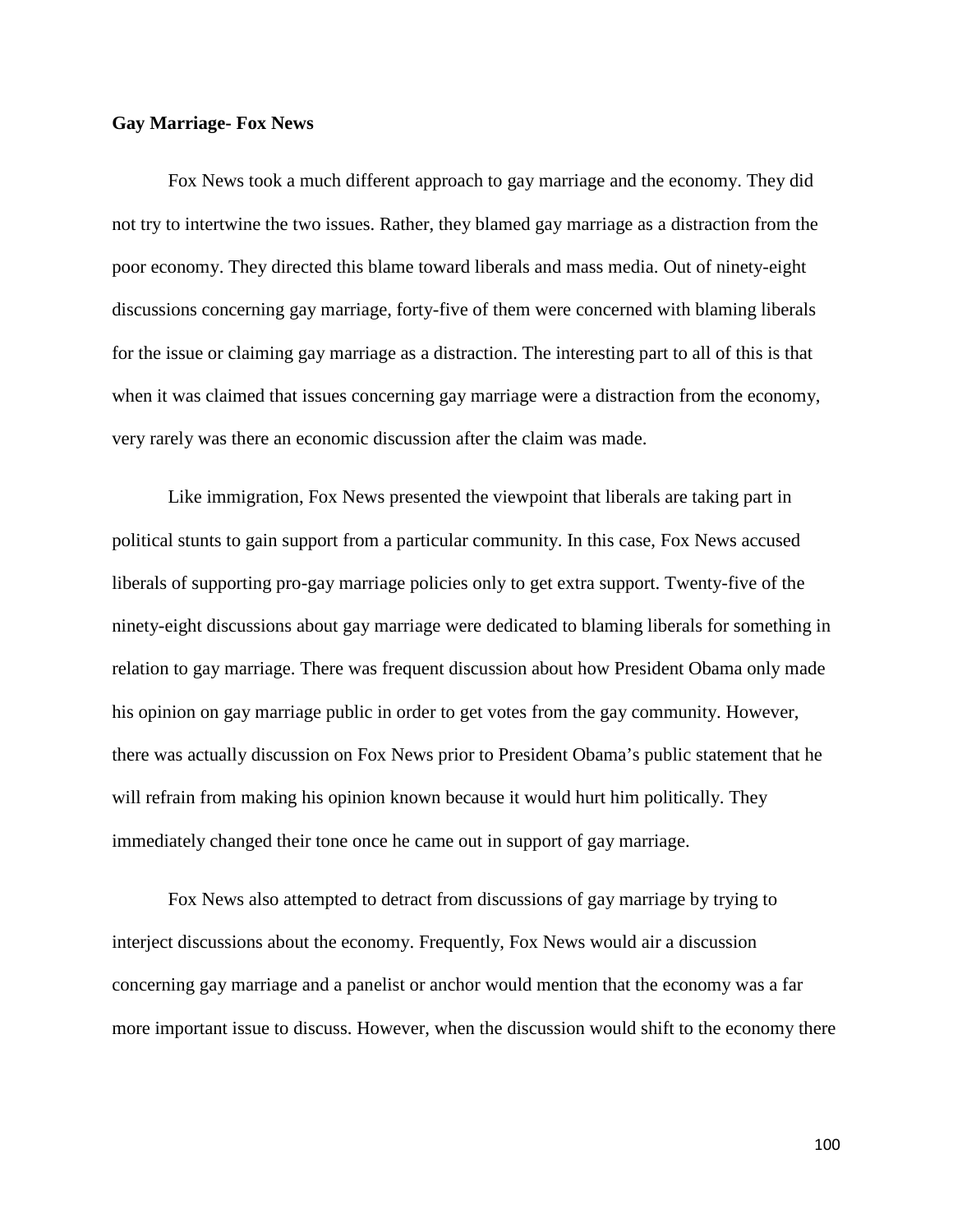was very little honest discussion with data or evidence. Every economic discussion dealt with either anecdotal evidence or a poll that was conducted.

Last, one theme that emerged on Fox News was that of liberal media. Fox News consistently blamed the liberal media for something in regard to gay marriage. They frequently blamed mass media for distracting people from the economy with discussions of gay marriage. Fox News presented themselves as the only source for legitimate news.

### **Gay Marriage- CNN**

CNN frequently expressed pro-gay marriage ideology. Twenty of CNN's seventy-two stories about gay marriage showed support gay marriage. Outside of these twenty instances, CNN essentially presented stories about gay marriage without any ideological slant. However, the twenty instances that supported gay marriage were very ideologically slanted, which is much different from CNN's presentation of immigration and gay marriage. CNN mostly remained nonpartisan in the presentation of those issues.

Aside from the fact that CNN presented pro-gay marriage viewpoints, it was surprising that anchors were openly expressing their opinions. Solidad O'Brien and other anchors frequently talked over guests that were anti-gay marriage. They essentially bullied their guests during the interviews. CNN simply did not try to hide its liberal ideological slant on the issue of gay marriage. Considering the idea that CNN is supposed to be a non-partisan news source, it was shocking how blatantly pro-gay marriage CNN anchors and correspondents were.

**Gay Marriage-** *The Wall Street Journal*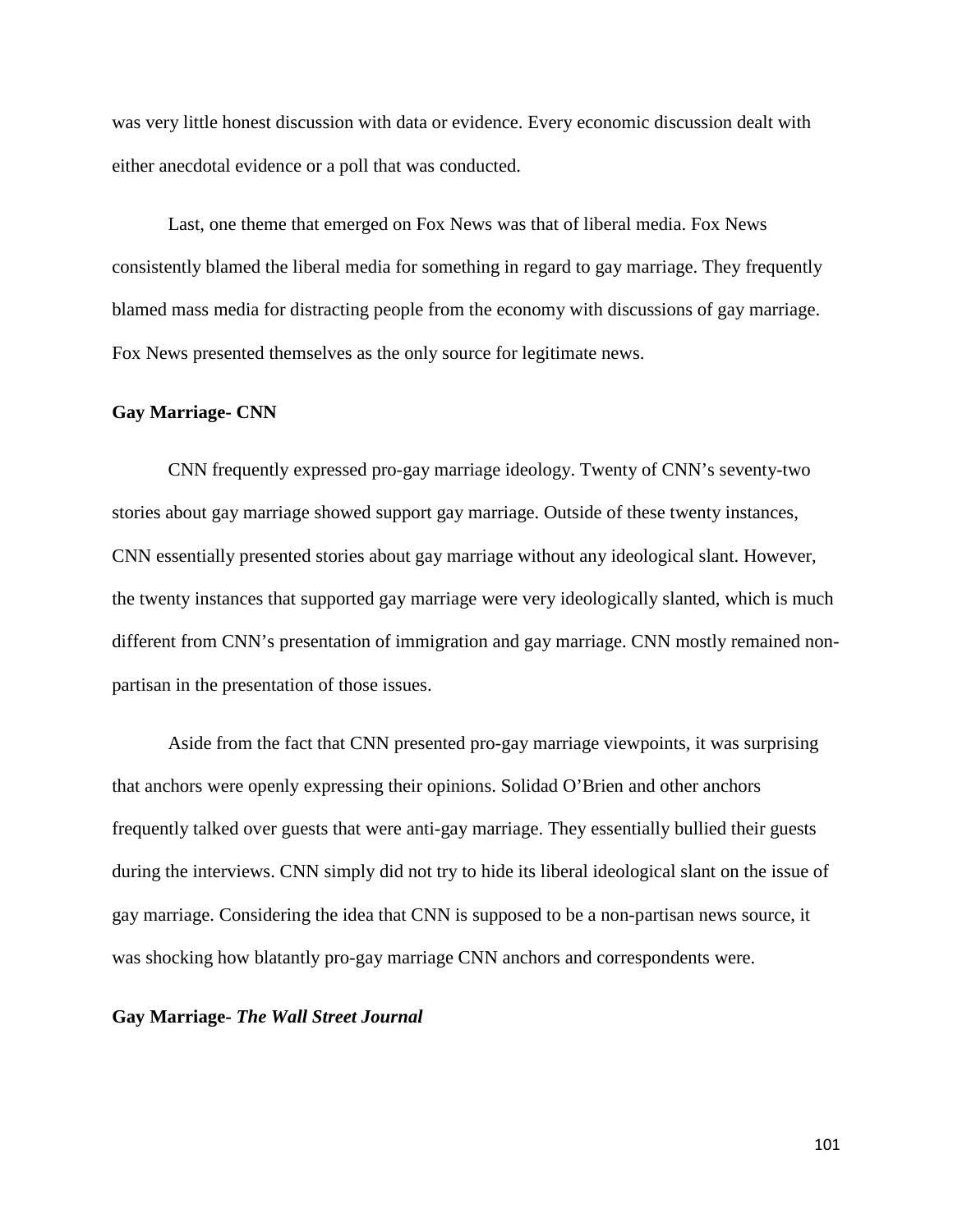Concerning gay marriage, *The Wall Street Journal* simply did not care much about the issue. They published 121 articles about gay marriage and 117 of them were from non-partisan perspectives. They simply reported on the news and issues surrounding gay marriage and refrained from interjecting and ideological slant. However, *The Wall Street Journal* did publish four articles that were anti-gay marriage, but they were from the opinion section.

#### **Abortion- Fox News**

Fox News was far more concerned with simply supporting the idea of pro-life and blaming the media for being pro-choice than anything else. Those two themes made up nineteen of the sixty-five discussion about abortion. However, when the economy was interjected into the discussion it either pertained to tax payer money being wasted on abortion or that the United States is becoming similar to China.

During many discussions about abortion, Fox News contributors and correspondents utilized a couple different frames. For instance, when presenting general pro-life view points, correspondents would mention "abortion inducing drugs" and the "war on babies." The "war on babies" was unique in that it was sparingly used, but "abortion-inducing drugs" were consistently discussion. Not once in these discussions do they explain what these drugs are. The issue is that the drugs they are referencing are actually emergency contraceptives that basically present conception. They do not induce abortions.

Outside of general discussions of pro-life viewpoints, Fox News frequently compared the United States to China. These conversations were reserved to The O'Reilly Factor and Hannity, but they reiterated the same points. Both O'Reilly, Hannity, and their correspondents discussed how the United States is becoming similar to China because Planned Parenthood exists. There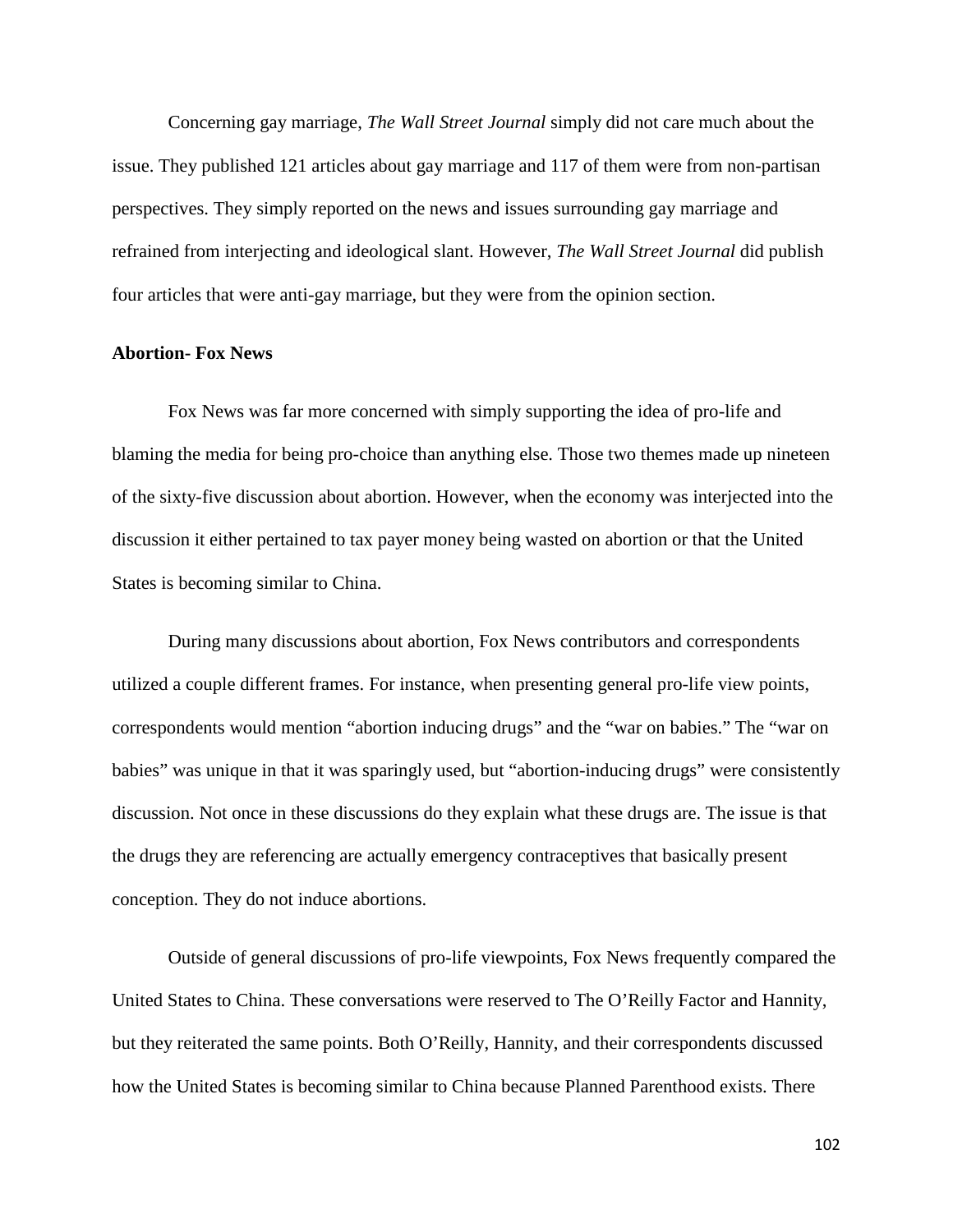was even lengthy discussion about sex-selected abortions, which allowed them to draw even more similarities to China. The emergent theme also corroborated the previous literature concerning the power of evoking Communism as a socialization agent (Hutton and Giddens 2000, Thomas 2008).

In relation to Planned Parenthood, there were several discussions about how the left wing media is ignoring the issue of sex-selected abortion and the use of tax payer money for abortions. The issue with this is that the claim was made that only Fox News was covering these stories, but there were actually several instances where CNN was reporting on them around the same time. Additionally, not once was there data mentioned that supported the claim that tax payer money was being used for abortion. There were only general claims that \$487 million dollars of tax payer money was being used for Planned Parenthood. The issue is that Planned Parenthood does much more than simply practice abortions.

### **Abortion- CNN**

Abortion was by far the least reported issue on CNN. There were only a total of nine discussions during the entire six month time span. Four of these discussions did not have an ideological slant, while five presented liberal perspectives on the issue. Although Fox News stated that they were the only media outlet reporting on sex-selected abortion, CNN covered the issue. The five instances of pro-choice presentations were only presented on Piers Morgan Tonight. Because of this the ideological slant cannot be attributed to the entire news organization.

# **Abortion-** *The Wall Street Journal*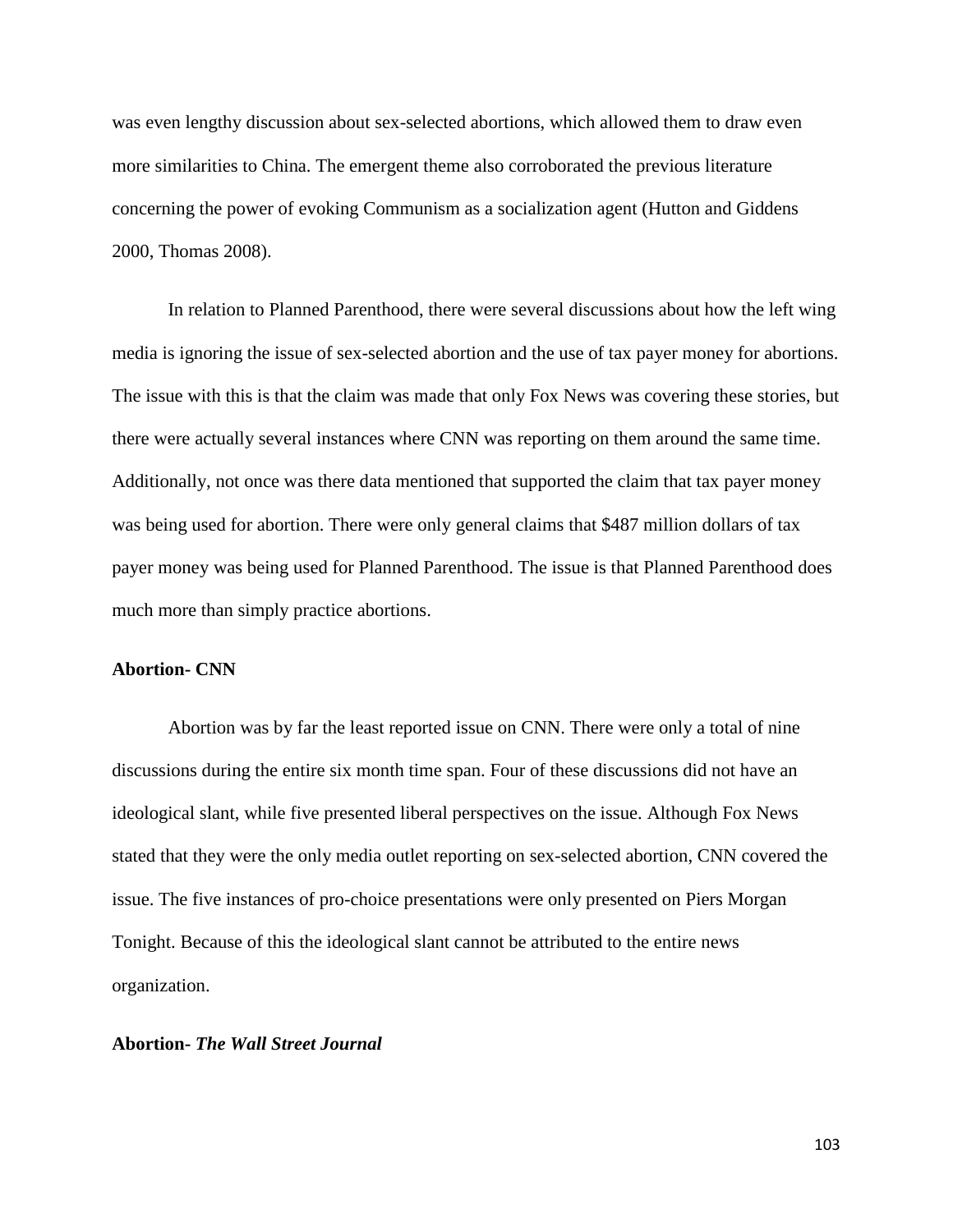Not once did *The Wall Street Journal* mention any economic issues with abortion. However, *The Wall Street Journal* did publish several articles that presented pro-life viewpoints. Most of those discussions occurred in opinion articles though. Outside of opinion pieces, *The Wall Street Journal* never displayed partisanship and simply reported on the daily news concerning abortion.

#### **Similarities and Differences**

Fox News was considerably different in the content and presentation of news than both CNN and *The Wall Street Journal*. There were only minor instances of Fox News being similar in any way to CNN and *The Wall Street Journal*. Although *The Wall Street Journal* is a conservative media outlet, it actually showed more similarities to CNN than Fox News.

One of the differences between Fox News and *The Wall Street Journal* is that they rarely agreed on economic issues. Both organizations each had eight discussions about job loss in regard to immigration. However, *The Wall Street Journal* was much more concerned with the idea that immigrants stimulate economies. Eighteen of *The Wall Street Journal*'s 121 stories were concerned with this idea, while Fox News mentioned it only once in 232 discussion.

Fox News and *The Wall Street Journal* also showed similarities and differences in regard to gay marriage. Fox News was extremely concerned with blaming the media and getting the discussion back to the economy, but neither of those themes or frames were found within *The Wall Street Journal*. Out of 121 discussion, three where human interest, four discussed political stunts by liberals, and the rest were simple non-partisan reports and stories about gay marriage.

Concerning abortion, Fox News and *The Wall Street Journal* showed vast differences. Not once did *The Wall Street Journal* mention any economic issues with abortion, while Fox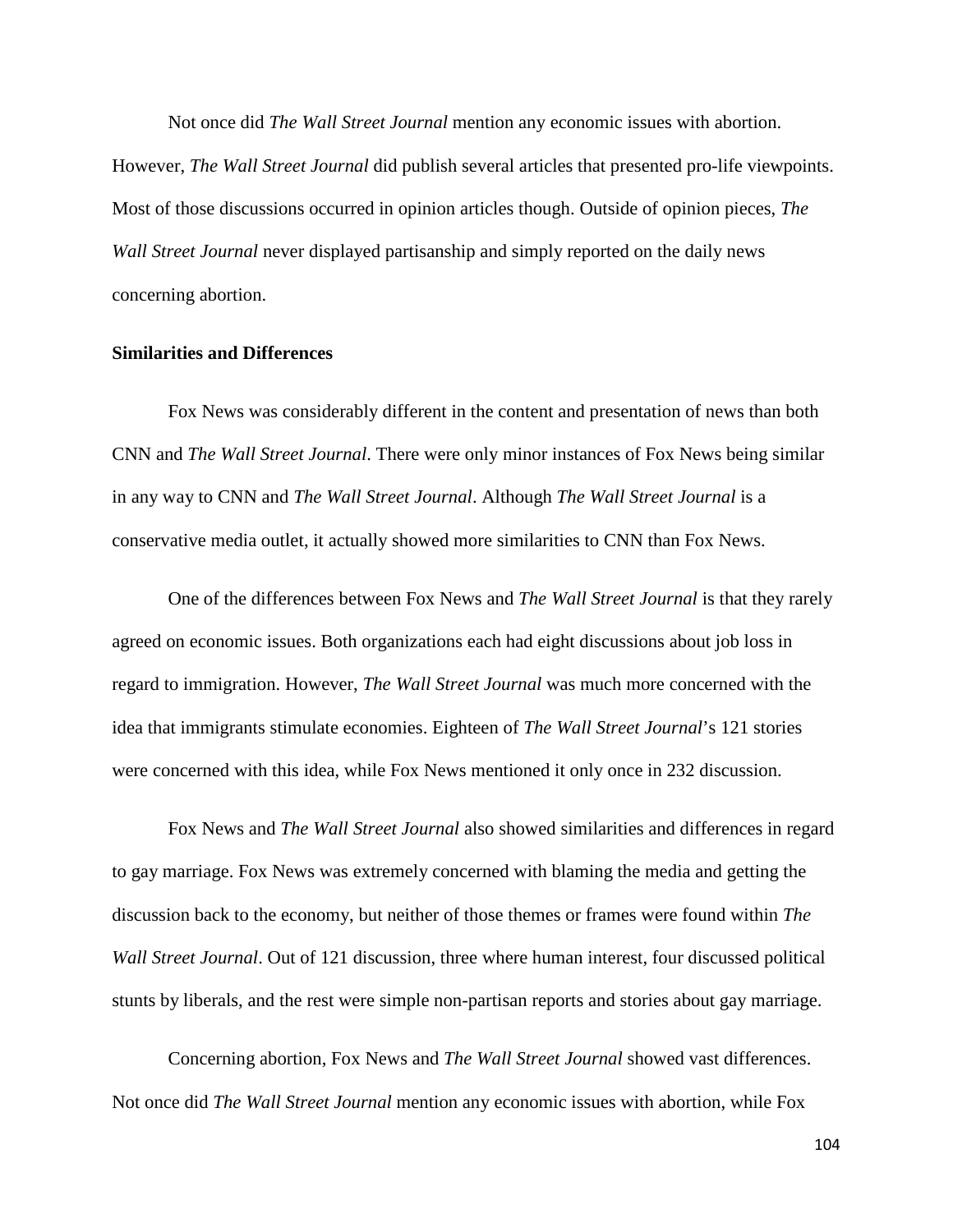News made several claims about taxes and communism. Both organizations showed far more support for pro-life ideology. However, most of those discussions occurred in either primetime programming or opinion articles. Outside of opinion pieces, *The Wall Street Journal* never displayed partisanship and simply reported on the daily news concerning abortion.

CNN showed far more similarities to *The Wall Street Journal* than Fox News. In regard to abortion and immigration, CNN was much more similar to *The Wall Street Journal*. Both organizations did a wonderful job at presenting these issues in a non-partisan manner. Both of these organizations even reported on international issues with abortion and immigration. There was not a single instance where Fox News reported or discussed an international story about immigration, gay marriage, or abortion.

CNN did have quite a few similarities with Fox News in regard to gay marriage. CNN frequently expressed pro-gay marriage ideology, while Fox News presented the opposite. Twenty of CNN's seventy-two stories about gay marriage showed support for gay marriage, while Fox News had several different anti-gay marriage frames.

### **Conclusion**

There were several different research questions involved in this particular study based on the idea that individuals are supporting ideologies that are against their own economic interest. It is obvious that people are socialized into believing particular ideologies and that there are numerous agents of socialization. For the purposes of this study, conservative media were analyzed as main agents of political socialization. What influence might these themes have on political and economic beliefs? What particular messages are being presented? Are these messages contributing to a false consciousness among careless conservatives?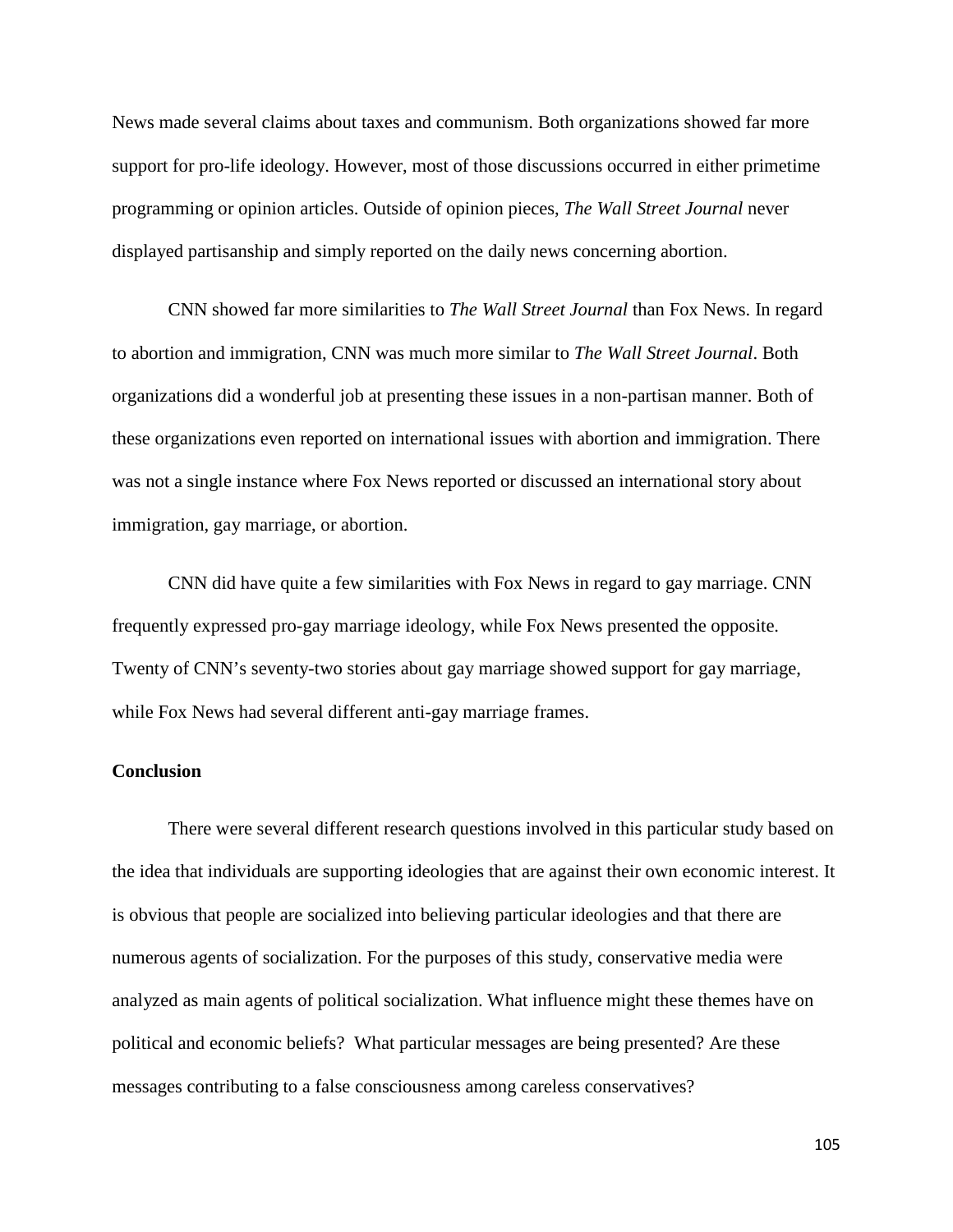There were particular themes that were expected based on the previous literature. It was anticipated that xenophobia and paranoia would be a major theme, along with national security in regard to immigration (Skocpol and Williamson 2012; Zernike 2011; Diamond 1995; Dean 2007; Alperovitz 2005; Frank 2008; Dunn and Woodard 1996). Concerning abortion and gay marriage, it was anticipated that there would be discussions about taxation and overbearing government (Alperovitz 2005; Frank 2008; Courtwright 2010; Dunn and Woodard 1996). It was also anticipated that Fox News would criticize other media outlets based on Skocpol and Williamson's (2012) research. Additionally, several themes emerged during the content analysis. For instance, some of the major themes that emerged focused on blaming liberals for various issues and comparing the United States to China.

Concerning the presentation of the themes, there were stark differences between Fox News and CNN, which evidences the idea that Fox News is presenting specific themes to a particular audience. With the exception of gay marriage, CNN's approach was non-partisan. Because most of their news was presented in a non-partisan manner, CNN was used to compare against Fox News. Overall, one could even go as far as to say that each organization had a different ideology or philosophy in regard to how news should be presented.

Fox News' philosophy for the presentation of news rested on the ideas of xenophobia, victimization, and responsibility. There was a frequent preoccupation with paranoia about immigration, which verifies the research conducted by Skocpol and Williamson (2012). There was concern for national security and the idea that somehow tax payer money is being wasted. In regard to victimization, there were repeated presentations about who is being victimized in relation to immigration, abortion, and gay marriage. For instance, the citizens of the United States are victims of weakened national security and border patrol. Tax payers, women, and

106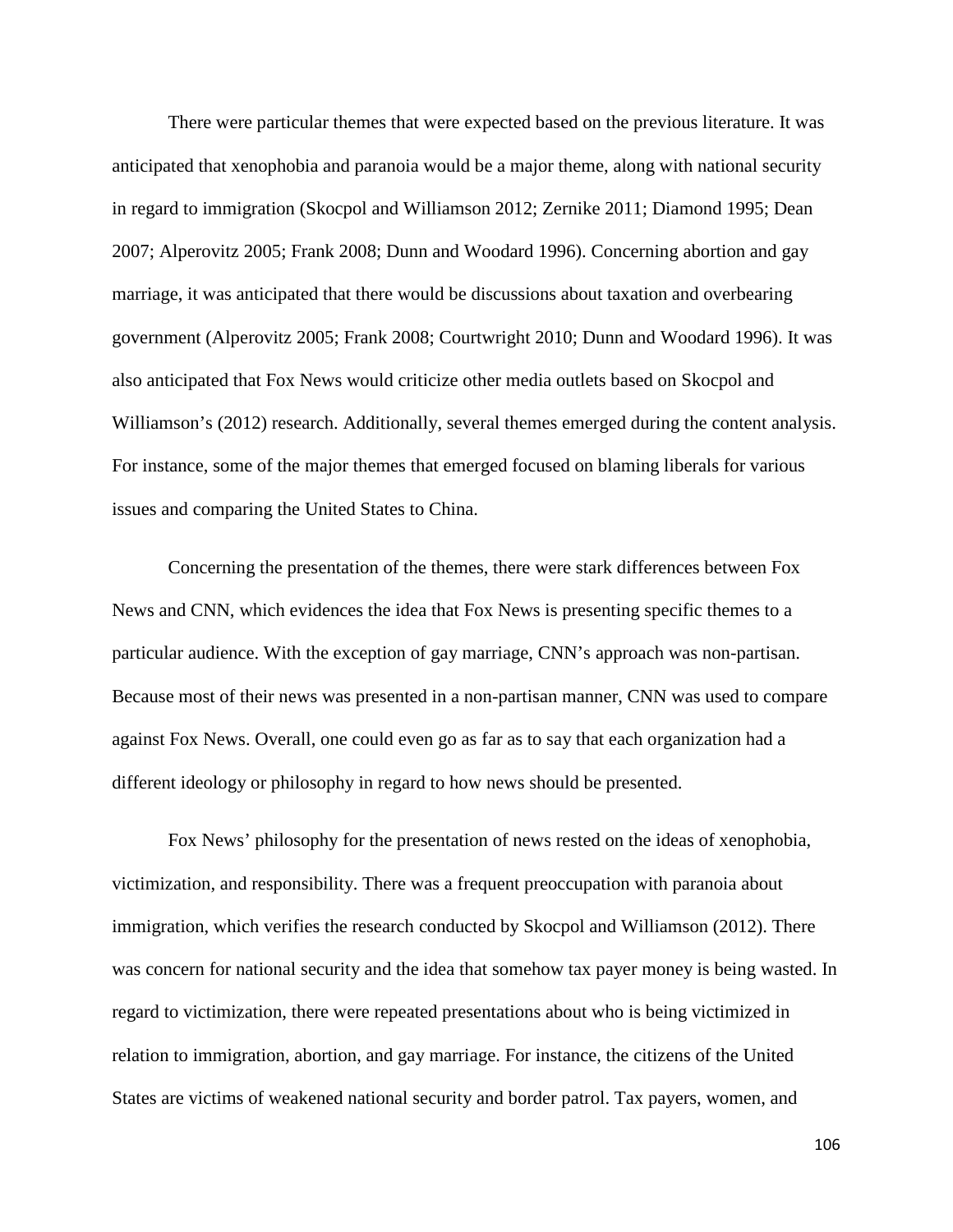babies are victims of liberal political motivations concerning abortion. Lastly, conservatives are persecuted for their anti-gay marriage beliefs and Fox News is a victim of the mass media choosing to ignore the economy in favor of gay marriage issues. Additionally, their philosophy seemingly dictates that there are constant issues of responsibility. What this means is that there is a focus on who is to blame for certain issues. For instance, Fox News consistently blamed liberals and mass media for either having political motivations that were opposite of conservatives or causing Americans to be distracted from more serious issues.

This philosophy is vastly different from both CNN and *The Wall Street Journal*, which evidences the idea that Fox News is presenting specific information to a specific group of people. Neither organization focused on themes around xenophobia, victimization, or responsibility. Instead, they focused on simply reporting issues. They even spent time on international issues, which Fox News typically ignored.

Demographic data for conservatives provide even more evidence for the idea that Fox News caters their information to a specific segment of conservatives. It was anticipated that both organizations would consist of mostly male viewers due to the fact that most staunch conservatives and libertarians are white men (Pew Research Center 2011). Although data shows that most conservatives are men, Fox News viewer demographic data shows that viewership is split evening been men and women (National TV Spots 2012). Data shows that over half (fiftyfour percent) of staunch conservatives and nearly half (forty percent) of libertarians prefer Fox News. Additionally, staunch conservatives make up the largest demographic of viewers and listeners of Glenn Beck and Rush Limbaugh. Lastly, fifty-six percent of staunch conservatives believe that immigrants are threatening traditional American values. Sixty-eight percent actually believe that immigrants are a burden on the country and that they are taking jobs and taking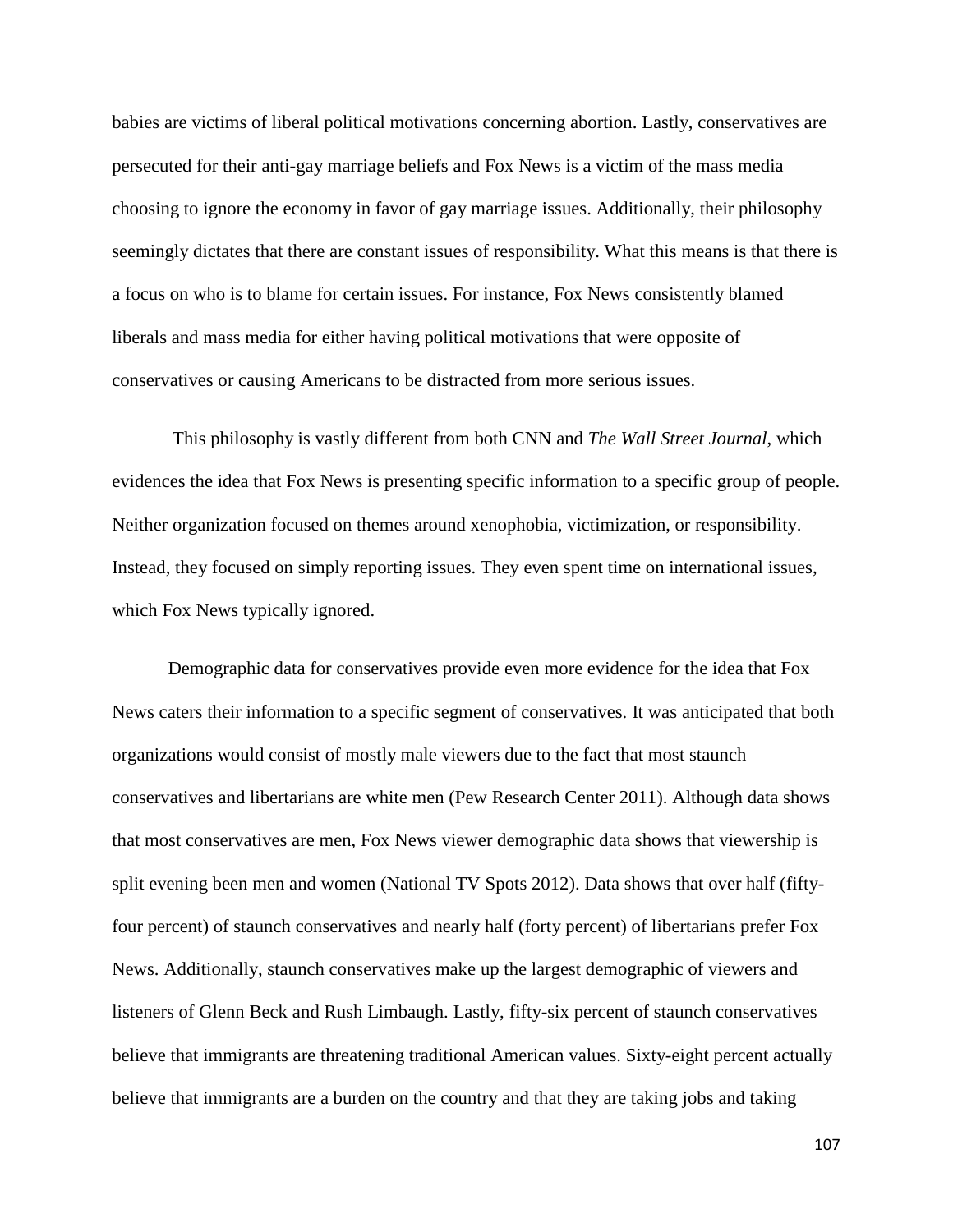advantage of house and healthcare (Pew Research Center 2011). This explains why there was discussion on Fox News about border security, China, and et cetera.

Fox News viewers also have an average household income of \$59,400 (Huff 2009), whereas *The Wall Street Journal*'s readers have the highest average household income of all newspaper print publications at \$135,740 (Mediamark and Research and Intelligence 2009). Sixty percent of all of *The Wall Street Journal* readers are also in top management positions within their careers (Mitchell 2011). Additional demographic information could not be found for *The Wall Street Journal* so conclusions cannot be drawn about educational attainment and breakdown of household income. However, according to National TV Spots, Fox News and CNN have roughly the same percentage of viewers who have attended college at forty-four percent and forty-three percent, respectively. Additionally, they have similar results when it comes to household income. Fifty-three percent of Fox News viewers make at least the median national household income and CNN claims fifty-four percent of their viewership at or above the national median household income.

In regard to ideology, eighty-four percent of staunch conservatives strongly disapprove with President Obama's job performance and seventy percent have an unfavorable opinion of him (Pew Research Center 2011), which helps to explain why so much time was devoted to blaming President Obama and the government for so many different issues. According to Pew Research, ninety percent of staunch conservatives also feel that "government is almost always wasteful and inefficient."

Aside from demographic data, there is also information concerning how informed Fox News viewers are in relation to viewers of other news organizations. Based on recent research,

108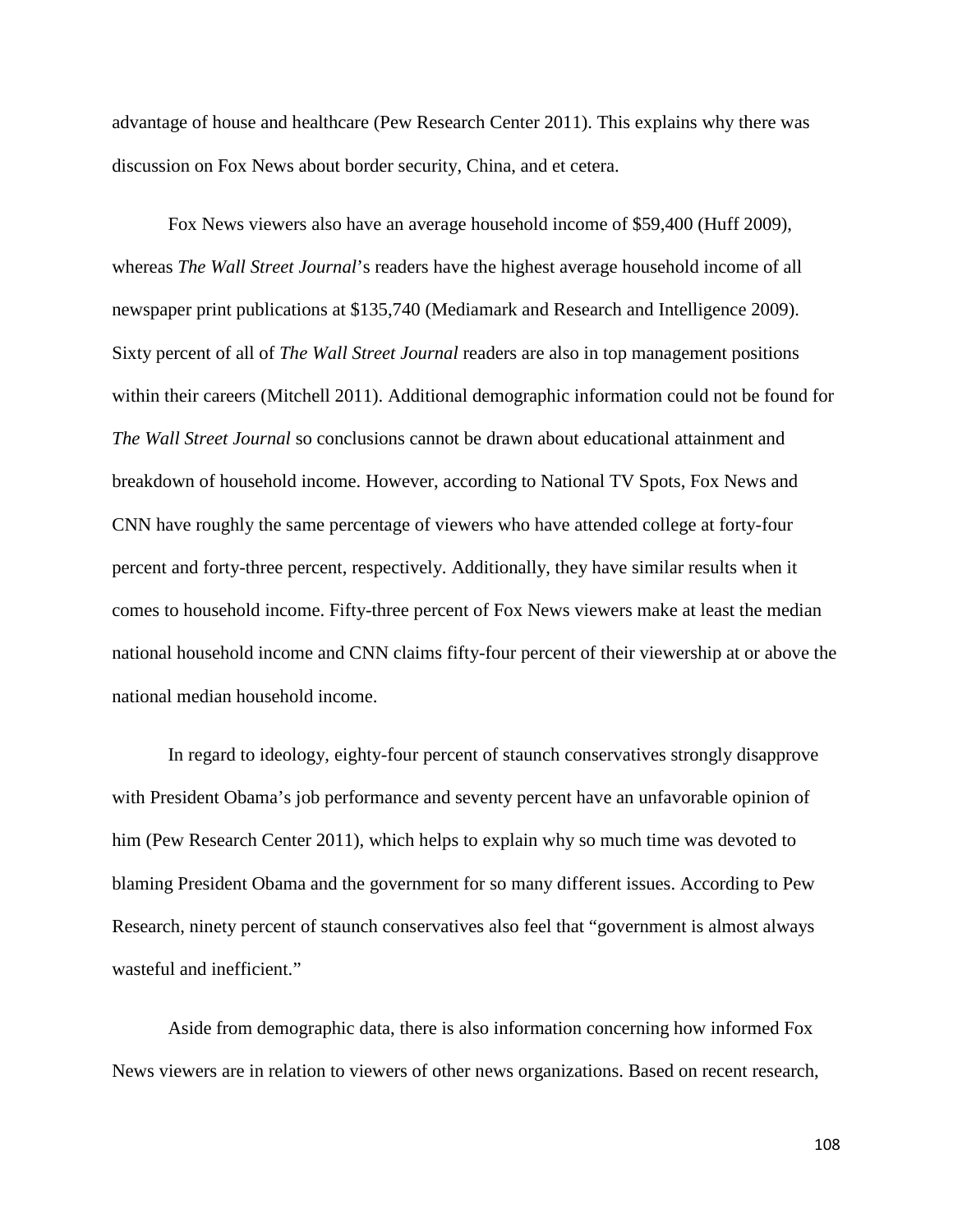Fox News viewers actually know less about current news and events than individuals who do not watch any media at all. CNN viewers had an average knowledge of current political events, just behind talk radio, The Daily Show, Sunday Show, and NPR. NPR listeners were by far the most informed participants in the study and on average could answer twice as many political questions correctly than Fox News viewers. 75% of those who identified as Republican watched Fox News, while only 51% of self-identified Republicans watched CNN. Additionally, only 36% of Democrats admitted to watching Fox News and 60% viewed CNN (Cassino, Jenkins, and Woolley 2012).

All of these data suggest that both *The Wall Street Journal* and Fox News present news to specific types of conservatives. *The Wall Street Journal* publishes news that is of importance to those who are in upper income brackets and are involved in business management. This explains why there was a focus on entrepreneurship in regard to immigration and minor discussion about gay marriage and abortion. Those two social issues are of little importance to their readers, thus they spend more time simply reporting on social issues and discussing economics when important.

Fox News presents information that is important to those of modest incomes and education. Although Fox News viewers are told that they are more informed, they are actually the least informed viewership or listenership of all the major media outlets (Cassino, Jenkins, and Woolley 2012). Fox News viewers are also neglected economic discussion and news. They are constantly distracted with conservative rhetoric about the downfalls of mass media and the political moves of liberals.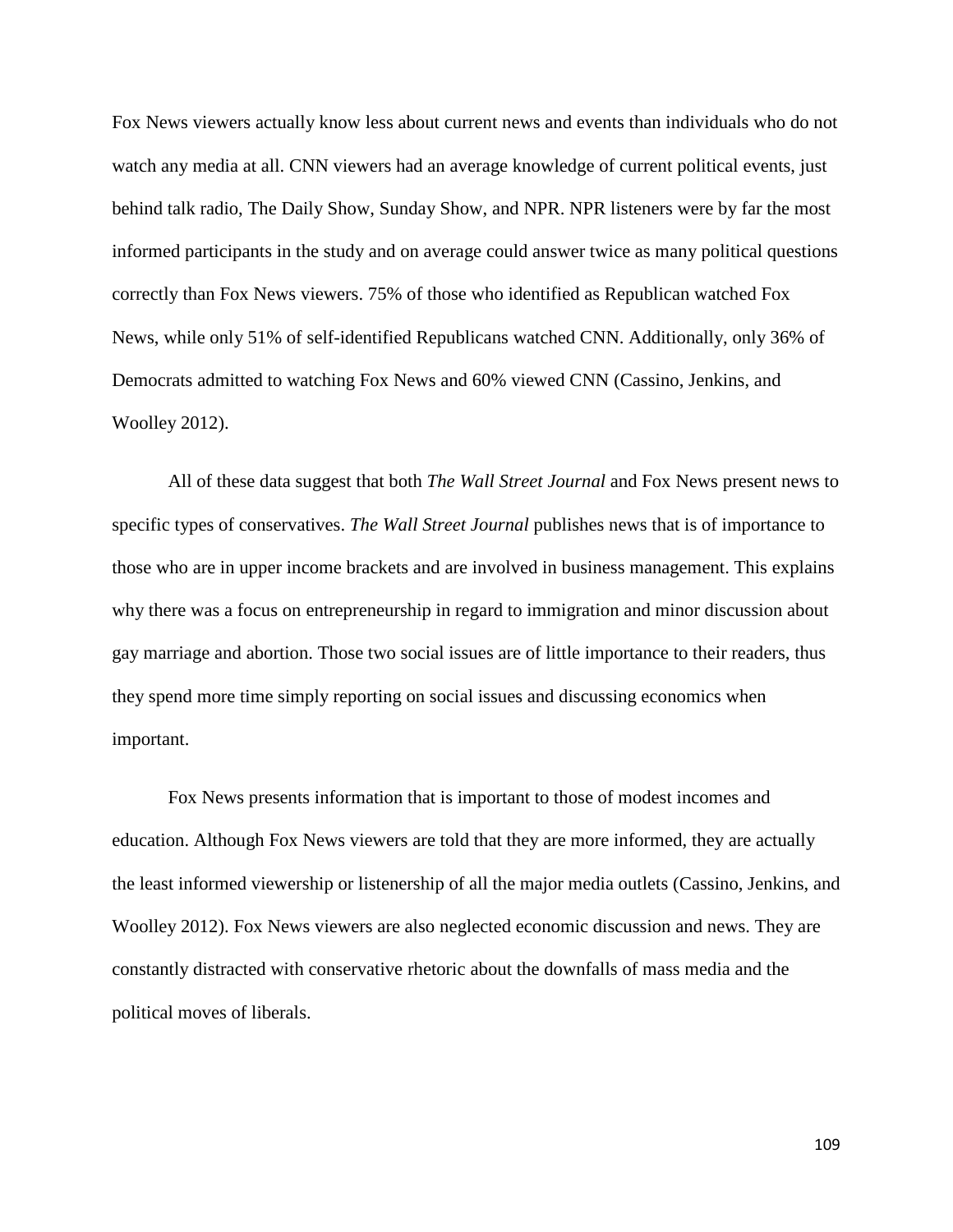The one definite conclusion that can be made from the data is that each news organization presents information to specific segments of the electorate. What truly evidences that Fox News is presenting information for specific viewers and ideologues is the sheer fact that they are reporting issues that are completely ignored by CNN and *The Wall Street Journal*. For instance, Fox News and *The Wall Street Journal* have completely different perspectives in regard to monetary issues although both are conservative news sources. Being that *The Wall Street Journal* focuses on economics, it would make sense that it would report on immigrants wasting tax payer money if it was an issue. However, this simply is not the case. The lack of data provided by Fox News for its perspectives and the complete disregard for the issues that *The Wall Street Journal* reports on indicates that Fox News has actually framed out any economic component to this social issue. Fox News is framing the economic component almost completely out and focusing more on themes like national security. However, the cost for national security is never brought up, which is not surprising based on the literature concerning conservatives' preoccupation with national security and defense (Dean 2007). Conservatives rarely take issue with expanding the federal government's role for national security. However, there was enough economic discussion to remind viewers that the economy is important with this particular issue.

Additionally, the presentation of these topics suggests that each organization targets different parts of the electorate. All things considered, it can be suggested that Fox News presents information that is important to careless conservatives and *The Wall Street Journal* presents information that is important conscious conservatives, which is directly in line with Figure 4 of the methodology and Mill's method of difference. The difference between the two types of conservatives and the news organizations they choose to view follow the information in Figure 4. Fox News rarely has economic discussion, but *The Wall Street Journal* has much more

110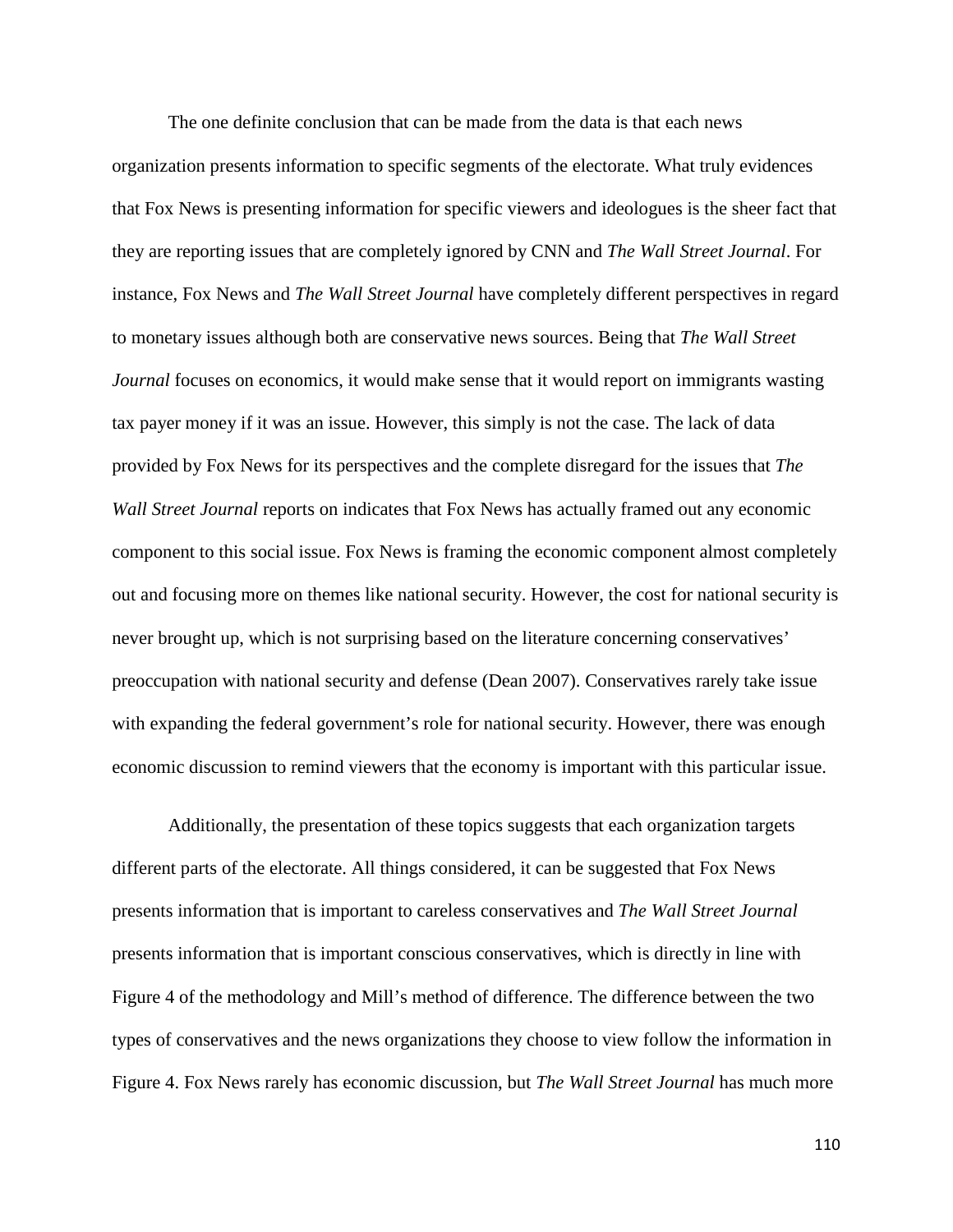consistent and in-depth economic discussion. Additionally, Fox News pitches issues to those with less education, which also suggests that these individuals have lower incomes.

Overall, Fox News is very thematic in the way it approaches the presentation of news. This thematic approach allows it to present specific ideas, which perpetuates its specific world view. This is vastly different from *The Wall Street Journal* and CNN. Neither of these organizations utilized a thematic approach. The issues that were presented by Fox News were much different from that of *The Wall Street Journal*, means that there are different issues for each media outlet. The different issues that were presented among the media outlets suggests that they each have different segments of viewers experiencing far different agents of socialization.

Fox News' thematic approach essentially neglected economic discussions. However, *The Wall Street Journal* presented economic issues and discussed them in detail when appropriate. Essentially, Fox News ignored economic issues, while *The Wall Street Journal* focused on the economic aspects of the issues. The difference in the presentation of economic issues suggests a connection with the typology of this study. Based on the definitions of this study, careless conservatives are far more focused on social issues, rather than economic issues. It can be suggested that Fox News is presenting their worldview to careless conservatives, whereas *The Wall Street Journal* is presenting issues and information that interest conscious conservatives. As mentioned earlier, careless conservatives are likely to have a false consciousness, while conscious conservatives are more likely to have class consciousness. Because Fox News presents information and themes that are almost devoid of economic discussion, what influence might this have on viewers? Fox News is sending messages to those who have a false consciousness. Their average viewer has a modest income and education. Due to the fact that Fox News neglects legitimate economic discussions, it can be suggested that their viewers are distracted from their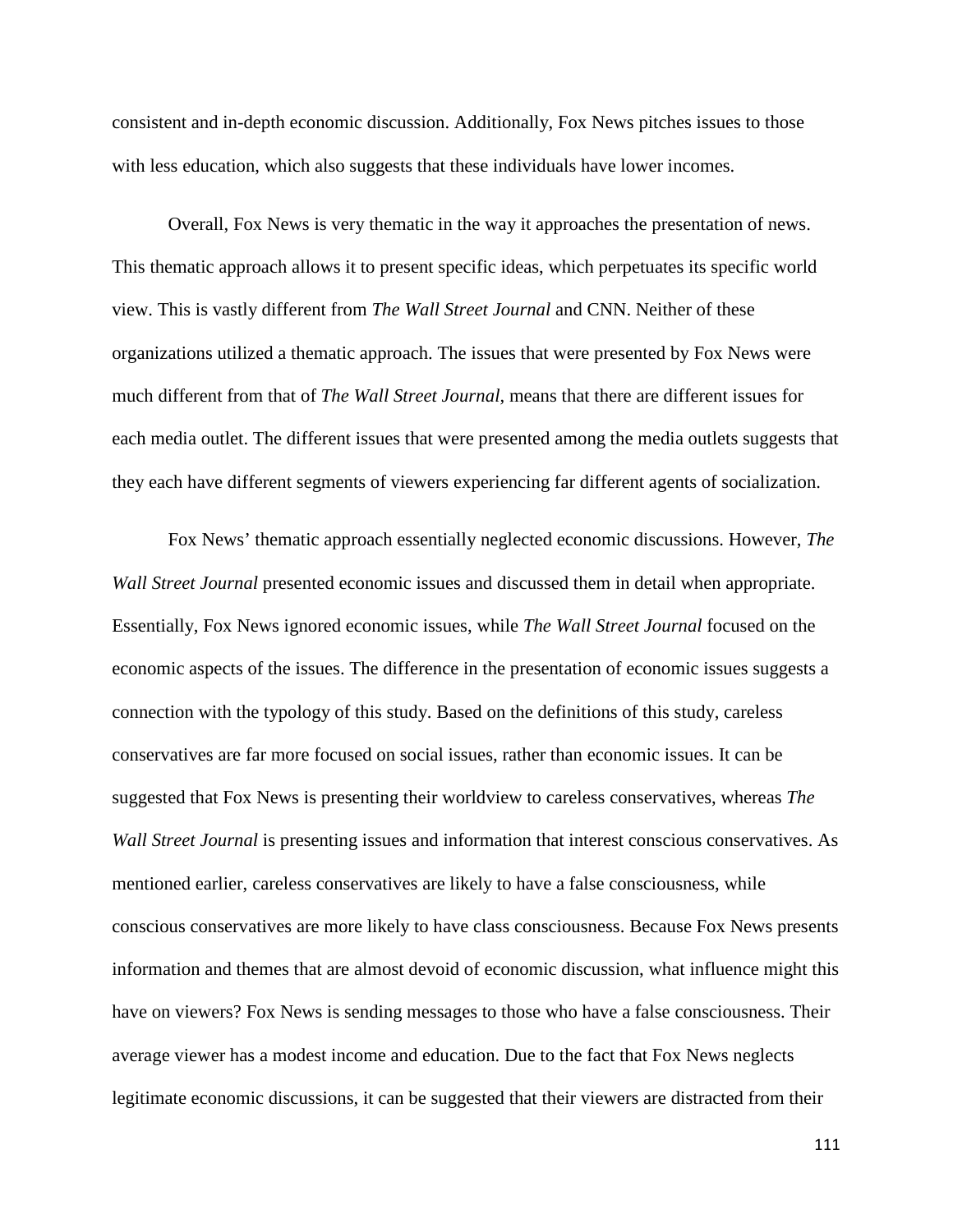own economic concerns, which contributes to a false consciousness. However, Fox News presents enough economic discussion through tax issues and general economic concerns that viewers are reminded that the economy is important with social issues. Additionally, most of the economic discussion focused on who to blame for the poor economy (i.e. "Washington", liberals, immigrants, and so forth). In essence, it can be argued that Fox News' thematic approach to the news contributes to the viewers' political socialization by distracting them from real economic concerns, which perpetuates a false consciousness among them.

### **Limitations**

As with any research concerning political ideology, it is important to remove all ideological biases before conducting the research. As important as it is to remove ideological biases, there is always a possibility of personal ideology making its way into research. Thus, the most important limitation is the possibility of researcher bias. It is possible that during the data collection that particular themes and frames within each issue were given more attention due to their importance in the hypothesis. However, during data collection there was close attention paid to each theme. The amount of time spent on each issue was dependent how many instances there were of each within each news organization's archives.

Additionally, it is possible during the data collection that certain themes and conclusions were drawn due to ideological biases. Coming from a politically progressive viewpoint, it is possible that certain conclusions and analyses were made from that perspective. However, the likelihood of this is low due to the fact considerable time was spent in this paper about CNN's liberal perspective concerning gay marriage. A second person to code would have certainly improved the reliability of the data too.

112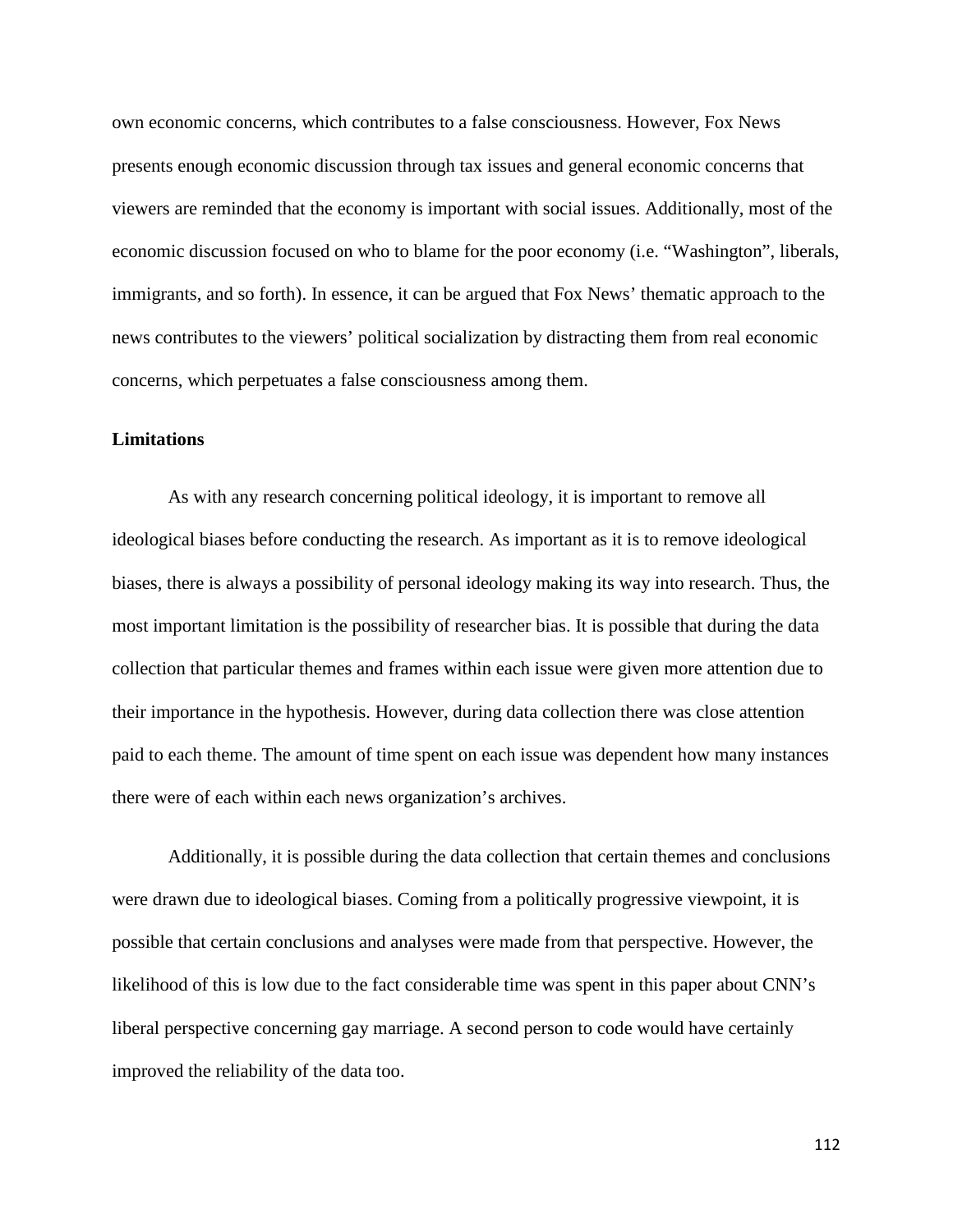Last, it is hard to make definite conclusions from only a content analysis. One can only describe what certain viewers are being exposed to, which decreases the generalizability of this study. A mixed methods approach with both a content analysis and interview data would be ideal due to the fact that it would provide more insight into to what conservatives truly believe and how that compares to the news they are viewing. Initially, this was the particular plan for this study, but very few individuals were willing to be interviewed. Not enough respondents were willing to participate in this study. When most conservatives were approached about participating they were willing to take part. However, when they found out that they would be discussing their economic ideology, most refused to participate. Aside from interviews, surveys are also another option with future research as they would also the researcher to discover certain political behaviors and attitudes.

These limitations are also cause for further study. This topic is incredibly important because it will be difficult to progress economically in the United States when individuals are supporting policies that only benefit a small segment of the population. It is because of the importance of economic progression that additional research methods (interviews and surveys) and data should be applied to this existing research in order to draw more solid conclusions.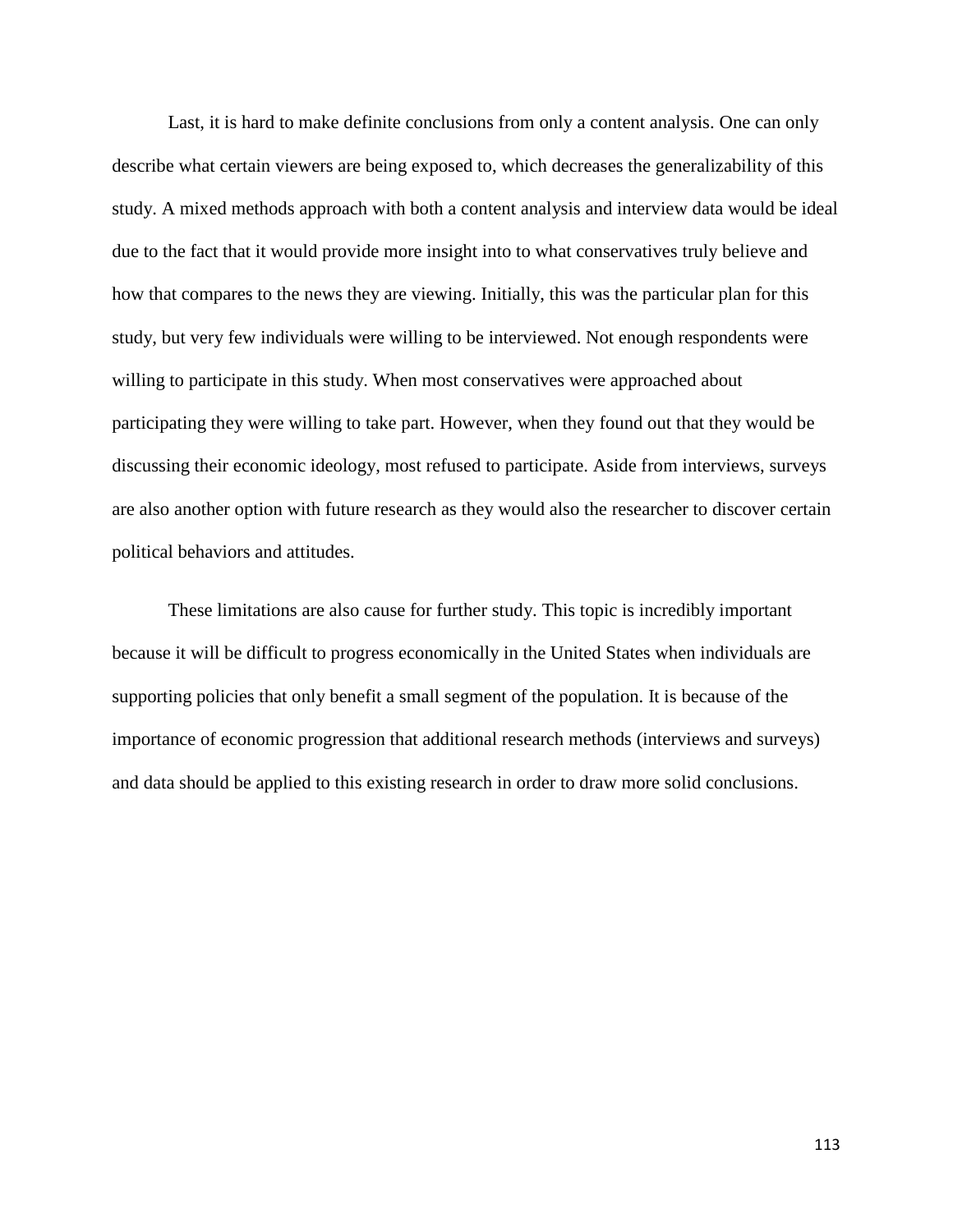# **Appendices**

## **Appendix A: Tables**

## **Figure 1**.**-Immigration Template**

## **Theme Frequency**

| National Security/violence/defense |           |
|------------------------------------|-----------|
| Job loss                           |           |
| Improves Economy/entrepreneurship  |           |
| Distrust of government             |           |
| Liberal political stunt            |           |
| Blame media                        |           |
| Cultural superiority               |           |
| Positive story/human interest      |           |
| International issue                |           |
| Total # of discussions             | Thematic- |
|                                    | Neutral-  |
|                                    | Total-    |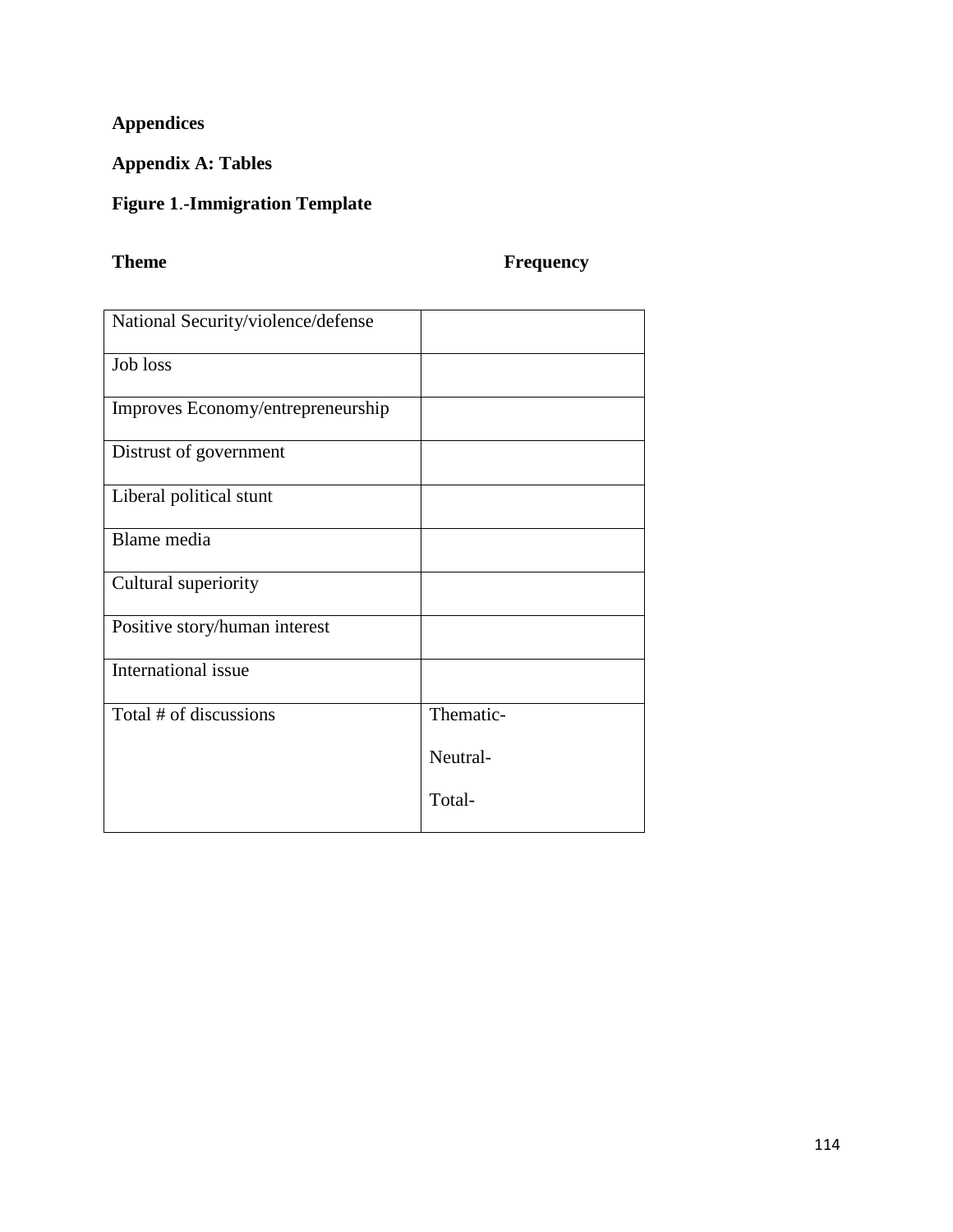# **Figure 2**.**-Gay Marriage Template**

| Persecuted for conservative belief |           |
|------------------------------------|-----------|
| Political stunt by liberals        |           |
| Gay agenda                         |           |
| Hurts children                     |           |
| Hurts economy                      |           |
| Economy more important issues      |           |
| Destruction of culture             |           |
| Blame media                        |           |
| General support for "traditional   |           |
| marriage"                          |           |
| General support for gay marriage   |           |
| Human interest                     |           |
| Total # of discussions             | Thematic- |
|                                    | Neutral-  |
|                                    | Total-    |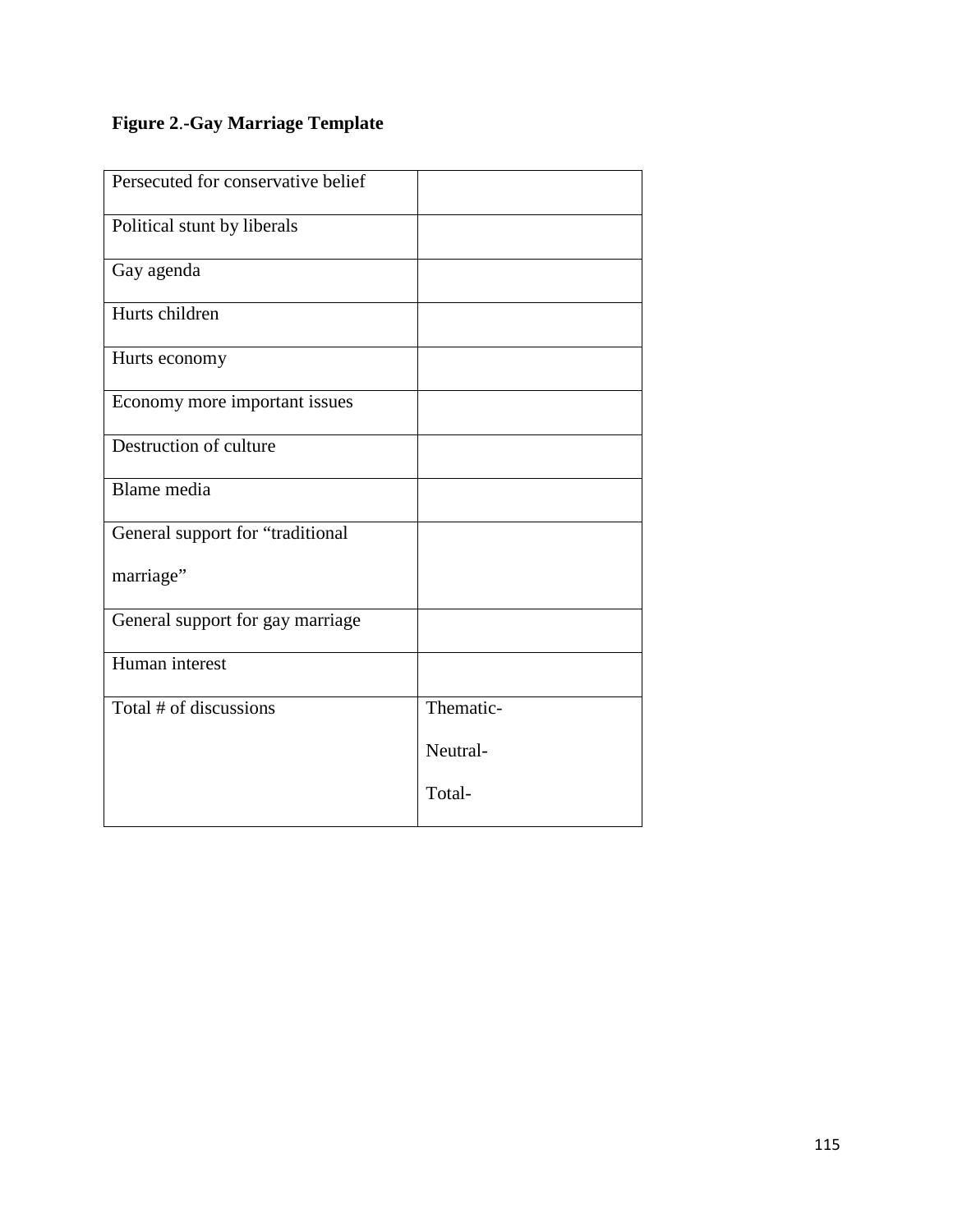## **Figure 3**.**-Abortion Template**

| Waste of tax payer money  |           |
|---------------------------|-----------|
| Evoked communism/China    |           |
| Media bias                |           |
| Liberals are pro-abortion |           |
| Support for pro-life      |           |
| Support for pro-choice    |           |
| Total # of discussions    | Thematic- |
|                           | Neutral-  |
|                           | Total-    |

# **Figure 4.**

|                                         | <b>Conservative</b><br><b>Ideology</b> | <b>Supports</b><br>Capitalism<br>(modern or<br>otherwise) | <b>Believes</b> in<br>individual<br>liberty | Knowledgeable<br>about<br>capitalism |
|-----------------------------------------|----------------------------------------|-----------------------------------------------------------|---------------------------------------------|--------------------------------------|
| <b>Conscious</b><br><b>Conservatism</b> | Yes                                    | Yes                                                       | Yes                                         | Yes                                  |
| <b>Careless</b><br>Conservatism         | Yes                                    | Yes                                                       | Yes                                         | N <sub>o</sub>                       |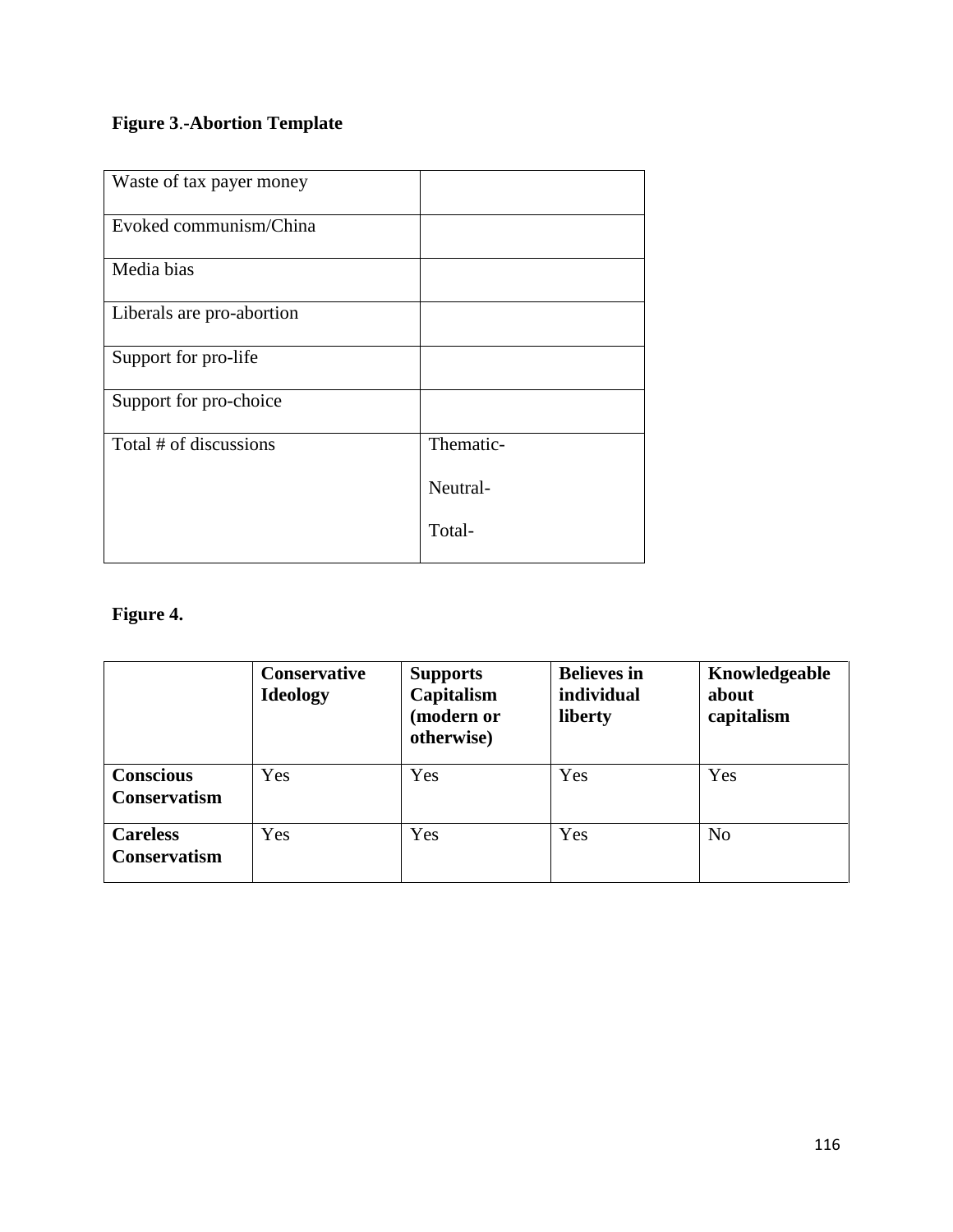# **Figure 5- Fox News: Immigration**

## **Theme Frequency**

| National Security/violence/defense | 30                     |
|------------------------------------|------------------------|
| Job loss                           | 8                      |
| Improves Economy/entrepreneurship  | $\mathbf{1}$           |
| Distrust of government             | 41                     |
| Liberal political stunt            | 48                     |
| International issue                | $\overline{0}$         |
| Blame media                        | $\overline{4}$         |
| Cultural superiority               | $\overline{4}$         |
| Positive story/human interest      | 18 (Fox News Latino:8) |
| Total # of discussions             | Thematic-154           |
|                                    | Neutral-78             |
|                                    | Total-232              |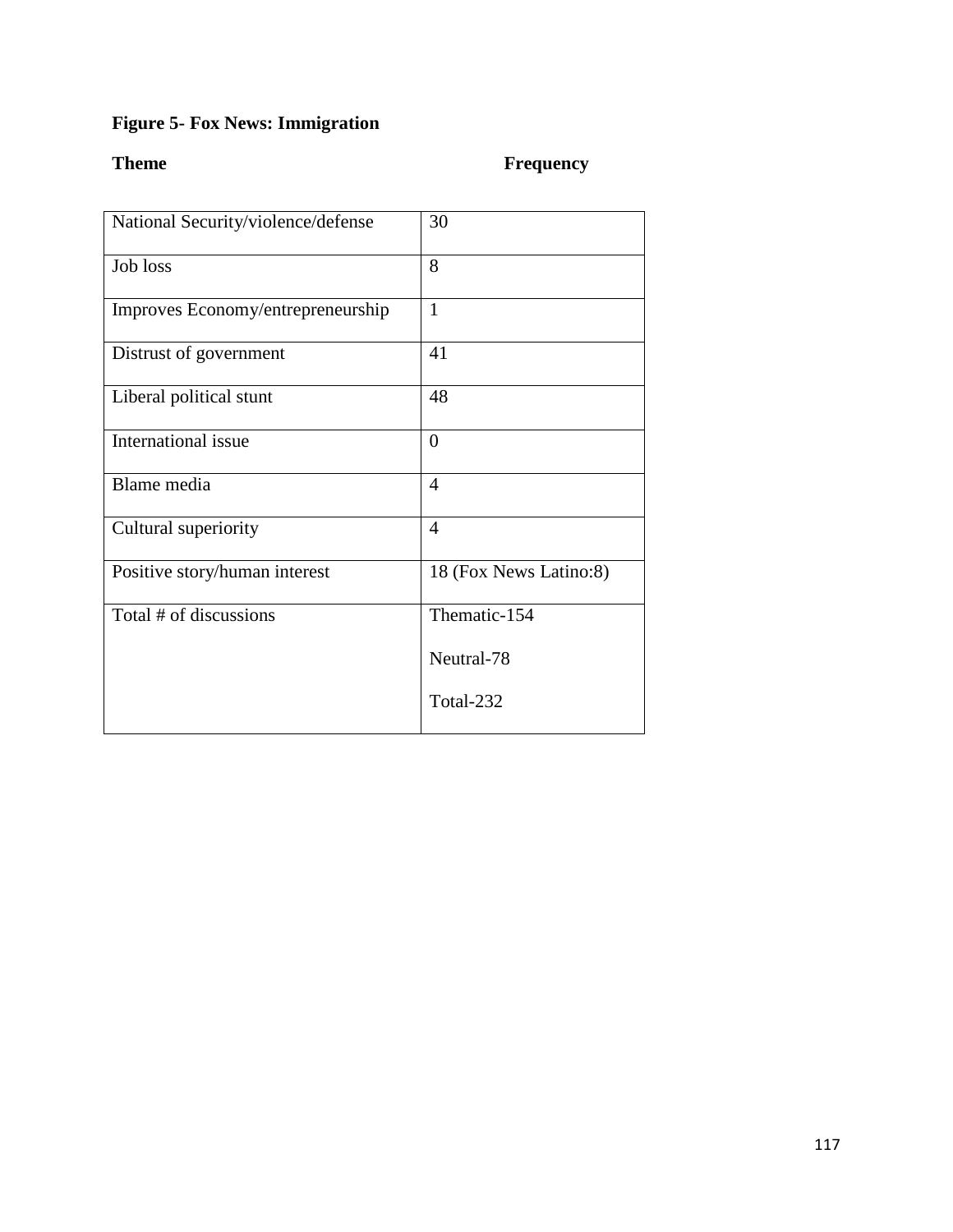# **Figure 6-Fox News: Gay Marriage**

| Persecuted for conservative belief | 9              |
|------------------------------------|----------------|
| Political stunt by liberals        | 25             |
| Gay agenda                         | $\mathbf{1}$   |
| Hurts children                     | $\mathbf{1}$   |
| Hurts economy                      | $\mathbf{1}$   |
| Economy more important issues      | 11             |
| Destruction of culture             | $\overline{4}$ |
| Blame media                        | 9              |
| General support for "traditional   | $\mathbf{1}$   |
| marriage"                          |                |
| General support for gay marriage   | $\overline{4}$ |
| Human interest                     | $\overline{0}$ |
| Total # of discussions             | Thematic-66    |
|                                    | Neutral-22     |
|                                    | Total-98       |
|                                    |                |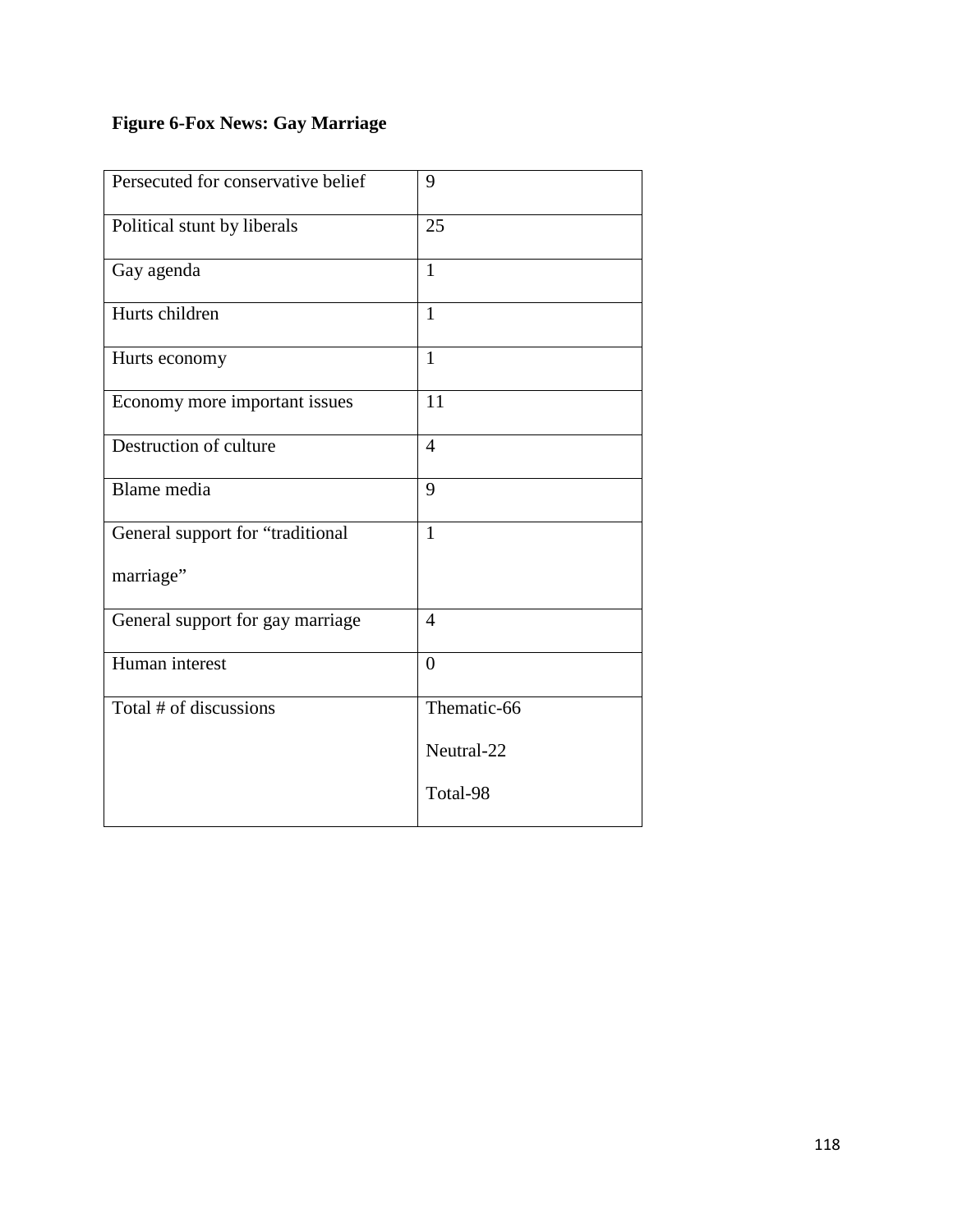# **Figure 7- Fox News: Abortion**

| Waste of tax payer money  | 3              |
|---------------------------|----------------|
| Evoked communism/China    | $\overline{7}$ |
| Media bias                | 6              |
| Liberals are pro-abortion | $\overline{2}$ |
| Support for pro-life      | 13             |
| Support for pro-choice    | $\theta$       |
| Total # of discussions    | Thematic-31    |
|                           | Neutral-34     |
|                           | Total-65       |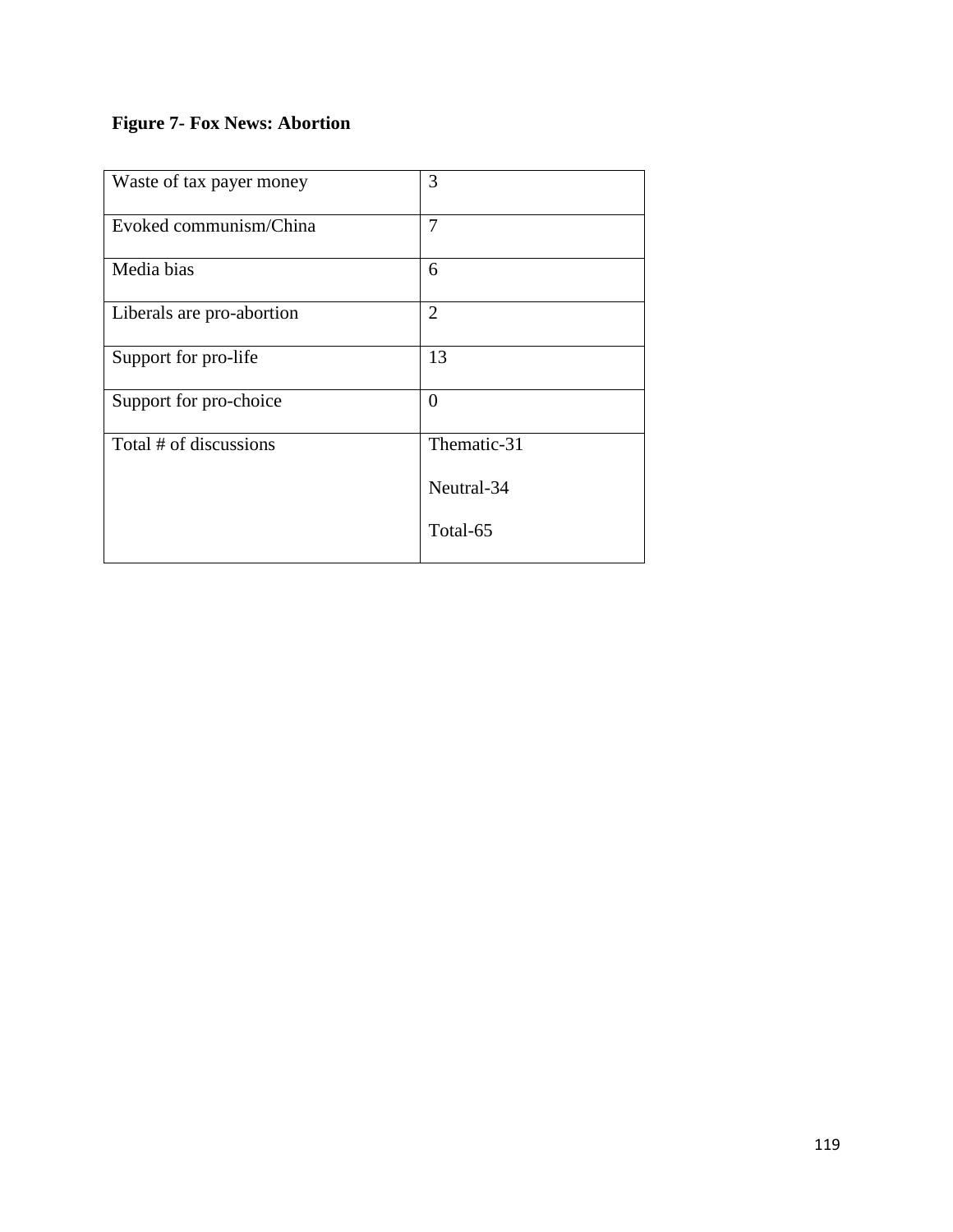## **Figure 8- CNN: Immigration**

## **Theme Frequency**

| National Security/violence/defense | 8 (All concerning Arizona) |
|------------------------------------|----------------------------|
| Job loss                           | $\overline{0}$             |
| Improves Economy/entrepreneurship  | 3                          |
| Distrust of government             | 1                          |
| Liberal political stunt            | $\overline{2}$             |
| Blame media                        | $\overline{0}$             |
| Cultural superiority               | $\overline{0}$             |
| Positive story/human interest      | 11                         |
| International issue                | 5                          |
| Total # of discussions             | Thematic-30                |
|                                    | Neutral-13                 |
|                                    | Total-43                   |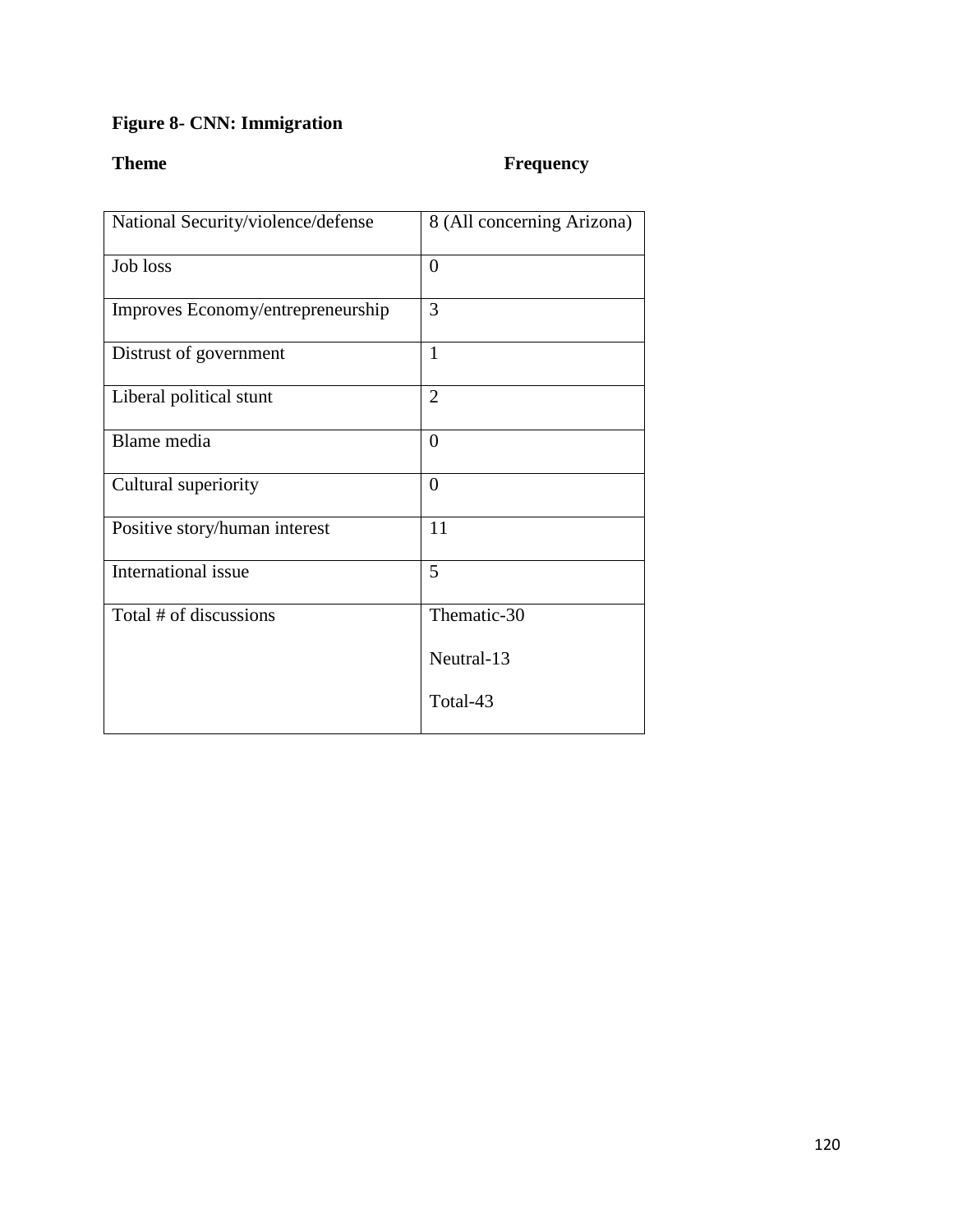## **Figure 9- CNN: Gay Marriage**

| Persecuted for conservative belief | $\overline{0}$ |
|------------------------------------|----------------|
| Political stunt by liberals        | $\theta$       |
| Gay agenda                         | $\theta$       |
| Hurts children                     | $\theta$       |
| Hurts economy                      | $\theta$       |
| Economy more important issues      | $\overline{0}$ |
| Destruction of culture             | $\overline{0}$ |
| Blame media                        | $\overline{0}$ |
| General support for "traditional   | $\overline{0}$ |
| marriage"                          |                |
| General support for gay marriage   | 20             |
| Human interest                     | $\overline{7}$ |
| Total # of discussions             | Thematic-27    |
|                                    | Neutral-45     |
|                                    | Total-72       |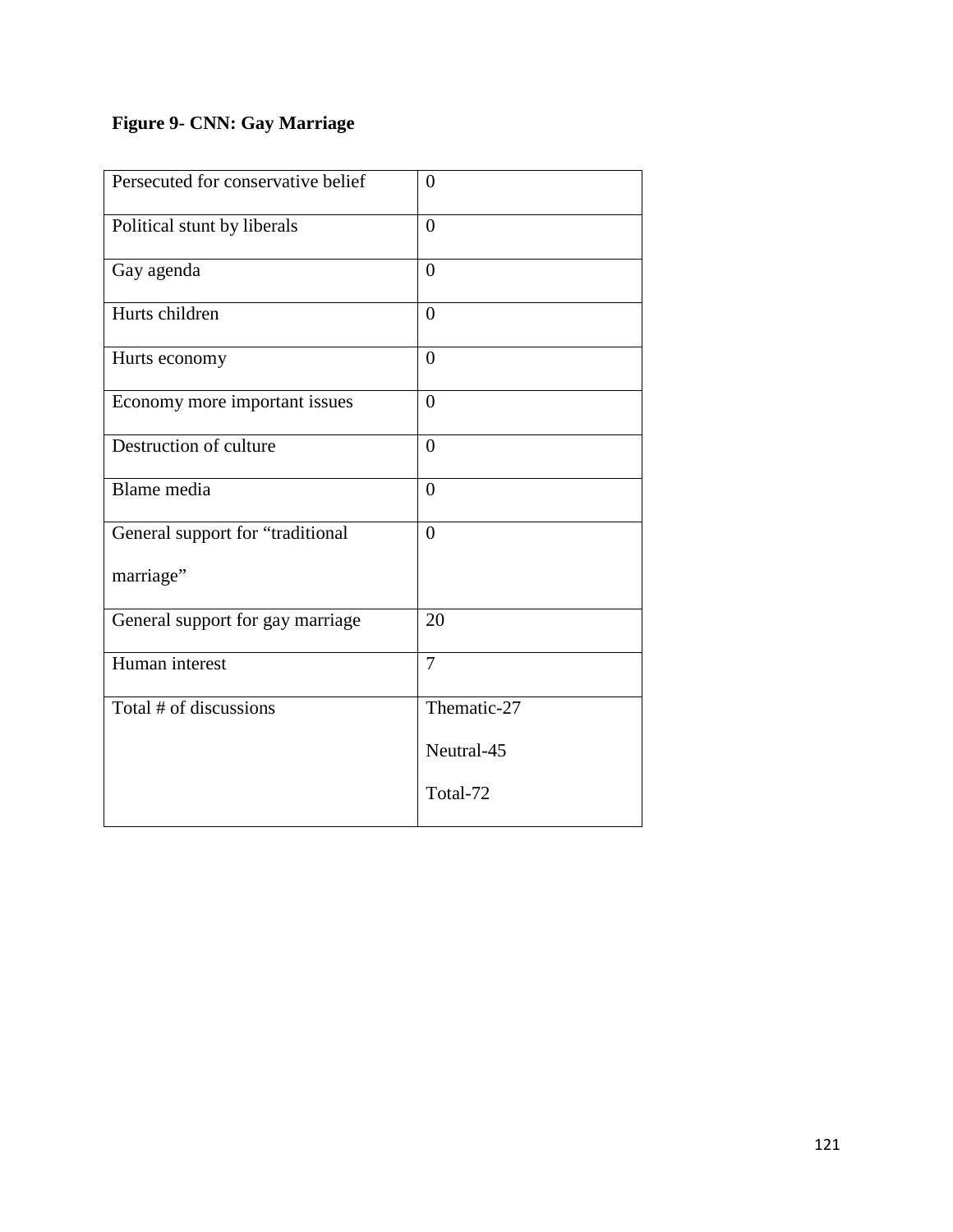## **Figure 8- CNN: Abortion**

| Waste of tax payer money  | 0              |
|---------------------------|----------------|
| Evoked communism/China    | $\overline{0}$ |
| Media bias                | $\overline{0}$ |
| Liberals are pro-abortion | $\overline{0}$ |
| Support for pro-life      | $\theta$       |
| Support for pro-choice    | 5              |
| Total # of discussions    | Thematic-5     |
|                           | Neutral-4      |
|                           | Total-9        |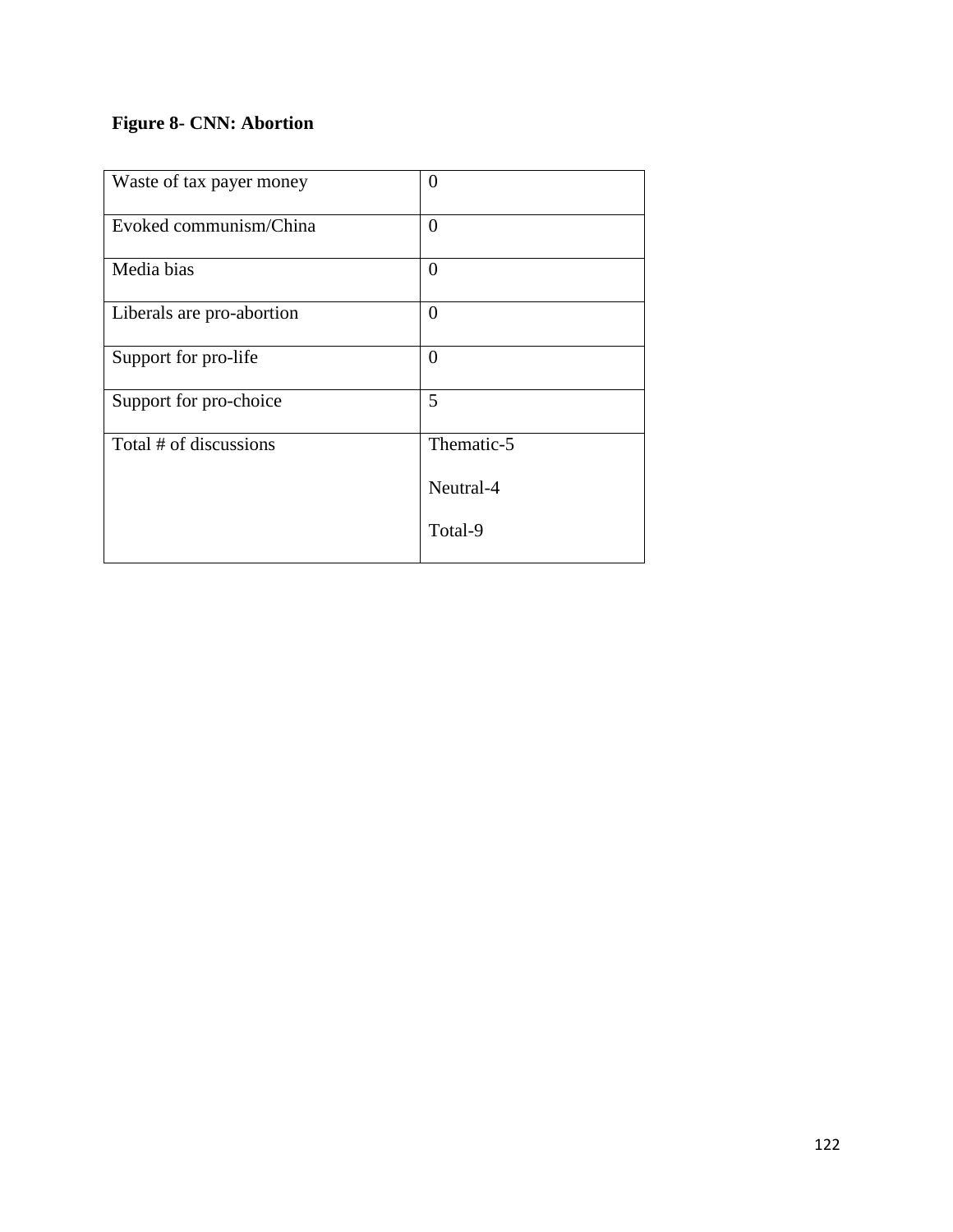## **Figure 9-** *The Wall Street Journal***: Immigration**

## **Theme Frequency**

| National Security/violence/defense | $\theta$               |
|------------------------------------|------------------------|
| Job loss                           | $\overline{0}$         |
| Improves Economy/entrepreneurship  | 18                     |
| Distrust of government             | $\overline{0}$         |
| Liberal political stunt            | $\overline{2}$         |
| Blame media                        | 0                      |
| Cultural superiority               | $\overline{0}$         |
| Positive story/human interest      | 3                      |
| Support for conservative ideology  | 4                      |
| Total # of discussions             | Thematic-27            |
|                                    | Neutral-94             |
|                                    | 121 (33 international) |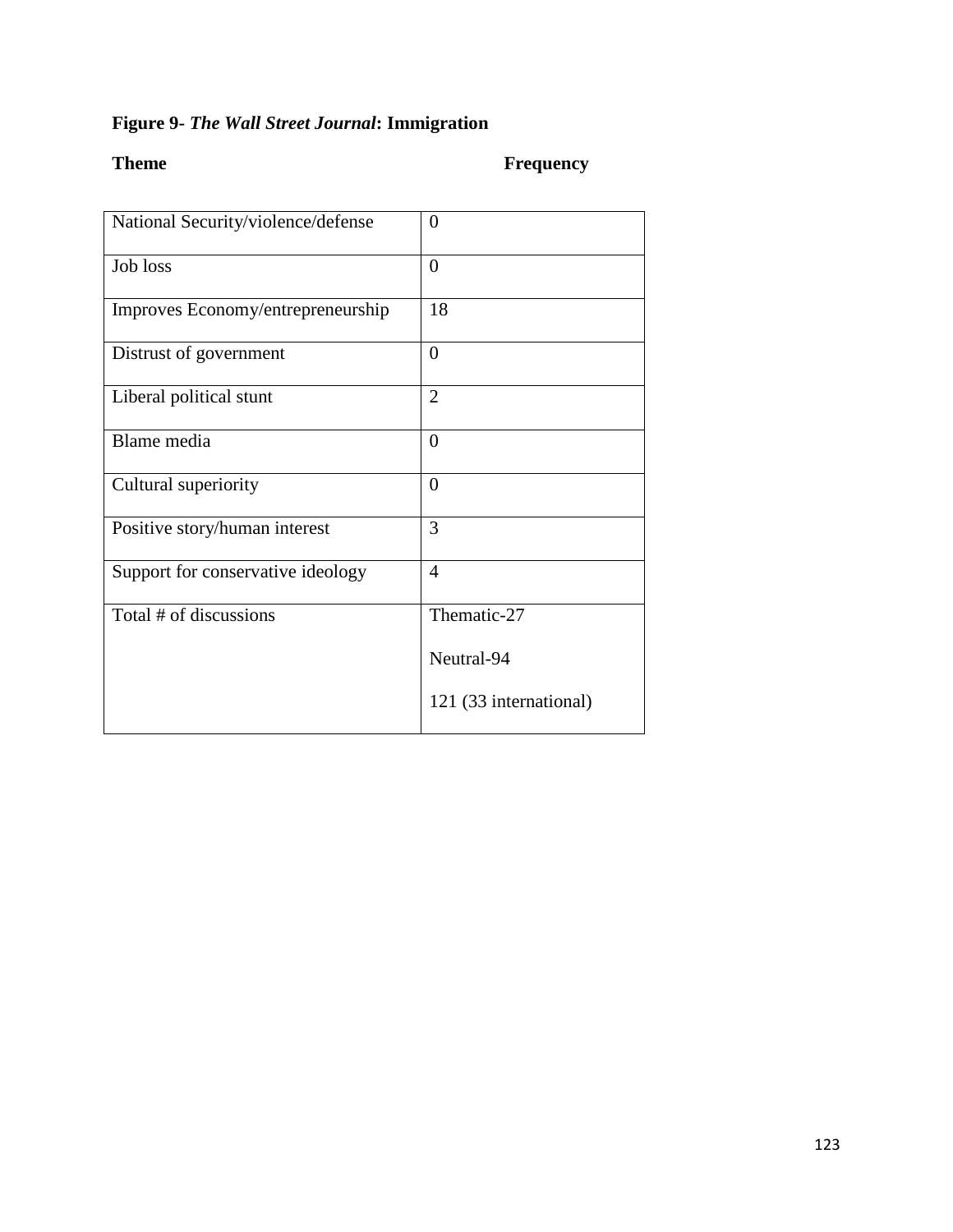## **Figure 10-** *The Wall Street Journal***: Gay Marriage**

| Persecuted for conservative belief | $\theta$       |
|------------------------------------|----------------|
| Political stunt by liberals        | $\overline{4}$ |
| Gay agenda                         | $\overline{0}$ |
| Hurts children                     | $\overline{0}$ |
| Hurts economy                      | $\overline{0}$ |
| Economy more important issues      | $\overline{0}$ |
| Destruction of culture             | $\overline{0}$ |
| Blame media                        | $\overline{0}$ |
| General support for "traditional   | $\theta$       |
| marriage"                          |                |
| General support for gay marriage   | $\overline{0}$ |
| Human interest                     | $\overline{3}$ |
| Total # of discussions             | Thematic-7     |
|                                    | Neutral-114    |
|                                    | Total-121      |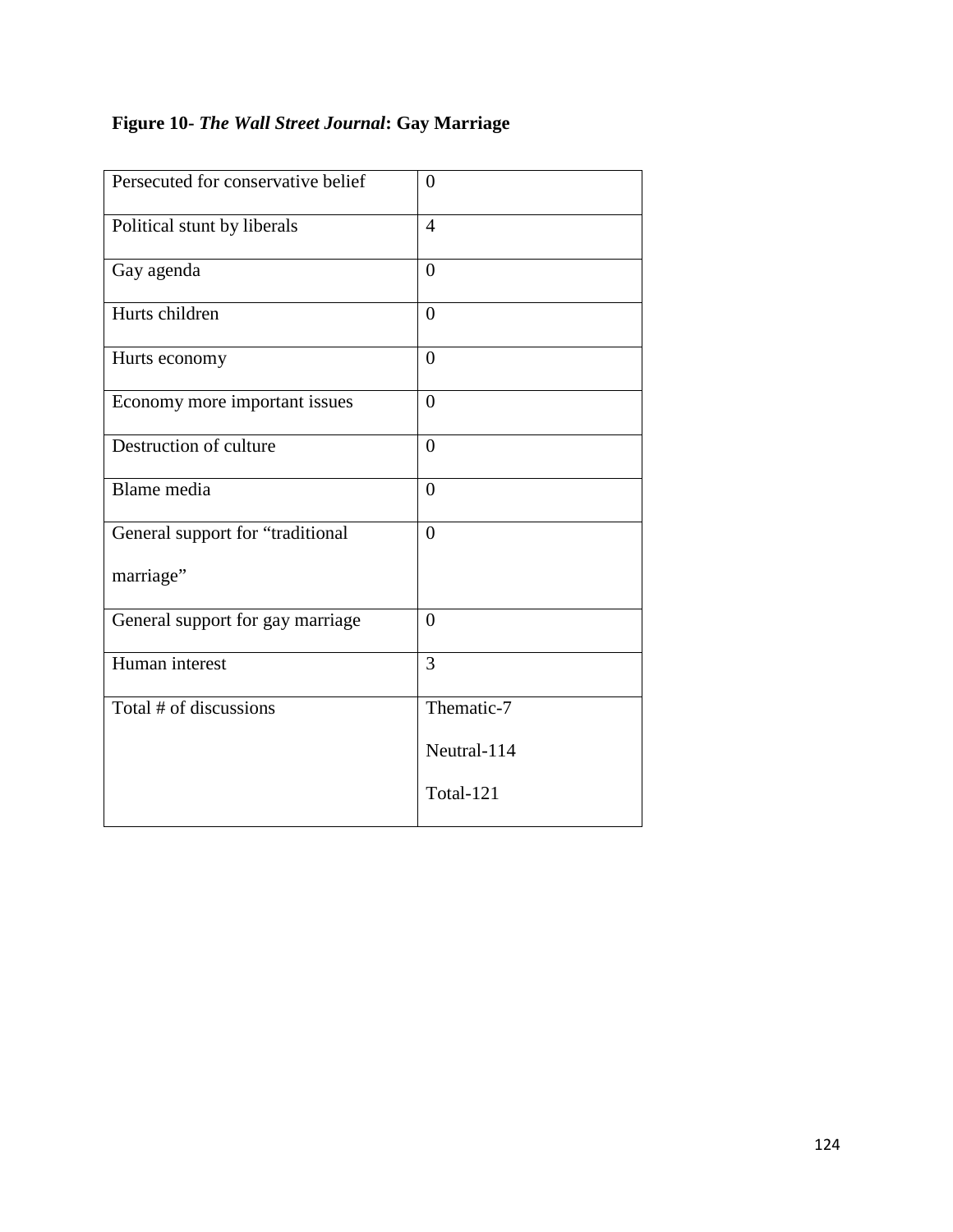## **Figure 11:** *The Wall Street Journal***: Abortion**

| Waste of tax payer money  | 0              |
|---------------------------|----------------|
| Evoked communism/China    | $\overline{0}$ |
| Media bias                | $\overline{0}$ |
| Liberals are pro-abortion | 3              |
| Support for pro-life      | 15             |
| Support for pro-choice    | $\overline{0}$ |
| Total # of discussions    | Thematic-18    |
|                           | Neutral-42     |
|                           | Total-60       |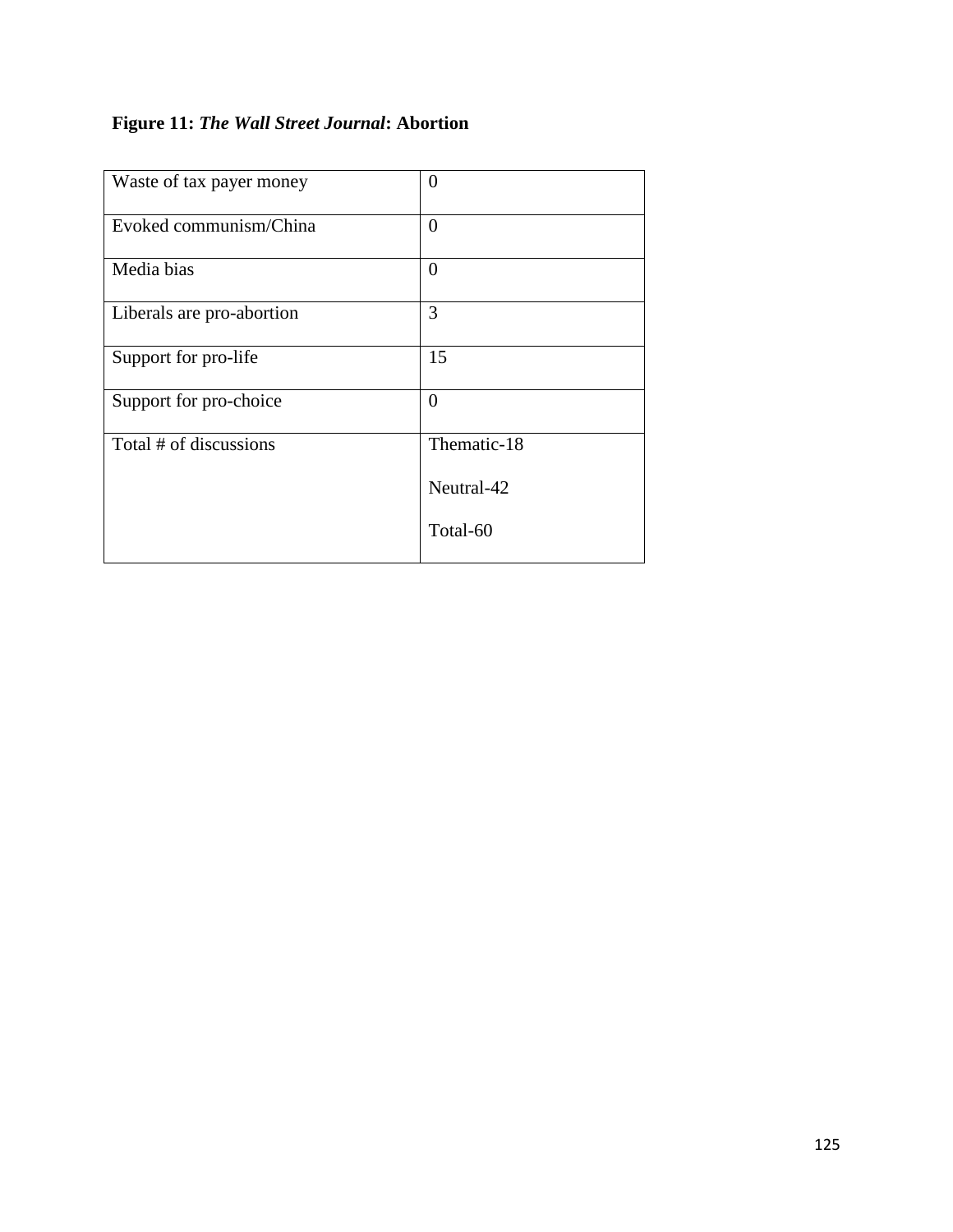#### **Appendix B: IRB Approval Letter**



Office of Research Integrity

September 21, 2012

Jeffrey McKay Department of Sociology and Anthropology One John Marshall Drive Huntington, WV 25755

Dear Mr. McKay:

This letter is in response to the submitted thesis abstract to address the political socialization of politically conservative individuals and how political ideologies seem to coalesce among individuals from various socioeconomic backgrounds. After assessing the abstract it has been deemed not to be human subject research and therefore exempt from oversight of the Marshall University Institutional Review Board (IRB). The Code of Federal Regulations (45CFR46) has set forth the criteria utilized in making this determination. Since the information in this study is a content analysis of publicly available data it is not considered human subject research. If there are any changes to the abstract you provided then you would need to resubmit that information to the Office of Research Integrity for review and a determination.

I appreciate your willingness to submit the abstract for determination. Please feel free to contact the Office of Research Integrity if you have any questions regarding future protocols that may require IRB review.

Sincerely, Bruce F. Day, ThD, CIP Director Office of Research Integrity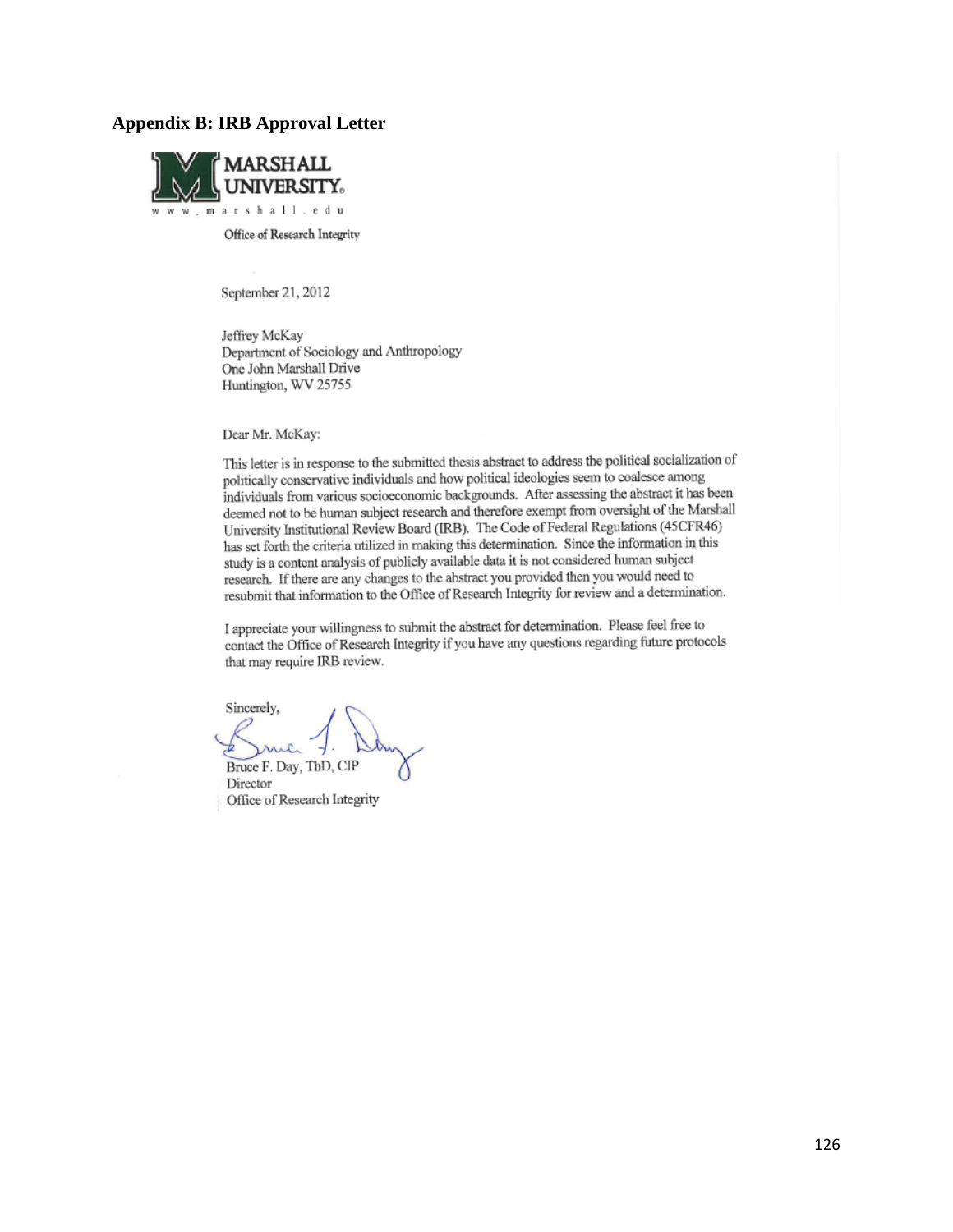### **References**

Ackerman, S. (2001). *The Most Biased Name in News.* Fairness and Accuracy in Reporting. Retrieved on August 10, 2012 from http://www.fair.org/index.php?page=1067.

Alperovitz, G. (2005). *America Beyond Capitalism.* Vintage Books.

Axelrod, R. (1973). *Schema Theory: An Information Processing Model of Perception and Cognition*. The American Political Science Review, Vol. 67, No. 4, pp. 1248-1266.

Bibel, S. (2012). *Cable News Ratings for Thursday, July 12, 2012.*  http://tvbythenumbers.zap2it.com/2012/07/13/cable-news-ratings-for-thursday-july-12- 2012/141512.

Cassino, D., Jenkins, K. and Woolley, P. (2012) *What you know depends on what you watch: Current events knowledge across popular news sources.* Fairleigh Dickinson University.

CNN. (2008). *Exit polls.* Retrieved May 15, 2012 from http://www.cnn.com/ELECTION/2008/results/polls/#USP00p1.

CNN. (2010). *Poll cites rising distrust of government in America.*  http://politicalticker.blogs.cnn.com/2010/04/19/poll-cites-rising-distrust-of-government-inamerica.

Condon, S. (2012). *Gingrich casts self as "Reagan populist conservative."* Retrieved on February 10, 2012 from http://www.cbsnews.com/8301-503544\_162-57363512- 503544/gingrich-casts-self-as-reagan-populist-conservative.

Courtwright, D. (2010). *No Right Turn: Conservative politics in a liberal America.* Harvard University Press.

Cowan, E. (1981). *Bank Lending Rate Set at Record 14% By Federal Reserve*. New York Times.

Dean, J. (2007). *Broken Government: How Republican rule destroyed the legislative, executive, and judicial branches.* Viking.

Diamond, S. (1995). *Roads to Dominion: Right-wing movements and political power in the United States*. The Guilford Press.

Duell, M. (2012). *Limbaugh refuses to let it drop: Now he says student has boyfriends 'lined up around the block' as advertisers desert him and Obama wades in to row.* The Daily Mail.

Dunn, C. and Woodard, J. (1996). *The Conservative Tradition in America.* Rowman and Littlefield Publishers.

Entman, R. (1989). *How the Media Affect What People Think: An Information Processing Approach.* The Journal of Politics, Vol. 51, No. 2, pp. 347-370.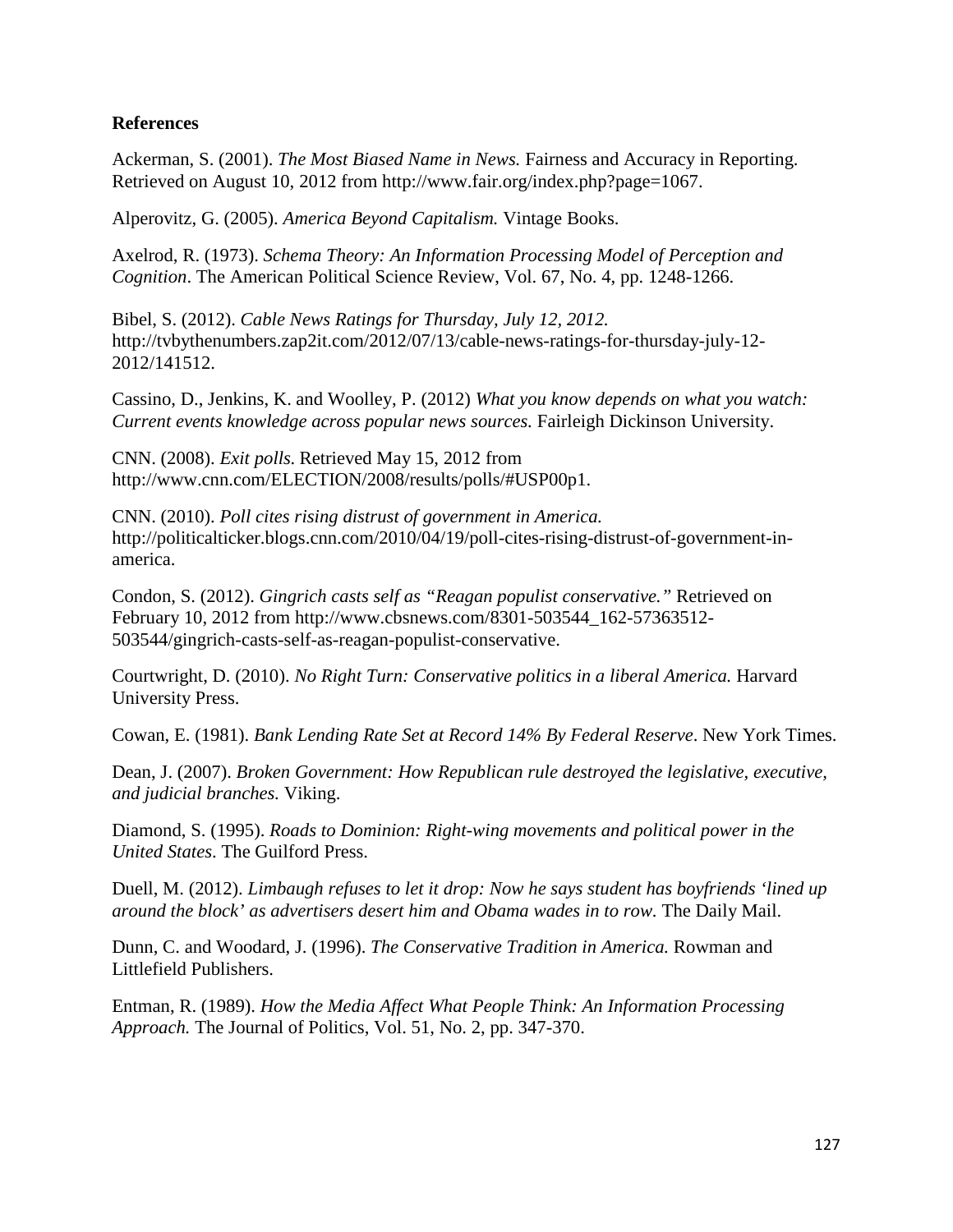Fox News. (2012). *The state of the GOP race according to 'The Donald.'* Retrieved on May 20, 2012 from http://video.foxnews.com/v/1467240548001/the-state-of-the-gop-race-according-tothe-donald.

Frank, T. (2008). *The Wrecking Crew: How conservatives rule.* Metropolitan Books.

Friedman, M. (1962). *Capitalism and Freedom.* University of Chicago Press.

Giddens, A. (1994). *Beyond Left and Right — the Future of Radical Politics*. Cambridge.

Gray, J. (1998). *Hayek on Liberty.* Routledge.

Greider, W. (2003). *The Soul of Capitalism: Opening Paths to a Moral Economy.* Simon & Schuster.

Grindstaff, L. (2006). *The Facts Unframed Will Not Set You Free.* Contemporary Sociology, July 2006, Vol. 35, No. 4, pp. 341-346.

Hayek, F. (1949). *Individualism and Economic Order.* University of Chicago.

Huff, R. (2009). *NBC Audience Is Top-dollar.* NY Daily News. Retrieved on July 17, 2012 from http://articles.nydailynews.com/2001-01-25/entertainment/18174582\_1\_median-householdincome-income-differences-fox-news-channel.

Hutton, W. and Giddens, A. (2000). *Global Capitalism.* The New Press.

Jamieson, K and Cappella, J. (2008). *Echo Chamber: Rush Limbaugh and the Conservative Media Establishment*. Oxford University Press.

Kasperowicz. P. (2012). *GOP looks to encourage prayer at school board meetings.* The Hill. Retrieved on June 12, 2012 from http://thehill.com/blogs/floor-action/house/228417-gop-looksto-encourage-prayer-at-school-board-meetings.

Krugman, P. (1991). *Did the Federal Reserve Cause the Recession?,* The New York Times.

Lucaks, G. (1923). *History and Class Consciousness*. The MIT Press.

Luttwak, E. (1999). *Turbo-Capitalism: Winners and Losers in the Global Economy*. Harper Perennial.

Markus, H and R.B. Zajonc. (1985). *The Handbook of Social Psychology*. New York: Random House.

Mediamark and Research and Intelligence. (2009). MRI Fall 2009. Retrieved from MRI Mediamark Reporter database.

Mill, J.S. (2002). *A System of Logic*. University Press of the Pacific, Honolulu.

Mitchell, B. (2005). *The Wall Street Journal Weekend Edition: Expectations, Surprises, Disappointments*. Poynter Online.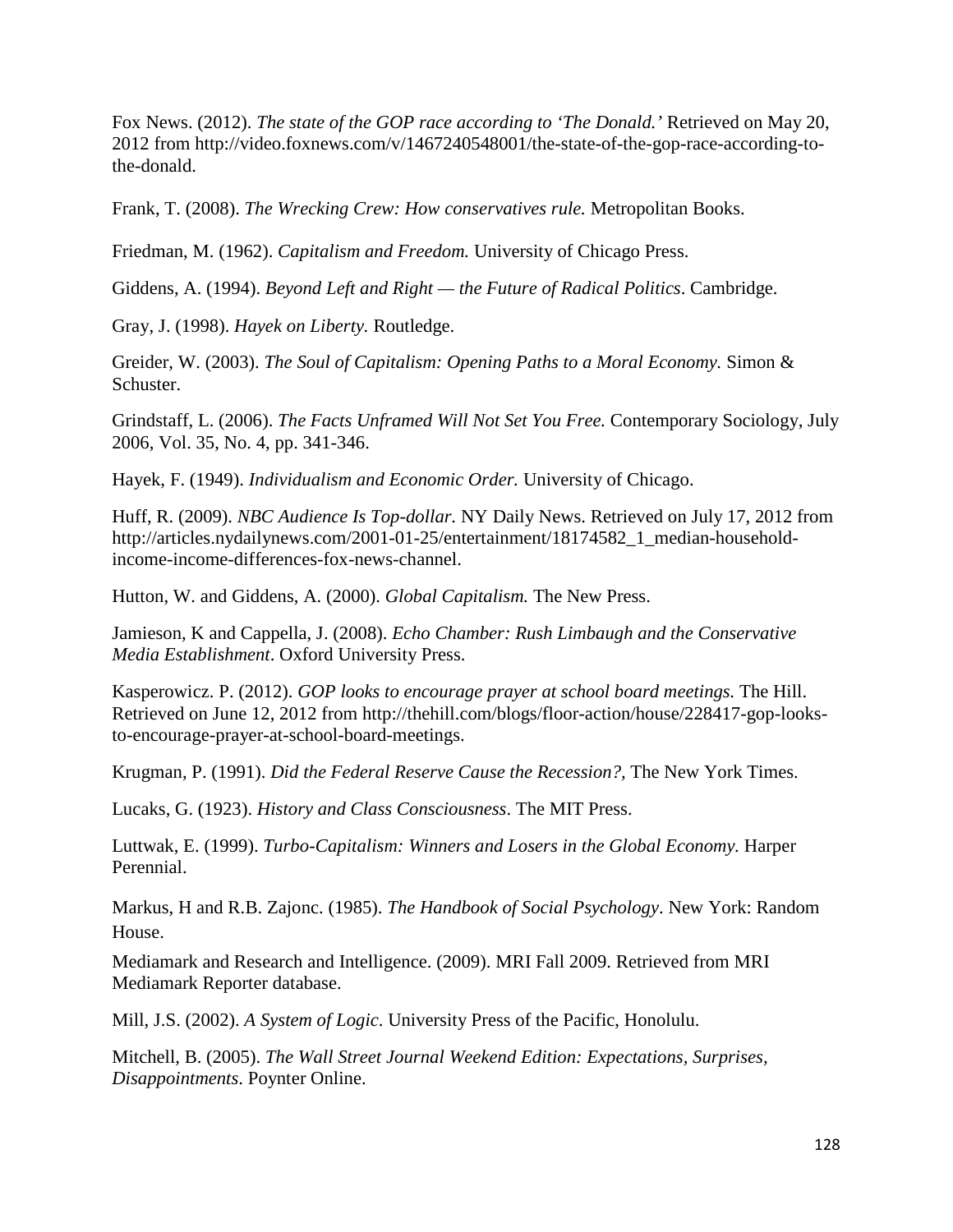Negley, G. (1952). Liberty and Lawlessness. *The Journal of Higher Education*, Vol. 23, No. 3, pp. 117-124.

Nielsen. (2012). *Report: Consumer Usage Across TV, Online, Mobile and Social.* Retrieved August 15, 2012 from http://blog.nielsen.com/nielsenwire/online\_mobile/report-consumermedia-usage-across-tv-online-mobile-and-social.

NPR. (2001). *Conservative Advocate.* Retrieved April 21, 2012 from, *http://www.npr.org/templates/story/story.php?storyId=112343.*

Parijs, P. V. (1995). *Real Freedom for All: What (if anything) can justify capitalism?* Oxford University Press.

Patterson, T. (1994). *Out of Order: An incisive and boldly original critique of the news media's domination of America's political process*. Vintage.

Pew Research Center. (2011). *Beyond Red vs. Blue: The Political Typology.* Retrieved on July 7, 2012 from http://www.people-press.org/2011/05/04/beyond-red-vs-blue-the-political-typology.

Pew Research Center. (2010). *How Media Consumption Has Changed Since 2000.* Retrieved on August 16, 2012 from http://www.pewinternet.org/Presentations/2010/Jun/How-Media-Consumption-Has-Changed-Since-2000.aspx.

Powers, K. (2012). *Rush Limbaugh Isn't the Only Media Misogynist.* The Daily Beast. Retrieved on March 22, 2012 from http://www.thedailybeast.com/articles/2012/03/04/rush-limbaugh-sapology-liberal-men-need-to-follow-suit.html.

Prescott, E. (2004). *Why Do Americans Work So Much More Than Europeans?* Federal Reserve Bank of Minneapolis Quarterly Review. Vol. 28, No. 1, July 2004, pp.2-13.

Reich, R. (2007). *Supercapitalism: The Trasformation of Business, Democracy, and Everyday Life.* Knopf.

Reiman, J. H. (1981). *The Fallacy of Libertarian Capitalism* (Vol. 92). The University of Chicago Press.

Rice, P. B. (1940). Two Meanings of Liberty. *The Journal of Philosophy*, Vol. 37, No. 14, pp. 376-382.

Ritzer, G. (2008). *Modern Sociological Theory*. McGraw-Hill.

*RNC: Republican National Committee* (n.d.). Retrieved November 24, 2009, from http://www.gop.com/index.php/learn/what\_we\_believe.

Santorum, R. (2006). *It Takes a Family: Conservatism and the Common Good*. Intercollegiate Studies Institute.

Schweickart, D. (1996). *Against Capitalism*. Westview Press.